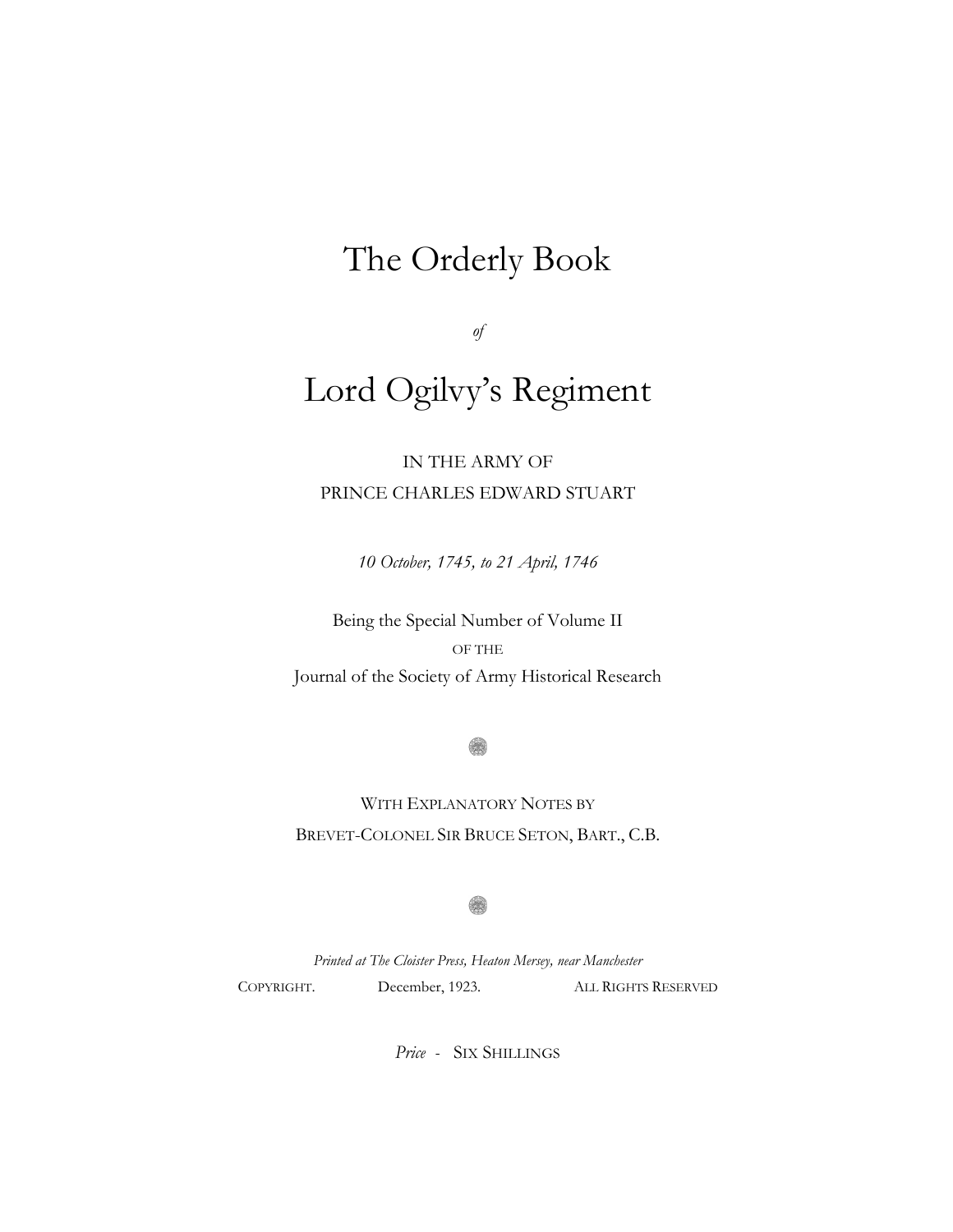### INTRODUCTION

T is necessary to offer a few remarks on events prior to the appearance at Edinburgh of Lord Ogilvy's regiment. Only the barest outline, however, can be given. I

The Prince landed at Eriska on 23 July, 1745, with 7 followers, and sent messages to some of his adherents. On the 25th he landed at Borradale on the mainland, where he staid until 10th August. By the 8th August news of his landing had reached Edinburgh, and Cope began to collect stores and troops to resist him. The regular garrison of Scotland consisted of two Dragoon regiments, scattered in squadrons with their horses out at grass; the infantry consisted of three regiments and fourteen detached companies drawn from five other regiments. Immediate steps were taken by Lord President Forbes to raise troops on the Government side in the north, and he actually raised some twenty-four companies for the "Loudon's Highlanders."

The Prince set out with a few clansmen and the Standard was raised at Glenfinnan on 19 August. He was there joined by about 1,200 men of different clans.

Hearing of Cope's advance to meet him he at once advanced with his small force, collecting small numbers of adherents on the way. Cope, however, evaded the Prince and went north, reaching Inverness on 29 August.

The Prince then marched to Perth, crossed the Forth, and passed by Stirling and Linlithgow to Edinburgh, which he reached on 16 September. He had no difficulty in getting possession of the town; but the Castle stood out against him, and was never captured.

Meanwhile Cope got ships, embarked his troops and landed at Dunbar on 17 September, with a force of about 2,500 men. Thence he advanced towards Edinburgh, reaching Prestonpans on 20 September.

The Prince went to meet him with a force of about the same size, and routed Cope on 21 September, putting his force completely out of action. He then returned to Edinburgh, where he halted and collected followers from the Highlands. He was in Edinburgh from 22 September.

Lord Ogilvy himself had joined the Prince during the halt at Perth, but the regiment did not appear at Edinburgh until 3 October, after the battle of Prestonpans. It was, judging by the opening entry for 10/11 October, not completely equipped when it joined; and the appointments of regimental staff date from that day.

In dealing with the manuscript it has been deemed expedient to standardise the spelling of names and places throughout. Many words, now obsolete, have been replaced by their modern equivalents, in order to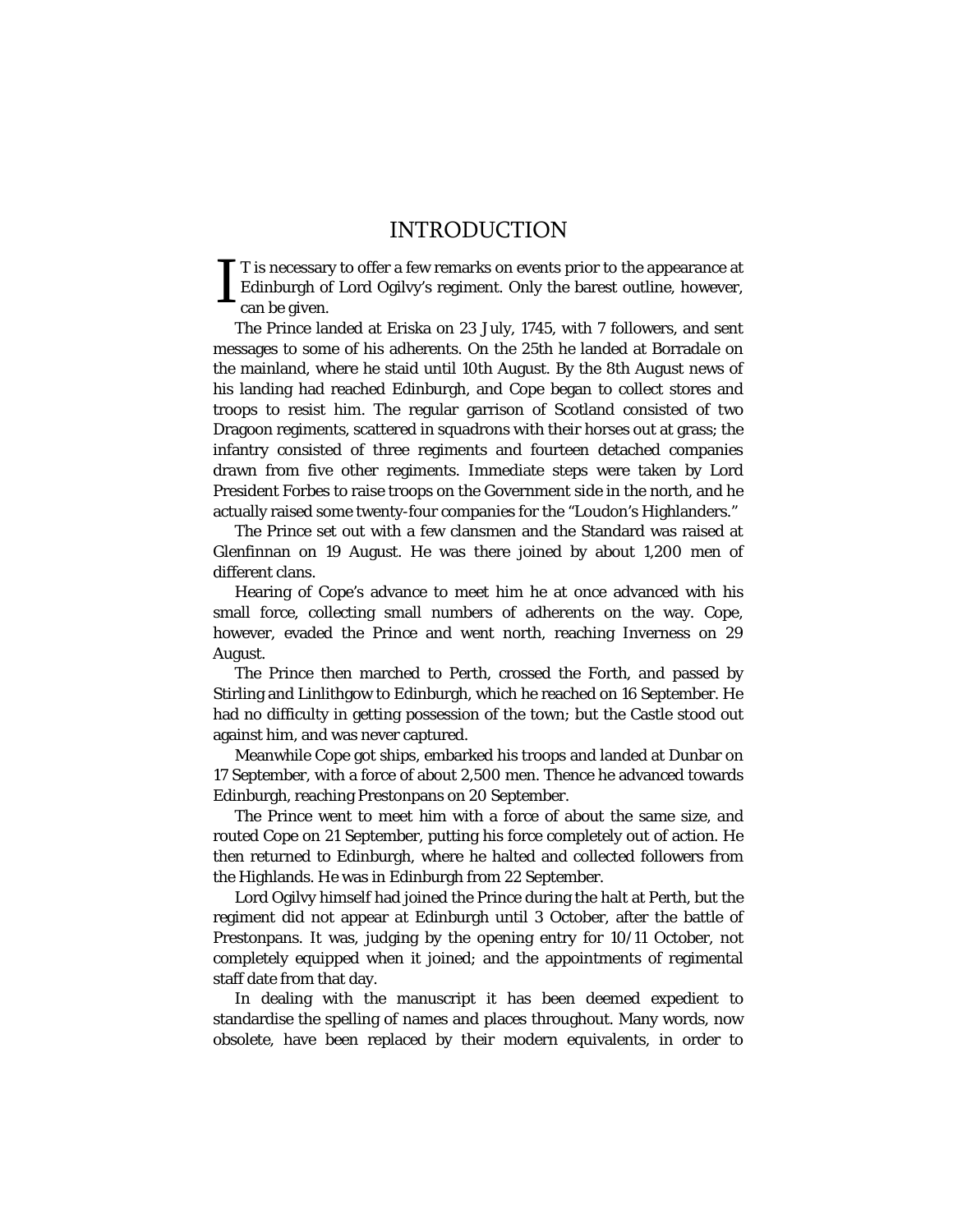facilitate reading.

The manuscript from which this Orderly Book is now printed is the property of Sir Douglas Seton-Steuart, Bart., of Allanton, who has kindly consented to its publication.

It is contained in a small notebook measuring 5" by 4", of the kind now used by students for lecture notes, and the blank pages at the end are illustrated with crude drawings. There is no entry showing the name of the regiment to which it belonged; but, as internal evidence shows, it was certainly the official Orderly book of Lord Ogilvy's regiment. The book was left—accidentally no doubt—at Bannockburn House, the seat of Sir Hugh Paterson, Bart., on 6 January, 1746, when the Prince's Head-quarters were there during the siege of Stirling; on that date the entries cease.

The manuscript bears no title, the one selected above being merely explanatory of its contents. But, besides being the daily orders of the Prince's Army, it also breaks off occasionally into a journal of the itinerary of the regiment; and, when the Army was moving in *two* Divisions, the orders become the Divisional ones of the Lieut.-General commanding.

James, 2nd Earl of Airlie, acted as A.D.C. to the Marquess of Montrose, and was taken prisoner after the battle of Philiphaugh, 18 September, 1645, and condemned to death. He escaped, however, from the Castle of St. Andrews, the night before his execution. He was ultimately pardoned in 1649, but immediately joined Charles II. and was again imprisoned—this time in the Tower of London— for seven years. He died in 1698. His grandson, James, joined in the Jacobite rising of 1715 under the Earl of Mar, and, during his father's lifetime, was attainted in consequence. Nevertheless he called himself Earl of Airlie after his father's death. When he died in 1731 his brother John became Earl of Airlie, and, although he took no active part in the '45, it must have been with his knowledge and consent that the Ogilvy regiment was raised on his estates.

His eldest son David, the Lord Ogilvy of this Book, was born in 1725, and joined the Prince on 3 October, 1745, at the age of twenty, at Edinburgh with 600 men, mostly of his own name, or from among his own father's tenants.

After Culloden he lay concealed for a time in his own home, and then escaped to Norway. He thence went to France where he was given command of an Infantry regiment called after himself, and rose to the rank of Lieut.- General in the French Army. He was, of course, attainted for his part in the '45, but was pardoned in 1775; the attainder, however, was not removed until long after his death. His wife, Margaret Johnstone, with whom he had eloped, was as perfervid a Jacobite as her husband. She joined him at Glasgow when the Prince's army went there, in January 1746, and remained with him until just before Culloden. She was taken prisoner at Inverness, and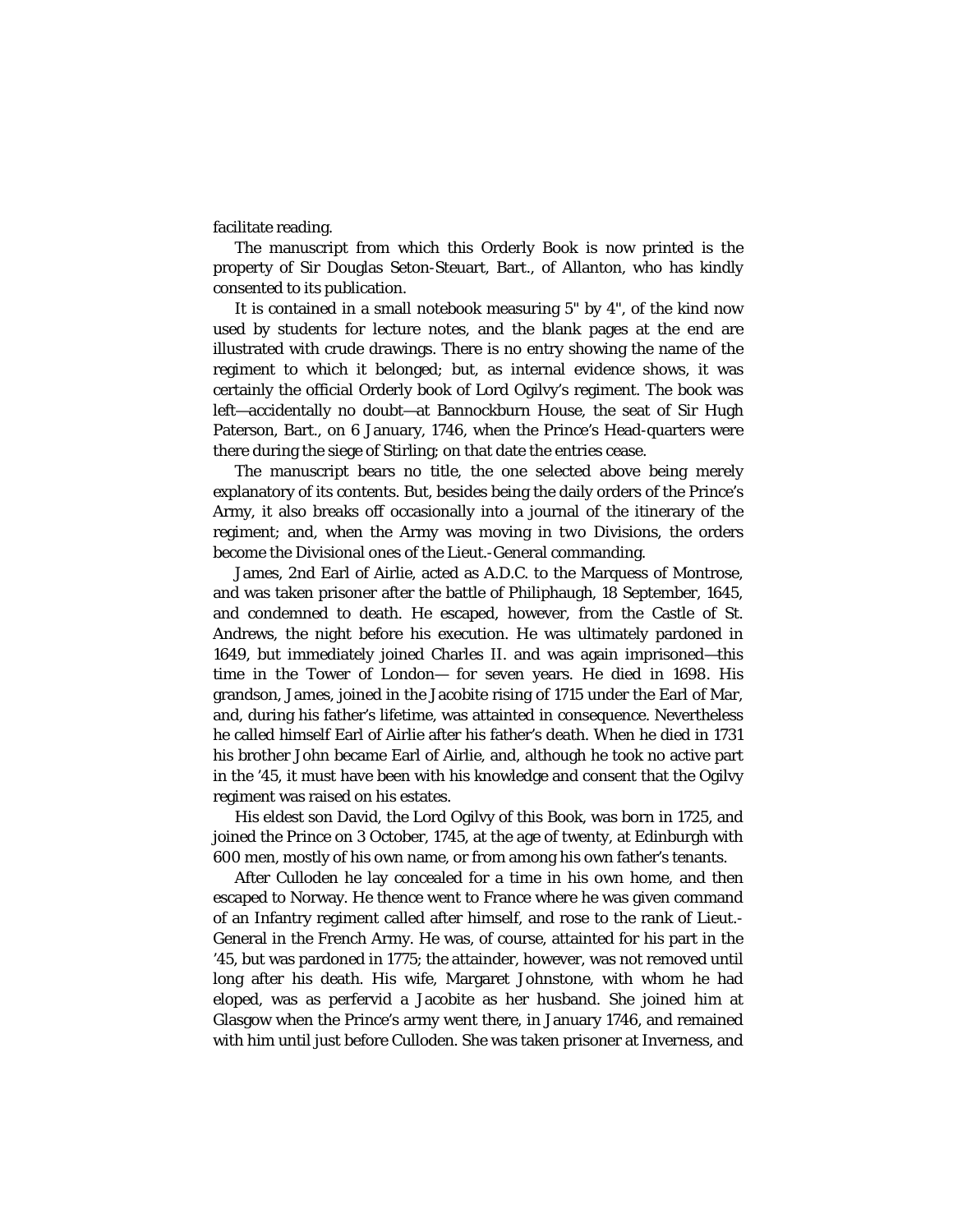was sent to Edinburgh Castle, but escaped in November 1746 and joined her husband in France. (*Scots Peerage* I., 125-128.)

The Adjutant of Ogilvy's Regiment, the writer presumably of this Orderly Book, was James Stuart (or Stewart), of the family of Stuart of Inchbreck. Before joining the regiment on 3 October, 1745, he had served in Holland, and, after Culloden, he entered the French army and was created a Knight of the Order of Merit. He died in France in 1776.

Of the other officers, unfortunately, it has not been found possible to compile a complete roll, and the references to individuals in the Orderly Book are few. Besides the Adjutant, Captain James Stuart, there are mentioned Captain James Lyon, Quartermaster; Thomas Creichton, Surgeon; Ensign "Lodnathy" (no doubt his territorial designation); Captains John Kinloch and Alexander Farquharson; Captain John Ogilvy of Inshewan, paymaster; Lieutenants McDuff and Hume; and, when a 2nd Battalion was formed, Captains Ferrier and Erskine.

While the Regiment was in England with the Prince sufficient recruits were raised to form a second battalion 300 strong, under the command of Lieut.-Colonel Sir James Kinloch. This Unit joined the Prince at Stirling in January 1746.

These two battalions served through the campaign to the end. After Culloden they retired, along with the greater part of the Prince's Army, to Ruthven, awaiting the expected orders from the Prince to continue the campaign. They were, however, told that there was nothing more to be done, and they marched to their own territorial area and were disbanded at Clova on 21 April, 1746, a week after the disaster of Culloden.

According to Home, all the regiments of foot wore the kilt; their weapons were at first of a very mixed description, but were replaced by more modern ones captured at Prestonpans (21 September, 1745) or sent over from France. The ammunition supply must have been extremely limited, as, on the march to the Border, we find that "12 shot" were issued to the men, who were warned against shooting it off "in the idle way they have done."

The transport consisted partly of horses, of which two represented the scale per company, and partly of waggons. It is particularly interesting to notice that soldiers then, as now, were addicted to the habit of trying to get their arms conveyed for them in these waggons.

As regards the movement orders, especially those of the Cavalry, they indicate, from day to day, the directions from which danger was expected and intelligence desired. The threat of Wade's and Cumberland's approach is reflected in the directions given to the cavalry patrols and the occasional detachment of Infantry flying columns; but as a contribution to the history of the brilliant, but unfortunate, expedition to Derby the manuscript is of little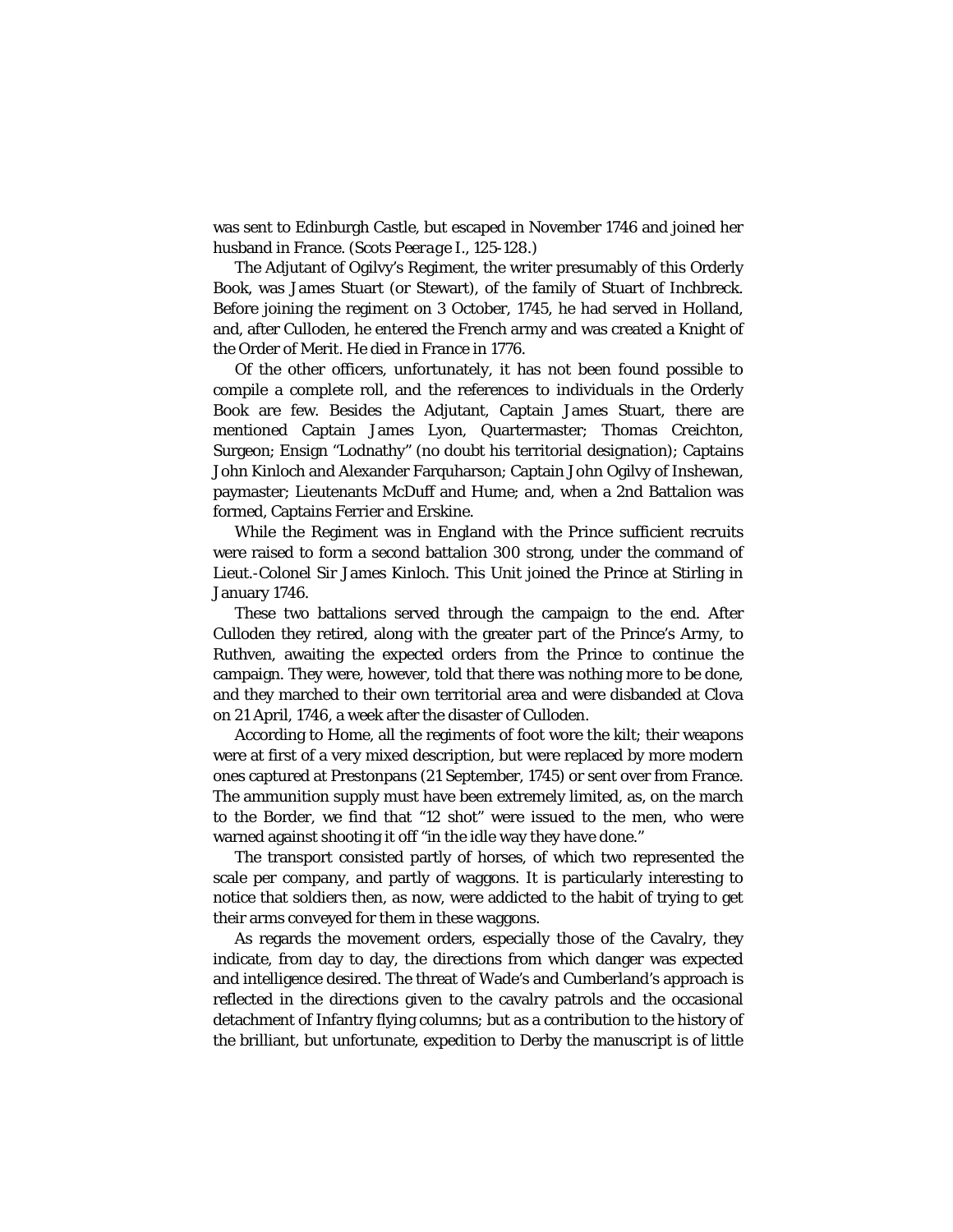or no historical value; daily orders written before the events cannot throw much light on the military or political situation of the period covered. But they afford a most eloquent commentary on the crushing burden of conducting a force of 5,000 men in mid-winter into England which fell to the lot of Lord George Murray.

His was indeed a colossal task. Coldly treated by the Prince he served so well, at enmity with more than one of the Council, which nominally conducted and was responsible for the operations, it was he who had to march his men into the heart of England and back again. And if he was not a great soldier this Orderly Book at least shows that his handling of the untrained, ill-disciplined force at his disposal was too successful for the combined intelligences of the Duke of Cumberland, Wade, and Hawley.

Neglect of orders in all ranks, through sheer ignorance of the customs of war, was the rule rather than the exception; scarcely a day passes without a reference to it. Nothing would keep the men in the ranks when on the march, even Officers placed on the flanks and at the head and rear of each column failed to stop the "Scampering souldiers." The excuse, no doubt, was that, in the absence of adequate commissariat arrangements, the men had to live on the country they passed through; hence the references to shooting sheep and hens in the roads, and the "cruel plunder" of which complaint was made to the commander-in-chief. But the Officers needed, and received, as much admonition as the men to secure their attendance to published orders. They habitually forgot or neglected to attend at Headquarters for orders, and evidently did not do much to limit the wandering propensities of their men; and, when in cantonments, they required frequent reminders of their duties in regard to guards and outposts.

When the force was moving, however, the chief anxiety was the artillery, the transport of which in November and December presented almost insurmountable obstacles. The orders of 3/4 November show that this difficulty had to be overcome by the improvisation of Pioneers out of the craftsmen serving in Perth's regiment, who were attached to the Artillery column, no doubt to repair the gun-carriages and the ammunition-carts, which kept breaking down.

Nor had regimental Officers an altogether easy time. Lord Ogilvy's Regiment had only joined the Prince's army on 3 October, and on the 10th it was found necessary to issue peremptory orders against applications for leave of absence, and the officers were practically confined to the quarters occupied by their men. Within that short period, too, company officers had to be made responsible "to contain the Soldiers and hinder the Disorders that are Dayly committed."

Internal discipline was, apparently, in the hands of the Majors of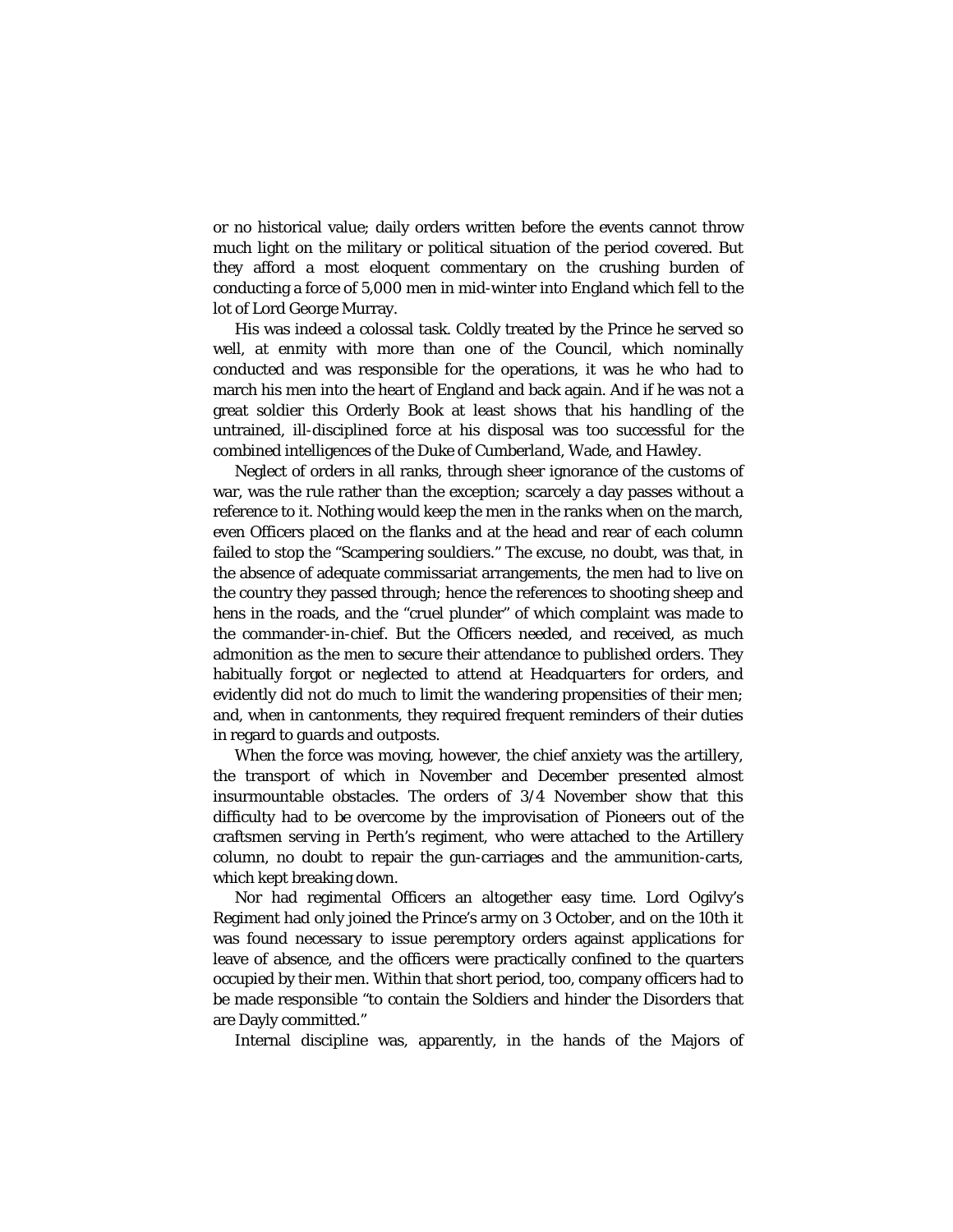regiments; it is they who are repeatedly reminded of the necessity for being present at His Royal Highness's Quarters daily for orders and, almost as frequently, censured for their neglect of the orders to come themselves or send an Orderly Serjeant.

Judged by results the Prince's attempt to recover the throne of his ancestors was a failure; but that failure was due more to political than to military reasons. The fact remains that in a period of nine months, with utterly inadequate forces of untrained, badly-armed men, he succeeded in administering two sound defeats to the Royal armies, and in defying the far larger forces that were opposed to him. Culloden was an irreparable disaster which need never have occurred had Lord George Murray's advice been followed, instead of that of the incompetent Irishman O'Sullivan. From the very first the Prince was let down by his own adherents—for the English Jacobites never moved, the French assistance was almost negligible, the Lowlands of Scotland were unsympathetic, and even the Highlands were acutely divided in their attitude to the Cause.

The Orderly Book from the opening date, 10/11 October, 1745, down to 5/6 January, 1746, is contained in the manuscript book above mentioned; the remainder from 6/7 January to the end is contained in another copy of the Regimental Orderly Book, which was published in 1841 in the Miscellany of the Spalding Club. It has been included in this article as it seemed advisable to give a complete history of the Ogilvy regiment.

In preparing the Notes, the ordinary sources have been used, such as Home's and other histories, Lord George Murray's and the Chevalier Johnstone's Memoirs, and the *Lyon in Mourning*, reproduced by the Scottish History Society. But for the purpose of following the movements of the army and of the opposing forces no published work can compare for accuracy with the *Itinerary of Prince Charles Edward Stuart*, by Walter B. Blaikie,<sup>[1](#page-5-0)</sup> whose knowledge of the '45 is unequalled— the result of many years of study of original sources. To that book, and to its author for permission to use it, I make the fullest acknowledgments.

<span id="page-5-0"></span>—<br>—

<sup>1</sup> Edinburgh, 1897. The Scottish History Society.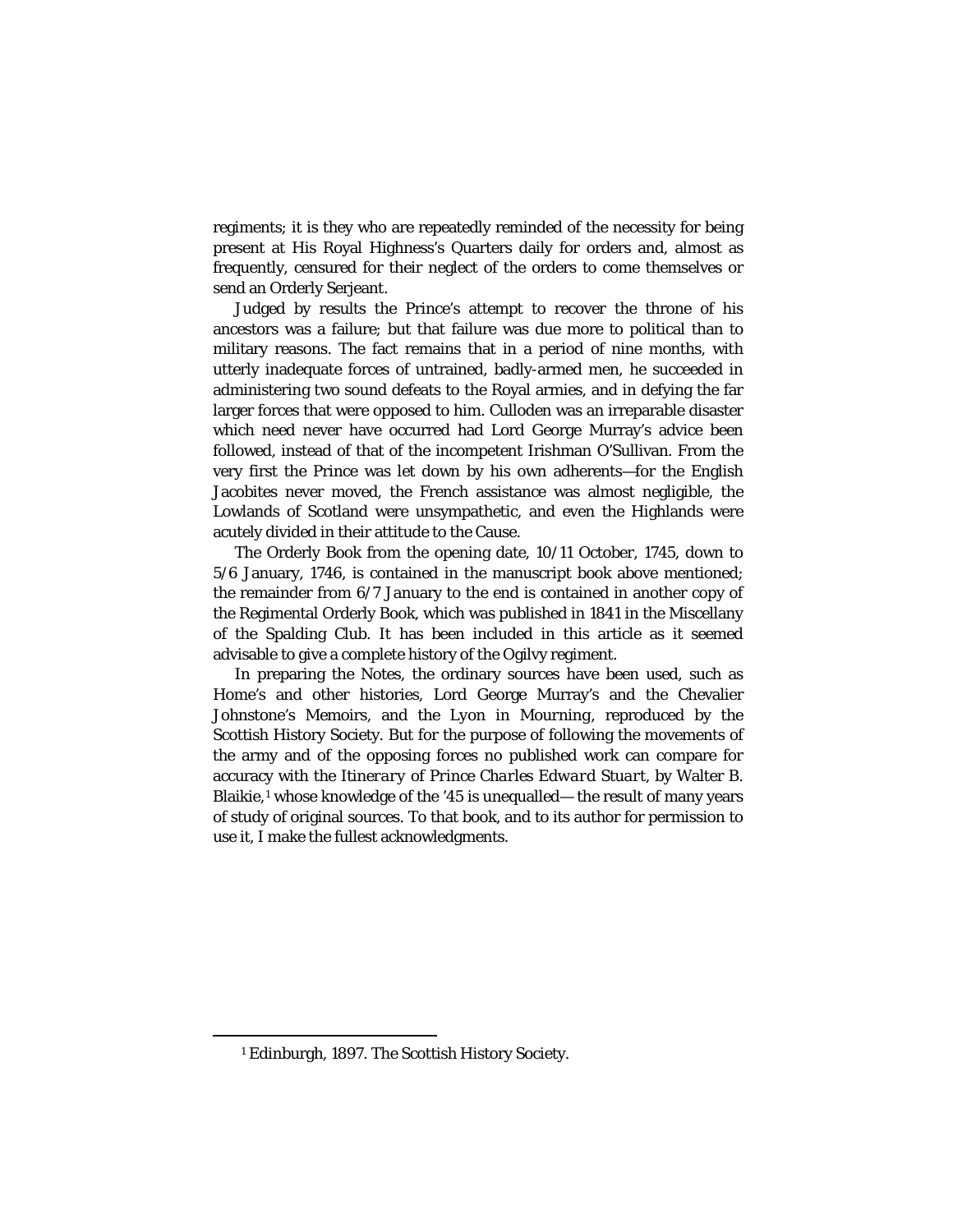## CALENDAR OF BOOKS WHICH ARE REFERRED TO IN THE INTRODUCTION AND NOTES တ္ဆ

William Augustus, Duke of Cumberland. By the Rev. A. N. Campbell-Maclachlan. Henry S. King and Co. London. 1876. Demy 8vo. pp. xii. 362.

Itinerary of Prince Charles Edward Stuart from his Landing in Scotland, July 1745, to his Departure in September 1746. Compiled ... by Walter Biggar Blaikie. Edinburgh. 1897. Map. *Scottish History Society.*

Memoirs of the Rebellion in 1745 and 1746. By the Chevalier de Johnstone. Translated from a French MS. Second edition. Longman, Hurst, Rees, Orme and Brown. London. 1821. *Ports plan.* Demy 8vo. pp. lxxii. 456. *Ports plan.*

Jacobite Correspondence of the Atholl Family during the Rebellion**,** M.DCC.XLV*.—M.DCC.XLVI.* Edinburgh. 1840. Imp. 8vo. pp. xxii. 258. *Ills.*

Culloden Papers: Comprising an Extensive and Interesting Correspondence from the Year 1625-1748, etc. T. Cadell and W. Davies. London. 1815. Imp. 8vo. pp. xvi. xliv. 480. *Ills.*

*The History of the Rebellion in the Year* 1745. By John Home. T. Cadell Junr. and W. Davies. London. 1802. Imp. 8vo. pp. xx. 396. *Map.*

*Memorials of John Murray of Broughton*, Sometime Secretary to Prince Charles Edward, 1740—1747**.** Edited, with an Introduction, Notes, and an Appendix of Original Documents, by Robert Fitzroy Bell. The Scottish History Society. Edinburgh. 1898. Demy 8vo. pp. xl. 540. *Ills.*

*Jacobite Memoirs of the Rebellion of* 1745. Edited from the Manuscripts of the late Right Rev. Robert Forbes, A.M., Bishop of the Scottish Episcopal Church, by Robert Chambers. William and Robert Chambers. Edinburgh: and Longman and Co. London. 1834. Demy 8vo. pp. xx. 512.

NOTE**.—**This contains (pp. 29**—**130) **"**Marches of the Highland Army, from the Manuscript of Lord George Murray, Commander-in-Chief."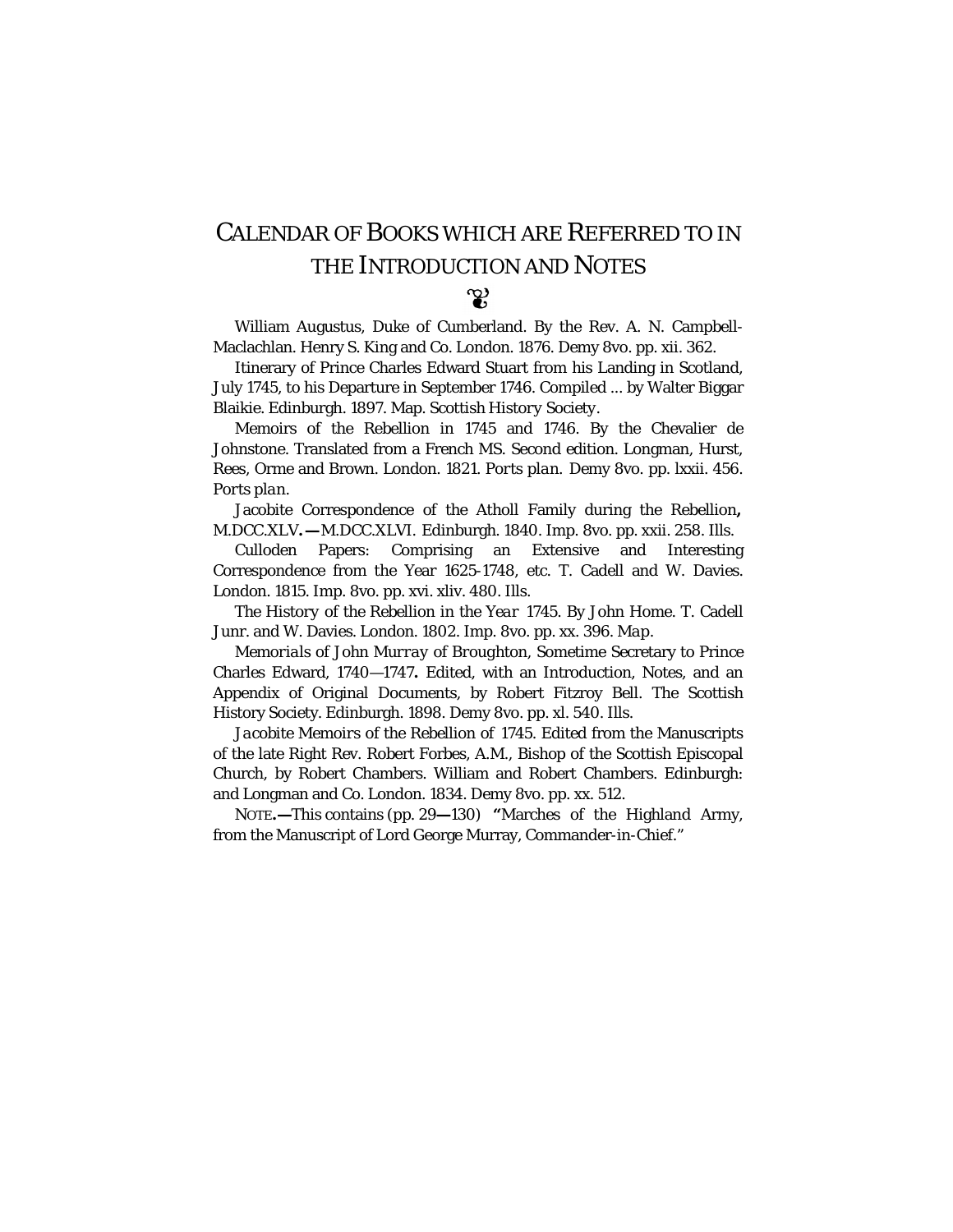

## DAVID, LORD OGILVY,

afterwards 6th (attainted) Earl of Airlie.

Born 1725. Died 1803.

[From a painting by Allan Ramsay (1745) in the possession of Gilbert Ogilvy, Esq., Winton Castle, with whose kind permission it is now reproduced.]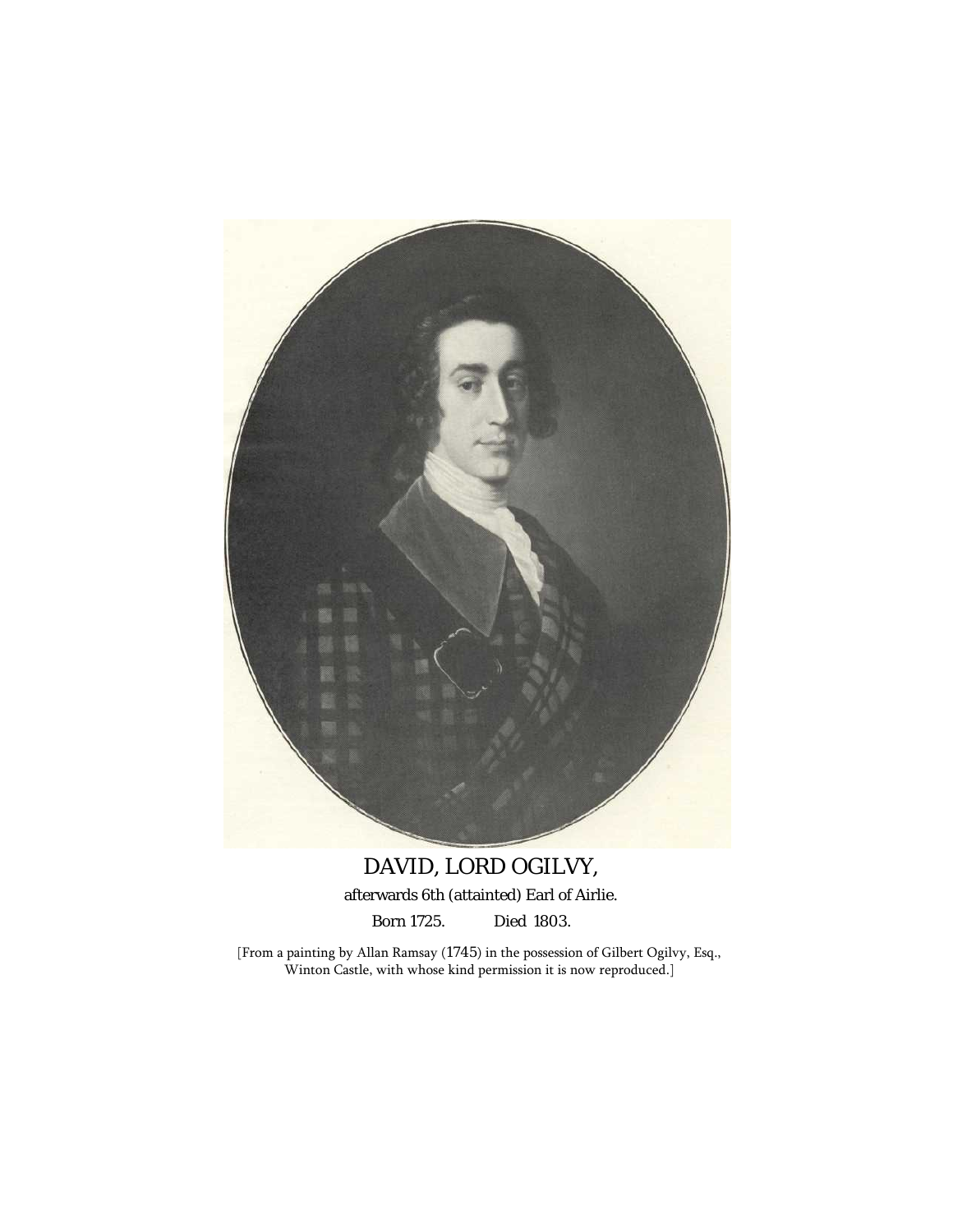# The Orderly Book<sup>1</sup> of Lord Ogilvy's<br>Regiment

1745-1746.

10-11 October, 1745. [Edinburgh.]

Parole. James and Montrose.

Lord George Murray.[2](#page-8-1) Lieut.-General of the Day.

H.R.H.'s intention is that the Major, or an Officer in his place, from each Regiment should assemble every Day at Eleven o'clock at his R.H.'s quarters

<span id="page-8-0"></span><sup>1</sup> In George Smith's *Universal Military Dictionary*, 1779, under the article "Orderly," the following is given: ORDERLY *book.* Every Company has such a book for the serjeants to write down both general and regimental orders, for the officers to read them.

<span id="page-8-1"></span><sup>2</sup> Sixth son of John, first Duke of Athole. He joined the Regular Army in 1712 when 18 years of age. On the outbreak of the '15 he joined Lord Mar and got command of a regiment of the "Athole Brigade." After the disaster of Sheriffmuir (13 November, 1715)—at which he was not present—he went abroad; he returned and took part in the '19 and was wounded at the action of Glenshiel (10 June). He then again escaped abroad. He was pardoned in 1724 and returned to Scotland, but, along with his elder brother, William, the titular second Duke, joined Prince Charles Edward on his landing in 1745. He was appointed a Lieutenant-General in the Army of the Prince, and commanded the left wing in the action at Preston Pans (21 September, 1745). He stands out among the Jacobite leaders as the best soldier of them all; to him was due the conduct of the operations in England and the withdrawal of the small force in the face of Cumberland and of Wade. At Culloden (16 April, 1746) he commanded the right wing of the Army. Had this advice been taken it is probable that that disaster would have been avoided. He escaped after the battle and was in hiding for many months before he could get abroad. He was attainted, along with most of the leaders, and died in Holland in October, 1760, at the age of 66. He appears to have been a man of taciturn disposition, and was unpopular among his colleagues; but to him, more than to anyone else, the Prince owed such successes as he obtained. Historians generally have been less than fair in their estimates of his great qualities; and the Prince himself never properly appreciated his services. See *Scots Peerage* I. 482, "D.N.B.," and *Memoirs of the Jacobites of* 1715 *and* 1745, by Mrs. Thomson, 1845, Vol. III., p. 1.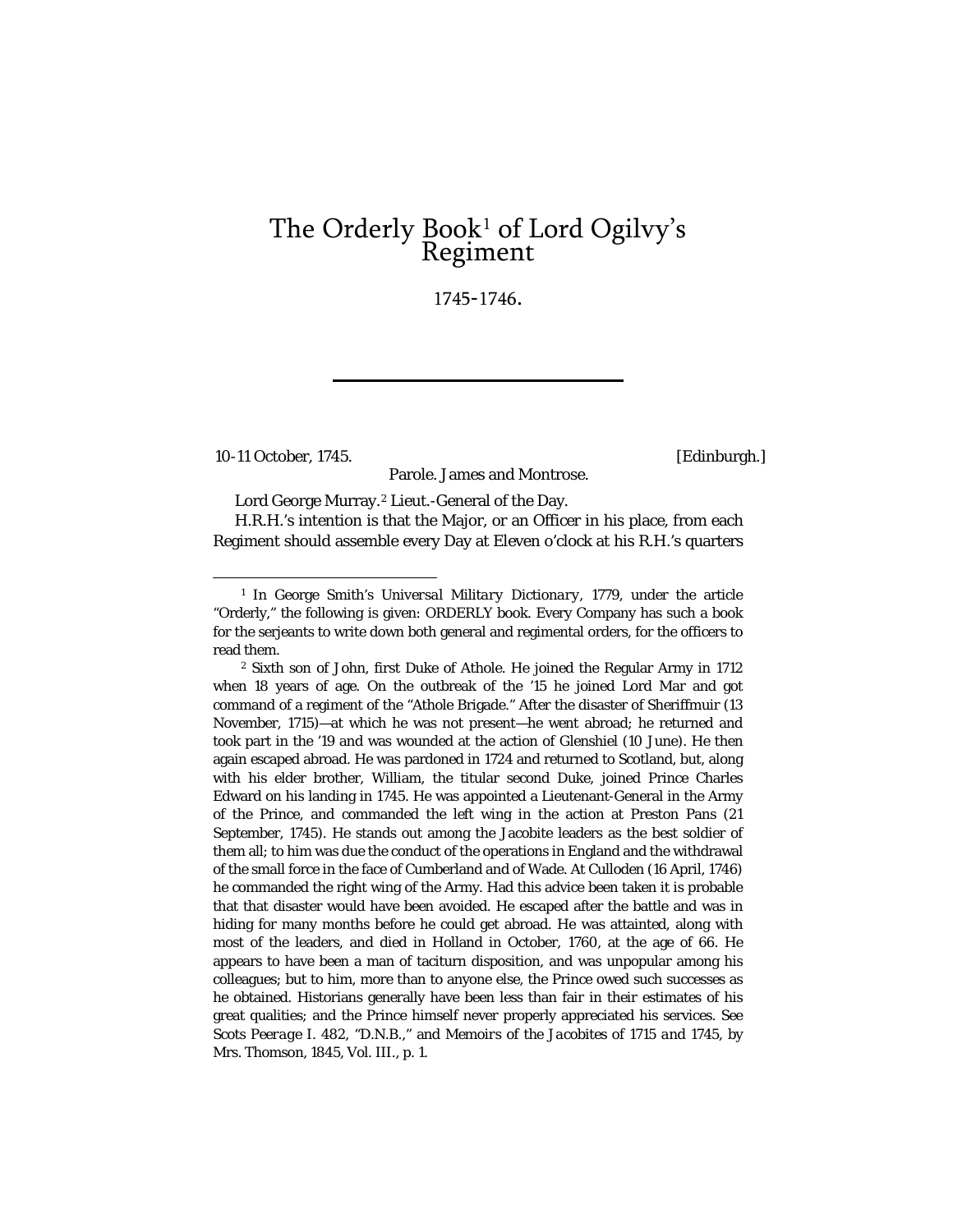to receive the orders. That every Captain should give immediately to the Major of his Regiment a List, as well of the Officers, Serjeants, and Private men of their Companies, as of those that are absent or sick; that the Major should make a general controul<sup>[1](#page-9-0)</sup> to present it to H.R.H.; that wherever the Regiment be either encamped or in Quarters, that the Major, or Adjutant, or some other Officer to act for them, should be always present to execute the orders that they may receive. That an Officer of each Company shall give every morning an account to his Major; or he that acts for him, of any Disorder, Desertion, etc., that happens in his Company; that the Major may make his report when he comes to receive orders , that the Major should publicly intimate if any Private man is taken half a mile from the Camp or Quarters where they are in, shall be treated as a Deserter and punished according to the law of war, unless they have a permission in writing from their Captain.

Glengarry[2](#page-9-1) relieves the Guards of the town of Edinburgh; tomorrow the Atholes[3](#page-9-2) Regiment will furnish a Captain and 50 men for H.R.H.'s guard, a Captain and 50 men on the Canongate guard; Perth's<sup>[4](#page-9-3)</sup> regiment will furnish

<span id="page-9-3"></span><sup>4</sup> Perth's regiment, together with a small body of foot brought in by Lord Pitsligo,

<span id="page-9-0"></span><sup>1</sup> *I.e.* counter-roll. "A copy of a document or roll, kept for purposes of checking."—*Oxford English Dictionary.*

<span id="page-9-1"></span><sup>2</sup> Macdonell, of Glengarry, joined the Prince at Aberchallader on 27 August, 1745, with about 600 men, consisting of his own 400 followers, the Macdonalds of Glencoe (120), the Grants of Glenmoriston, and others.

<span id="page-9-2"></span><sup>3</sup> "Athole's Regiment"—or, as it subsequently became, "Athole's Brigade"—was raised among the followers of the second Duke of Athole, and was commanded by his brother, Lord George Murray, until his promotion to be Lieut.-General of the Army. It probably numbered about 1,000 men when it took part in the advance into England, and was organized in three battalions, commanded respectively by Lord Nairn, Mercer of Aldie, and Menzies of Shian. William Murray, second son of the first Duke of Athole, became Marquess of Tullibardine on the death, in 1709, of his elder brother. He joined Mar in the '15 and fought at Sheriffmuir, in which action he was a Lieutenant-General. He was attainted in February, 1715-16, and fled to France. Prince James Edward, "the Old Pretender," created him Duke of Rannoch. He came back to Scotland with the Spanish force in 1719, was defeated at Glenshiel, and had a sum of £2,000 put on him for his apprehension. He again escaped to France, and, for some years led a life of poverty and discomfort. He accompanied Prince Charles Edward from France to Scotland in the '45, and raised the Standard at Glenfinnan on 19 August. He assumed the title of Duke of Athole, which had passed to his next brother, James, under the Act of Attainder. A man of 56, in poor health, he was incapable of service in the field, but he was active in raising the "Brigade" called after him. After Culloden he was captured and committed to the Tower of London, where, fortunately for himself, he died on 20 June, 1746. See "D.N.B.," and *Memoirs of the Jacobites of* 1715 *and* 1745, by Mrs. Thomson, 1845, Vol. II., p. 92.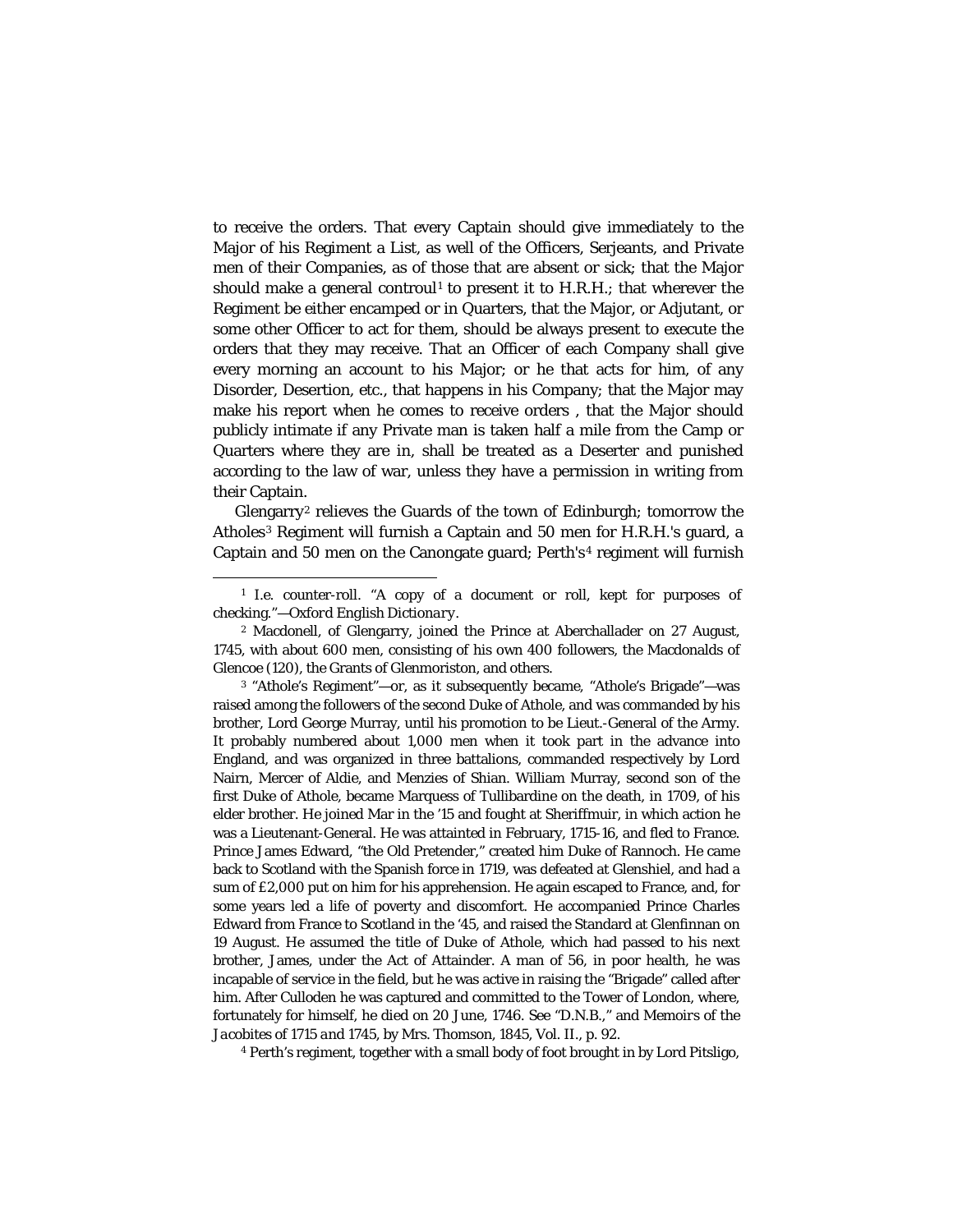the guards to the Camp. Each Regiment will furnish a Quarter-guard before themselves.

My Lord Ogilvy, Colonel, orders that all the Officers of his Regiment<sup>[1](#page-10-0)</sup> provide themselves in Targets from the armorers in Edinburgh; likewise that Captain James Lyon be acknowledged Quartermaster, Thomas Creichton Surgeon, and Captain James Stewart Adjutant, in his Regiment; also that an Officer and Serjeant of each Company attend every Day at two o'clock at the Commandant's quarters to receive the orders. Also that every Captain give in a List of shoes wanting in his Company.[2](#page-10-1)

Further that no Officer or soldier shall pretend to ask liberty to go home till further orders, under the pain of being laid directly under arrest; also that the Officers bring their men under arms to the parade tomorrow at two o'clock, and that no Officer whatever stir from the Camp or Quarters or leave the Regiment without leave from the Commandant, under the pain of being put under arrest\* Ordered for Leith guard tomorrow, Capt. Inshewan and Ensign Lodnathy, two Serjeants, 30 men, and a Drum.

11-12 October, 1745. [Edinburgh.]

## Parole. Edward and Canterbury. My Lord Duke of Perth. Lieut.-General of the Day.

It is needless to repeat here the orders that were given yesterday, H.R.H. being persuaded that the Officers will observe them punctually, and that, beside, the Major, or some other Officer acting for him, are never to be absent from the Regiment; that there will also be an Officer of each Company continually present to contain the Soldiers, and hinder the disorders that are daily committed, which not only shows the neglect of the Officers, but is

numbered about 700 men. The men are occasionally referred to later as "the Red Coats of Perth's." Lord James Drummond, third titular Duke of Perth, and, but for his father's attainder, sixth Earl of Perth, lived principally in France until 1734, when he returned to Scotland. Following the Jacobite traditions of his family he joined the Prince on 4 September, 1745, and served throughout the campaign. He escaped after Culloden in a French ship, but died on the voyage to France, on 13 May, 1746. His estates were forfeited. See *Scots Peerage* VIII. 54, and *Memoirs of the Jacobites of* 1715 *and* 1745, by Mrs. Thomson, 1845, Vol. III., p. 226.

<span id="page-10-0"></span><sup>&</sup>lt;sup>1</sup> Ogilvy's regiment, raised by Lord Ogilvy, eldest son of the fourth Earl of Airlie, joined the Prince at Edinburgh on 3 October. It consisted of about 600 men, raised in Forfarshire, and officered almost entirely by members of the Airlie family, or by men who bore the surname of Ogilvy.

<span id="page-10-1"></span><sup>2</sup> On 30 September, orders were issued to the City of Edinburgh to supply 1,000 tents, 2,000 "targets," or round shields, 6,000 pairs of shoes, and other articles for the Prince's Army, to the value of £15,000.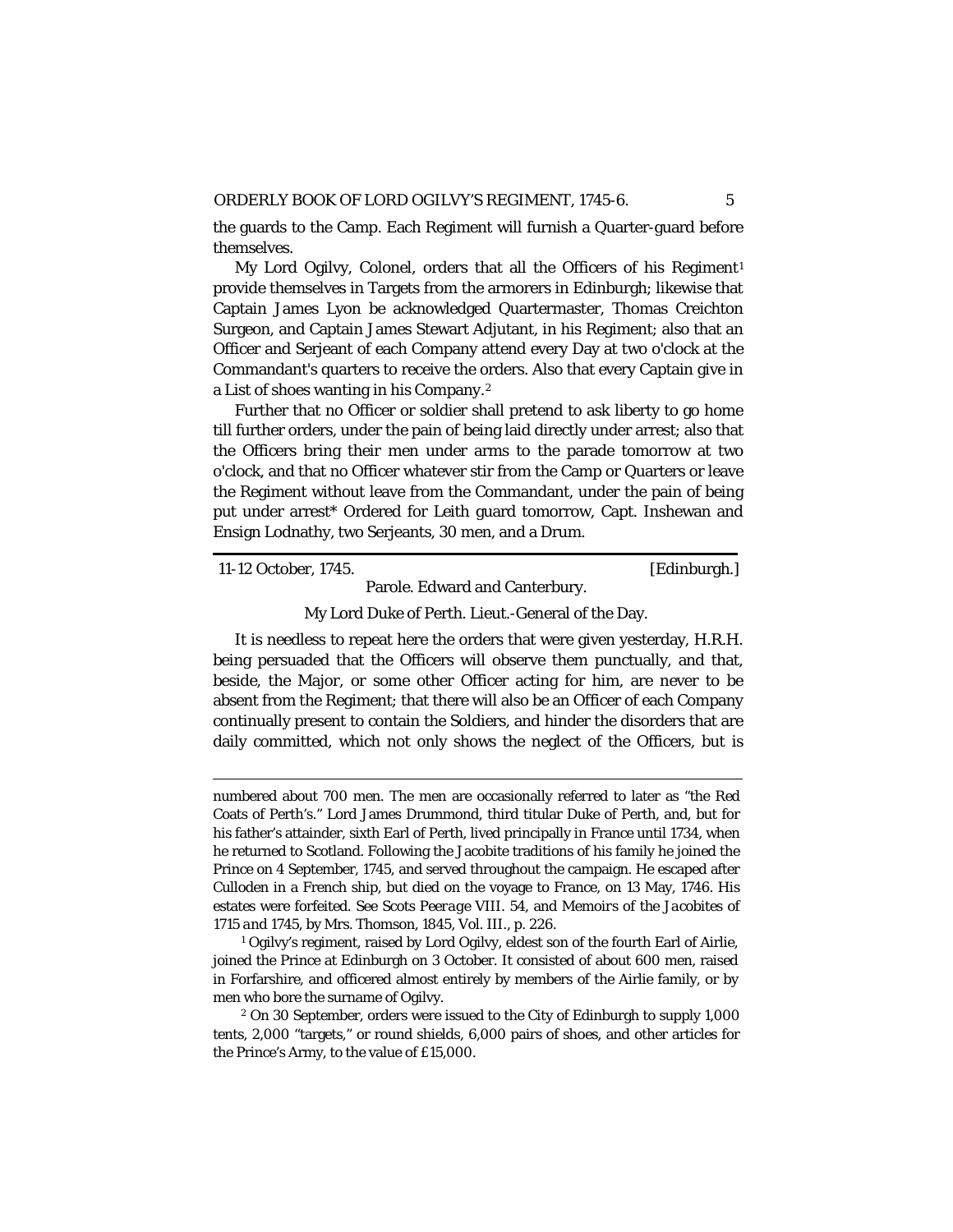hurtful to the Prince's cause.

Glengarry's regiment will relieve themselves at Edinburgh. Athole's will relieve themselves likewise on H.R.H.'s guard and on the Canongate. Perth will continue the guard on H.R.H.'s tent and furnish Sentries on that wing of the Camp. Ordered for main guard tomorrow at Leith, Captain David Ogilvy, 2 Serjeants, 30 men, and a Drum. Andrew Lawson to be acknowledged Serjeant in Captain John Kinloch's Company. My Lord orders the Serjeants have the Regiment under arms tomorrow at their barracks at half an hour after two and ready to be marched by the Officers of their respective Companies by three o'clock to the place of parade behind the town to be reviewed by his lordship.

[1](#page-11-0)1-13 [Sunday] October, 1745.<sup>1</sup> [Edinburgh.]

My Lord George Murray. Lieut.-General of the Day.

H.R.H. is surprised, notwithstanding his repeated orders, that the Majors, or some others acting for them, are not more punctual in the Execution of their orders, and do not render themselves at his Palace at the hour appointed.

Parole. Henry and York.

Glengarry's Regiment relieves the guard of the town tomorrow, the 13th.

Lochiel's<sup>[2](#page-11-1)</sup> will furnish 100 men for H.R.H.'s guard and the Canongate.

Perth's will furnish a Captain and 50 men this day, the 12th, and the like tomorrow, the 13th, on H.R.H.'s tent, and will furnish Sentries on that wing of the Army.

My Lord Ogilvy orders that Alexander Farquharson and Lieut. McDuff, 2 Serjeants, 30 men, and 1 Drum mount the main guard at Leith tomorrow, the 13th. James Leuchars to be acknowledged Serjeant in the first water [of] Esk Company.

11-14 October, 1745. [Edinburgh.] Parole. James and Northumberland.

<span id="page-11-0"></span><sup>&</sup>lt;sup>1</sup> On 12 October a treaty was signed by the Marquis d'Arganson, for the King of France, and Colonel O'Brien, the Chevalier's agent in Paris, by which the King undertook to send troops to his assistance.

<span id="page-11-1"></span><sup>2</sup> Donald Cameron of Lochiel, "the young Lochiel," was one of the first of the Highland chiefs to throw in his lot with the Prince. He raised 750 men of his own clan, and these formed the first considerable body of supporters of the Jacobite attempt of '45. The regiment served throughout the campaign. After Culloden, Lochiel had to go into hiding, while his country was ravaged by Cumberland's troops. He ultimately escaped to France with the Prince in October, 1746. See "D.N.B.," and *Memoirs of the Jacobites of* 1715 *and* 1745, by Mrs. Thomson, 1845, Vol. I., p. 313.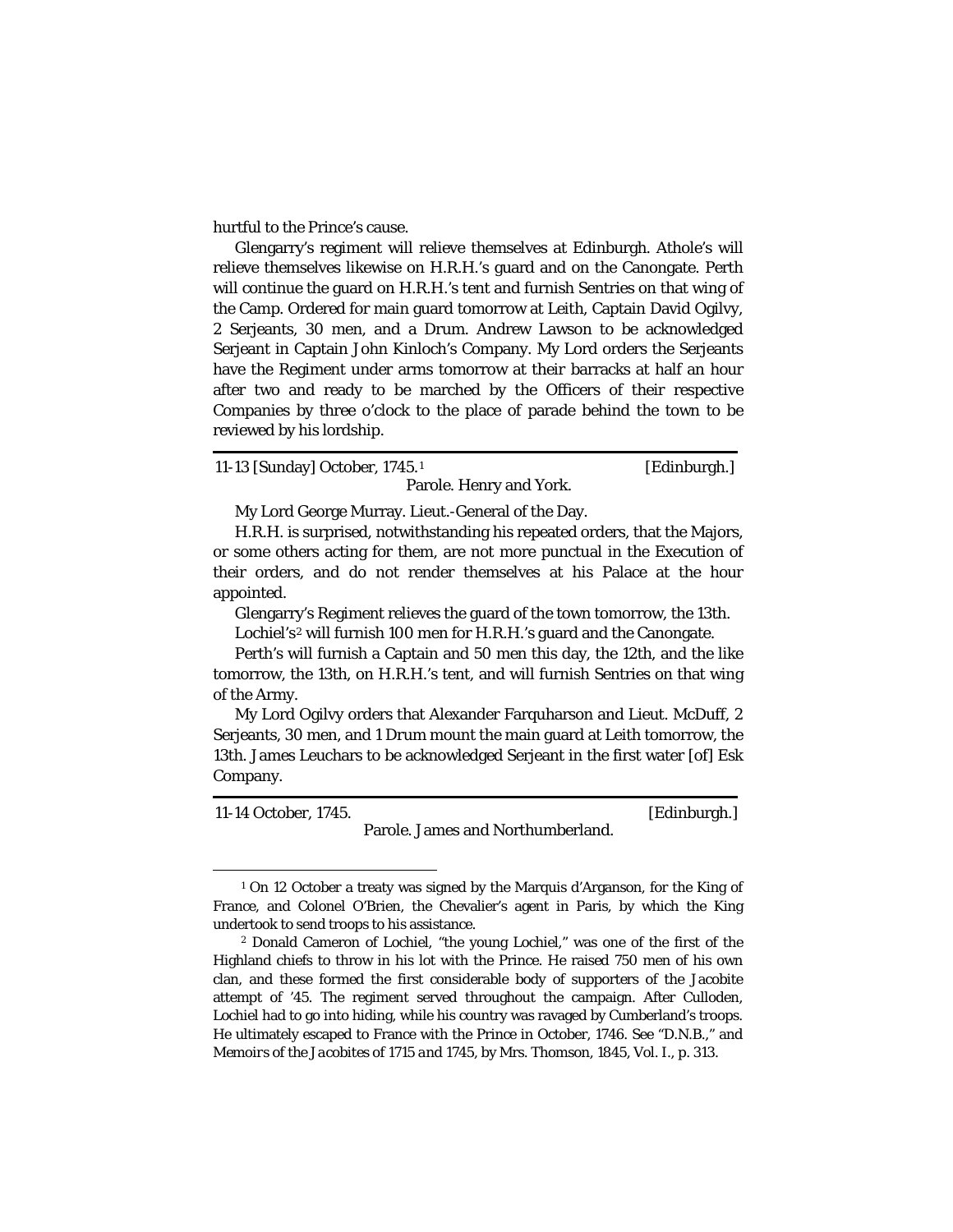My Lord Duke of Perth. Lieut.-General of the Day.

H.R.H. will himself review the whole Army, that is to say all the Foot, tomorrow at ten o'clock in the morning, at Duddingston; the Corps that are separated are to repair there at that hour, and such as have guards will be relieved by others until after the review.

Glengarry's Regiment relieves themselves in town.

Clan Ranald<sup>[1](#page-12-0)</sup> relieves H.R.H.'s and Canongate guards until Lochiel passes in review.

Perth mounts the guard on H.R.H.'s tent, and the guard of the forage. The horse[2](#page-12-1) will likeways be reviewed at Dalkeith. An Officer of each Company [will] Daily make the Appell<sup>[3](#page-12-2)</sup> of the Companies, and give in writing to the Major the number of Officers and men that are present, and the Major will make his report to the Colonel who is to make his to H.R.H.

14-16 October, 1745. [Edinburgh.]

Parole. Lewis and Carlisle.

My Lord George Murray. Lieut.-General of the Day.

Glengarry's Regiment furnishes H.R.H.'s guard, the Canongate, and the guards of the town. Every Regiment in the Quarters they are in will have a guard that will furnish Sentries on the different avenues of their Quarters, or Serjeants posts, if the main guard be too far off from the place where it is necessary to place Sentries. To-morrow the Quarters will be assigned to each Corps.

16-17 October, 1745. [Edinburgh.]

Parole. Gordon and Galloway.

My Lord George Murray. Lieut.-General of the Day. Glenbucket<sup>[4](#page-12-3)</sup> relieves H.R.H.'s guard and the Canongate at 10 in the

<span id="page-12-0"></span><sup>&</sup>lt;sup>1</sup> The younger Clanranald, son of Macdonald, chief of that clan, was probably the first to offer his services to the Prince on landing. He did all in his power to get the other chiefs to rise, and he himself raised 100 men. This unit was subsequently increased to 200.

<sup>2</sup> The horse at this time probably consisted entirely of Lord Pitsligo's Troop.

<sup>3</sup> Fr. *Appel*—Roll call, Muster.

<span id="page-12-3"></span><span id="page-12-2"></span><span id="page-12-1"></span><sup>\*</sup> John Gordon, of Glenbucket, was one of the most remarkable of the Prince's leaders. He was a cadet of the ducal family, but as a perfervid Jacobite he maintained traditions which were ignored by the Duke of Gordon of that time. He joined Mar in the '15, and, although taken prisoner, was pardoned. In 1738 he went to Rome with a scheme for a Jacobite rising, and was given a commission of Major-General. At the age of 72 he came out and joined the Prince, and he was the first of all in the field, having captured an Officer of a Royal Regiment on 14 August, 1745. He then returned home to recruit men by all sorts of means—some he cajoled, others he "pressed," and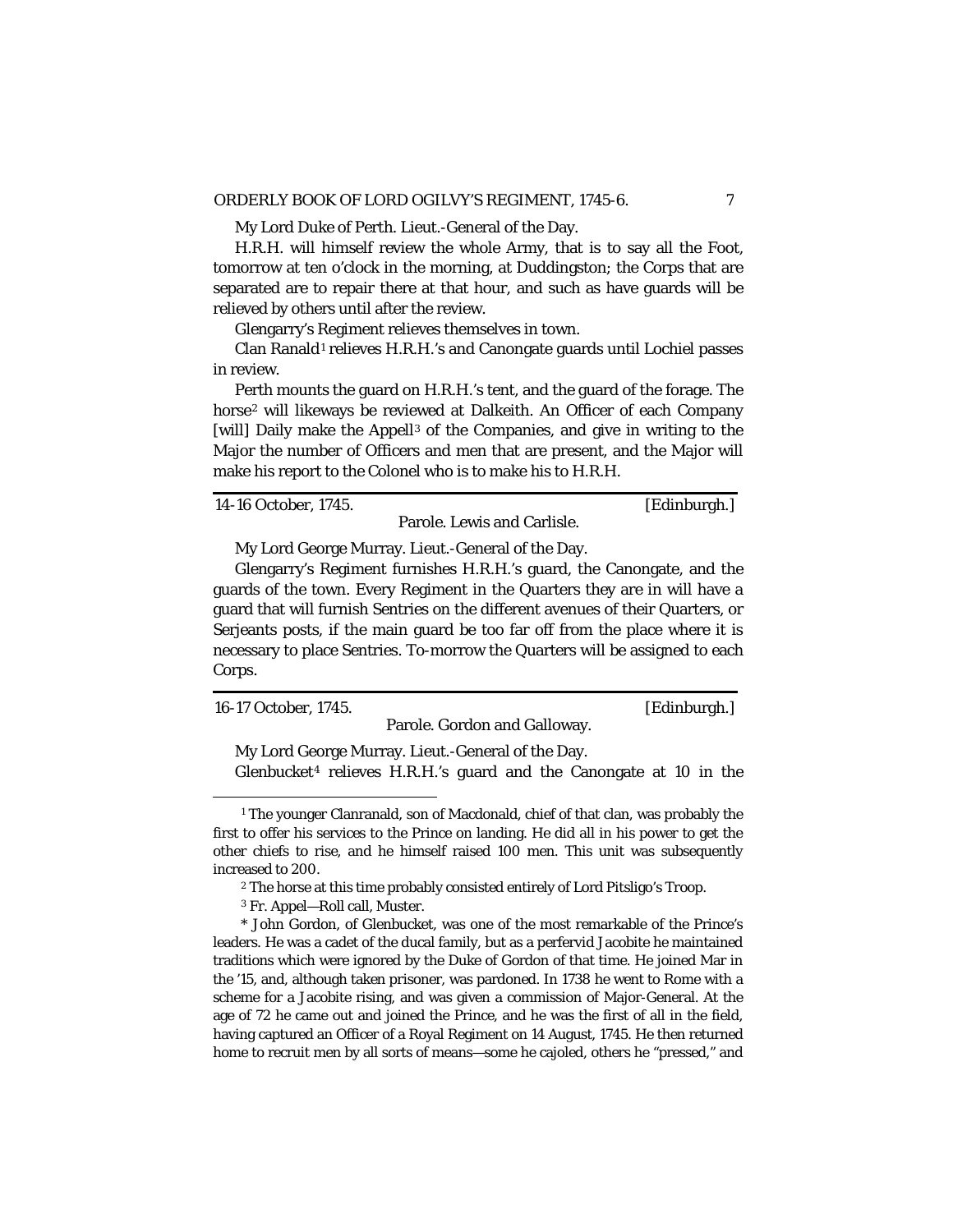morning; My Lord Ogilvy the posts of the town at the same time.

A Serjeant of each Regiment will be regularly at H.R.H.'s guard as ordinances<sup>[1](#page-13-0)</sup> in case there were any orders to be sent to their Regiments and will be relieved regularly every 24 hours. An Officer and 20 men of each Regiment will be present this day, 16 October, at an execution that is to be made betwixt two and three o'clock this afternoon at the Lincks of Leith.<sup>[2](#page-13-1)</sup>

A Lieutenant and 20 men of the Guard of Canongate will conduct the prisoner, Robert Monro, that is to be executed this afternoon, to the Lincks of Leith, and won't quit him till he be executed. The Gaoler is to get his arms tied behind and set the said Monro in the Officer's custody who is to answer for him. Six men of the Red Coats of Perth's and six others of Colonel Stewart's<sup>[3](#page-13-2)</sup> are to be commanded to shoot the said Monro.

 eventually he got about 400 men, mostly Grants and Farquharsons. With these, and a number of horses, he joined the Prince's army at Edinburgh on 4 October.

In spite of his years he served continuously throughout the campaign, escaping abroad after Culloden after great hardships. He died in France in 1750.

His daughter was married to John Macdonell, of Glengarry; and three of his sons accompanied him from the commencement of the campaign. Contemporary writers speak of him as an old man who used to ride crouched on a "little grey Highland beast" with his men. See *The Gay Gordons,* J. M. Bulloch. Chapman and Hall Ltd., 1908, pp. 77-90.

<sup>1</sup> Fr. *Ordonnances.* Orderlies.

<span id="page-13-1"></span><span id="page-13-0"></span><sup>2</sup> There are only two references to military executions in the Orderly-book. Several edicts had been issued by Head-quarters warning the Army of the penalties attaching to theft and violent crime; and it may be fairly assumed that the infrequency of capital punishment indicates a higher degree of internal discipline in these regiments than it is the fashion of historians to allow. Such irregularities as did occur in the town were mostly the acts of the criminal classes, who assumed the white cockade for the purpose.

<span id="page-13-2"></span><sup>3</sup> The Prince's reasonable expectations of large accessions to the strength of his army, while in Edinburgh, were never realised. Lord Lovat had practically promised a force of at least 4,000 men of the Frasers, but did not carry out his engagement, eVen partially, until long after the advance into England. Other chiefs, too, who might have been expected to join, hung back. Even after the victory of Prestonpans (21 September, 1745) there was little response to the Prince's efforts to raise men in Edinburgh and the South of Scotland, and he only succeeded in getting two Troops of Life Guards, a few Hussars, and one unit, 450 strong, formed by Colonel Roy Stewart, an ex-Regular Cavalry officer. Glasgow and the neighbouring counties were definitely opposed to him, and, on the march south, the inhabitants at Lockerby stole 30 cart loads of tents and carried them off. France, too, failed to offer any appreciable assistance. In a letter to the King of France after his return to that country, the Prince stated that if he had had an additional 3,000 regular troops after the battle of Prestonpans he could have reached London before the return of the English troops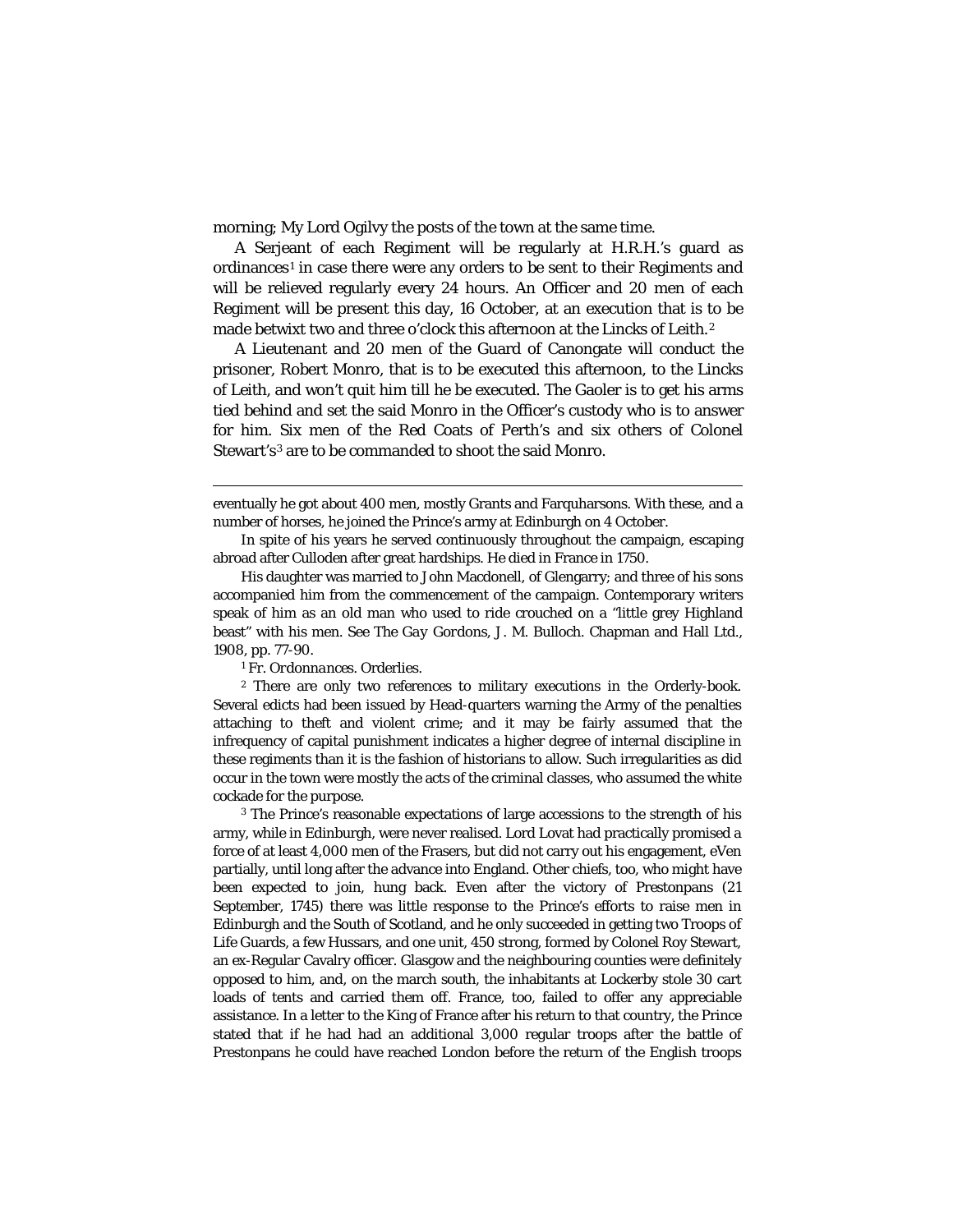16-18 October, 1745. [Edinburgh.]

Parole. William and Glasgow.

My Lord Duke of Perth. Lieut.-General of the Day.

Clanranald, Colonel, Lieut.-Colonel, and Major of the Picket.

My Lord Duke of Perth's Regiment relieves H.R.H.'s guard with 100 men, Canongate guard with 50 men, the town guard with 300 men, at ten of the clock to-morrow morning.

A Serjeant out of each Regiment to be of H.R.H.'s guard, to be relieved every Day at the hour of the guard.

An Officer and 20 men of every Regiment are to be at the Lincks of Leith at two o'clock this afternoon commanded by the Colonel, Lieut.-Colonel and Major of the Picket, to assist at an Execution. Six of the Red Coats of the Duke of Perth's and six of Colonel Stewart's for the Execution; a Lieutenant and twenty men of the Canongate guard will conduct Daniel Smith who is to be executed on the Lincks of Leith, where the Commanding Officers will set the Court Martial's judgment in Execution. The guard of the Canongate will get the corpse of the said Smith buried near the ground where he is executed.

18-19 October, 1745. [Edinburgh.]

Parole. David and Montrose.

My Lord George Murray. Lieut.-General of the Day.

My Lord Nairn,<sup>[1](#page-14-0)</sup> Colonel, Lieut.-Colonel and Major of the Picket.

Athole's Regiment furnishes two Captains and 100 men for H.R.H.'s guard, a Captain and 50 men at the Canongate, Keppoch<sup>[2](#page-14-1)</sup> the guard of the town. These guards are to be relieved at ten in the morning.

The Regiments that are not on guard pass in review to-morrow morning

from abroad.

Colonel Roy Stewart belonged formerly to the Greys and joined the Prince on 31 August, 1745. After Culloden he escaped to France.

<span id="page-14-0"></span><sup>1</sup> John, 3rd Lord Nairn, an ardent Jacobite, had taken part in the '15 as a Lieutenant-Colonel in Lord Charles Murray's regiment, and was taken prisoner at Preston. He was forfeited, but was given his freedom. He came out again in the '45 and joined the Prince at Blair, and he captured Dunkeld on 3 September, 1745. At Prestonpans he commanded the second line. He was appointed one of the Prince's Privy Council, which was nominally responsible for the operations. After Culloden he escaped to France, and died there in 1770, aged 79. He was attainted for the second time in 1746. Nairn's regiment consisted of about 250 men from Athole, and was the first battalion of the Athole Brigade.

<span id="page-14-1"></span><sup>2</sup> Alexander McDonald, or Macdonell, of Keppoch, joined the Prince with 300 men at Glenfinnan; by the end of the halt at Edinburgh the unit numbered 400.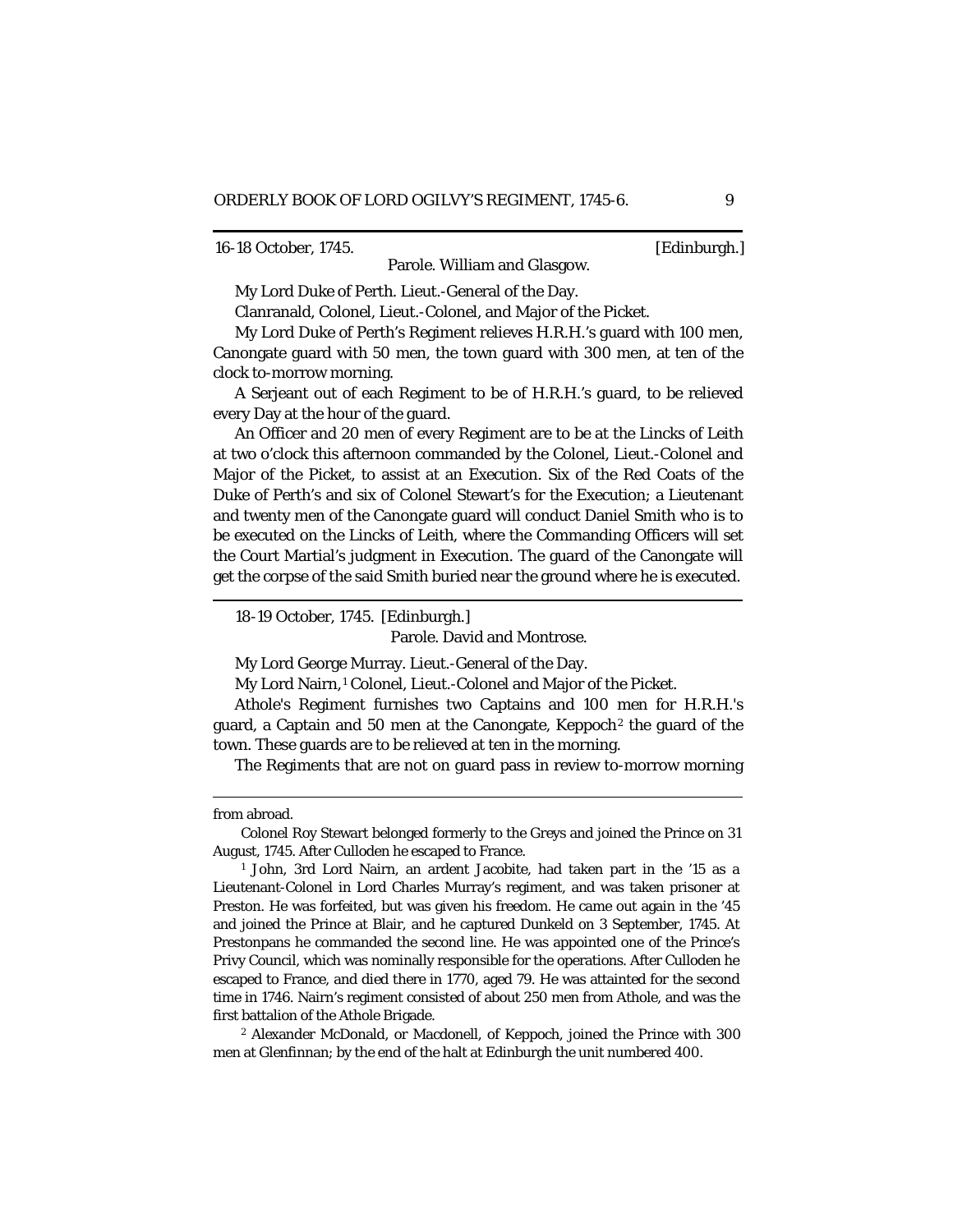at their Quarters. Perth's, that comes off the guard, passes at three o'clock in the afternoon.

H.R.H. is informed of the little notice the Officers, especially the Majors, take of his orders, as well in not coming regularly at 11 o'clock to receive orders, as in not rendering the Serjeants of ordonnance<sup>[1](#page-15-0)</sup> as he ordered. H.R.H. will not forget those that are exact, as he will not those that neglect their Duty.

19-20 [Sunday] October, 1745. [Edinburgh.] Parole. Taffy and Wales.

Keppoch, Colonel, Lieut.-Colonel, and Major of the Picket.

The Army is to keep themselves ready to march on Tuesday, 22nd instant, H.R.H. being resolved to change his quarters. The Foot that came with My Lord Pitsligo,<sup>[2](#page-15-1)</sup> and Tulloch's<sup>[3](#page-15-2)</sup> men, will furnish a Captain and 100 men on H.R.H.'s Guard, and a Captain and fifty men on the Canongate guard; they'll observe to make regular Patrols. Clanranald furnishes the town. The Serjeants will come regularly to H.R.H.'s guard. The Commandant orders that the Captain of every Company report every night the number of effective men present, absent, and sick, to the Major or Commanding Officer.

For guard to-morrow, Captain Lethno and Ensign Quick, 2 Serjeants and 30 men (3 per Company) with a drum.

20-21 October, 1745. [Edinburgh.]

Parole. Robert and Pembroke.

My Lord George Murray. Lieut.-General for the Day.

Glengarry is Colonel, Lieut.-Colonel, and Major of the Picket.

Glengarry mounts H.R.H.'s guard, town, and Canongate; 100 men at H.R.H.'s guard, 50 on Canongate, 50 on the main guard of the town; a Lieutenant and 15 men mount guard on the Nether Bow port, 100 men on the grass market, 50 men near the Weigh-house.[4](#page-15-3) Athole's Regiment passes

—

<sup>1</sup> Orderly-Serjeants.

<span id="page-15-1"></span><span id="page-15-0"></span><sup>2</sup> Alexander, 4th Lord Forbes of Pitsligo, was born in 1678. He was implicated in the '15, but escaped forfeiture. He again came out in the '45 and joined the Prince at Edinburgh on 9 October, bringing with him a Troop of Horse and a small body of Infantry. The latter were attached to Perth's regiment, but the Cavalry remained under his command throughout the campaign. After Culloden he was attainted and his honours and title forfeited. He died in 1762, in Scotland. *The Scots Peerage*, IV., 76.

<span id="page-15-3"></span><span id="page-15-2"></span><sup>3</sup> Colonel David Tulloch brought 480 men from the Gordon country on 4 October.

<sup>4</sup> The "weigh-house" stood at the head of West-bow and only a few hundred yards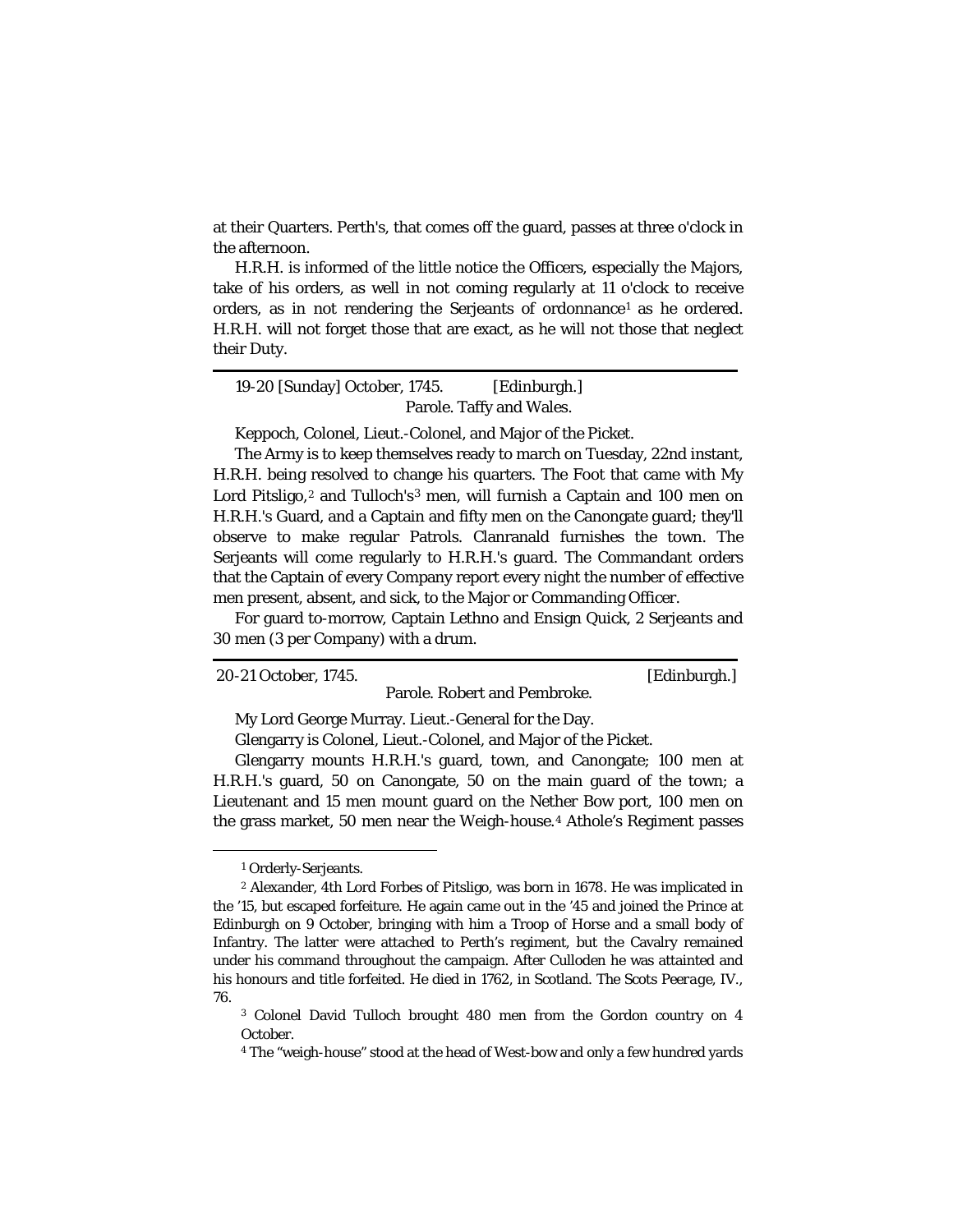in review at 8 o'clock in the morning, Clanranald's Regiment at one o'clock afternoon, and Appin's<sup>[1](#page-16-0)</sup> at the same hour at their quarters.

The Commandant orders that the Regiment be under Arms for exercise tomorrow morning by nine o'clock on the common place of Parade at the back of the town, and that an orderly Serjeant go to the Prince's quarters tomorrow at ten to attend orders.

21-22 October, 1745. [Edinburgh.]

Parole. Andrew and Scotland.

My Lord Duke of Perth. Lieut.-General of the Day.

Lochiel, Colonel, Lieut.-Colonel, and Major of the Picket.

Lochiel's regiment mounts H.R.H.'s guard, town, and Canongate 100 men on H.R.H.'s guard, 50 on the Canongate, 50 on the main guard of the town; a Lieut. and 15 of which on the post of the Nether Bow, 100 men on the grass market, 50 near the Weigh-house. All the regiments that are off duty will assemble to-morrow betwixt 12 and 1 of the clock at the Camp near Duddingston, H.R.H. being Desirous to make a general review.

The Commandant orders that the whole regiment be in readiness to march, to-morrow, by nine in the morning to Duddingston to be reviewed by H.R.H. Likewise that the Serjeants be careful to cause the men keep their arms clean, and qualify themselves for learning the men their Exercise and that the Serjeant Major remember every Day at the hour of the guard being relieved, to send the Orderly Serjeant to H.R.H.'s quarters; also that the Doctor attend close at Leith.

22-23 October, 1745. [Edinburgh.]

Parole. Patrick and Ireland.

My Lord George Murray. Lieut.-General of the Day.

My Lord Ogilvy, Colonel and Major of the Picket.

Glenbucket furnishes 100 men on H.R.H.'s guard, 50 on the Canongate. Lord Ogilvy's the town guards, that is 50 men on the main guard, a Lieut. and 15 of which on the post of the Netherbow, 100 men on the Grass market, and 50 near the Weigh-house.

 from the Castle, which was commanded by the redoubtable Colonel Guest. The weigh-house guard was heavily bombarded by the Castle on 4 October as retaliation for the blockade caused by its presence. *Pourparlers* ensued which resulted in the retention of the guard and withdrawal of the blockade. The castle garrison, however, continued to "snipe" at the guard, which perhaps accounts for its being posted "near" the weigh-house.

<span id="page-16-0"></span><sup>1</sup> The Appin regiment consisted originally of 260 Stewarts of Appin, commanded by Stewan of Ardshiel. It had joined the Army on 27 August.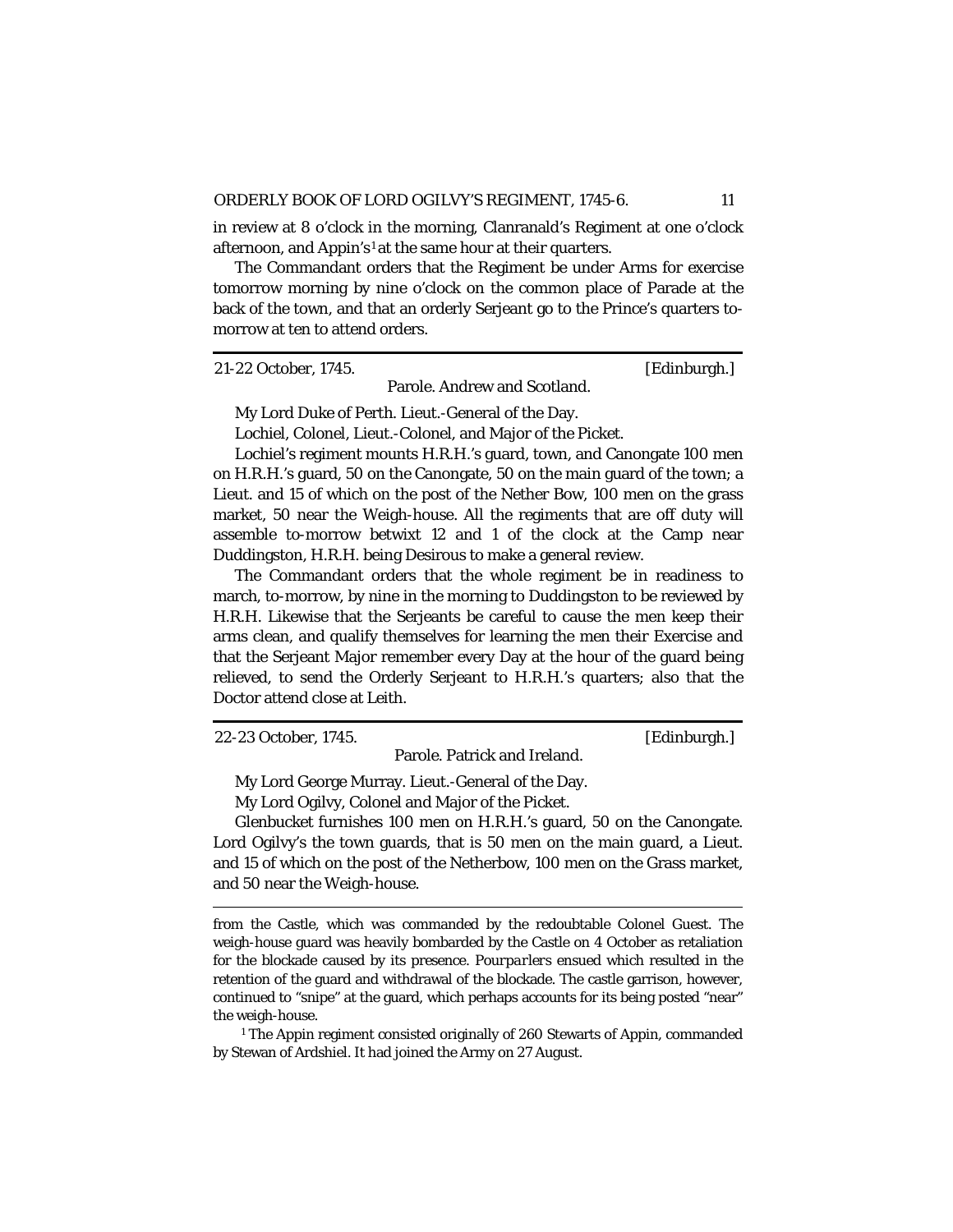That the taptoo be beat every night at nine, after which hour every Soldier that is found abroad is to be carried to the guard Prisoner, and that Patrols be regularly made for the purpose. The Commandant orders that the whole regiment be under arms to-morrow half an hour before nine precisely on the parade behind the town in order to detach the Edinburgh guards.

#### 23-24 October, 1745. [Edinburgh.]

Parole. David and Holyrood house.

My Lord Duke of Perth. Lieut.-General of the Day.

The Master of Strathallan<sup>[1](#page-17-0)</sup> Colonel: his Lieut.-Colonel and Major of the Picket.

Duke of Perth's Regiment mounts H.R.H.'s guard, town and Canongate: 100 men on H.R.H.'s guard; 50 men on the Canongate; 50 men on the main guard, a Lieut. and 15 of which at the Nether Bow; 100 men on the post above the Weigh-house; 50 men on the grass market; 50 more at the Parliament close.

Lochiel's Major will relieve the posts with the Major of Perth's regiment, and show them where the Sentries are to be placed; the Officers of Picket, as well as those on guard, will be very exact and alert in making their Patrols.

24-25 October, 1745. [Edinburgh.]

Parole. Daniel and Newcastle.

My Lord George Murray. Lieut.-General of the Day.

My Lord Nairn, Colonel, his Lieut.-Colonel, and Major of the Picket.

Athole's Regiment H.R.H.'s guard and the Canongate; 100 men of H.R.H.'s guard; 50 for Canongate.

Keppoch relieves the town guards; 50 men on the main guard, a Lieut. and 15 of which oh the post of the Nether Bow; 50 on the grass mercate, and 50 on the Parliament Close; 100 above and over against the Weigh-house. The Officers on picket and those on guard to be very exact in their Patrols. All the regiments are advertised to keep everything ready for their march, so as to be in a condition to Decamp on 12 hours warning.

25-26 October, 1745. [Edinburgh.]

Parole. John and Skye.

My Lord Duke of Perth. Lieut.-General of the Day.

<span id="page-17-0"></span><sup>1</sup> James Drummond, Master of Strathallan, was eldest son of the fourth Viscount of Strathallan. Both father and son were out in the '45 and were at Culloden, where the father was killed, while commanding the Perth Horse. He was posthumously attainted; his son escaped from Scotland and was also attainted.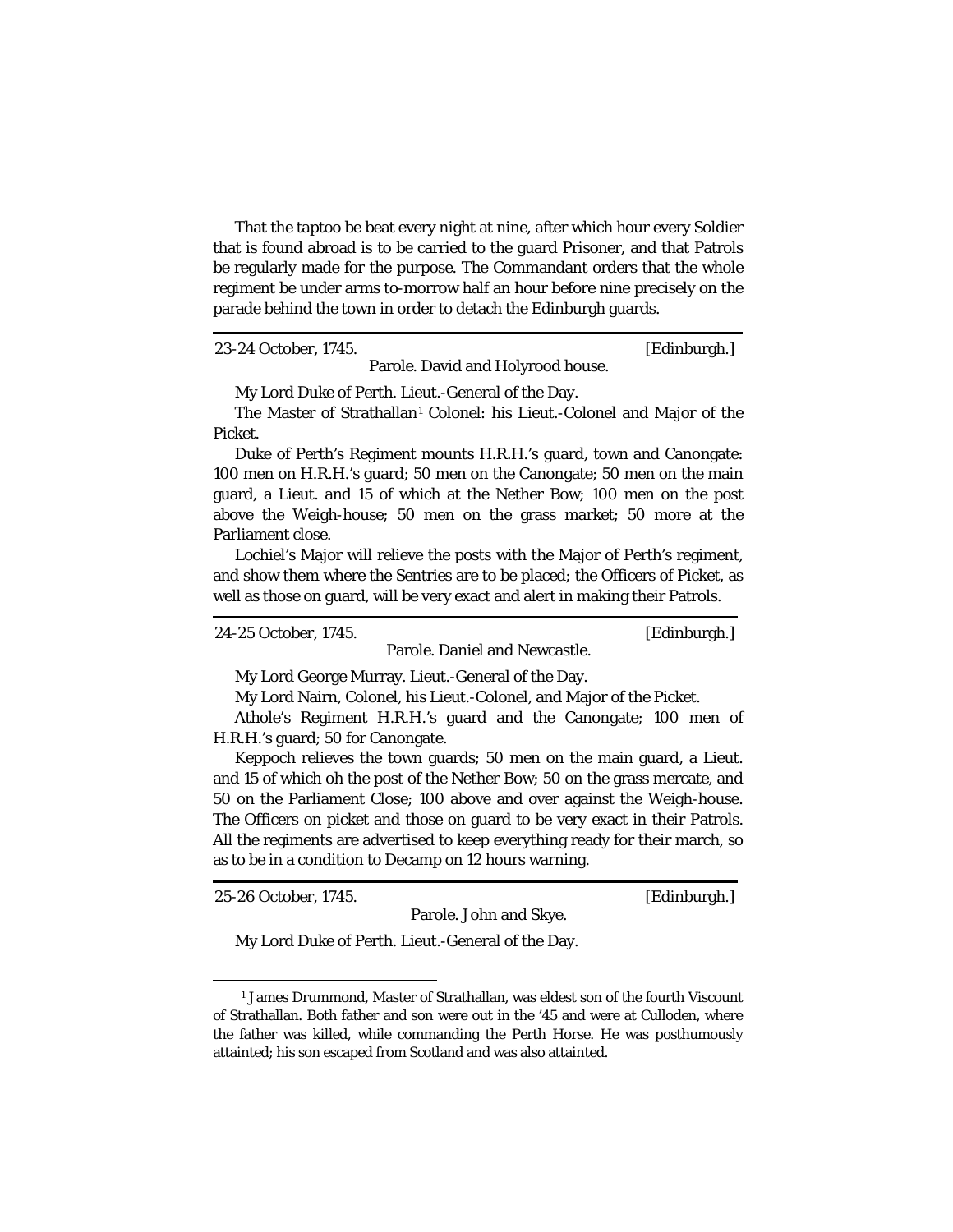Lochgarry<sup>[1](#page-18-0)</sup> Colonel; his Lieut.-Colonel, and Major of the Picket.

Clanranald's Regiment mounts H.R.H.'s guard and Canongate; Glengarry's the Guards of the town, 100 men on H.R.H.'s guard, 50 on the Canongate, 50 on the main guard of the town, a Lieut. and 15 of which on the post of the Nether Bow, 50 on the Grass market, 50 on the Parliament closse, 100 on the Weigh-house.

A Lieut. and 15 men of H.R.H.'s guard will be Detached at night to one of the houses of the Abbyhill. Mr. O'Sullivan<sup>[2](#page-18-1)</sup> will place them.

The Officers of Picket as well as those of the Different posts will be very exact in making their Patrols. H.R.H. orders absolutely that the Majors won't fail to send a Serjeant to his guard at Holyrood house.

The Duke of Perth's Regiment will march, arms and baggage, to-morrow the 26th, to Musselburgh,<sup>[3](#page-18-2)</sup> where quarters are appointed for them.

Glenbucket's Regiment will likewise march there to-morrow.

There will be bread brought from Dalkeith to Musselburgh for their conveniency.

The Colonels and other Officers are to give strict orders that the Bakers should not be molested nor no wrong done to them.

The Colonels that are at Edinburgh and in the neighbourhood are

<span id="page-18-0"></span><sup>&</sup>lt;sup>1</sup> Donald Macdonald, or Macdonell, of Lochgarry, was gazetted to a commission in the Highland Regiment composed of well-affected clans which was being raised by Lord Loudoun in June, 1745. When the Prince landed, however, he at once joined him with his kinsman Angus, the "young Glengarry." The latter was sent to raise reinforcements when the army advanced into England, and Lochgarry then commanded the Glengarry regiment. After the accidental death of Angus at Falkirk, Donald again assumed command of the unit. He escaped abroad after Culloden.

<span id="page-18-1"></span><sup>2</sup> Captain O'Sullivan was one of the most remarkable of the Prince's adherents. An Irishman by extraction, he was in the French Service, and an enthusiastic Jacobite. He was one of the small party who came over with the Prince from France, and not only served with him throughout the campaign but accompanied him during his wanderings in the Highlands after Culloden until they were compelled to separate for safety. A devoted friend of the Prince, he was probably not a very successful officer. In a letter dated 17 April, 1746, Lord George Murray informs the Prince that "Mr. O'Sullivan committed gross blunders on every occasion of moment. He, whose business it was, did not so much as visit the ground where we were to be drawn up in line of battle. . . . I wish Mr. O'S. had never got any charge in the army than care of the baggage. . . his orders were vastly confused." O'Sullivan held the appointment of Quarter-Master General and was a member of the Council which was instructed to administer the Army and carry out operations.

<span id="page-18-2"></span><sup>&</sup>lt;sup>3</sup> Up to this time the bulk of the army had been quartered in and about Edinburgh; on 25 and 26 October, however, the whole force was concentrated near Inveresk.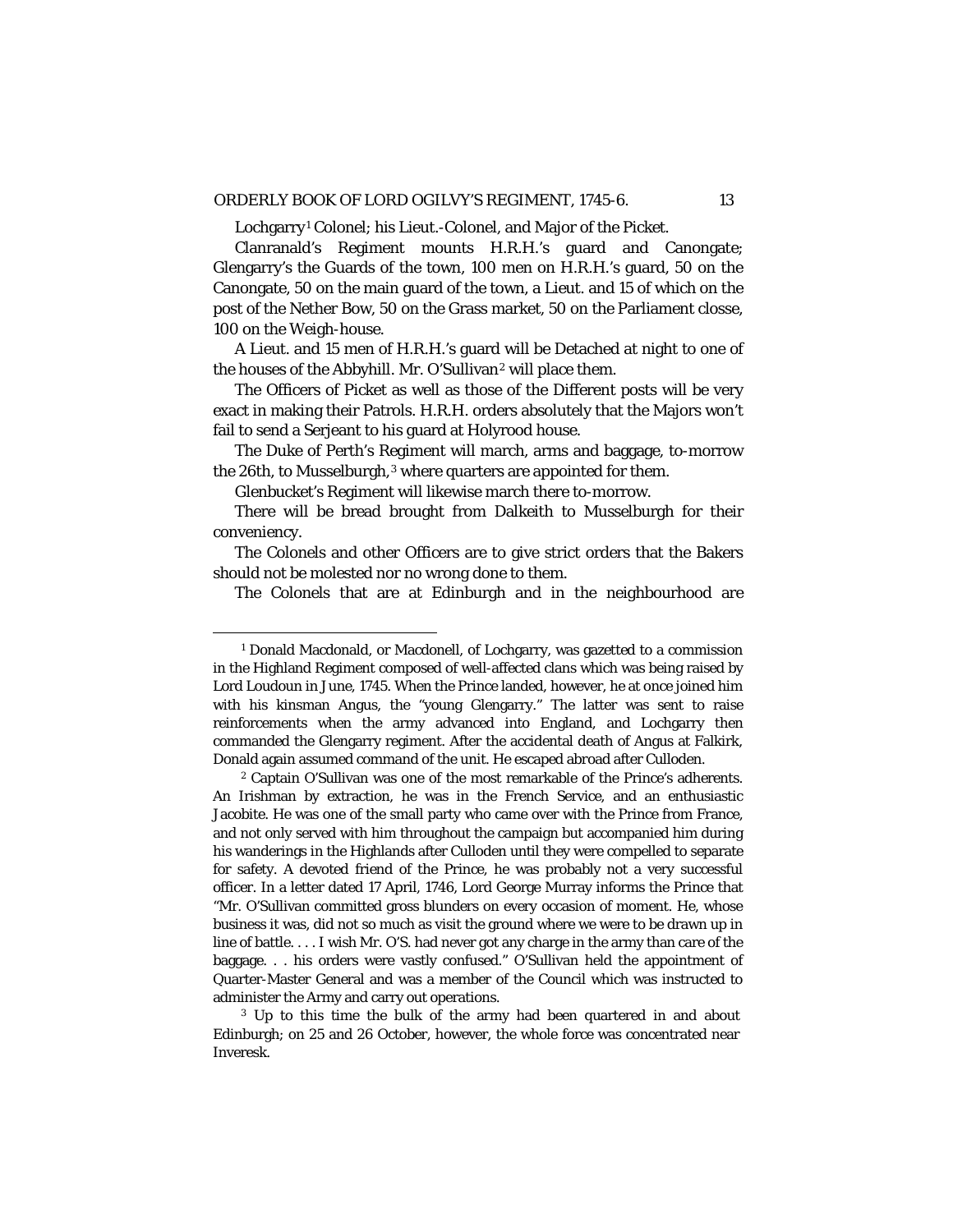advertised that the Soldiers will find bread of a right weight at Holyrood house when Mr. Graemes will get it Delivered to them, the bread being of a better weight than in the Baker's Shops, where they are imposed upon. Mr. Graemes will get the bread brought to the Different quarters if the Colonels desire it.

My Lord orders exercise twice a day, at eight and three a'clock, per companys.

Commandant orders a man per Company to clean their quarters.

26-27 [Sunday] October, 1745. [Edinburgh.] Parole. James and Leith.

My Lord George acts as Lieut.-General of the Day.

Glengarry Colonel; Lieut.-Colonel and Major of the Picket.

Glengarry's Regiment mounts H.R.H.'s guard, the town and Canongate; 100 men in H.R.H.'s guard, 50 on Canongate, 50 on main guard of the town, 50 on Grass market, 50 on Parliament close, 100 men near the Weigh-house; a Lieut. and 15 men of the main guard on the Nether Bow post.

A Lieut. and 15 men of H.R.H.'s guard in the night time on the Abbey hill.

All the troops are advertised to keep themselves in readiness to march on twelve hours warning.

The Officers of Picket and those on Different Posts are to Double their attention for the Patrols; an Officer and twelve Gentlemen of Pitsligo's horse[1](#page-19-0) will come to Edinburgh about five o'clock this afternoon, where they will receive further orders.

Parole. Henry and York.

28-29 October, 1745. [Edinburgh.]

Duke of Perth. Lieut.-General of the Day.

Lochgarry, Colonel; his Lieut.-Colonel, and Major of the Picket.

Glengarry will continue H.R.H.'s guard, the town and Canongate tomorrow. The Officers of Picket, as well as those on the Posts, are to be alert and make exact Patrols. Keppoch's and Appin's Regiments are to have a guard on their Quarters and the Officers to be with the men especially at night, in case of an alert.

The Posts of Leith, Canny mills, and Newhaven are likeways to be alert and Patrol frequently.

An Officer and 12 Gentlemen of Pitsligo's will Patrol this night from Leith

<span id="page-19-0"></span><sup>—</sup> <sup>1</sup> Pitsligo's Horse consisted of a body of gentlemen from Banff and Aberdeen with their servants, all well-armed and mounted. They numbered about 120.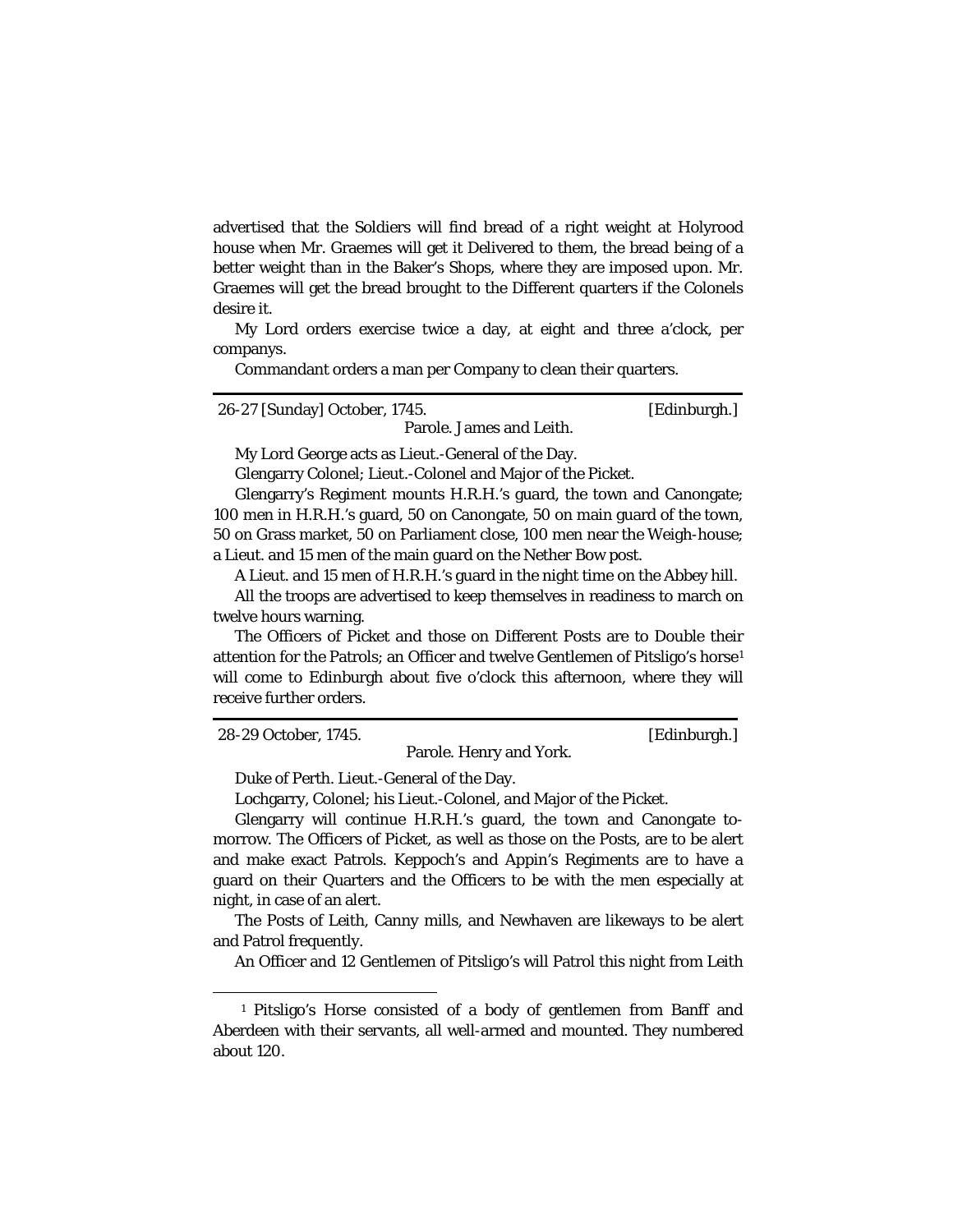along the sea side, by Newhaven.<sup>[1](#page-20-0)</sup> The Officer of this Corps that Patrol'd last night can give them the Directions he had.

28-29 October, 1745. [Edinburgh.] Parole. Charles and Wales.

My Lord George acts as Lieut.-General of the Day.

Lochiel, Colonel, Lieut.-Colonel, and Major of the Picket.

100 men on H.R.H.'s guard, a Lieut. and 15 of which will be posted at night on the Abbey Hill.

50 men on the Canongate; 50 on the main-guard of the town; 50 on the Grass market: 100 men near the Weigh-house; a Lieutenant and 15 men of the main guard on the Nether Bow port.

All the troops are advertised to keep themselves in readiness to march on twelve hours warning. The Officers of Picket as well as those on the Different posts are to be alert and exact in making their Patrols.

Clanranald's Regiment furnishes 100 men this night at Royston house to support Newhaven.

Lord Ogilvy's Regiment will furnish the like number at Newhaven.

An Officer and twelve of the Life Guards<sup>[2](#page-20-1)</sup> are to patroll westward of Newhaven until break of day.

David, Lord Elcho, born 1721, was eldest son of James, fourth Earl of Wemyss, and was a keen Jacobite. He travelled on the Continent as a young man and returned to Scotland in 1741. He joined the Prince in 1745 with his troop, and took an active part in the campaign. After Culloden he escaped to France. His estates were forfeited and he never returned to Scotland. *(Scots Peerage* VIII., 509.) Arthur Elphinstone, 6th Lord Balmerino, was born in 1688, and was an officer in the Regular Army. He was actively employed against the Earl of Mar in the '15. After the battle of Sheriffmuir, however, he resigned his commission, joined the Jacobites at Perth, and thence went to France, where it is believed he entered the French service. A pardon having been granted to him he returned to Scotland in 1734. He joined the Prince at Edinburgh in 1745, and was appointed to command the second Troop of Horse Guards. He succeeded his brother, on the latter's death in January, 1746. He was taken prisoner at Culloden and tried for High Treason in London. He was executed in the Tower, and his titles and estates were forfeited. *(The Scots Peerage* I., 571.)

<span id="page-20-0"></span><sup>&</sup>lt;sup>1</sup> English troops from the Continent had been concentrating at Berwick and Newcastle and there was a possibility of their attempting an advance on Edinburgh as indeed, if Wade had had any enterprise, they would have done.

<span id="page-20-1"></span><sup>2</sup> There were two troops of Life Guards (or Horse Guards); the first was commanded by Lord Elcho. and consisted of 62 Gentlemen and their servants, under 5 Officers, making in all some 120 of all ranks; the second troop, which was commanded by the Hon. Arthur Elphinstone—subsequently Lord Balmerino—was a smaller unit, and probably never exceeded 40 or 50 men.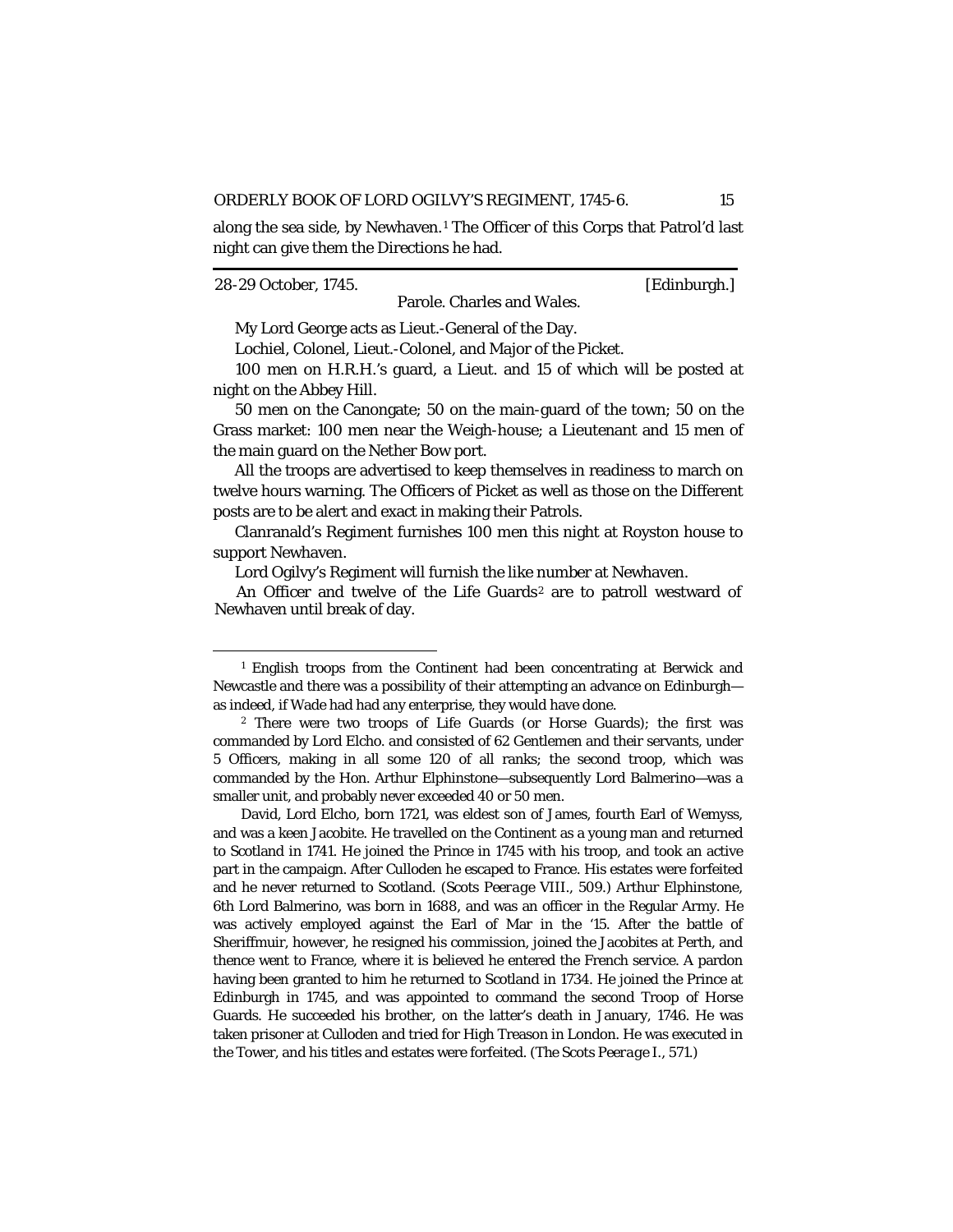29-30 October, 1745.[1](#page-21-0) [Edinburgh.]

My Lord Duke of Perth acts as Lieut.-General of the Day.

Keppoch Colonel, his Lieut.-Colonel, and Major of the Picket.

Keppoch's Regiment mounts the guards of the town. Appin's H.R.H.'s guard and the Canongate; 100 men on H.R.H.'s guard, a Lieut. and 15 of which are to mount at night on the Abbey-hill; 50 men on the Canongate guard; 50 on the main-guard of the town, a Lieut. and 15 of which are to be on the Nether Bow port; 50 men on the Parliament close and 36 at the Grass market; 100 men at the Weigh-house.

Parole. William and Aberdeen.

Ogilvy's regiment will furnish 100 men at Newhaven.

Clanranald's will furnish the like number at Royston house to sustain Newhaven.

An Officer and twelve of the Life Guards are to patrol as usual from Leith by Newhaven, along the sea side.

| 30-31 October, 1745.                                          | [Edinburgh.] |
|---------------------------------------------------------------|--------------|
| Parole. James and Murray.                                     |              |
| My Lord George acts as Lieut.-General of the Day.             |              |
| Keppoch Colonel, his Lieut.-Colonel, and Major of the Picket. |              |
| Keppoch's Regiment continues the guards of the town.          |              |

To-morrow the Army Decamps.[2](#page-21-1)

<span id="page-21-0"></span><sup>1</sup> The Council of War met on the evening of 30 October, and decided on the advance into England. The majority favoured the march on Carlisle, rather than on Newcastle, as the Prince desired. The next morning the Prince announced that he would accept the Carlisle objective, and a plan of march was immediately drawn up.

When the Prince started on his march into England he left Lord Strathallan to command the forces which were being raised in Scotland. Young Macdonald of Glengarry was sent recruiting in his own country, and Lord Lewis Gordon went north to try and raise the Gordons, in the face of his father's opposition thereto.

On 1 October a strong force of cavalry and infantry was ordered to march to Scotland under General Wade. It assembled at Newcastle on 29 October, where it was reinforced by troops landed from Holland and Ireland, and the cavalry that had escaped from Prestonpans.

It was composed of five regular cavalry regiments, Oglethorpe's "Georgia Rangers," and the "Royal Hunters," a Yorkshire volunteer corps; ten regular infantry battalions; and 6,000 Dutch troops who were prohibited, under treaty, from taking part in the campaign. During the Prince's retirement from Derby five cavalry regiments were sent to Cumberland, and joined him at Preston on 13 December.

<span id="page-21-1"></span><sup>&</sup>lt;sup>2</sup> It had been decided by the Council that the Army should march in two columns. The first of these consisted of most of the six Clan regiments (Glengarry's,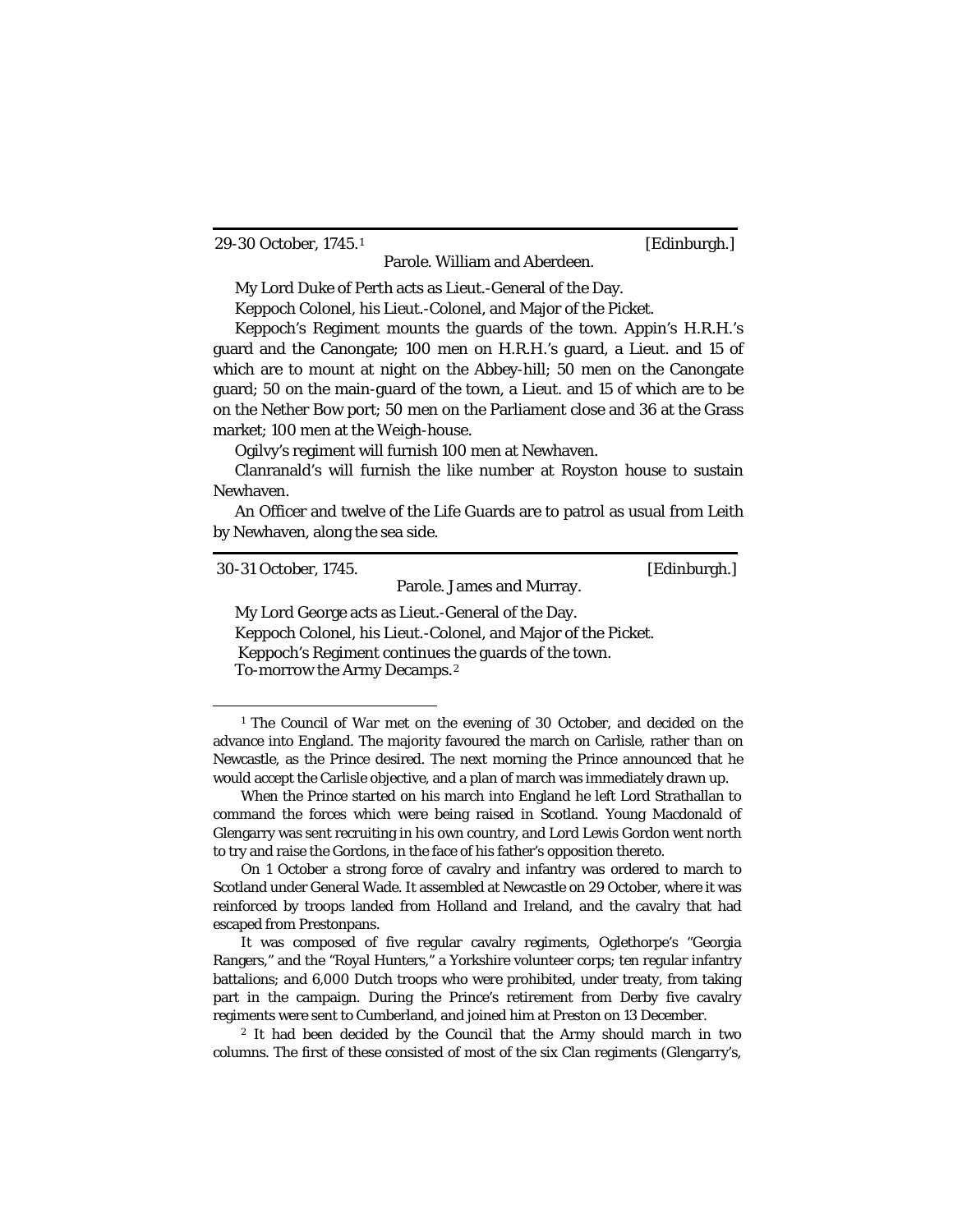A Major or Adjutant of each regiment is to come to H.R.H.'s Palace this night where they'll receive further orders and Directions for their march.

My Lord Ogilvy's Regiment will Decamp to-morrow morning from their quarters with arms and Baggage to go to Dalkeith, where they'll receive new orders.

Ogilvy's Regiment will furnish 50 men at Newhaven, during the night.

Clanranald's Regiment will furnish 100 men at Royston house.

An Officer and 12 of the Life (Guards) will patrol as usual from Leith by Newhaven.

 Keppoch's, the Macgregors, Macpherson's, Appin, Stewart's, etc.) and the Life Guards, under the Prince and Lord George Murray; the second column consisting of the other seven regiments was under the Duke of Athole, with the Duke of Perth as second-in-command.

The total ration strength of the Army was 7,587; it is not possible to say to what extent there were followers included in this number.

| The Army of Prince Charles Edward which undertook the expedition into |  |  |  |  |
|-----------------------------------------------------------------------|--|--|--|--|
| England was composed as follows:                                      |  |  |  |  |

| Cavalry. | 1st troop, Life Guards                                              | Lord Elcho's                                                       | $\overline{125}$ |
|----------|---------------------------------------------------------------------|--------------------------------------------------------------------|------------------|
|          | 2nd troop                                                           | Lord Balmerino                                                     | 40               |
|          | Horse Guards (and Kenmure's                                         |                                                                    | 100              |
|          | Horse)                                                              | Lord Kilmarnock                                                    |                  |
|          | Pitsligo's Horse                                                    | Lord Pitsligo                                                      | 120              |
|          | Hussars, commanded by Baggot                                        |                                                                    | 70               |
|          | Infantry. Lochiel Regt.                                             | Cameron, younger, of Lochiel                                       | 150              |
|          | Appin                                                               | <b>Stewart of Ardshiel</b>                                         | 360              |
|          | Athol e Brigade (3 battalions)                                      | Lord George Murray                                                 | 1,000            |
|          | Clanranald Regt.                                                    | Macdonald, younger, of Clanranald                                  | 300              |
|          | Keppoch                                                             | Macdonald of Keppoch                                               | 400              |
|          | Glencoe                                                             | <b>Macdonald of Glencoe</b>                                        | 200              |
|          | Glenbucket                                                          | John Gordon of Glenbucket                                          | 427              |
|          | Ogilvy's                                                            | <b>Lord Ogilvy</b>                                                 | 500              |
|          | Perth                                                               | <b>Duke of Perth</b>                                               | 750              |
|          | Robertson                                                           | <b>Robertson of Struan</b>                                         | 200              |
|          | Maclachlan                                                          | Maclachlan of Maclachlan                                           | 260              |
|          | Glencarnock                                                         | Macgregor of Glencarnock                                           | 300              |
|          | Naim                                                                | Lord Nairn                                                         | 200              |
|          | Stewart (or Edinburgh) Regt.                                        | <b>John Roy Stewart</b>                                            | 450              |
|          | Various units                                                       |                                                                    | 1,000            |
|          | Artillery. I unmounted iron gun, carried in a cart drawn by a pony. |                                                                    |                  |
|          | 6 Swedish field-guns, 2 to 4 pounders, from France, with French     |                                                                    |                  |
|          | gunners.                                                            |                                                                    |                  |
|          | $61\frac{1}{2}$ -pounders, captured from Cope at Prestonpans.       |                                                                    |                  |
|          |                                                                     | The Artillery was commanded by Col. James Grant, an officer of the |                  |
|          | French Army.                                                        |                                                                    |                  |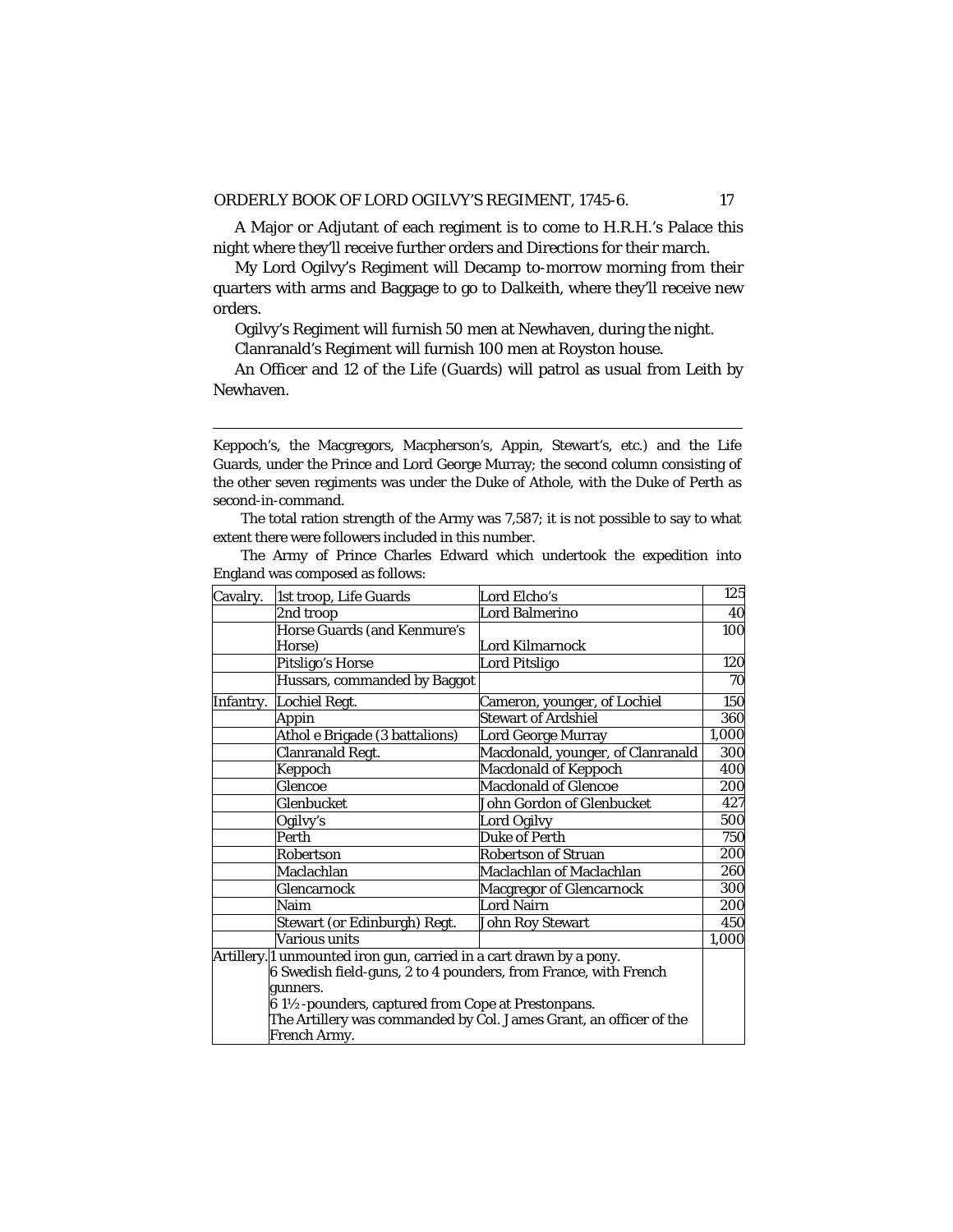My Lord Ogilvy's Regiment marches, arms, and baggage, from Leith to Dalkeith on Thursday, the 31 October, 1745.[1](#page-23-0)

1 November to Auchindinny.[2](#page-23-1)

2 November to Peebles.

3 November. The Regiment rested.

4 November. To Killbucko.

3 [Sunday]-4 November, 1745. [Tweedale at Peebles.] Parole. William and Perth.

Officers of the Piquet. Lord Nairn, Colonel; Forbes of Skellater, Colonel; and Major Stewart of Perth's Regiment.

The Troops shall pass from their respective Quarters early enough to be assembled upon a large field nigh this village at 6 in the morning, there to pass muster, and then to march.

Athole's, Perth's, Ogilvy's, Glenbucket's, and Menzies's<sup>[3](#page-23-2)</sup> are to file off in their rank.

The Majors are advertised to send the Quartermasters of their respective Corps with a man of each Company to the Quartermaster General's lodgings,

The Prince's column crossed the Eden and quartered in villages four miles below Carlisle on 9 November; the other division joined him the same afternoon—a very creditable bit of staff work, considering the time of year, the condition of the roads, and the enormous difficulties experienced by armies in those days in transporting their artillery and ammunition.

Wade's Intelligence branch, however, must have been very inefficient. Deceived by the appearance of a troop of cavalry and bogus enquiries and requisitions at Wooler for quarters, Wade made up his mind that the Prince was marching on Newcastle, and allowed him to get clear away from a force 11,000 strong, which should have been able to stop any advance into England.

<span id="page-23-2"></span><sup>3</sup> Menzies of Shien, and the Macphersons, under Cluny himself, joined the army the day before the departure from Edinburgh. They brought, between them, somewhere about 1,000 men. Menzies was given command of the 3rd Battalion of the Athole Brigade.

<span id="page-23-0"></span><sup>&</sup>lt;sup>1</sup> No orders were issued from 1 to 3 November. The regiment arrived at Dalkeith on 31 October and moved on the next day.

<span id="page-23-1"></span><sup>&</sup>lt;sup>2</sup> The advanced guard of the Western division, apparently Ogilvy's regiment, left Dalkeith for Peebles on the evening of 1 November. The main body—the Athole Brigade, Glenbucket's, Perth's, and Roy Stewart's, together with the Artillery and baggage, followed the next day. The other, or Eastern division, under the Prince, and consisting of the Clan regiments, moved from Dalkeith on 3 November by Lauder towards Kelso. The Life Guards crossed the Tweed and moved some miles towards Newcastle in order to deceive General Wade as to the Prince's intentions, and to draw off his attention from the advance of the other column on Carlisle.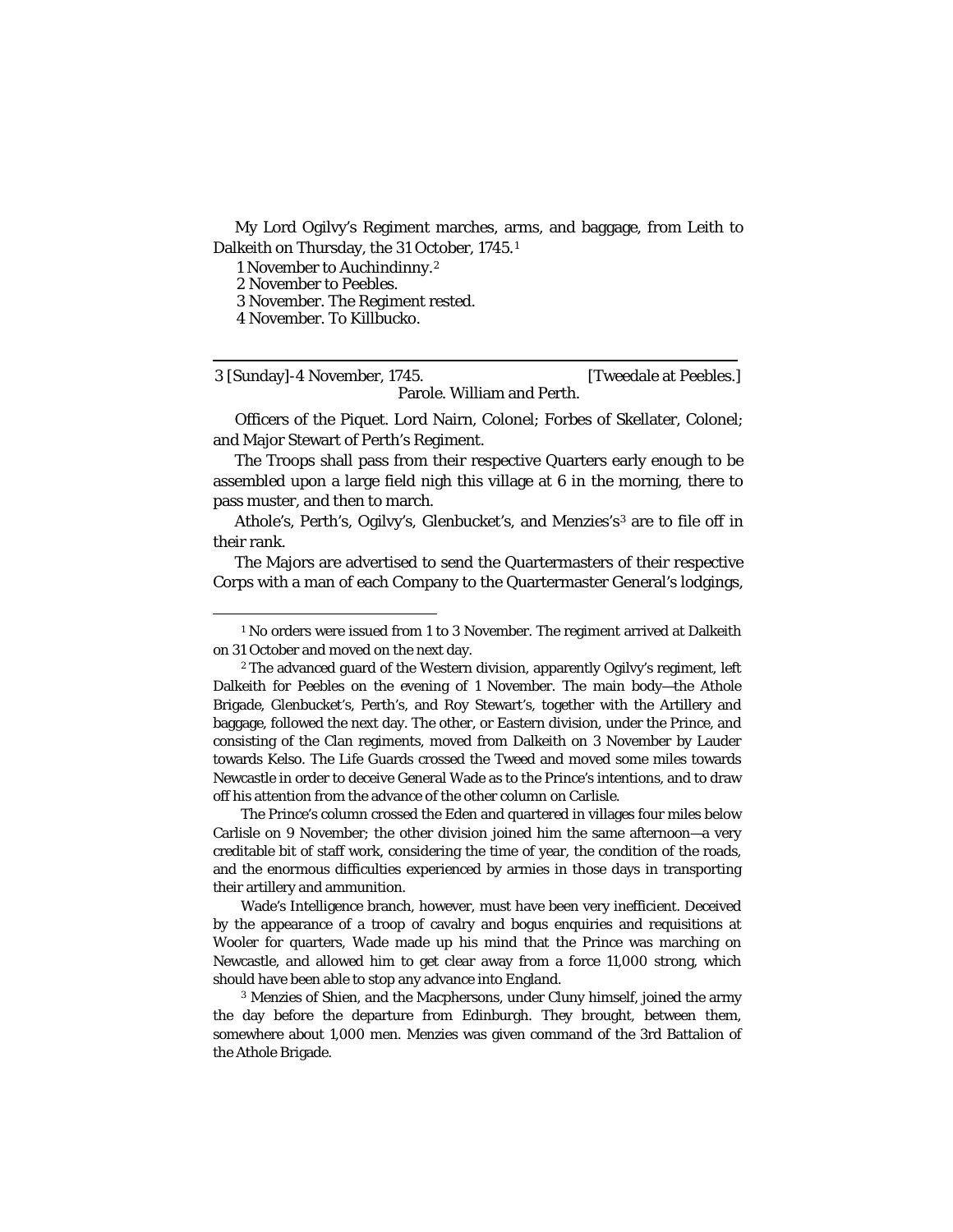where they are to be at six in the morning. The Majors are prayed to take care that the Soldiers have water enough in their cantines<sup>[1](#page-24-0)</sup> when parting, that they may have no pretext to quit their ranks. To avoid this Inconveniency the Majors are prayed to name two Captains and as many Lieutenants every day of march to take care that the soldiers keep their ranks; the Captains will march in the rear and the Lieutenants on the flanks of their Regiments.

When any Regiment passes a defile these Officers are to stay there till all their men have marched up and joined their Colours; and before they leave the place are to be relieved by as many Officers of the following Regiment.

The Majors are also prayed to bring to the Major-General when they come for orders an exact List of what Recruits they may have made that day, and another of the men amissing by Desertion<sup>[2](#page-24-1)</sup> or other accidents.

It is seriously recommended to all the Officers to take care that the most exact discipline be observed as they are to be answerable for their respective Corps. It is forbid above all things to shoot sheep, hens, etc.; or break open the Country people's houses, or cause any disturbance.

There must be a Serjeant, as Ordinance (Orderly) of each Regiment, constantly at the General's Lodgings, who shall not stir from thence without an order from the General or the Major-General.

McPherson's Regiment, when come up, are to make the Rear-Guard during this march. Roy Stewart's is to be attached and serve as a Guard to the Artillery and baggage, 50 men whereof to be chosen as a particular Guard for the bread-waggens, with 50 of Perth's.

Other 50 of Perth's Regiment are to be chosen amongst the Gardiners, Carpenters, and other Workmen, to serve as Pioneers, who are to march at the head of the Artillery.

All Officers detached from their Corps will take care to send a soldier of their Guard as Ordinance to their respective Regiments.

Every man to have 12 shot.

Captain Ogilvy, of Inshewan, appointed Paymaster to the Regiment.

That no man, under pain of severe punishment, pretend<sup>[3](#page-24-2)</sup> to shoot off his amunition in the idle way they have done.

That every Company have two baggage-horses<sup>[4](#page-24-3)</sup> and their proportion of

<span id="page-24-0"></span><sup>&</sup>lt;sup>1</sup> The provision of haversacks and canteens was due to the foresight of Lord George Murray.

<span id="page-24-3"></span><span id="page-24-2"></span><span id="page-24-1"></span><sup>2</sup> Desertion was rife on the march south, especially among the "Clan" units. Some hundreds of men disappeared—how many is not known—before the force reached Carlisle. When mustered at that place, preparatory to advancing into England, the Prince's army numbered only 4,500 men at the outside.

<sup>3</sup> *I.e.* under any pretence.

<sup>4</sup> On 23 September the Prince had called upon all farmers living within 5 miles of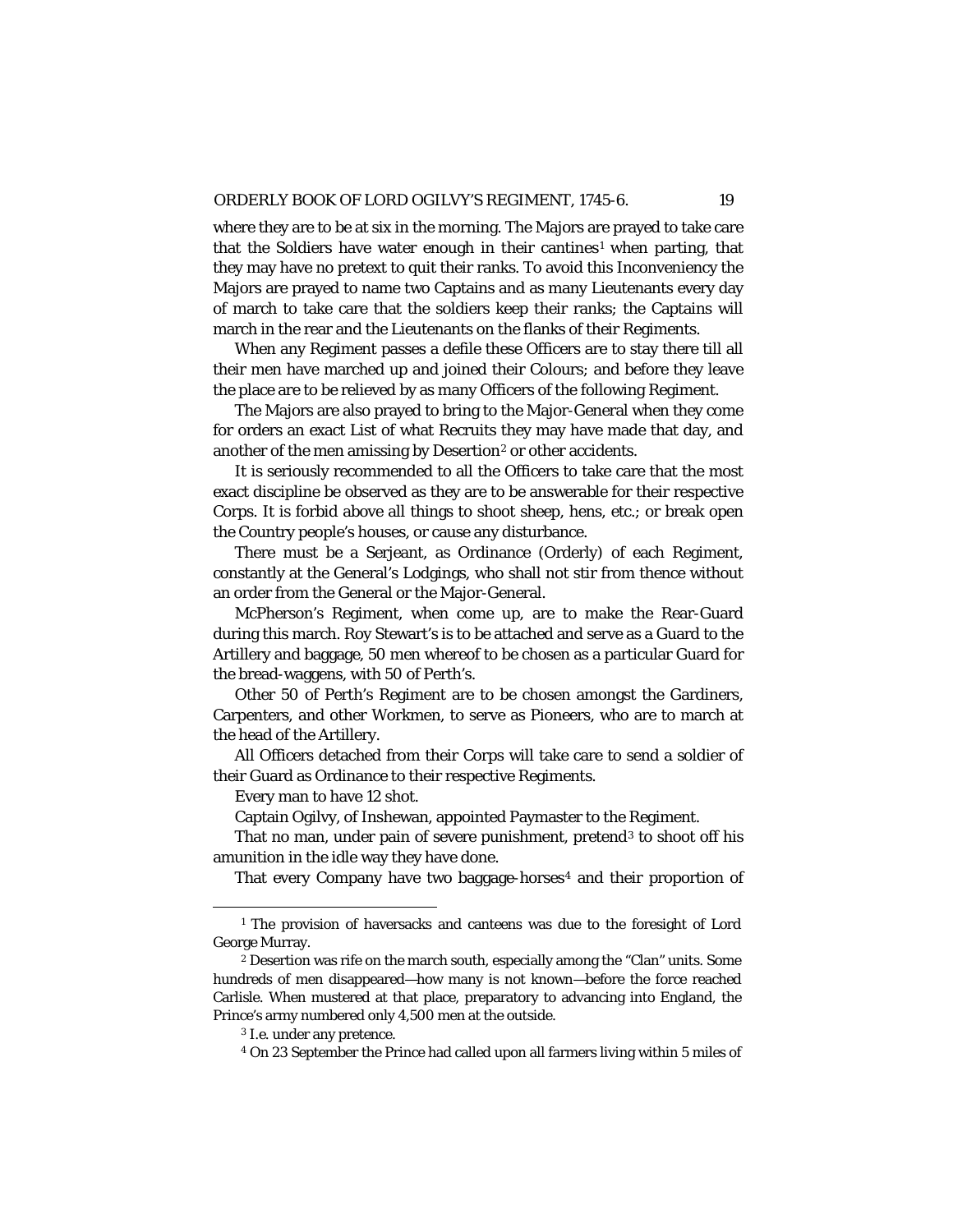tents, etc., given them by the Quartermaster, which they are to take care of; that every man carry his full arms, and no man put them upon the baggagewaggons.

Ordered that an Officer of each Company stay always in the Quarters with his Company and send an Orderly man from their different Quarters to the Commandant's Quarters to attend for Orders. Likewise a Drum.

4 November. To Kilbucko.

4-5 November, 1745. Broughton House.

Parole. Charles and York.

The Army to march upon 5 November, 1745, at 7 o'clock in the morning for the Rendezvous and then to Bield, Polmond, and Crook, with a proper Guide. The Duke of Perth's Battalion is to have the van of the March of the Army. The Duke of Athole's men, commanded by Colonel Mercer of Aldie, are to guard the Artillery, ammunition, Bread-Waggons and Baggage of the Army, and to be accomptable during their charge thereof.

The Army and the whole baggage and Artillery thereof, are to rendezvous at Mossfinnian Haugh by Eight of the Clock in the morning at farthest, in order to march. The Artillery march first, next to which the Stores, thereafter the Prince's baggage, and after that the Regimental baggage, conform to the station of each in the march, and all to proceed in their proper situations.

The same Orders with respect to discipline on the march which were given out yesterday are continued and particularly recommended, as are those concerning the general and particular Quartermasters.

The Adjutant-General and Majors are expressly appointed to attend for orders, and the Orderly Serjeants are to be exact in their attendance.

The Master of Strathallan, Colonel; Sir William Gordon, Lieut.-Colonel; and Major Patrick Gordon, of Glenbucket's, are Officers of the day and piquet.

5-6 November, 1745. [Crook.]

Parole. Louis and Aix.

Officers of the day. Lord Ogilvy Colonel; Sir Wm. Gordon Lieut.-Colonel, and Major Stewart of Perth's.

All the troops are to march to-morrow from their respective Quarters early enough to be at Erickstain Brae by 9 o'clock, from whence they will

Edinburgh to guarantee, under bond, the provision of horses and waggons, on a scale in accordance with the acreage of their holdings. Other horses were forcibly obtained from the Duke of Hamilton and Douglas, the Earl of Hopetown, and others.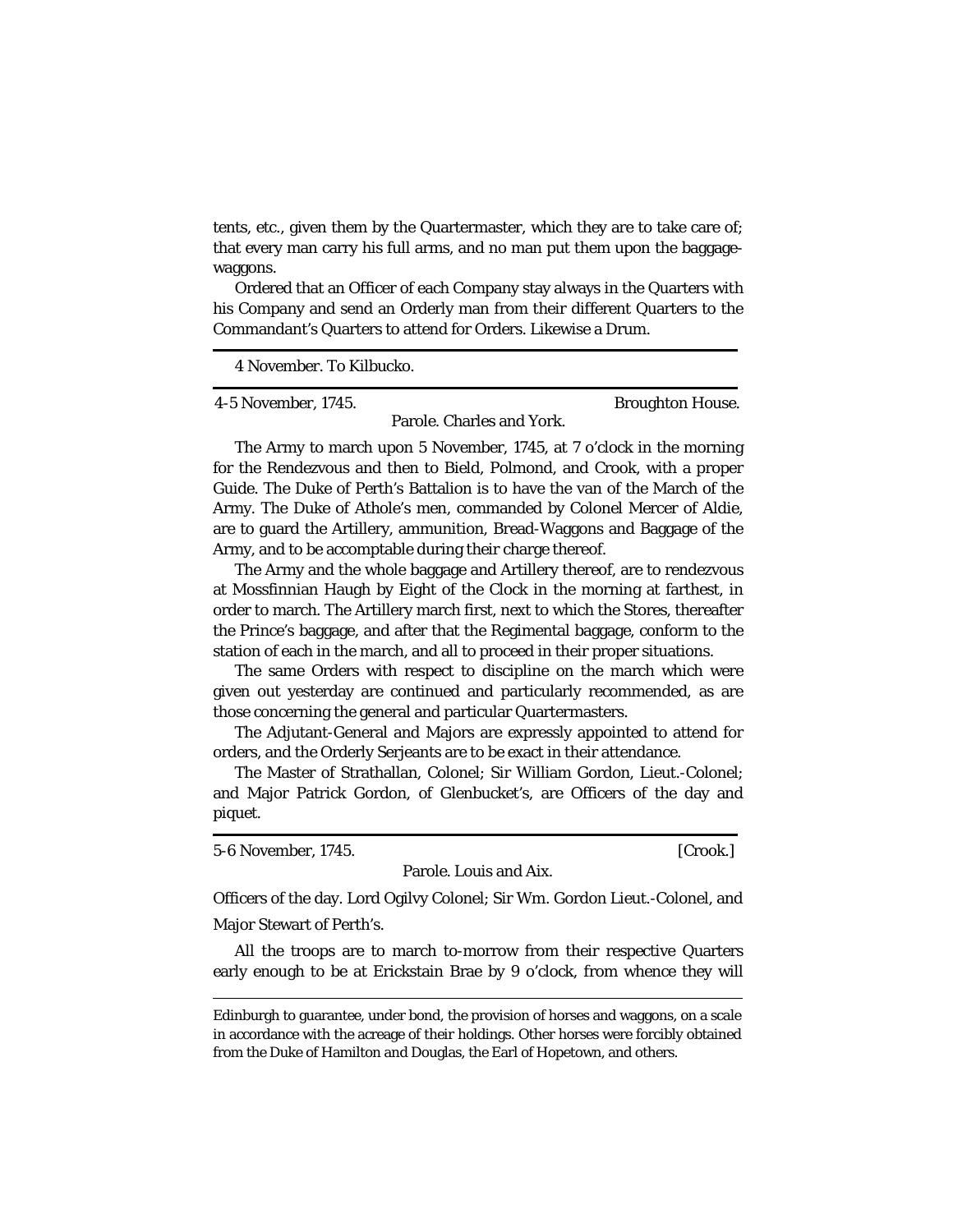march in good order to Moffat.

Lord Ogilvy's will have the Van and Glenbucket's the Rear.

Glenbucket's Regiment will find the Artillery on their march and will leave them a 100 men for their escort.

The light equipage will file off after the troops; the Artillery and heavy baggage are to follow.

The Majors are prayed to send a man of a Company with the Quartermaster, the Major, or Adjutant, of each Regiment, to Moffat, for the Lodgings, where they will address themselves to Mr. Brown; none of them must part till they be all assembled.

No Regiment is to march in to Town without seeing that the other two are at hand, that they may all come in at once.

The Master of Strathallan will detach a Lieutenant and 30 men in the morning, as well to hinder any stragglers from coming before, as to prevent the cruel plunder of which their Graces the Dukes of Athole and Perth complain, and earnestly recommend to the Officers of each Corps to have an eye to their Soldiers behaviour.

Perth's Major will warn the number of Captains and Lieutenants requisite to hold a Court Martial tomorrow at Moffat on the criminal of Perth's Regiment now prisoner.

It is hoped the Majors will not forget to send daily to the General's Lodgings a Serjeant as ordered.

6-7 November, 1745. [Moffat. Regiment at Kilpatrick Kirk.] Parole. John and Strathallan.

Officers of the Day. Mr. Mercer, Colonel; Fascaly, Lieut.-Colonel; Mr.

Rattray, Major.

They will mount tomorrow a Captain and fifty men, at Seven in the morning, of Lord Nairn's Regiment, at the gate of Moffat that leads to Lockerby.[1](#page-26-0) The Major of his regiment who is to post them there must choice for them a convenient Guard-house. A Lieutenant and 30 men of Mercer's<sup>[2](#page-26-1)</sup>

<span id="page-26-0"></span><sup>&</sup>lt;sup>1</sup> For some reason unexplained, the whole of the tents and part of the baggage were left behind at Lockerby and were carried off by the inhabitants of Dumfries. This accounted for the fact that during their march into England the army had to be quartered in towns and villages, and could only march in two columns at intervals of one day.

<span id="page-26-1"></span><sup>2</sup> Robert Nairn, brother of the Lord Nairn who took part in this expedition, assumed the names of Mercer of Aldie on marrying the daughter of Sir Lawrence Mercer. He joined the Prince at Blair in September 1745, with his brother, and was given command of one of the battalions of the Athole Brigade. He was killed at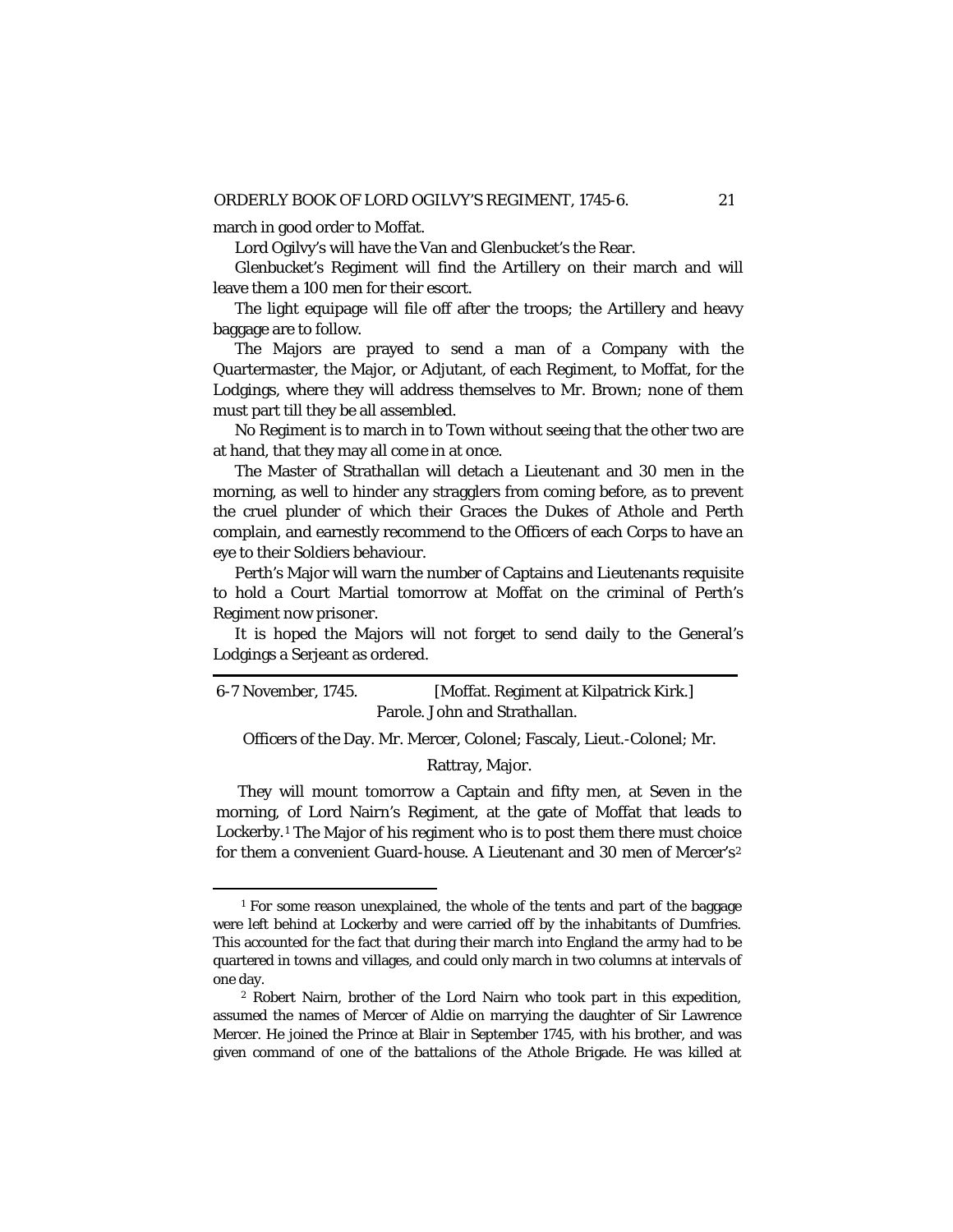Regiment will relieve tomorrow morning a Lieutenant of the same Regiment who is on guard on the Prince's equipage.

The Officers are prayed to see that their respective Corps get their arms and everything else in good order, as they shall be reviewed next day by the Duke.

The Artillery is likewise to get every (thing) ready for a march. It is strongly recommended to the Majors to observe the exactest discipline and to mind that in their different Cantonments the men don't pillage.

The Commanders of the Corps are prayed to examine tomorrow, that nothing be wanting for the men to encamp.

The Majors are desired to give an exact State of the men they have lost, by desertion, or other accidents, since they departed from Dalkeith.

It is again recommended to the Majors to send every Day a Serjeant, as ordinance, to the General's Lodgings where there shall be a Guard-house fixed for them.

A Captain and fifty men of Lord Ogilvy's will mount the Duke of Perth's guard tomorrow, before Eleven forenoon.

7-8 November, 1745. [Moffat.]

Parole. James and Nairn.

Officers of the Day. Menzies of Shien, Colonel; Fascaly, Lieut.-Colonel;

#### Kinnachin, Major.

The Duke of Perth's, Ogilvy's, and Glenbucket's Regiments are to part at six in the morning, and to march on the road to Dumfries, to a village six miles off, where they are to wait for the rest of the Column. The Regiments that are cantoned are to march at five in the morning, to join these that are to wait of them six miles off.

Then all the Column will march, Ogilvy's in the Van, Lord George Murray's in the Rear. My Lord Ogilvy's Regiment is to have three pieces of the French Artillery on their front with one cart of ammunition.

The Artillery must part at 3 in the morning, except the 3 pieces that go at the head of the troops.

A Captain and 50 men [of Lord George's Regiment] is to stay behind one hour after the troops are parted, to bring up all the scampering soldiers.

All the Majors of the troops in the town are prayed to be ready, with one man of each Company at 7 [? 4] in the morning at Mr. Brown's lodgings, as he is to part exactly at that hour.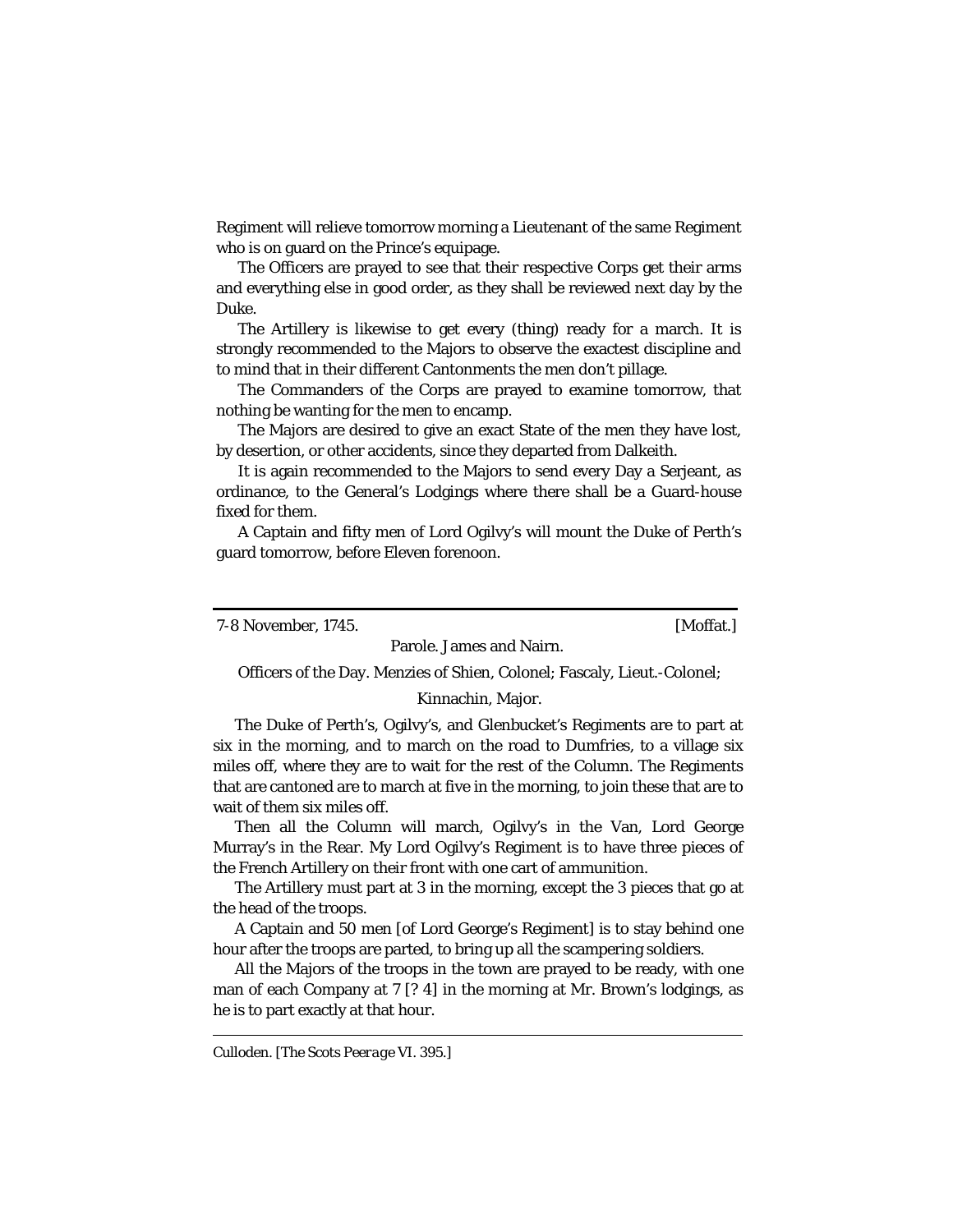It is recommended to all the troops to march in good order after the Halt, especially when they come nigh Dumfries, and to have their arms in readiness for action.

A Captain of Lord George's Regiment is to march one hour before his troops to join the equipage on the road to Dumfries. He is to have with him a Lieutenant and 70 men. If the troops come up to the baggage that parted this evening, this Captain, with his Detachment, is to join his Corps, as the Regiment is to make the rear of the equipage.

The Majors of the troops cantoned, with one man of each Company, will be at a Village six miles off on the road to Dumfries at six in the morning.

8 November, 1745. Lord Ogilvy's Regiment marched from Kilpatrick Kirk near to Lockerby.

9 November, marched to Newtown in Cumberland.

Sunday, [1](#page-28-0)0 November. [Sunday.] To Stanwix,<sup>1</sup> hard by Carlisle, where they lay on their arms all night.

11 November. To Rickerby, half a mile off Carlisle.

12 November. The Regiment marched to Naworth Castle.

13 November. Returned to Rickerby; betwixt which place and Stanwix was Lord Ogilvy's post, in forming the blockade on the north side of Carlisle.

14, 15, and 16 November, 1745. Continued there at the Siege of Carlisle.[2](#page-28-1)

By 10 November the whole army had crossed the Eden and the city was invested. The Prince then sent a letter to the Mayor demanding immediate surrender. No reply was sent, but the guns opened fire on the investing force. During the night trenches were dug, and Grant, an Engineer officer who had lately arrived from France, succeeded in mounting the six Swedish guns obtained from France, and the guns captured at Prestonpans, in position.

Hearing that Wade was advancing on Carlisle and had reached Hexham, the Prince decided to go to meet him, leaving a force to carry on the investment. For some reason not yet satisfactorily explained Wade changed his plans and went back

<span id="page-28-0"></span><sup>&</sup>lt;sup>1</sup> A small cavalry patrol had advanced to Stanwix Bank, a small hill near Carlisle, the day before, and had fallen back under fire from the castle.

<span id="page-28-1"></span><sup>2</sup> On 9 November the two columns of the Prince's army met at Carlisle, only two hours separating their arrival. This junction was effected without General Wade being aware of it—in fact he was still expecting an advance on Newcastle. According to the Chevalier de Johnstone (Memoirs, p. 56) the plans of the advance were totally unknown to all but the Prince and the senior Officers. For the moment, then, Wade was in the neighbourhood of Newcastle with 11,000 men, and the Prince had to deal with Carlisle, a walled city whose fortifications were greatly decayed. There was in the city a Norman castle and a Tudor citadel; the castle was provided with artillery and had a garrison consisting of a company of "invalids." The militia of Cumberland and Westmoreland had been mobilised, and were in the citadel and the city itself. Colonel Durand was in command of the place.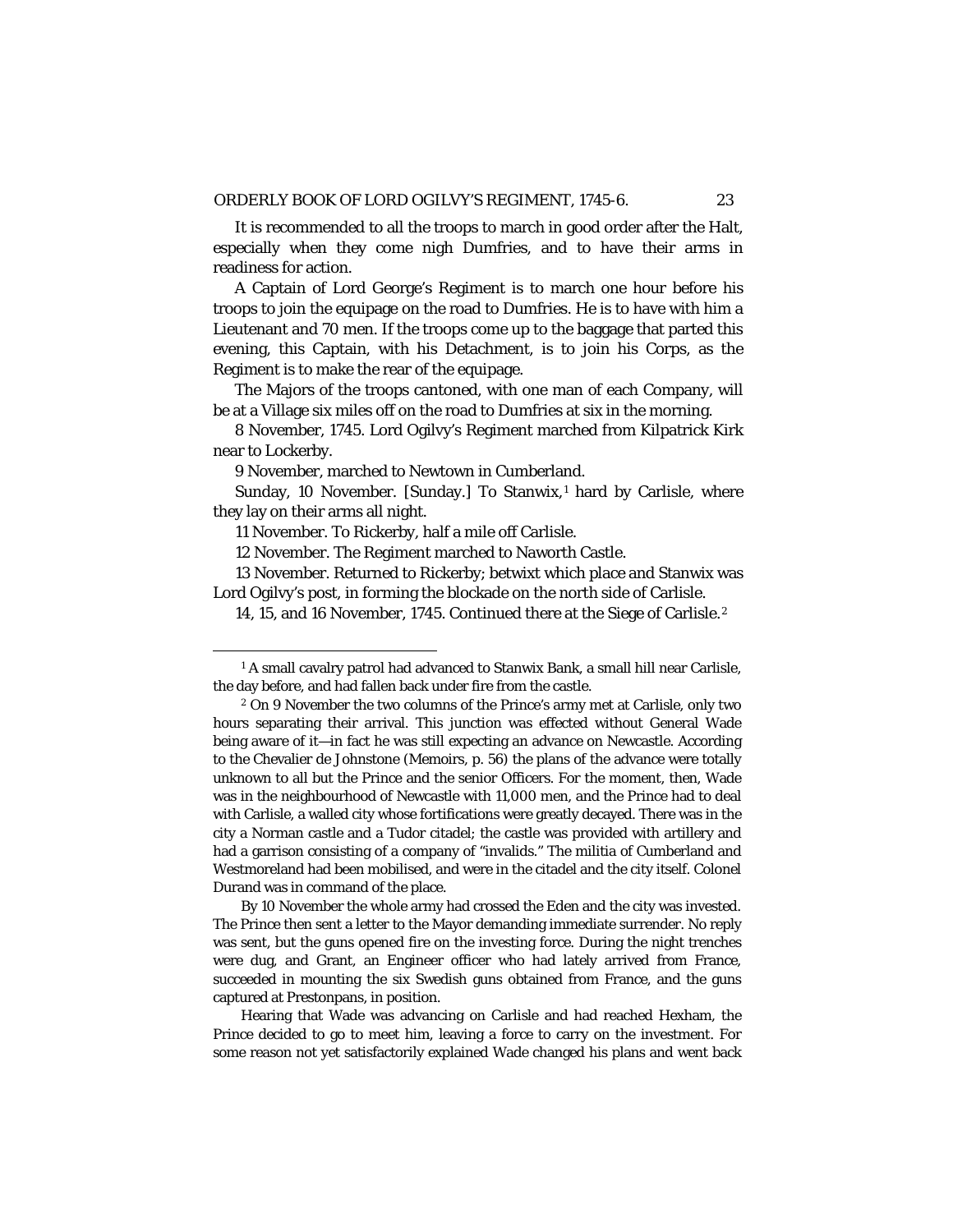17 [Sunday] November. The Regiment marched through Carlisle to Butcherby.

18-19 November, 1745.[1](#page-29-0) Carlisle.

Parole. Fortune and Carlisle.

The Army sojourns tomorrow at Carlisle and will keep themselves in readiness to march the next day at break of day.

 to Newcastle. The inhabitants of Carlisle, meanwhile, and the militia garrison sent a message to the Prince at Brampton offering to surrender everything but the castle; the Prince demanded unconditional surrender. Colonel Durand, the Commander of the castle, agreed, and the capitulation was signed on 14 November. The blockading force, consisting of the Lowland regiments, entered the city next day. The castle was handed over on the 16th. The army here obtained a thousand stand of arms, ammunition, and 200 horses, besides the arms of the Militia.

Arising out of the arrangements made for the capitulation, the longstanding friction between Lord George Murray on the one hand and the Duke of Perth and Murray of Broughton on the other now became acute. Lord George resigned his appointment of Lieut.-General, but resumed it at the expressed wish of the army generally; and the Duke of Perth, who had been appointed Lieut.-General in his place, resigned it and resumed command of his Regiment.

The importance of this friction can scarcely be overrated. It led to trouble throughout the campaign, as the Prince generally supported Lord George's rivals.

<span id="page-29-0"></span><sup>1</sup> A Council of War was held at Carlisle on 18 November, and great diversities of opinion were expressed. Neither help from France nor a general Jacobite rising in England had shown signs of materialising, and some of the members advocated an immediate return to Scotland, there to stand on the defensive until reinforcements arrived. Others were in favour of holding Carlisle and waiting to be attacked; another proposal was to attack Wade at Newcastle before Cumberland could join him. The Prince himself was in favour of an immediate advance through Lancashire. Lord George Murray, while not recommending the advance, said that he and the army small though it was—would follow him. It was decided therefore to move at once.

Meanwhile the success of the Prince at Carlisle had alarmed the Government, and Sir John Ligonier was sent with nine regular battalions, two regiments of Dragoons, and his own regiment of Cavalry, to assemble an army of 10,000 men in Staffordshire. He left London on 21 November, and by 1 December this army, of which the Duke of Cumberland had been appointed Commander, was quartered at Lichfield, Coventry, and Stafford. Chester was put in a state of defence, a regiment of 700 men was raised at Liverpool, and a third army was ordered to be raised for the immediate protection of London.

With these formidable forces on his left flank the Prince's rear was distinctly threatened. The Glasgow, Paisley, and Lothian Militia had been mobilised, and there were at least two regular Infantry battalions and two Cavalry regiments at Stirling under General Handasyde, ready to stop him recrossing the Forth in case he decided to retire.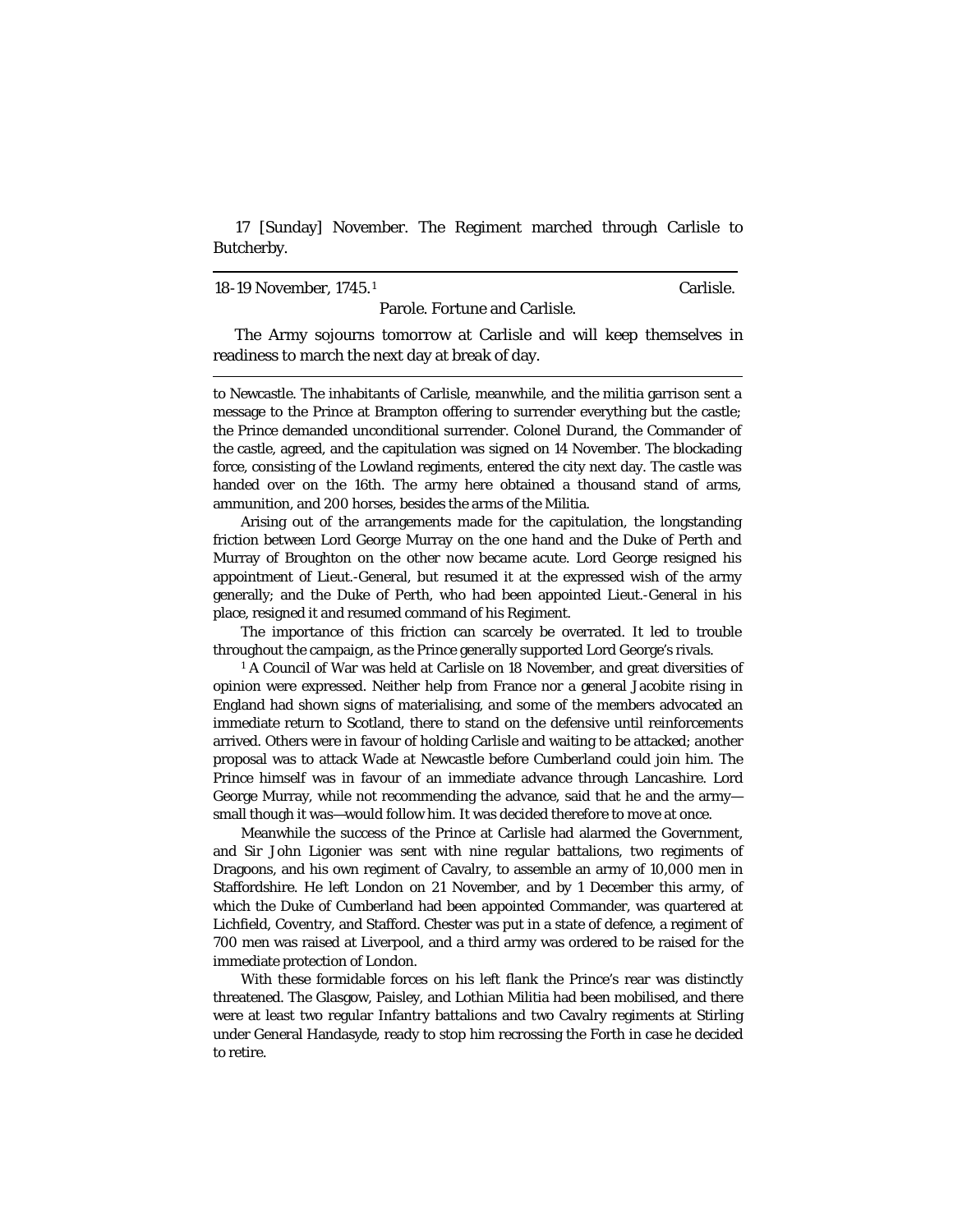Thirty of my Lord Pitsligo's Horse will part tomorrow at break of day, to go on the road of Newcastle by Brampton, to have an account of the Enemy's motions; they'll receive further instructions tomorrow morning.[1](#page-30-0)

19-20 November, 1745. Butcherby.

Parole. Charles and London.

Athole's Brigade, Ogilvy's, Glenbucket's, Roy Stewart's, and Perth's Regiments will march tomorrow at break of day, arms and baggage, with my Lord George, under whose commands they are.<sup>[2](#page-30-1)</sup>

The Artillery marches tomorrow likewise and will receive their orders from my Lord George.

The Colonels and Officers of those Regiments are to have their heavy Baggage in the Castle of Carlisle, and absolutely forbid to suffer any woman to follow.

20 November. Regiment rested at Butcherby.

A draught made of 6 Officers, 50 men, and 2 serjeants to the castle of Carlisle.

21 November. Marched to Clifton. Prince's Quarters at Penrith.

22 November. From Clifton to Kendal.23 November, 1745.

22-23 November, 1745.

Parole. Edward and Penrith.

The troops rest here tomorrow[3](#page-30-2) except the Life Guards, Lord George

<span id="page-30-0"></span><sup>&</sup>lt;sup>1</sup> Wade had actually left Newcastle on 16 November; when he reached Hexham the next day he heard of the surrender of Carlisle. After a delay of three days, on account of the weather, he returned to Newcastle.

The strength of the Prince's army at this time, after allowing for casualties and desertion, was probably not more than 4,500 men.

<span id="page-30-1"></span><sup>8</sup> The army, from this date onwards, frequently marched in two divisions, one being a day ahead of the other. A garrison of 200 men was left in Carlisle, under the command of one Hamilton.

<span id="page-30-2"></span><sup>&</sup>lt;sup>3</sup> After the capture of Carlisle the Prince's army numbered only about 4,500 men. It was reorganised in two divisions, one consisting of the six Lowland regiments and the Life Guards under Lord Elcho, the other consisted of the "Clan" units and the remainder of the Cavalry. The army troops consisted of the Duke of Perth's regiment and the Artillery. The first division, which was commanded by Lord George Murray, reached Penrith on 21, and was followed the next day by the second division, commanded by the Prince. The cavalry advanced to Kendal on 22 November, and were generally a march ahead of the infantry.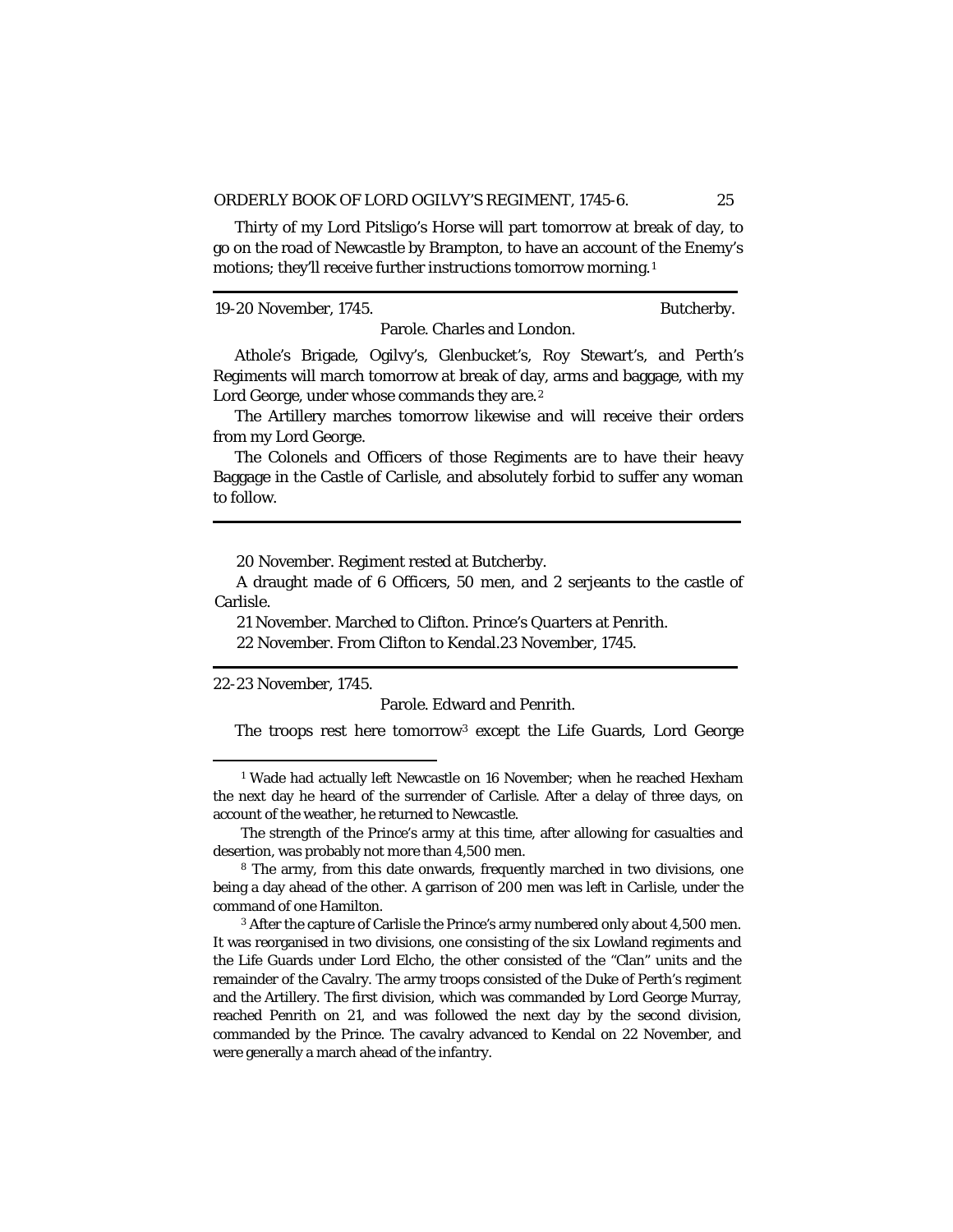Murray's and [Menzies of] Shian's Regiments, that march upon a Command.

It's recommended to all the Officers to be lodged with their men, and to be much with them, and to take care they commit no abuses, and pay everything in their Quarters, or elsewhere.

An Officer of each Battalion to be at Lord George's Quarters tomorrow by 10 o'clock.

Lord Nairn's Battalion furnishes the Guard of 150 men.

| 23-24 [Sunday] November, 1745. | [Kendal.] |
|--------------------------------|-----------|
| Parole. Charles and York.      |           |

The main body of the Army rests here tomorrow at Kendal, and marches straight for Lancaster on Monday.

The 4 Battalions of Perth, Gordon, Ogilvy, and Roy Stewart form the Rear Guard, and the cannon to be betwixt the main body and rear. If the cannon come up in time, both them and the Rear Guard are to march on Monday, but no further than Burton for conveniency of quartering.

The Commanding Officers of each Battalion to be at H.R.H.'s Quarters tomorrow morning by nine.

Glenbucket relieves H.R.H.'s Guard tomorrow at midday with 100 men.

Orders against all women but soldiers wives; and horses only allowed to Field Officers and Staff Officers, or such whom their Colonel can declare upon honour cannot march on foot.

| 24 [Sunday]-25 November, 1745. | [Kendal.] |
|--------------------------------|-----------|
| Parole. John and Lancaster.    |           |

Order for march tomorrow.

Kenmure's Troop<sup>[1](#page-31-0)</sup> of Life Guards has the van. Kilmarnock's<sup>[2](#page-31-1)</sup> after. Cluny

<span id="page-31-1"></span><sup>2</sup> William Boyd, fourth Earl of Kilmarnock, was, in his youth, a convinced Hanoverian. After Prestonpans, however, he decided to throw in his lot with the

From the wording of the order for 22 November it is evident that the first division advanced to Kendal on that day. The Prince halted at Penrith until the retirement of Wade towards Newcastle was confirmed.

<span id="page-31-0"></span> $1$  John Gordon, titular eighth Viscount Kenmure, was the second son of the sixth Viscount, who was executed and attainted for the part he took in '15. He received a letter from the Prince dated 7 October, 1745, calling him out, and he immediately complied and promised his support. On his reaching home his wife dissuaded him from further action, and he wrote to the Lord Justice General apologising for having gone to Holyrood. He appears, however, to have sent a few men to join the Prince, and these were sometimes called Kenmure's troop of Life Guards. Being very few in number, they were combined with Lord Kilmarnock's Horse Grenadiers and some Perthshire Cavalry, raised by Lord Strathallan. [*The Scots Peerage* V. 131.]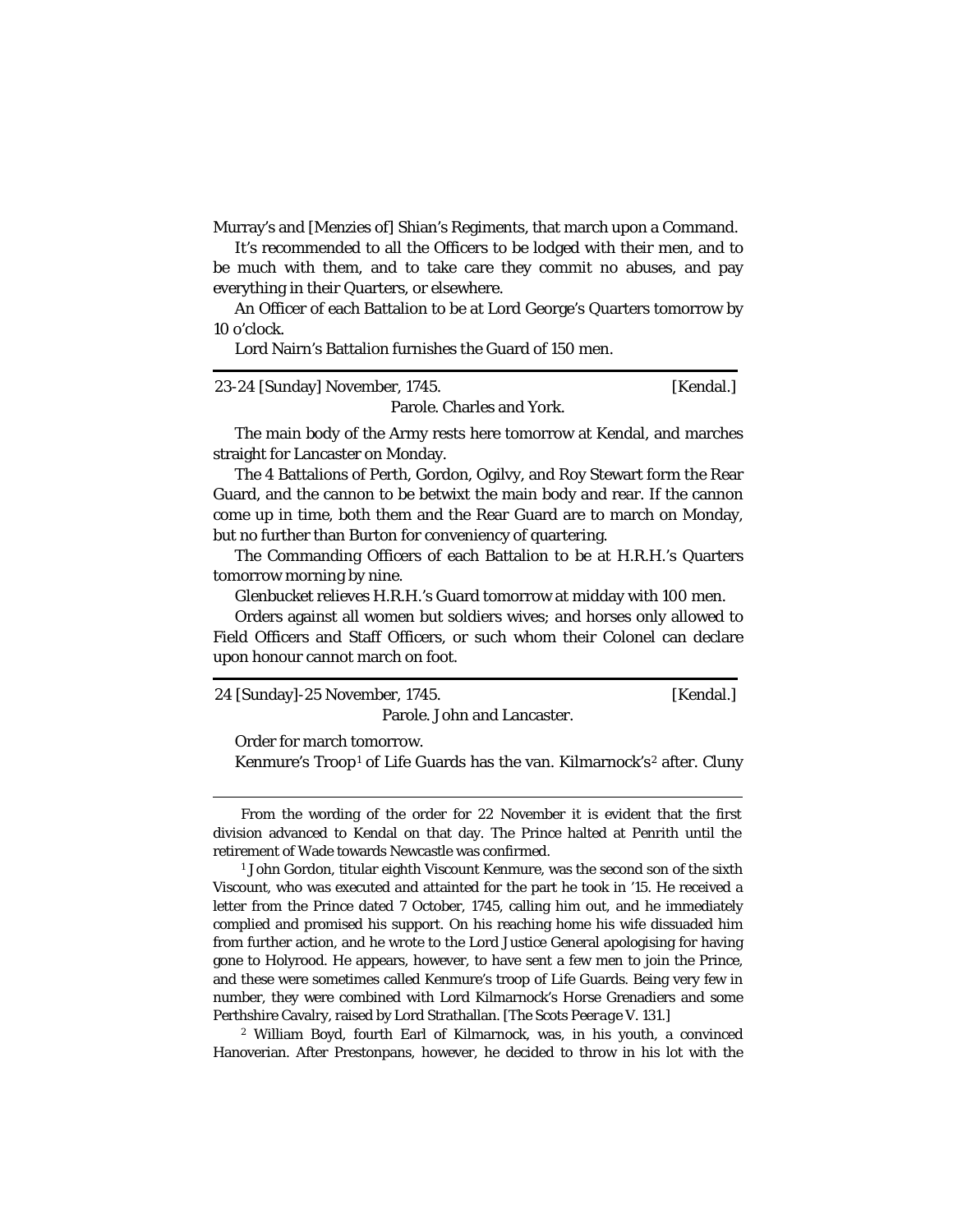the Van of the foot.

| Glengarry.                      | Lochiel.                          |  |
|---------------------------------|-----------------------------------|--|
| Clanranald.                     | Glenbucket, the Rear of the Foot. |  |
| <b>Keppoch and Glenkarnock.</b> | Pitsligo's Horse.                 |  |
| Appin.                          | The Hussars. <sup>1</sup>         |  |

These Corps are to be ready tomorrow at break of day, H.R.H. is to be at their head.<sup>[2](#page-32-1)</sup>

Clanranald's Regiment has the Royal Standard.

The Baggage marches between Pitsligo's Horse and the Hussars which are to have the Rear of all with an Officer of each Regiment.

Perth's Regiment, Ogilvy's, and Roy Stewart's are to make the rear-guard of the Artillery, and to quarter tomorrow night at Burton, half way from Kendal to Lancaster.

If the Artillery marches this night, Perth's Regiment is to furnish a fresh Detachment of 100 men and two Captains to escort it.

The Corps or Regiments which do not find themselves ready to take Their rank, according to the order of march, are to stay in the rear, not to interrupt the march of those that are in readiness.

25 November, 1745. The Regiment marched to Burton—8 miles; the Prince's quarters at Lancaster.

26. To Garstang—18 miles. Headquarters at Preston.

27. To Preston—10 miles.

Order of 27 to 28 November.<sup>[3](#page-32-2)</sup> [Preston.]

Parole. Henry and Preston.

 Prince, who made him a Privy Councillor, Colonel of the Horse Guards, and subsequently a General. He was taken prisoner at Culloden and tried for high treason. He pleaded guilty and was executed on 18 August, 1746. [See "D.N.B."]

<span id="page-32-0"></span><sup>1</sup> The Hussars, here referred to for the first time, were a Troop of Light Cavalry, about 70 strong, commanded by Major Bagget, an Irish officer, formerly in the French service.

<sup>2</sup> The Prince and his Division reached Lancaster on the 25th.

<span id="page-32-2"></span><span id="page-32-1"></span><sup>3</sup> With the exception of Mr. Townley, a Catholic gentleman who had been in the French service, and two or three others, the Prince received practically no accessions to his strength on the march to Preston. At a Council of War held there he told the Highland Chiefs he expected English adherents at Manchester, and persuaded them to continue their march, which they were loth to do. Lord George Murray suggested marching with his Division to Liverpool, rejoining the other at Macclesfield, but this proposal was overruled.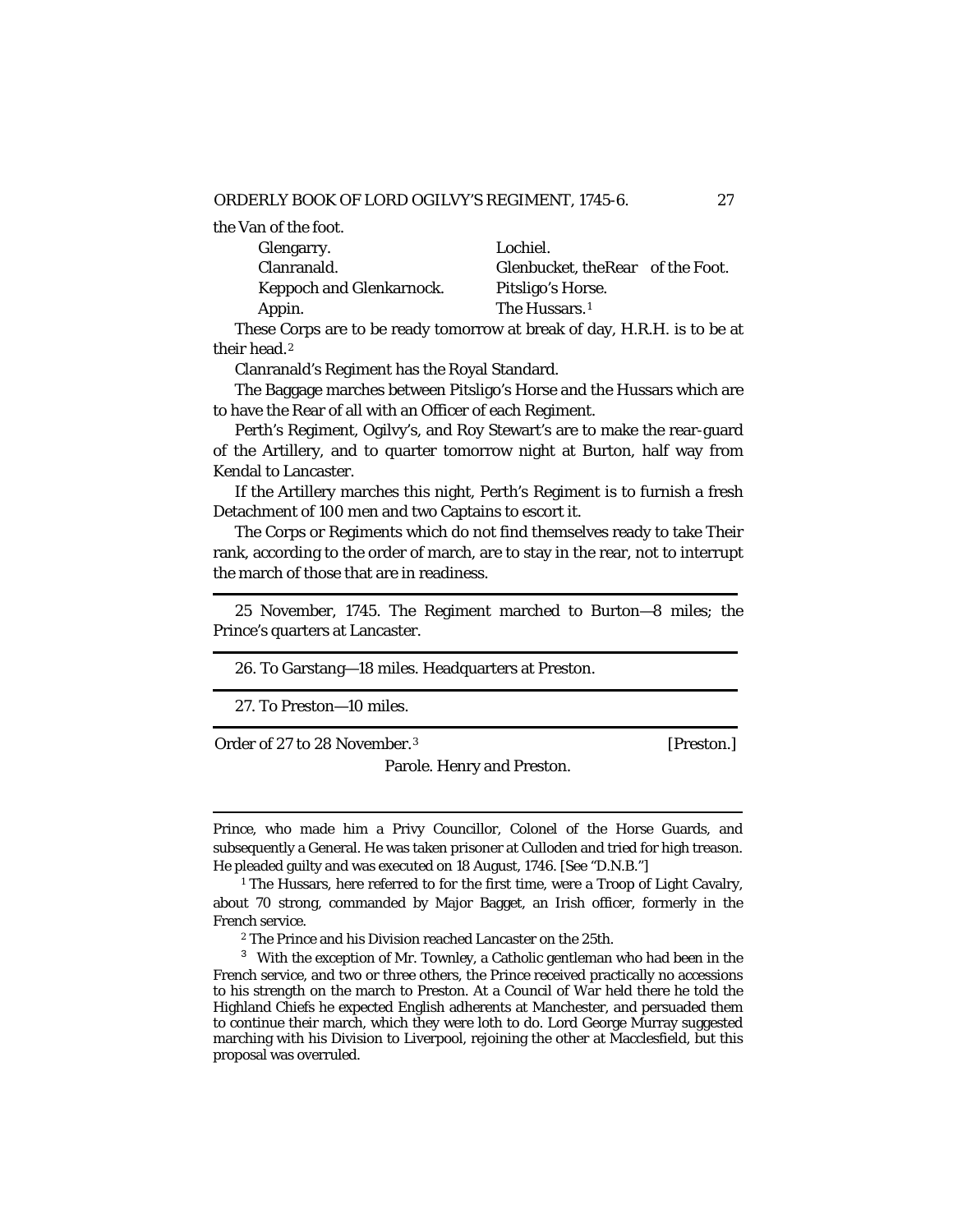The Life Guards, Ogilvy's, and Roy Stewart's Regiments will decamp tomorrow, at six in the morning, and will follow for about 8 miles the road from Preston to Wigan; will quit that Road and strike to the left to go to Leigh, where they'll quarter; they are to send some intelligent Officer before to mark their Quarters, and assure provisions; they'll part from thence the next day early to join H.R.H. at Manchester. The Life Guards to go to Sir [ ] House about a mile further than Leigh, and will join the next day at Manchester; they are to take Guides from Preston. Mr. Vaughan<sup>[1](#page-33-0)</sup> will go with my Lord Elcho.

28 November. The Regiment marched to Leigh.

29 to Manchester.

30 November-1 December [Sunday], 1745.[2](#page-33-1) [Manchester.] Parole. St. Andrew and Scotland.

The Army decamps tomorrow from Manchester, at break of day. The Hussars have the Van. The Life Guards. Appin's. Lochiel's. Cluny, the Royal Standard. Glenbucket. Glengarry. Clanranald. Keppoch and Glenkarnoch. Athole's Brigade. Perth. The Artillery and Baggage. Ogilvy's, Roy Stewart's, Pitsligo's Horse.

<span id="page-33-0"></span> $1$  Mr. William Vaughan, a Welsh Jacobite. He joined the Prince at Preston. His brother Richard was in Perth's regiment. They were both excluded from the amnesty of 1747, and entered the Spanish Army.

<span id="page-33-1"></span><sup>&</sup>lt;sup>2</sup> At Manchester the Prince was received with acclamation. A body of 180 recruits was raised in the city by one Serjeant Dickson, who had obtained leave to go on ahead of the army as a recruiting serjeant. These men are later described as the "Manchester" regiment, the command of which was given to Mr. Townley, who was given the rank of Colonel. A few others joined while the Prince was in Manchester, but its strength never exceeded 300 men, and they represented all the English who openly declared for the Prince.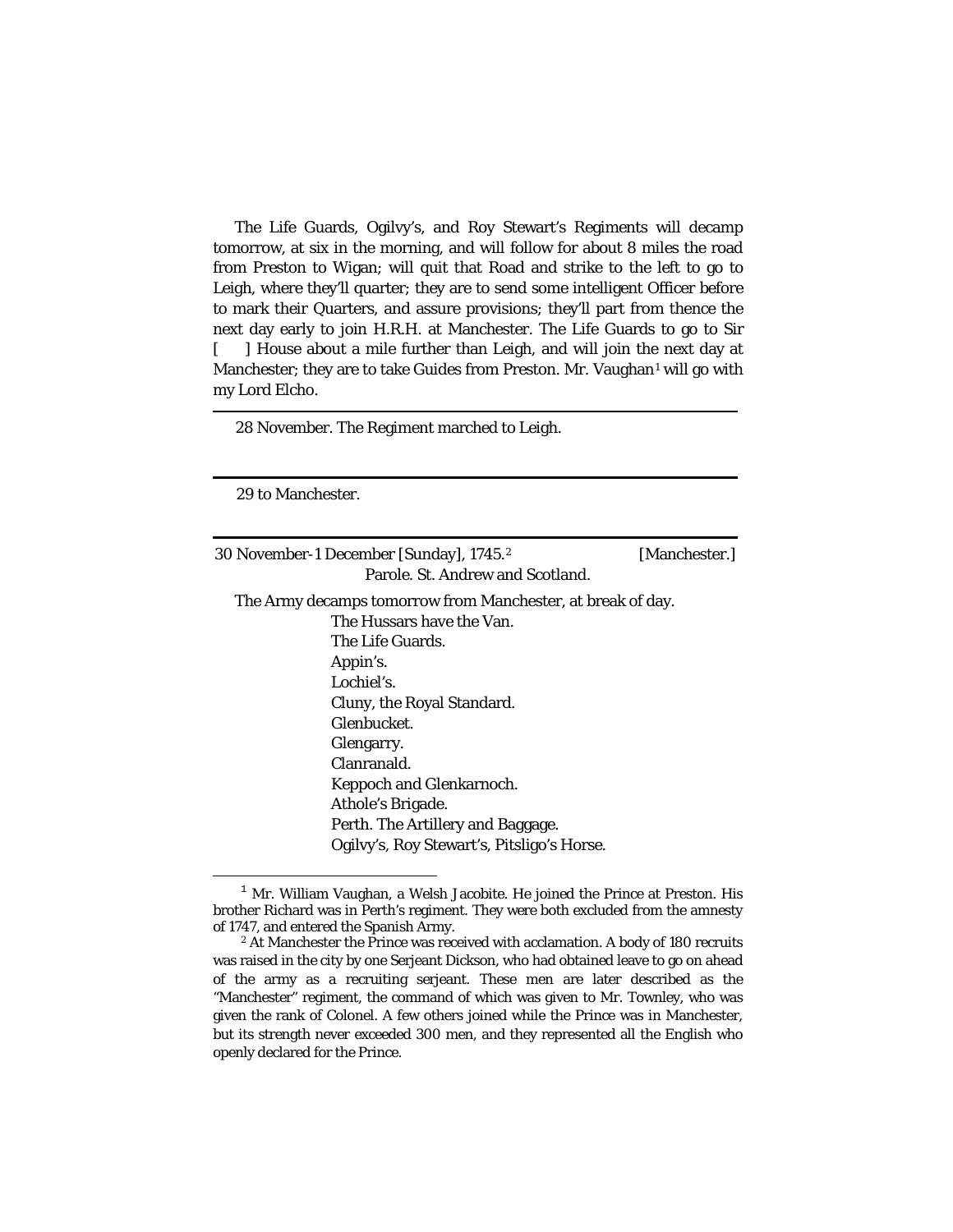An Officer of each Regiment is to keep in the rear with Pitsligo's Horse, and will not quit them until they come to their Quarters.

Kilmarnock's Horse will part early from their quarters and follow the road they are in to Didsbury Ford, where they pass the river Mersey<sup>1</sup>; from that Ford they'll follow the road at least to Altrincham. If they join the Column there or wherever it be, they'll march between the Hussars and the Life Guards.

An Officer and 12 men of H.R.H.'s Guard will escort the Treasure.

A Colonel with 100 men will mount H.R.H.'s Guard for the future.

The Colonels are to prevent [*i.e.* warn] their Majors that each Regiment is to furnish a certain number of men proportional, to mount out-guards for their own surety. If it does not rain this night the Army will pass by the Fords of the river Mersey: H.R.H. orders, notwithstanding, that the Bridge of Crossford may be repaired for the good of the Country and that General Wade may pass more diligently with his Army.

1 [Sunday]-2 December, 1745. [Macclesfield.] Parole. James and Newcastle.

The Army decamps tomorrow at break of day from Macclesfield.<sup>[2](#page-34-1)</sup>

<span id="page-34-0"></span><sup>&</sup>lt;sup>1</sup> The English authorities, being uncertain as to the Prince's intentions, and thinking he might try to march by Chester into Wales, destroyed the bridges over the Mersey. The two Divisions accordingly left Manchester separately; the first, under the Prince, went by Stockport, and had to wade the river; the second went by Knutsford and crossed by a temporarily-constructed bridge. The Cavalry and Artillery crossed at Chedleford. The whole joined up in the evening at Macclesfield.

<span id="page-34-1"></span><sup>2</sup> At Macclesfield the Prince learnt of the advance of the Duke of Cumberland with Ligonier's army, consisting of 5 Cavalry and 15 Infantry regiments, with 30 guns, and of their being quartered at Coventry, Lichfield, and Stafford. Lord George Murray moved out towards Congleton, on the direct road to Lichfield, thus leading the Duke to imagine that the Prince's army intended to offer battle in that neighbourhood. The English army hastily concentrated about Lichfield, and left the road to Derby open to the Prince. Cavalry patrols picked up a few prisoners, including a notorious spy, Weir, who, thanks to the misguided clemency of the Prince, was not shot. After his successful feint, Lord George Murray turned off to Leek, thence on to Ashbourne; the main body effected a junction with him there on 3 December.

The movements of the Force are a little hard to follow from the Order Book. Having reached Macclesfield on 1 December, it was decided to go on to Derby. Lord George's Division marched on 2 December to Congleton, as stated above, halted the night there, and then marched on the 3rd by Leek to Ashbourne. Meanwhile, the Prince and his Division stayed at Macclesfield on 2 December and marched on the 3rd to Leek, and thence after a short rest made a night march to Ashbourne, where he joined Lord George.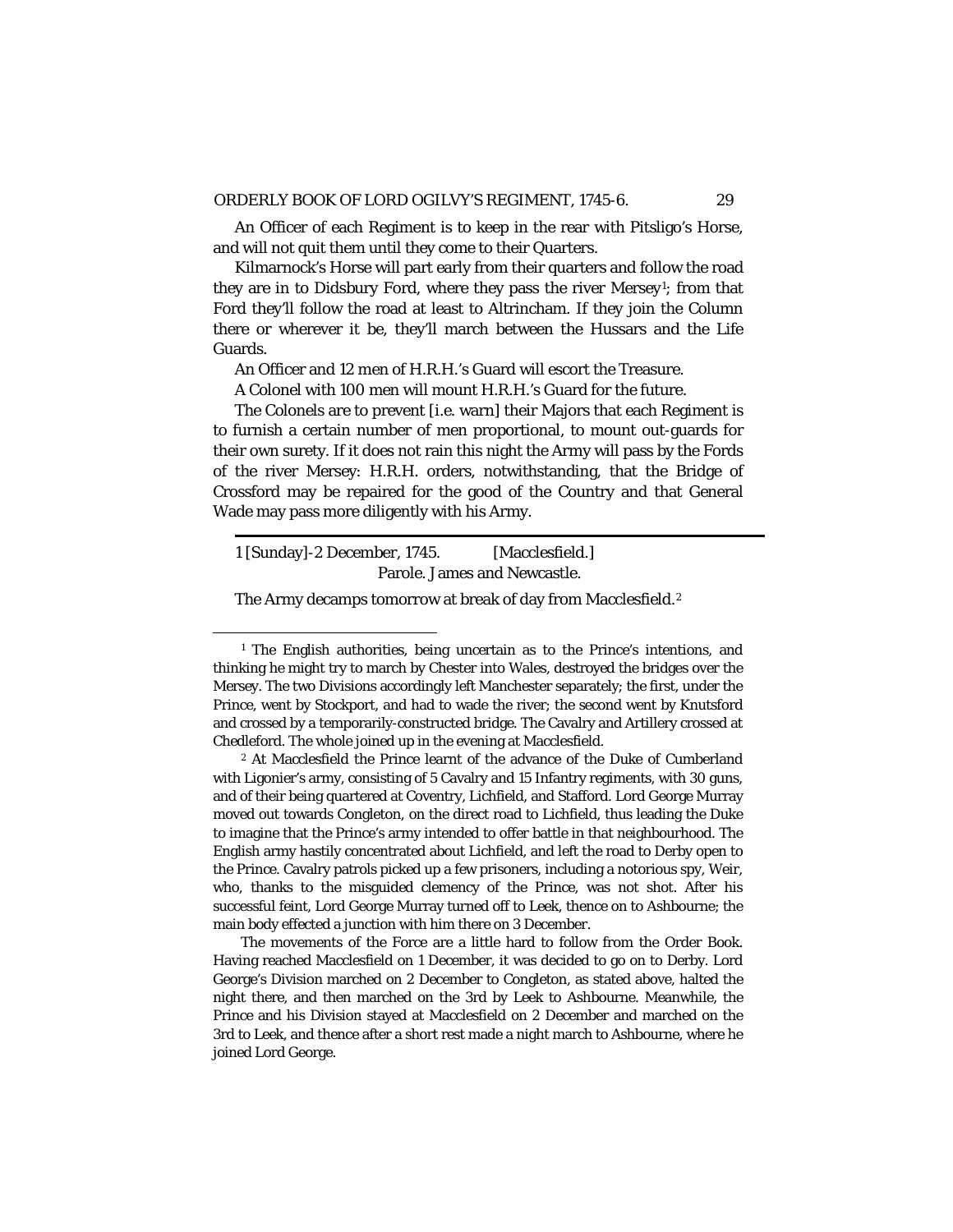The Hussars have the Van.

Lord Ogilvy's the Van of the foot.

Roy Stewart's, Glenbucket's, Perth's, Athole's Brigade, Lochiel, Cluny, Glengarry, Clanranald, Keppoch, Appin, Kilmarnock's Horse in the Rear.

The Artillery, Swedish Canon, with 2 Carts of powder and ball between Perth's Regiment and the Athole Brigade.

Athole's Brigade the Royal Standard.

The Colonels are to recommend to their Officers that the Soldiers are to provide bread and cheese for two days, not knowing but we may be in the Enemy's presence tomorrow. The Officers will take care that the arms may be in good order. The baggage with the rest of the Artillery in the Rear.

2 December. Rested at Macclesfield.

2-3 December, 1745. Macclesfield.

Parole. Charles and London.

The Army decamps tomorrow, at the break of day, from Macclesfield. A Field Officer with 50 horse of Pitsligo's have the Van Guard.

Ogilvy's, Roy Stewart's, Perth's.

The Six Swedish pieces, with powder and ball necessary for them, follows. Lochiel, Cluny, Glengarry, Clanranald, Keppoch.

The rest of the Artillery and all the waggons and baggage-horses of the Army. Appin and Glenbucket in the rear. The rest of Pitsligo's Horse in the rear of all.

A Serjeant of each Regiment and an Officer of the Artillery are to be every night at H.R.H.'s Quarters to carry orders to their respective Corps in case of necessity.

Glengarry has the Royal Standard.

An Officer and 12 men of H.R.H.'s Guard to escort the Treasure.

An Officer of each Regmt. to keep in the rear with the horse, to bring up the stragglers.

4 December, 1745. Leek.

Parole. Henry and Newcastle.

The Army decamps at 12 this night from Leek.

The Artillery and baggage are all to be ready at the same hour.

A Field Officer and 50 of Pitsligo's Horse to be in the Van of all.

Cluny the Van of the Foot—Glengarry, Clanranald, Keppoch, Appin,

The Order Book occasionally appears to include Army Orders with Divisional ones, and the entries for 2 and 2/3 December probably mean that Ogilvy's Regiment did not form part of Lord George's column, but remained at Macclesfield on the 2nd.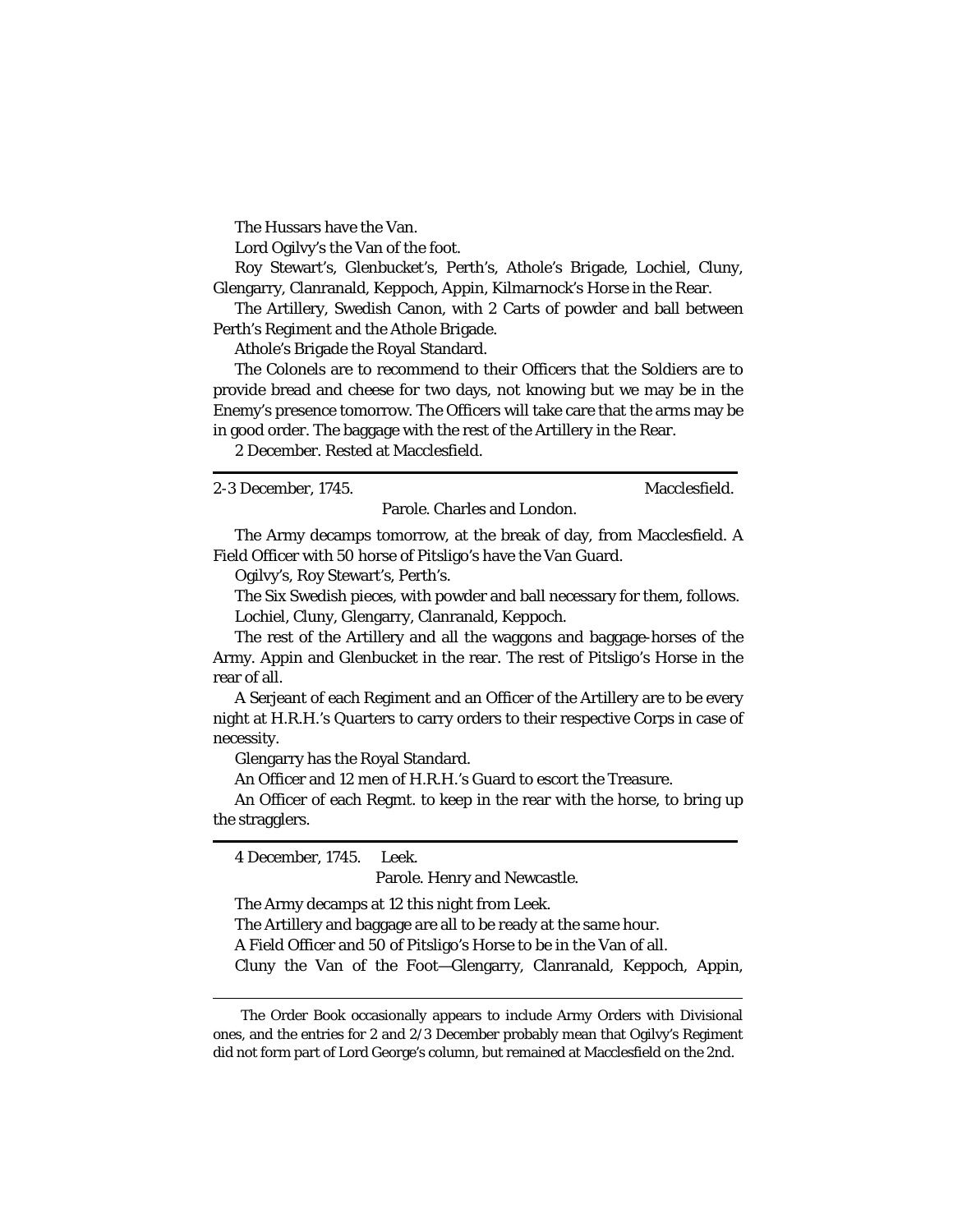Lochiel, and Glenbucket in the Rear.

All the Artillery and baggage of all kind after this column; it being absolutely forbidden that any baggage horse should mix with the troops.

Roy Stewart's, Perth's, and Ogilvy's, in the rear of the Artillery and baggage; the rest of Pitsligo's Horse bring up the rear.

A Serjeant of each Regiment and an Officer of the Artillery, as likewise an Ordinance of each Troop of Horse, are to be every night at H.R.H.'s Quarters to wait for the Orders that may be sent to their respective Corps.

An Officer and 12 of H.R.H.'s Guard to escort the Treasure.

Clanranald has the Royal Standard.

The Officers are to be very vigilant this night, and they are to visit their posts and their Soldiers' quarters, that they may not sleep but keep themselves in readiness at the least hour's alarm. [1](#page-36-0)

Manchester's Regiment<sup>[2](#page-36-1)</sup> will follow direct the baggage.

4-5 December, 1745. Derby.[3](#page-36-2)

Parole. James and London.

The Army to be in readiness tomorrow forenoon, when the pipes<sup>[4](#page-36-3)</sup> play, which is to be the signal of an immediate march; but the pipes are not to play until there be a special order.

Athole's Brigade has the Van of the Foot, the 3rd Battalion of which is to carry the Royal Standard, Ogilvy next to Athole, Perth, Roy Stewart, Glenbucket, Manchester, Glengarry, Clanranald, Keppoch, Appin, Lochiel, Cluny the rear of the whole Foot. The Life Guards the Van of the Horse, and

<span id="page-36-0"></span><sup>&</sup>lt;sup>1</sup> This sentence is rather obscure. The MSS. Read "houris allarm." It may mean that each unit must be ready to fall in at a rendezvous at an hour's notice.

<span id="page-36-1"></span><sup>2</sup> This unit consisted of some 300 men recruited in Manchester. Most of them were raised by a man Dickson, who had been taken prisoner at Preston and then joined the Prince's army. The command was given to Francis Townley, formerly in the French army, who had joined a few days before, with the intention of raising an English regiment.

It is a remarkable commentary on the method of raising armies in past times that a unit composed, as the Chevalier de Johnstone shows, of "substantial farmers and common men," should have been regarded as part of a fighting force within a few days of its creation.

Its career was a short one, as it was left behind at Carlisle on the return march, and fell into the hands of the Duke of Cumberland on 28 December.

The fact, too, that this was the only English unit raised to help the Prince goes far to account for the ultimate failure of this gallant but ill-advised attempt.

<sup>3</sup> The main body arrived in Derby at 3 p.m.

<span id="page-36-3"></span><span id="page-36-2"></span><sup>4</sup> Besides his own pipers, the Prince could show quite a formidable number of pipers from the "Clan" regiments—over a hundred.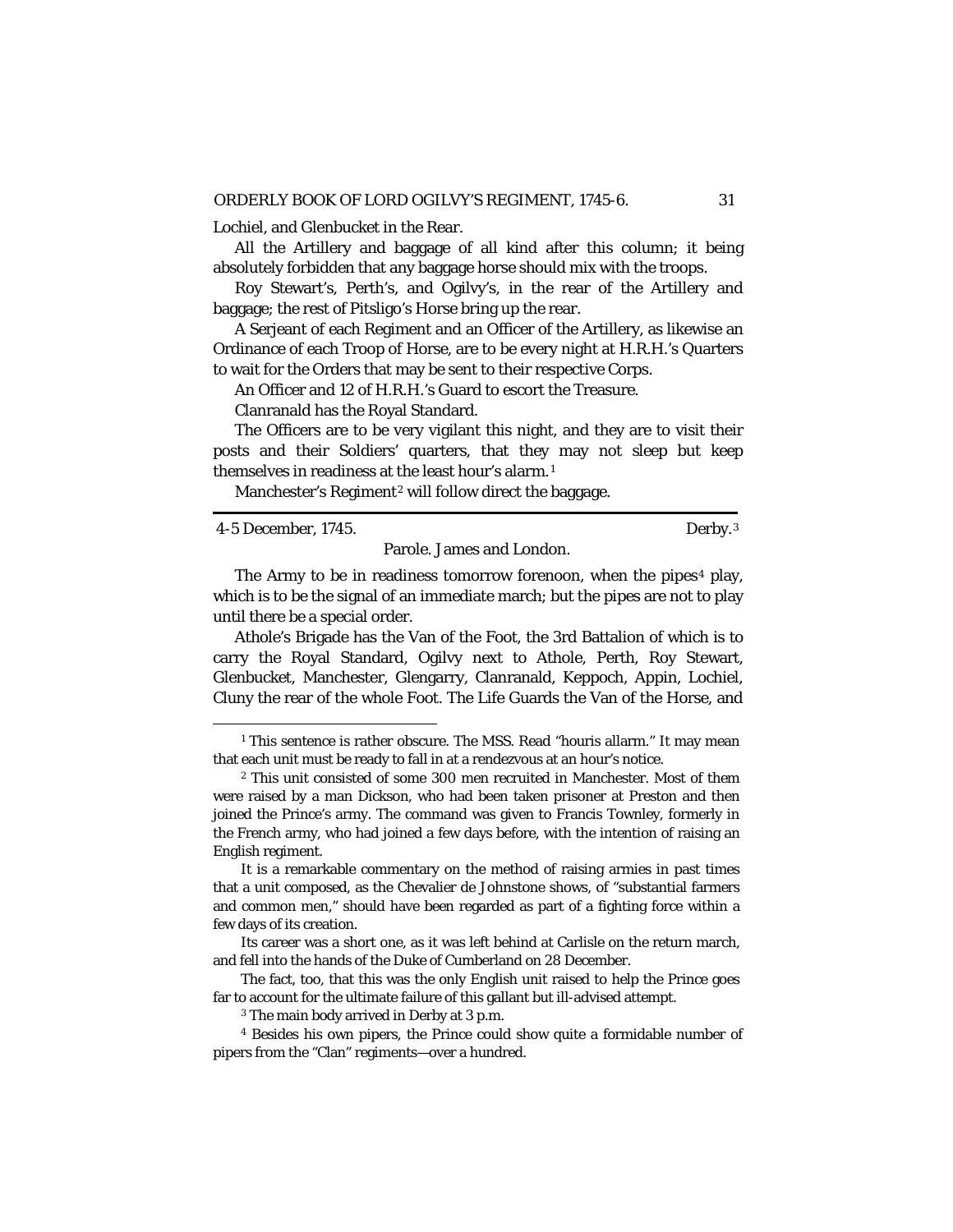to be before the Athole Brigade. Hussars on the skirts of the Army. Kilmarnock's in Cluny's rear. Pitsligo's the rear of the whole Army

The whole Artillery and ammunition in Glenbucket's rear.

The baggage to be altogether, either in front or rear, $<sup>1</sup>$  $<sup>1</sup>$  $<sup>1</sup>$  as they shall receive</sup> Orders before marching.

All the Officers in each Regiment to keep their respective ranks and to contain their men accordingly.

Parole. John and Bristol.

5-6 December, 1745. Derby.

The Army decamps tomorrow at break of day.[2](#page-37-1)

The Life Guards the van. Kilmarnock's next.

Athole's Brigade the van of the Foot and has the Royal Standard. Perth's, Ogilvy's, Roy Stewart's, Glenbucket's, and Manchester Regiment, the Artillery and baggage of all kinds, as well carts as baggage horses are to march after Manchester Regiment, viz. the 6 English Cannon in the van and the 6 Swedish pieces with powder and ball necessary in the rear of all the baggage.

When the retreat began, few of the Officers and none of the men knew what was intended. They were led indeed to believe that they were going into action at once against Wade. When they found out that they were retreating there was an outburst of indignation, and they were only pacified by being told they were falling back on reinforcements from Scotland, who were in danger of being cut off by Wade.

On this date Wade was at Wetherby, and Cumberland at Lichfield; on 6 December the latter was at Coventry. On the 7th Wade's Cavalry had reached Doncaster.

<span id="page-37-0"></span><sup>&</sup>lt;sup>1</sup> This is the first indication of the possibility of retirement, and must have been recognised as such by the army generally. The Council of War actually decided on the retirement on 5 December.

<span id="page-37-1"></span><sup>2</sup> A fateful Council of War was held at Derby on 5 December. The Prince was in favour of advance, but Lord George Murray proposed an immediate retreat. He pointed out once again that neither France nor the English Jacobite party had risen to the occasion, that Cumberland was expected that night at Stafford with 7,000 men, that Wade was advancing with 10,000 men and was only a couple of marches off, at Ferrybridge, and that the third army outside London would bring up the forces against the Prince to at least 30,000 men, without counting the County militias. The only chance of saving the situation was to retreat at once. The Prince and the Duke of Perth were still opposed to this view, and suggested retiring to Wales as an alternative. But the whole of the remainder of the Council supported Lord George Murray, and the Prince assented reluctantly, and orders were issued at once. Lord George offered to command the rear himself, but made it a condition that he was not hampered by guns or transport.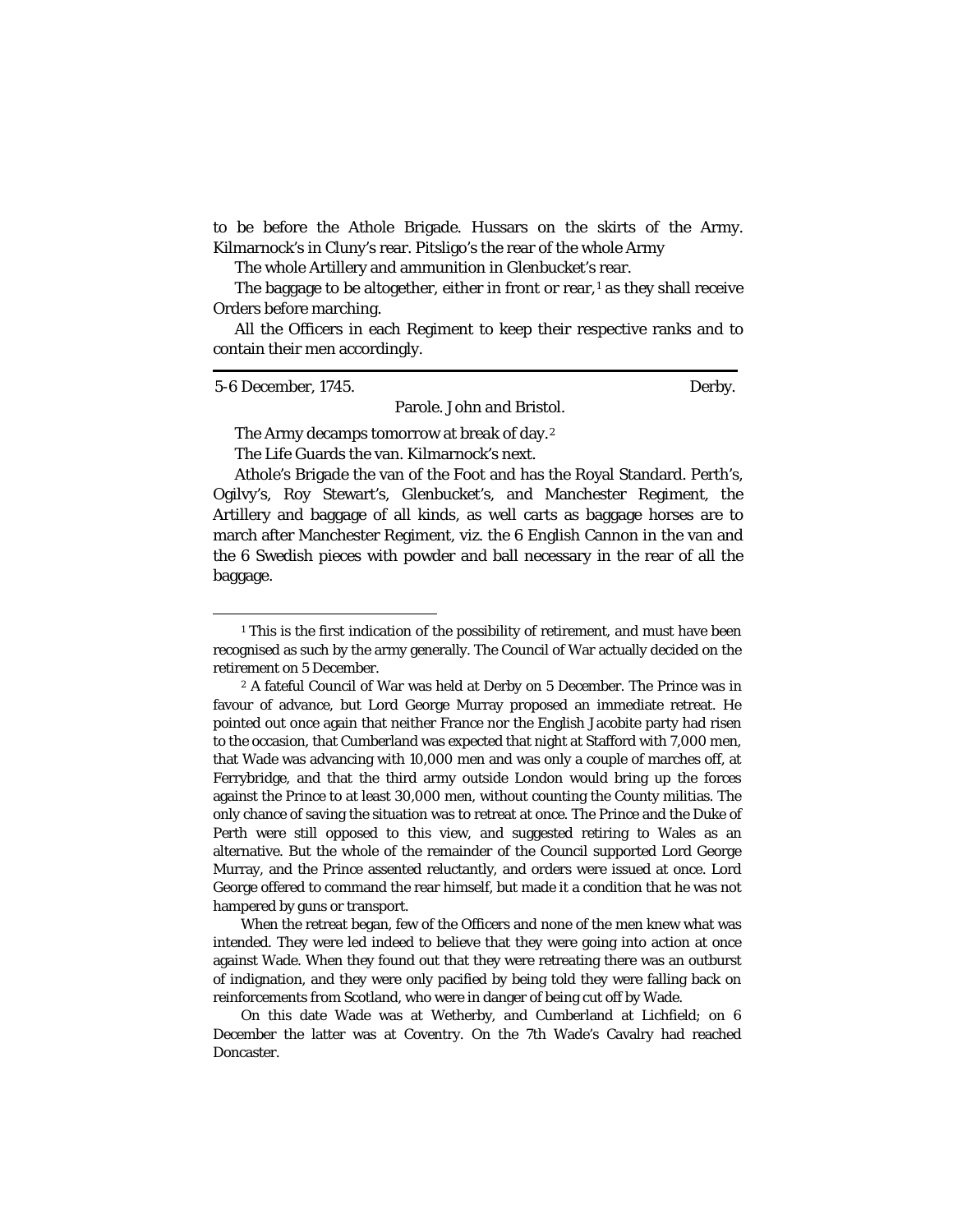Glengarry in the van of the Clans and follows the Artillery; Clanranald, Keppoch, Appin, Lochiel; Cluny the rear of the whole Foot.

Pitsligo's Horse in the rear of the Foot.

The Hussars in the rear of them, which will be disposed of as H.R.H. thinks proper.[1](#page-38-0)

An Officer of each Regiment in the rear with Pitsligo's Horse to bring up their stragglers. The Officers are to march at the head of their Companies to keep their troops always in order, in case they may meet the Enemy.

6-7 December, 1745. Ashbourne.

### Parole. Richard and Manchester.

The Army decamps tomorrow at 6 in the morning from Ashburnham.<sup>[2](#page-38-1)</sup> The Life Guards the van.

Athole Brigade the van of the Foot and has the Royal Standard. Perth's, Ogilvy's, Roy Stewart's, Glenbucket's, and Manchester's form the 1st Division.

The Artillery and baggage of all kinds depart at 4 in the morning, and marches in the same order they were in today.

Clanranald the van of the 2nd Division; Keppoch, Appin, Lochiel, Cluny, and Glengarry, who has the rear of the 2nd Division; Kilmarnock's Horse in the rear of Glengarry's Regiment. The Hussars in the rear of all, to be disposed of as my Lord George shall think proper. An Officer of each Regiment in the rear with Kilmarnock's Horse.

Pitsligo's Horse will escort the Quartermasters.

A Captain, a Lieut., and 50 men of Glengarry's Regiment to mount guard this night at the end of the street that leads to Derby. The Lieutenant and 20 men of this Detachment will mount at the Turnpike House, and will keep 2 Sentrys out and the Gate shut. The Officer is advertised that there are two Detachments of Horse to go out by that gate to patrol. A Captain and 50 men of Glenbucket's will mount guard this night at the Market place. Perth's Regiment will furnish 2 Captains and 100 men to guard the artillery. An Officer and 12 of the Life Guards of Lord Elcho's Troop will patrol about a mile out of town on the road of Derby, and will be relieved by an Officer and 12 of Kenmure's Troop, so that the Patrol may continue till break of day.

An Officer and 12 of Kilmarnock's patrol on the road leading to Burton in the same manner as the Guards; this road separates from that of Derby at the turnpike, and strikes to the right hand.

<span id="page-38-1"></span><span id="page-38-0"></span><sup>&</sup>lt;sup>1</sup> To deceive the enemy the Hussars were sent some miles along the road toward them while the Army retired to Ashbourne.

<sup>2</sup> Ashbourne.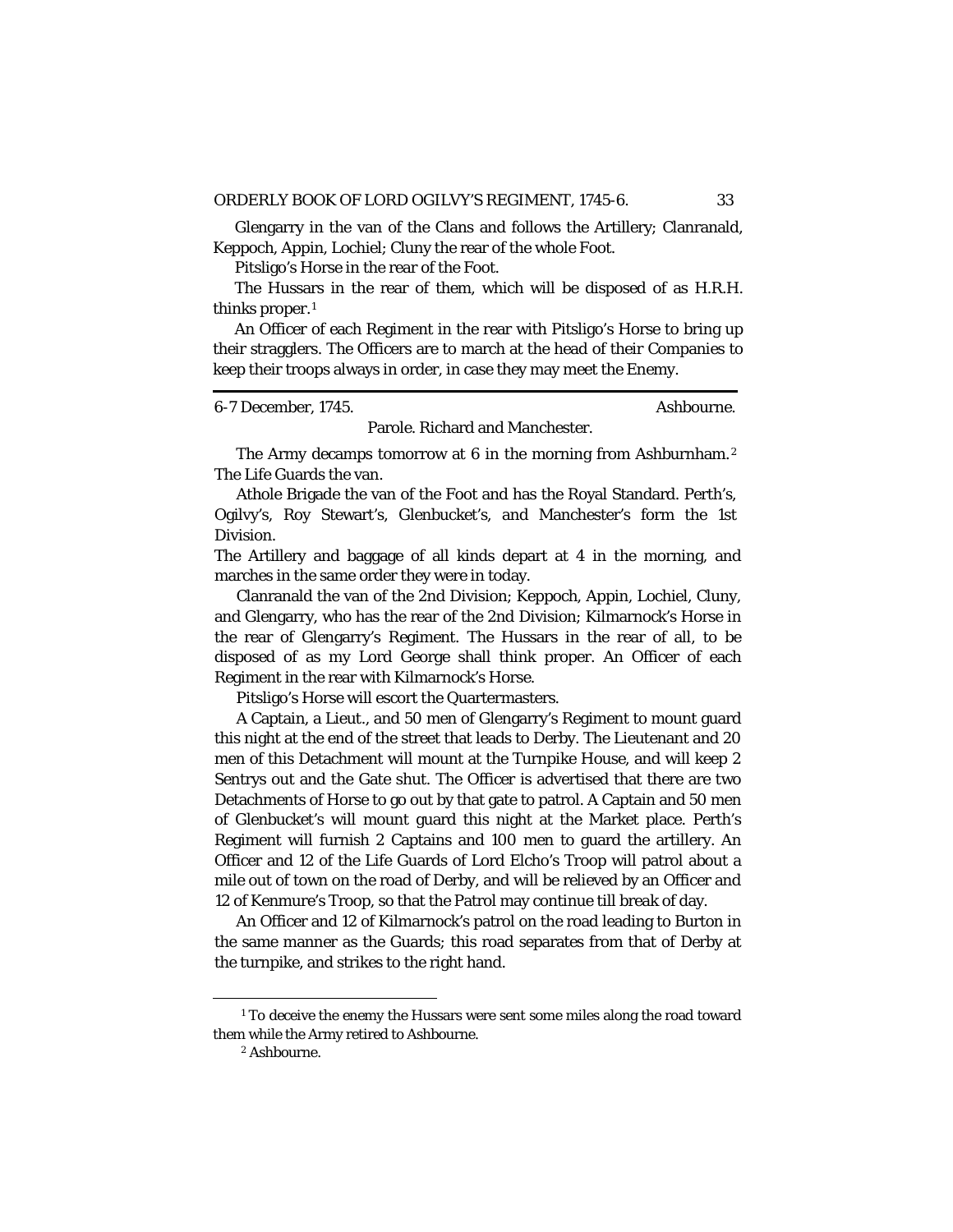Saturday, 7 December. The Regiment marched from Ashbourne by Leek to Macclesfield.[1](#page-39-0)

8 [Sunday] December. Marched to Stockport.

9. To Manchester.[2](#page-39-1)

9-10 December, 1745. Manchester.

Parole. St. Taffy and Wales.

The Army sojourns at Manchester tomorrow;[3](#page-39-2) two Captains, 2 Lieuts., and 100 men of Appin's Regiment will mount Guard this night at the Town house. A Captain and Lieut. and 50 men of Cluny's Regiment will mount Guard this night at Scotland bridge at Millgate. A Captain, 2 Lieuts., and 50 men of Glenbucket's on Salford bridge, between the two towns. A Captain, a

<span id="page-39-0"></span><sup>&</sup>lt;sup>1</sup> Owing to lack of accommodation at Leek, Ogilvy's regiment, together with Roy Stewart's and part of the Cavalry, went straight on to Macclesfield that day. The whole force entered Manchester together.

<span id="page-39-1"></span><sup>2</sup> The Prince's reception on his return to Manchester was the reserve of cordial. The retreat of the army, and the news of Cumberland's movements in pursuit of them, encouraged some of the inhabitants to riot and threaten those who were known to have Jacobite leanings. At one time it was thought resistance would be offered to the entry of the army, but this did not eventuate. The Prince had intended to remain at Manchester for a day, but, on the advice of Lord George Murray, it was decided to push on the next morning.

<span id="page-39-2"></span><sup>3</sup> For two days after the retirement from Derby the Prince had left a party in possession of Swarkstone bridge, and this deceived Cumberland, who was unaware of his departure. As soon as he discovered what had happened the Duke started off with a mounted force in pursuit, hoping to stop and hold the Prince's army until the rest of his force could come up. He marched to Uttoxeter and Cheadle; but, owing to the state of the roads, did not reach Macclesfield until the night of 10 December, on which day the Prince had left Manchester. He at once sent on troops to keep in touch with them and pick up stragglers.

Wade meanwhile, having entered Yorkshire, tried to catch the Prince's army, but by the time he reached Wakefield the Prince had left Wigan, so he gave up the attempt and fell back on Newcastle.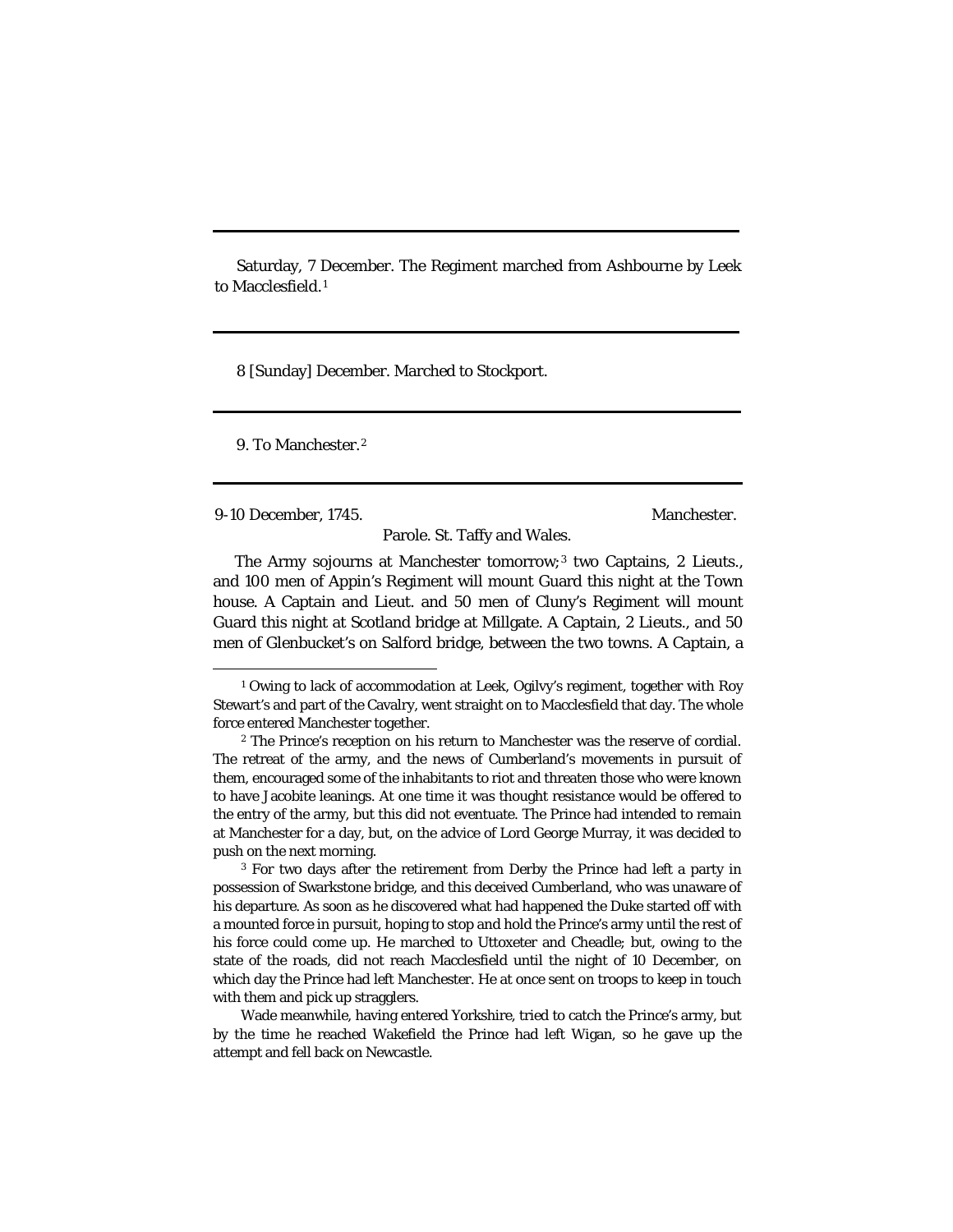Lieut., and 50 of Glengarry's men, besides the Guard that Perth's Regiment furnishes on the Artillery. Athole's Brigade will relieve H.R.H.'s Guard tomorrow between 10 and 11 of the forenoon by a Field Officer, four Captains, 4 Lieuts., and 200 men.

Lochiel will relieve at the same hour Appin's Guard at the Town house. Cluny will relieve his own Guard.

Appin's Guard, which is the main Guard, are to take the Prisoners,<sup>[1](#page-40-0)</sup> and to have special care that they should not escape, it being of the greatest consequence. All the Guards and posts are to patrol very exactly about their posts, every half-hour, and oblige their Sentrys to cry everyone to another every half quarter of an hour, that all goes well, or to advertise if any mob or noise be near them.

An Officer and twelve of the Life Guards are to patrol until the break of day, about a mile out of Town on the road to Rochdale, going by Scotland Bridge, where there is a post of Cluny's regiment. They can take, if they think proper, each of them a man of this post behind them. The Life Guards are to relieve one another as usual.

An Officer and 15 of Pitsligo's Horse are to patrol in the town and towards the Artillery park, on the road that leads to Crossfoord bridge. An Officer and 15 of Kilmarnock's Horse will patrol likeways on the Road that leads to Stockport, and on the road they are in themselves.

10 December, 1745. The Regiment marched to Leigh.

11 December. Marched to Chorley.[2](#page-40-1)

### 12. To Preston.

12-13 December, 1745. Preston.

Parole. Edward and Durham. The Army marches tomorrow morning precisely at break of day, but the

<span id="page-40-0"></span><sup>&</sup>lt;sup>1</sup> These included the spy Weir. In spite of repeated requests that this man be hanged the Prince refused his consent. He was, later, responsible for the death of many Jacobites.

<span id="page-40-1"></span><sup>2</sup> On 11 December the Duke of Perth was sent on ahead with a Cavalry escort to call up reinforcements from Scotland. He was stopped at Shap by enemy Cavalry, so that even at this time the Prince's retreat was seriously threatened. As Cumberland had his own and Wade's Cavalry at his disposal—twelve regiments—it is extraordinary how the little force even got back to Scotland from a position which ought to have been fatal to it.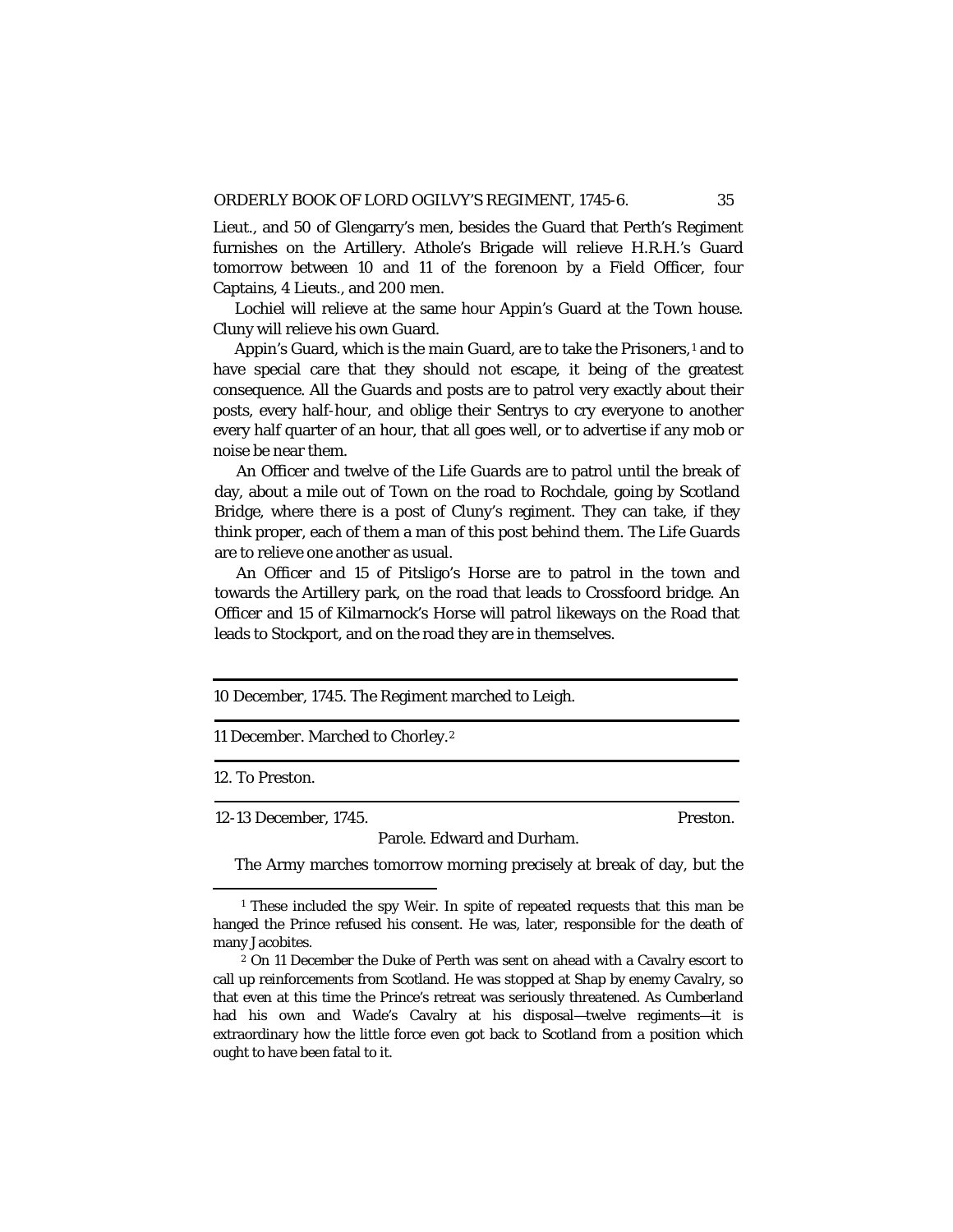Artillery, with Colonel John Roy Stewart's before it and Lord Ogilvy's behind it, exactly at 4 of the clock, with candle or flambeau light.

The Duke of Perth's Regiment goes along with the Artillery, that so many may be with each carriage; the remainder of that Regiment to be immediately in the front and rear of the Artillery. Glenbucket has the van of the line of Foot and Cluny the rear. Pitsligo's Horse have the van of the Foot, and Lord Elcho's Life Guards the rear of all. Clanranald has the Royal Standard, Glenbucket the Prisoners, whom he must receive from the Guard in the morning as the march begins. Twenty-five of Lord Elcho's Life Guards are to patrol betwixt the Bridge and the town on one side, and the Wigan road on the other.

Glenbucket mounts a Guard of 100 men, a Field Officer, two Captains and four Subalterns in the House and offices H.R.H. was lodged in when last in Town.

In case of an alarm some of the Guard of that House are to fire their pieces, and one Cannon, charged with powder alone, always to be ready to fire in that event. The Pipes are to play when hearing the Cannon and the place of Rendezvous is the field betwixt and the Bridge, upon a certainty of any Enemy's approach.[1](#page-41-0)

Kilmarnock's Horse upon the Wings of the Army on their march. Every Colonel to have a Guard of a man at least out of each Company of his Regiment to advertise the Regiment in case of any sudden alarm. If any one stays after the Rear-Guard it is at their own peril, as they are not to be waited on.

<span id="page-41-0"></span><sup>1</sup> When Wade reached Wakefield on 10 December and found he could not catch the Prince's army with a mixed force he sent his Cavalry, under General Oglethorpe, to join Cumberland. Oglethorpe reached Preston the day the Highland army left it, having marched, over snow-covered roads, a hundred miles in three days. At Preston he met a detachment of Kingston's Horse and the Georgia Rangers, and might easily have made things very unpleasant for the Prince's rear-guard. As it was, he received an order from Cumberland, based on a false rumour of a French movement, to stand fast; and the Prince thus gained a whole day's march ahead of his pursuers. The Prince must have known that the English Cavalry was getting dangerously close to him.

Wade then retired to Newcastle, arriving there on 14 December.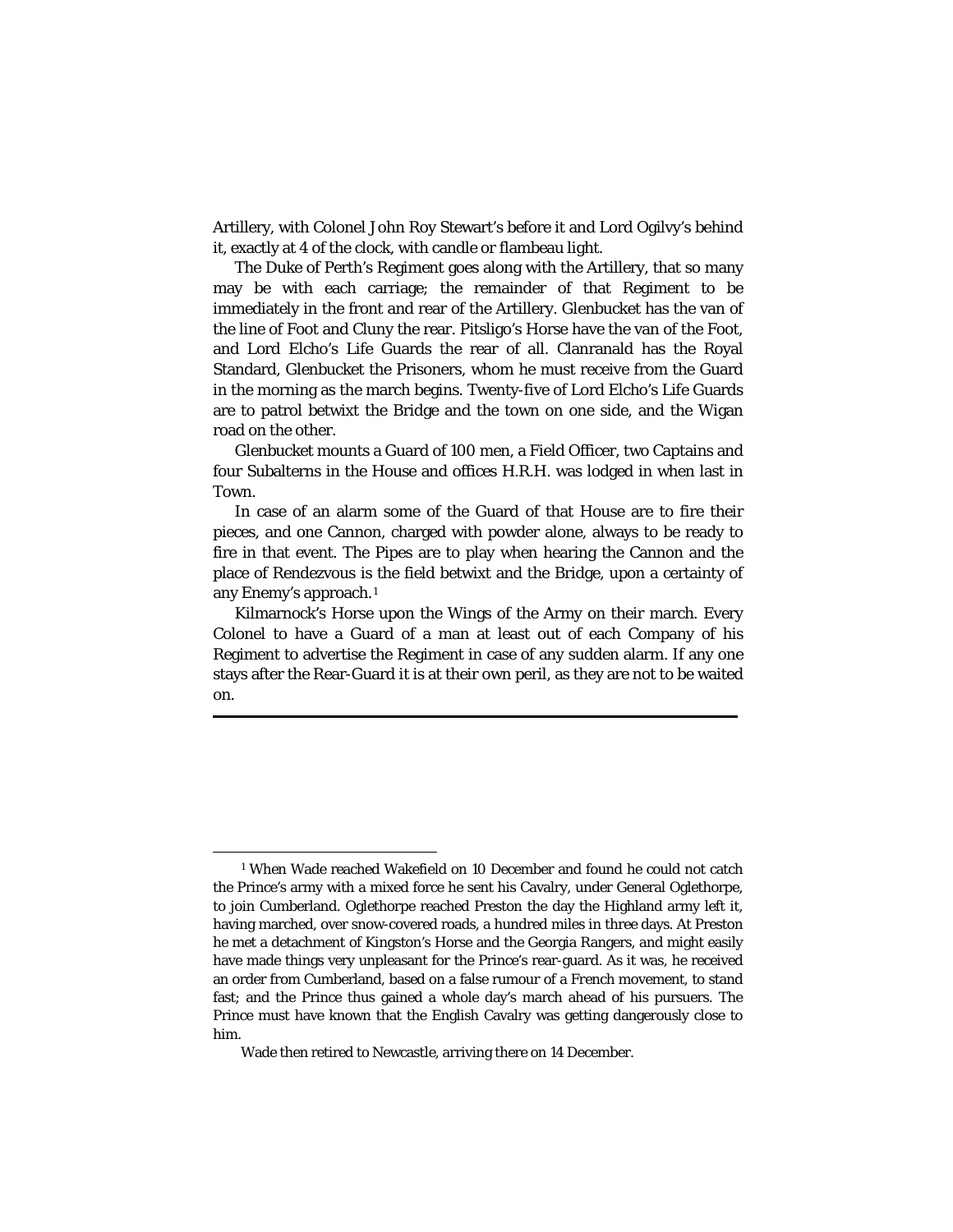[1](#page-42-0)3-14 December, 1745.<sup>1</sup> and the control of the Lancaster.

# Parole. Edward and Lancaster.

The army sojourns here<sup>[2](#page-42-1)</sup> tomorrow. Each Regiment of foot is to mount a Guard of a man of each Company at the Colonel's Quarters, or more, if required.

Roy Stewart's, Keppoch's, and Ogilvy's, which are lodged at the extremity of the town on the road of Preston, are to assemble their 25 men each at the barn near the House called the White Cross, at the very extremity of the street where they are to mount their Guard and sustain in case of necessity the patrols of Horse by that side of ye Town.

My Lord Pitsligo's Horse will patrol with an Officer and 12 men until 8 in the morning, on the road of Preston about  $\frac{1}{2}$  a mile from town.

An Officer and 6 of Kenmure's Guards are to patrol likewise, till the same hour on the road to Hornby.

Athole's Brigade relieves H.R.H.'s Guard tomorrow.

The Regiments will be advertised the orders tomorrow for those that are to mount Guard and where.

| 14-15 [Sunday] December.           | Lancaster. |
|------------------------------------|------------|
| Parole. Edward and Northumberland. |            |

The Army decamps tomorrow at break of day from Lancaster. Lord Pitsligo's Horse to assemble at 6 in the morning at the Market place and to escort the Quartermasters.

Lord Kilmarnock's Horse have the van of the Army. Elphinston's Troop of Life Guards to wait for H.R.H. and to assemble before his Quarters at break of day. Athole's Brigade has the van of the foot. Glengarry the van of the Clans. Clanranald follows, Keppoch after and has the Royal Standard, Lochiel, Appin, Cluny the rear of the clans. Roy Stewart follows Cluny, Ogilvy's the rear of all the Foot. Lord Elcho's Life Guards the rear of all, and are to assemble at break of day at the extremity of the street that leads to

<span id="page-42-0"></span><sup>&</sup>lt;sup>1</sup> The Prince appears to have made up his mind to make a stand here; and here Lord George, O'Sullivan the Q.M.G., and Lochiel were ordered to select a suitable site. This they did, but the danger of Wade cutting across to Penrith before he could reach it decided the Prince to continue the march.

Cumberland reached Macclesfield on the 10th, and Preston on the 13th. Here Oglethorpe's Cavalry joined him. He was at Wigan on the 14th, Lancaster on the 16th, and Kendal on the 17th.

<span id="page-42-1"></span><sup>2</sup> Lord George Murray, in a letter to the Prince dated 6 January, 1746, in which he deals with certain features of the English campaign and the necessity for a true Council of War, points to the fearful risks run by the delay of a day at Lancaster, which would never have been permitted by such a Council.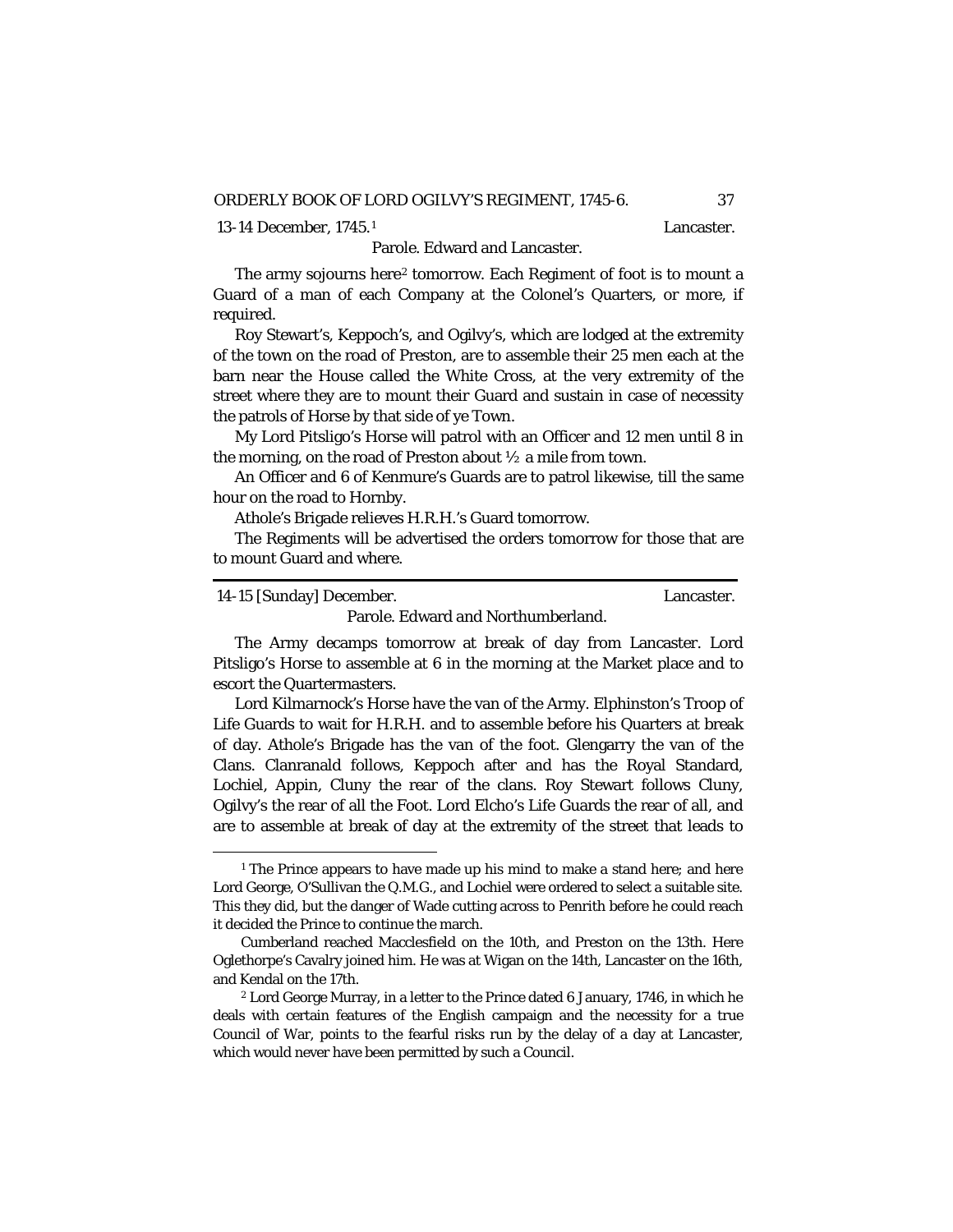Preston, where they will wait, as well as Ogilvy's and Roy Stewart's Regiment until my Lord George orders them to depart.

The Colonels are to give orders to their respective Regiments that their sick and baggage may part before-day. The Officers are to see this night and provide carriages for their sick. The Officers are also to advertise that, if their baggage be not in the van of all, that it will be left altogether in the rear, exposed to the Enemy.

As we expect to meet the Enemy tomorrow,<sup>[1](#page-43-0)</sup> the Officers as well as the private men that are in a condition to act against them are to be on foot and in their posts, and to send their horses to the front as well as all the Women and Children.[2](#page-43-1) Those that are not in a condition to act against the Enemy may stay on horseback, but must go to the van of the Army and not stay with their Regiments.

Lord Kilmarnock's [escorts] the prisoners on horseback. Athole's Brigade mounts H.R.H.'s Guard and is charged with the prisoners. Glengarry's, Clanranald's, Keppoch's, Appin's, and Lochiel's are to prepare 50 men each to mount Guard at their arrival.

Kilmarnock's Horse is to patrol with an Officer and 20 men on the road that leads to Preston; the post of Roy Stewart's and Ogilvy's Regiments, that is at the extremity of the street that goes to Preston, will advance an Officer and 20 men towards the Cross that is near the Windmill, each time that the Horse goes on to patrol.

This Patrol is to begin at 10 aclock and continue till the Break of Day.

| Kendal.<br>15 [Sunday]-16 December. |
|-------------------------------------|
|-------------------------------------|

Parole. Henry and Peterhead.

The Army decamps tomorrow at six in the morning from Kendal[3](#page-43-2). Lord Kilmarnock's Horse at the same hour before H.R.Hs.' Quarters, to escort the Quartermasters.

Two Officers and 24 of Lord Pitsligo's Horse are to be in the rear with Lord George, the rest of Pitsligo's Horse are to march for the Quarters with Kilmarnock. The Life Guards, as well Lord Elcho's as Elphinston's, to be in the van of the Army. The Detachment of Lord Pitsligo's that is to be in the

<span id="page-43-0"></span><sup>&</sup>lt;sup>1</sup> The army had scarcely left the town when some of Cumberland's and Wade's Cavalry entered it. They followed up the retirement at a respectful distance most of the way to Kendal.

<span id="page-43-1"></span><sup>&</sup>lt;sup>2</sup> Apparently the order regarding women published on 19/20 November was not closely observed.

<span id="page-43-2"></span><sup>&</sup>lt;sup>3</sup> The Chevalier de Johnstone says that at Kendal they heard that they had now got ahead of Wade, and that the line of retreat to Scotland was no longer in danger of being cut off. (2nd edition, 1821, p. 84.)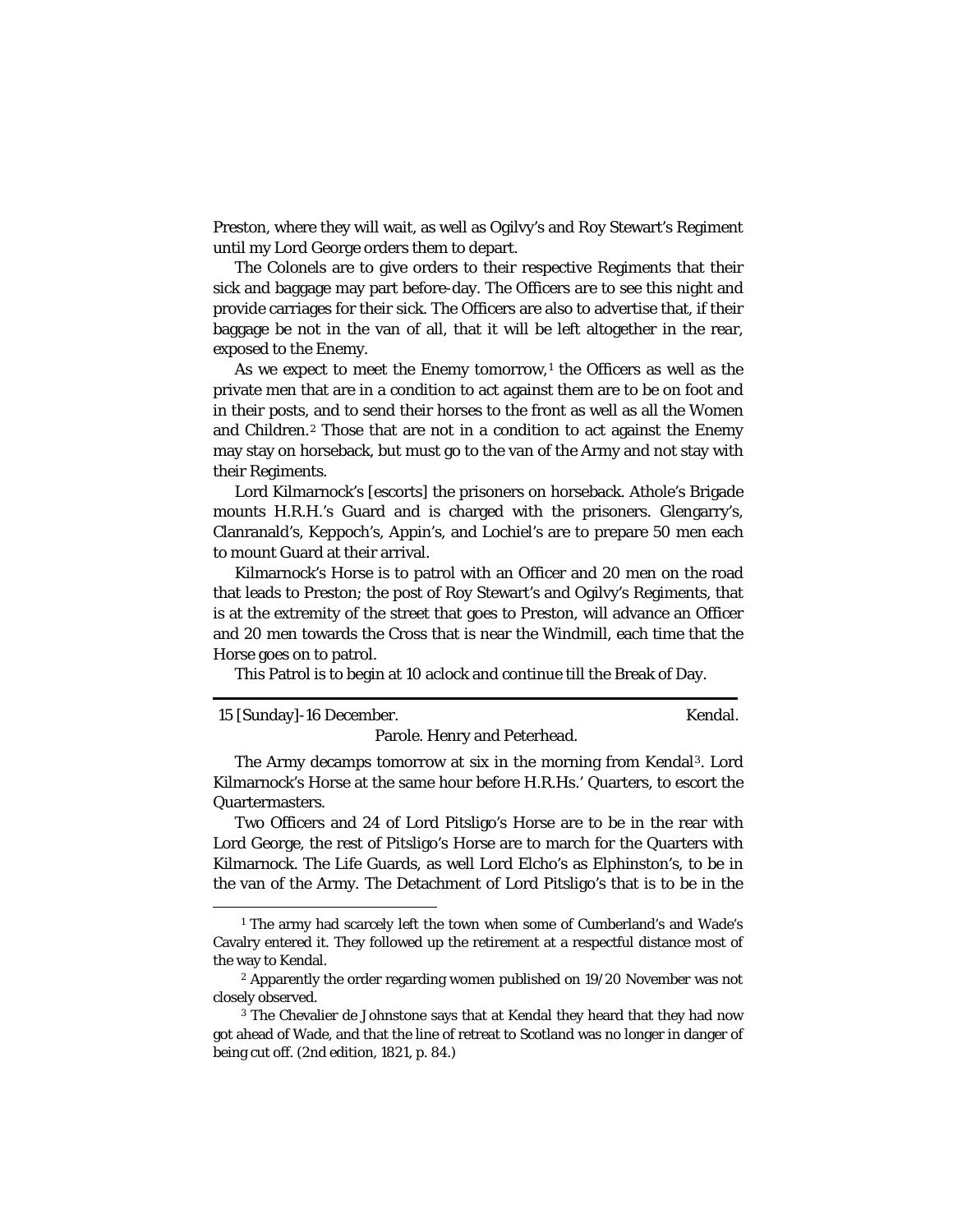rear is to assemble at 7 in the morning betwixt the Inn called the Cock and Dolphin and the bridge over against it that leads on the road to Lancaster, where they'll wait Glengarry's Regiment that has the rear of the Foot, until all the Army and baggage be out of town, where they will receive Lord George's orders. Athole's Brigade has the van of the Foot, Clanranald the van of the Clans, and Glengarry the rear. Lochiel has the Royal Standard.

Perth's, Ogilvy's, Glenbucket's, Roy Stewart's and Manchester Regiments are to escort the Artillery and to part at 5 in the morning.

They are to march by Ortoun; there will be particular orders given for the march of the Artillery.<sup>[1](#page-44-0)</sup>

The Officers are to take precautions for their sick, which are to part with and follow the Artillery, as well as all the heavy baggage, viz. carriages. The baggage horses are to part before the Column of the Army and go the same Road. An Officer and 12 men of H.R.H.'s Guard to escort the Treasure. Athole's Brigade mounts H.R.H.'s Guard, and is charged with the Prisoners. Keppoch's Regiment mounts the main Guard in the Market place.

A Captain, Lieutenant, and 50 men of Glengarry's Regiment on the bridge that leads towards Penrith. Clanranald's Regiment the same number on the Artillery Park. Appin's Regiment the like number at the Cock and Dolphin; Lochiel's Regiment the same number in their Quarters; all these Guards and posts are to be very exact in their Patrols.

These same Regiments will be ready tomorrow night to mount the like Guards.

Lord Pitsligo's Horse are to patrol till the break of day with an Officer and 30 men on the road that leads to Lancaster. The Body of the Detachment are to be betwixt the Bridge and the Inn called the Cock and Dolphin, where half of them may unbridle and refresh the horses, whilst ten of them will patrol behind the bridge on that same road, unto the second great barn or house on the left hand.

The Officers are to see that their men be provided with a day's Provision.<sup>[2](#page-44-1)</sup>

<span id="page-44-0"></span><sup>&</sup>lt;sup>1</sup> This refers to the substitution of the wheeled carts for waggons. As carts could not be obtained in sufficient numbers, Lord George's fears regarding the difficulty of negotiating the Shap were realised, and the Artillery only succeeded in doing 4 miles and had to halt for the night.

<span id="page-44-1"></span><sup>&</sup>lt;sup>2</sup> This order was not carried out by some units, with the result that many men returned to the town and the march was delayed.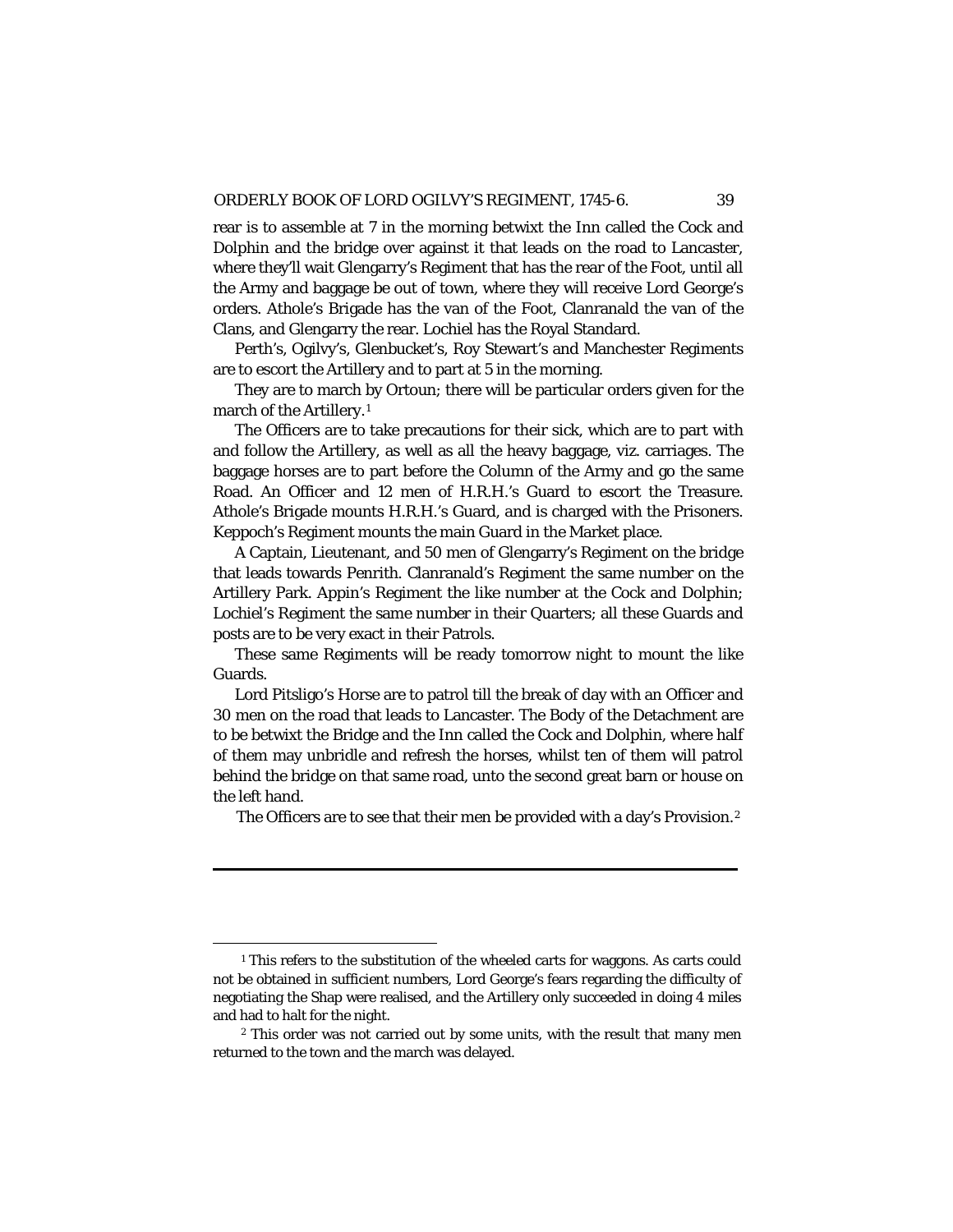17-18 December, 1745.[1](#page-45-0) Penrith.

## Parole. James and Carlisle.

The Army sojourns here tomorrow. Clanranald's Regiment will furnish this night a Captain and 50 men on Guard at Squire Geiskil's House. Lord Ogilvy the like number on the Artillery Park, where there is a Guard Room and fire prepared.

Appin, a Captain and 50 men on the main Guard, in the Town Guard House near the Cross.

Keppoch mounts H.R.H. Guard tomorrow. Roy Stewart will relieve Clanranald's post. Glengarry will relieve the main Guard. Lochiel's Regiment will relieve the Artillery Guard.

An Officer and six of the Hussars will patrol till break of day on the Road to Newcastle. The whole Regiment of Hussars will be ready to march, arms and baggage, at six in the morning; they'll send out that hour to receive the Duke of Perth's orders.

<span id="page-45-0"></span><sup>&</sup>lt;sup>1</sup> There are no orders for the 16/17 December, though the army reached Shap on the morning of the 16th. Lord George had enormous trouble with his ammunition waggons, and had to spend the night of the 16th only four miles out of Kendal. Many of the waggons were incapable of repair and it was found necessary to get the rearguard to carry 200 cannon balls. They reached Shap on the evening of the 17th, and Penrith the same night. On the morning of the 18th, on leaving Shap, Lord George observed small parties of English Cavalry behind his rear-guard. At mid-day a force of about 200 cavalry appeared in front of the rear-guard, and sounded trumpets and beat drums. Four companies of Roy Stewart's at once advanced towards them, and the Glengarry regiment followed. The enemy cavalry then withdrew.

Later in the day two prisoners were taken, and they reported that Cumberland, with 4,000 cavalry, was a mile off. Lord George hastily summoned reinforcements and waited, but none came, and he was left with about 1,000 of his own column, and Pitsligo's Horse and the Hussars—who retired as soon as they saw the enemy. On Clifton Moor a large body of English dragoons was drawn up, and about 500 dismounted men were in position at the foot of the moor in some ditches.

Meanwhile Lord George received information that the Prince was moving off to Carlisle, and that he was to hurry on to Penrith. His only course was to attack the dismounted dragoons, which he did with great effect. They were very roughly handled, with about 100 casualties, while of Lord George's column only Macdonald of Lochgarry and a dozen men were wounded. With the flight of these dragoons the action of Clifton Moor was over, and the column then continued its march to Penrith, and thence straight on to Carlisle, where it arrived on the morning of the 19th.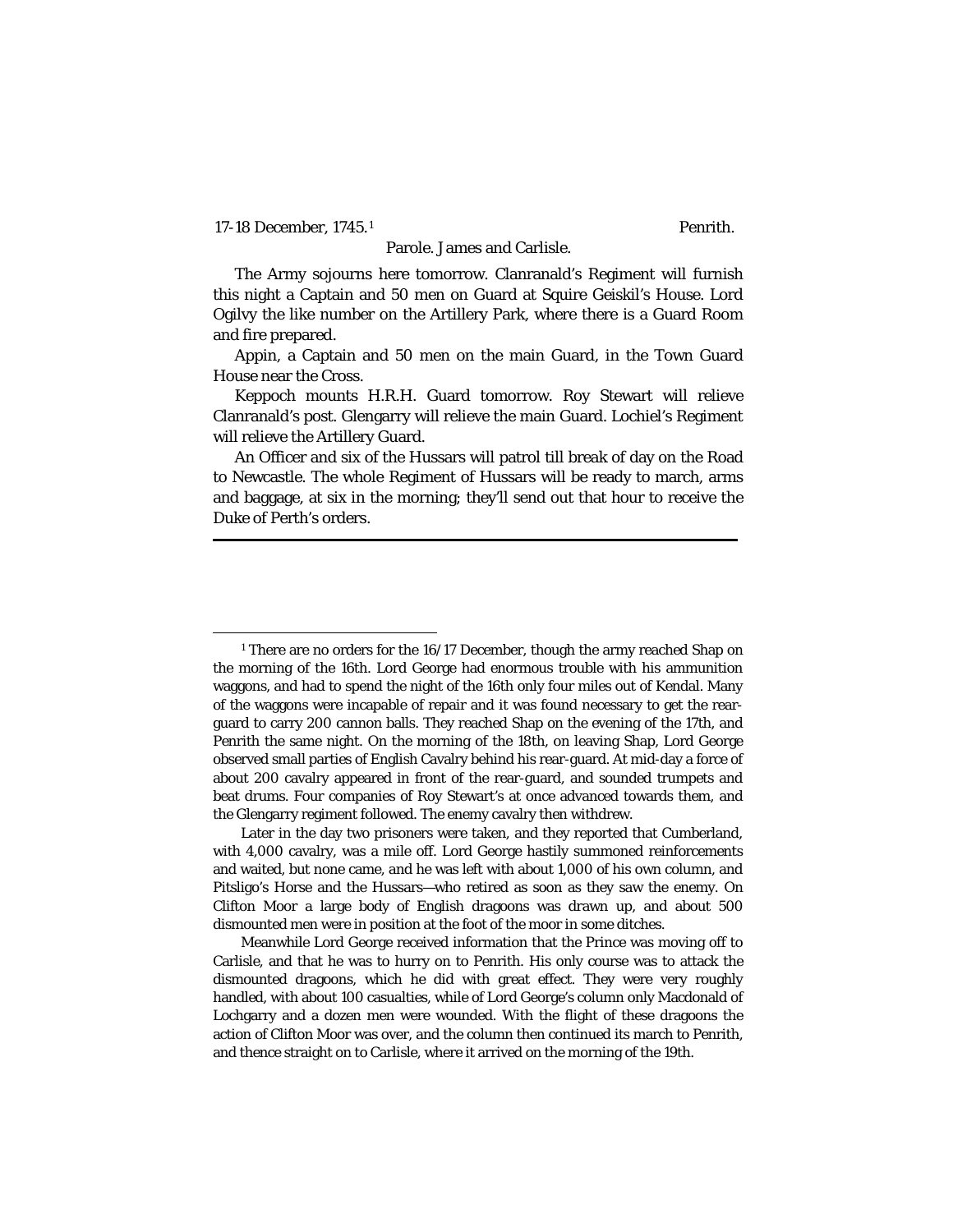Orders from [1](#page-46-0)9-20 December, 1745.<sup>1</sup> Carlisle.

### Parole. Charles and France.

The Army is to march from Carlisle at six o'clock this afternoon. Twelve of my Lord Elcho's Troop to be in the van. Athole's Brigade the van of the Foot. Roy Stewart's, Ogilvy's, and Glenbucket's follow Athole's, Lochiel's the van of the Clans. Appin the rear.

Glengarry the Royal Standard.

Kilmarnock's Horse follows the Foot. The Hussars follow them. Pitsligo's follows the Hussars. The Life Guards the rear of all. Lochiel mounts H.R.H.'s Guard.

The other Regiments will keep a certain number of men ready to mount Guard accordingly as it shall be found necessary.

The Artillery marches betwixt Lochiel's and Glenbucket's Regiments, escorted by Perth's.

The sick of all the Army are to be left here at Carlisle, where great care shall be taken of them.<sup>[2](#page-46-1)</sup>

21 December,[3](#page-46-2) marched, under Lord Geo. Murray's command, from Ecclefechan to Moffat. 16 miles.

<span id="page-46-0"></span><sup>&</sup>lt;sup>1</sup> At Carlisle the Prince heard optimistic reports of the raising of Jacobite forces in the north. The French Government had, as far back as 24 October, promised to send reinforcements, and about 15 November Lord John Drummond (brother of the Duke of Perth), who commanded the Royal Scots in the French service, was sent off with that regiment, detachments from the French-Irish regiments and Fitzjames' Horse, with some arms and ammunition. Some of the transports were captured by English ships, but about 1,000 men reached Scotland.

<span id="page-46-1"></span><sup>2</sup> The decision of the Prince to leave a garrison in Carlisle is inexplicable, except as an instance of his optimism. He insisted, in spite of Lord George Murray's arguments, in abandoning to certain destruction 400 men, and at least six guns, in the hope that their presence in Carlisle would secure his re-entry into England when reinforced. The "Manchester" regiment and certain details were under the command of Townley, and John Hamilton was appointed Governor. On 28 December Cumberland's artillery opened fire, and on the 30th the place surrendered. The unhappy Townley was executed for his participation in the expedition.

<span id="page-46-2"></span><sup>&</sup>lt;sup>3</sup> The Army, after crossing the Esk, moved in two columns; one, under Lord George Murray, was sent by Ecclefechan, Moffat, and Hamilton, making a feint towards Edinburgh *en route.* The other, under the Prince, went via Dumfries—where there were old scores to settle in the matter of the stolen baggage—Drumlanrig, Leadhills, and Hamilton.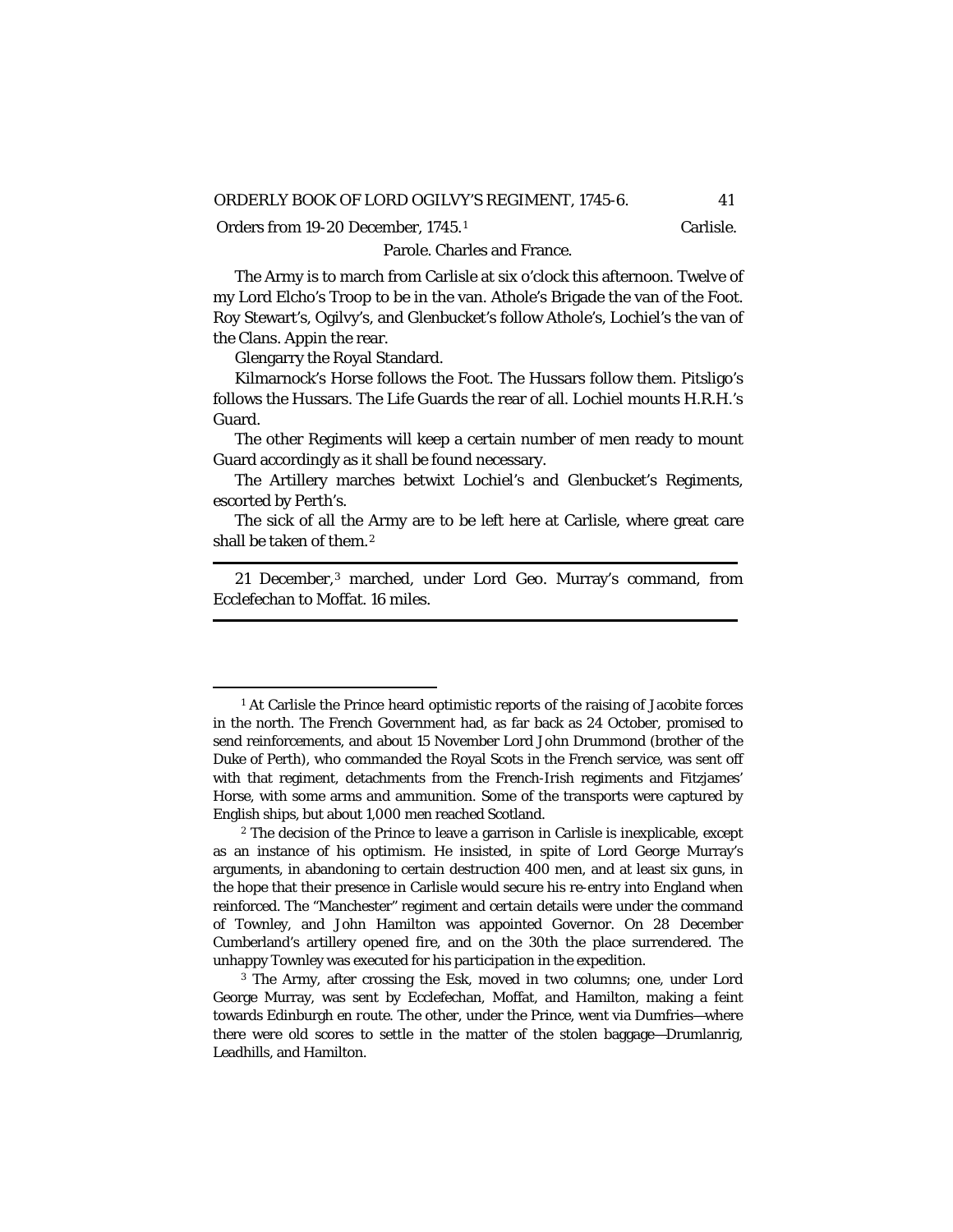22 [Sunday]-23 December, [1](#page-47-0)745.<sup>1</sup> Moffat.

Parole. Drummond and Forth.

The Column rests here this day, and it is recommended to the Officers as well as Soldiers to attend Divine Service<sup>[2](#page-47-1)</sup> at the Ringing of the Bell.

The march begins tomorrow precisely at break of day.

Lord Ogilvy the Van, Glenbucket next, the Athole Brigade next, Colonel Stewart the Rear, Lord Elcho's Life Guards that will be with the column, in the front of all.

The Baggage to be in the Rear of Coll. Stewart's Battalion, and the Gentlemen and Servants that have Clockbags<sup>[3](#page-47-2)</sup> in ye rear of all. It is recommended to the Officers to be very carefull of their men's marching in order, and that when, by reason of any bad step or defiles, that they are obliged to go out of their ranks, they must fall into them again as soon as possible. The Field Officers to go frequently from front to rear of their Battalions to cause their men keep order in marching, and not to mix with any other Regiment, and upon no account whatsoever to be allowed to go into houses upon the Road; and that all the men are to be advertised that if they should straggle or fall in the Rear they must do it at their hazard, for they will not be waited for, and the Country through which we pass is full of armed militia.[4](#page-47-3)

The Majors of each Battalion are desired to be at Lord George Murray's Quarters at six at night and to receive any other Orders.

Lord George's Battalion is to relieve the Guard.

It is recommended to the Officers to advertise every private man to carry along with him a Day's provision.

23-24 December, 1745. Douglas.

Parole. Ogilvy and Down.

That two sentries be always at the outside of the Guard house, that they may be ready to turn out the Guard in case of an alarm and the Rendezvous at the General's Quarters; but, still, ten men to be kept at the Guard Room and the Drum to beat.

<sup>1</sup> From 21 to 30 December the Government forces lay at Carlisle.

<span id="page-47-1"></span><span id="page-47-0"></span><sup>2</sup> In his diary Lord George Murray says : "Having episcopal ministers along with us we had services in different parts of the toun where our men all attended. Our people were very regular that way and I remember at Derby the day we halted many of our Officers and people took the Sacrament."

<sup>3</sup> *I.e.* Cloak-bag. A valise.

<span id="page-47-3"></span><span id="page-47-2"></span><sup>4</sup> Small bodies of armed men, many under the command of parish ministers, went to Edinburgh to join the regular forces there. No opposition, however, was offered to either column on its march to Hamilton.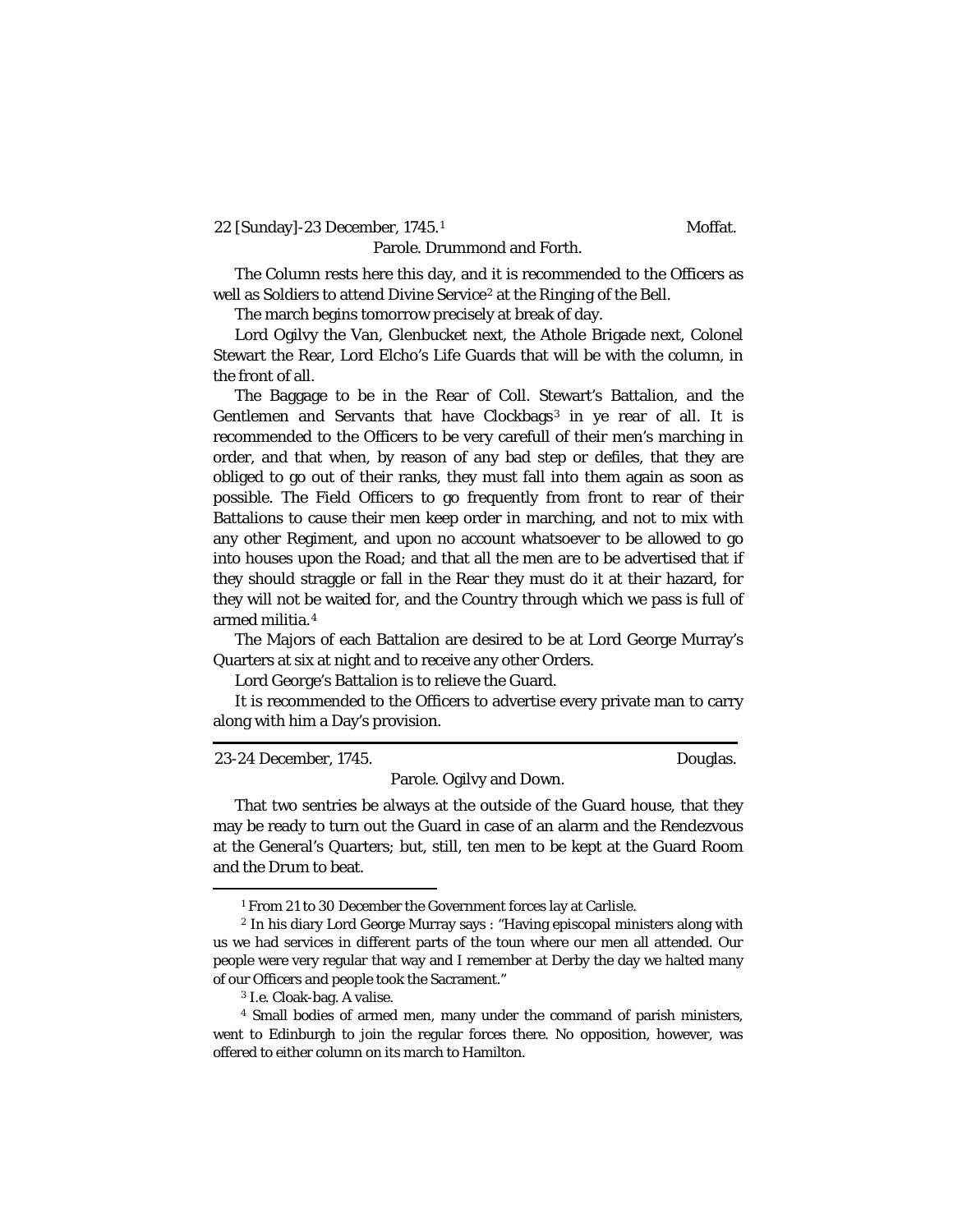It is expected that the Order of march will be better observed than it was this day.

John Roy Stewart the Van, Ogilvy next, Glenbucket next, etc. To march precisely at break of day.

24-25 December, 1745. [Hamilton.]

Parole. Elcho and Edinburgh.

The Column is to be ready to march at an Hour's warning when the Pipes play, which is supposed will not be before midday tomorrow. It is again and again recommended to the Officers to keep their posts in the march, which is the only way to make the men do the same.

The Athole Brigade has the front of the Foot, the other three Battalions follow in their course of rotation.

Lord Elcho's Life Guards marches in the front of all, the Baggage in the Rear, with the Servants and Clockbags as before.

It is recommended to the Officers to cause their men to pay whatever they call for, of Provisions or anything else.<sup>[1](#page-48-0)</sup>

25-25 December, 1745.[2](#page-48-1) Glasgow.

Parole. Henry and Hamilton.

The Officers of each Regiment will take particular Care of their respective Companys, and in case of an alarm[3](#page-48-2) they are ordered to assemble at the Cross. The Officers of the Guard will be careful to visit their Sentinells from time to time, and if anything occur at their respective posts the Officer of the said post will acquaint the Captain of the Main Guard therewith, that he may either acquaint Lord George, or act as he shall think proper, as the occasion requires.

The Majors, or Adjutants, of each Regiment will call at Lord George's Quarters about 9 aclock tomorrow morning to see if there be any new Orders for them.

<span id="page-48-0"></span><sup>&</sup>lt;sup>1</sup> It must be regretfully admitted that march discipline had deteriorated on the homeward march, and the men lifted everything they could lay hands on and find transport for. Desertion, too, became increasingly frequent as the army approached its home.

<sup>2</sup> The two columns effected a junction at Glasgow on 25 December.

<span id="page-48-2"></span><span id="page-48-1"></span><sup>&</sup>lt;sup>3</sup> The whole of the entries regarding Glasgow indicate the scarcely-veiled hostility of the town to the Prince and his army. It had, moreover, raised a Battalion to resist him; but second thoughts were best and there was no organized opposition. In September the Prince had levied £5,500 on the town, and he now demanded £15,000. Of this amount he only got £5,000 in cash and £500 in stores.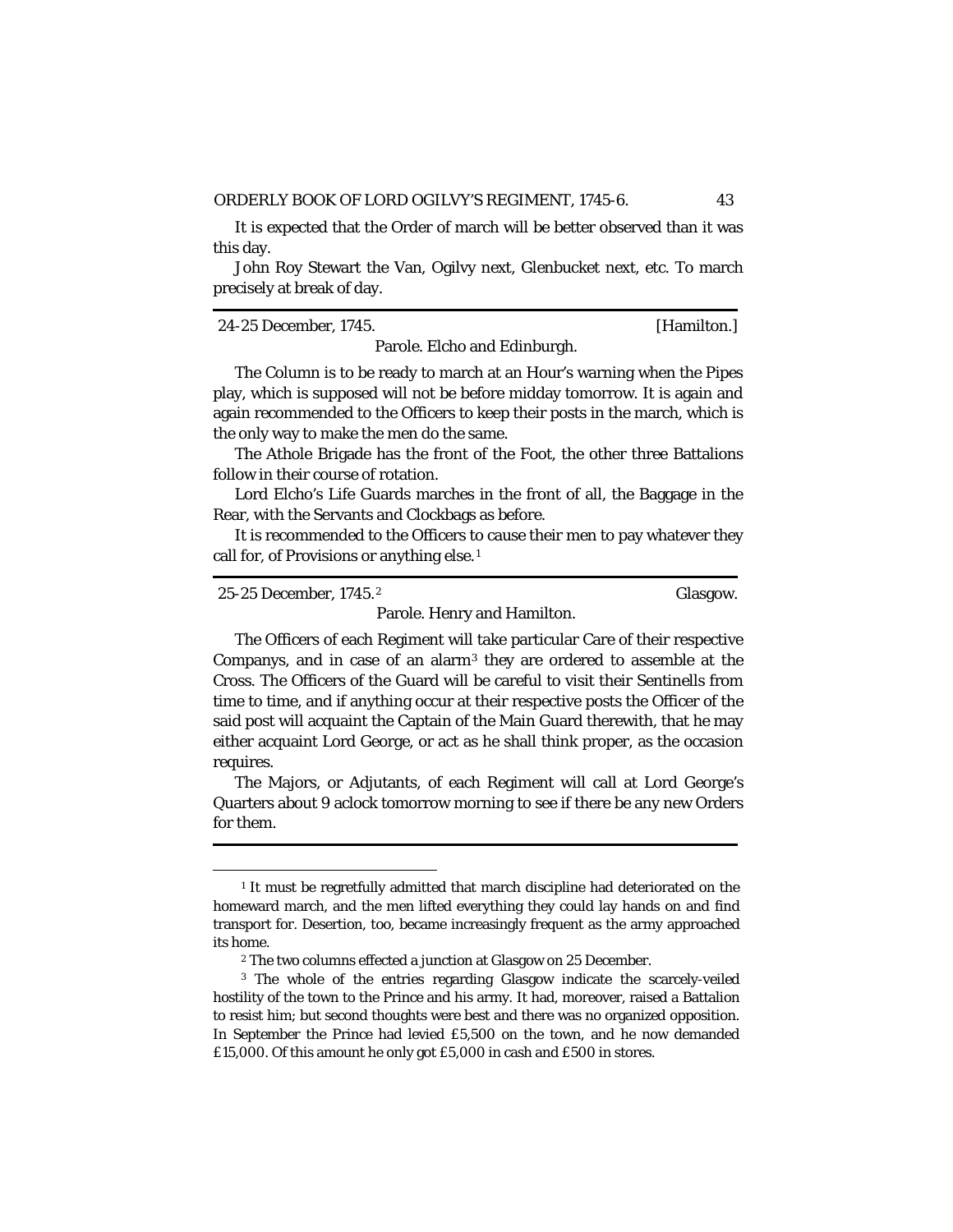26-27 December, 1745. Glasgow

Parole. Charles and Edinburgh.

Colonel Menzies mounts the main Guard with 60 men and 3 Officers. Glenbucket furnishes 20 men and an Officer to each port.[1](#page-49-0)

The Officers of the respective Regiments are to take particular care of their men, and in case of an alarm they rendezvous at the Cross. The Officers at the ports are to acquaint the Captain of the main Guard with anything Extraordinary that may happen on the Ports, and the Captain of the Guard is to acquaint Lord George.

27-28 December, 1745. Glasgow.

The Army sojourns at Glasgow tomorrow.[2](#page-49-1)

Appin's Regiment mounts H.R.H.'s Guard tomorrow with a Field Officer and 100 men.

Parole. James and Glasgow.

Lochiel's Regiment will furnish a Captain, Lieut., and 60 men on main Guard of the Town. Glengarry's and Keppoch's Regiments will furnish each of them two Officers and 40 men; Clanranald's, Roy Stewart's, Ogilvy's, and Glenbucket's will furnish an Officer and 20 men each. These Detachments are to mount Guard on the ports or Gates<sup>[3](#page-49-2)</sup> of the Town, with an Officer and 20 men on each port, being eight of them, and will draw lots amongst themselves for the posts they are to mount at. Those posts will hinder any disorders from being committed in their neighbourhood and will give all succour to the Inhabitants that will require it of them against the Troops that may insult them.

H.R.H. forbids absolutely that any Officer or Private man should seize upon Horses or arms without a particular Order signed by Mr. Murray.[4](#page-49-3) In

<sup>1</sup> *I.e.* gate.

<span id="page-49-1"></span><span id="page-49-0"></span><sup>2</sup> During his stay in Glasgow the Prince's quarters were in the house of a merchant called Glassford, in the Trongate.

<span id="page-49-2"></span><sup>&</sup>lt;sup>3</sup> As late as 1773 the length of the city, from the Stable Green port, in the north, to the end of the Gorbals, in the south, was only 2,000 yards, while the breadth between the Gallowgate port and the West port was little more than half that distance. With a main guard at the Tolbooth, and eight small outlying pickets at the ports, the place was easily enough held.

<span id="page-49-3"></span><sup>4</sup> John Murray, of Broughton, was one of the first and most remarkable of the Prince's supporters. He joined him at Kinloch Moidart on 16 August. He was one of the emissaries who were employed by the Jacobite "Association" in keeping up communication with the Chevalier and the Prince, and in negotiating with the French Government. When the Prince landed, Broughton tried to dissuade him from advancing at all, until the attitude of the chiefs was more cordial than it appeared to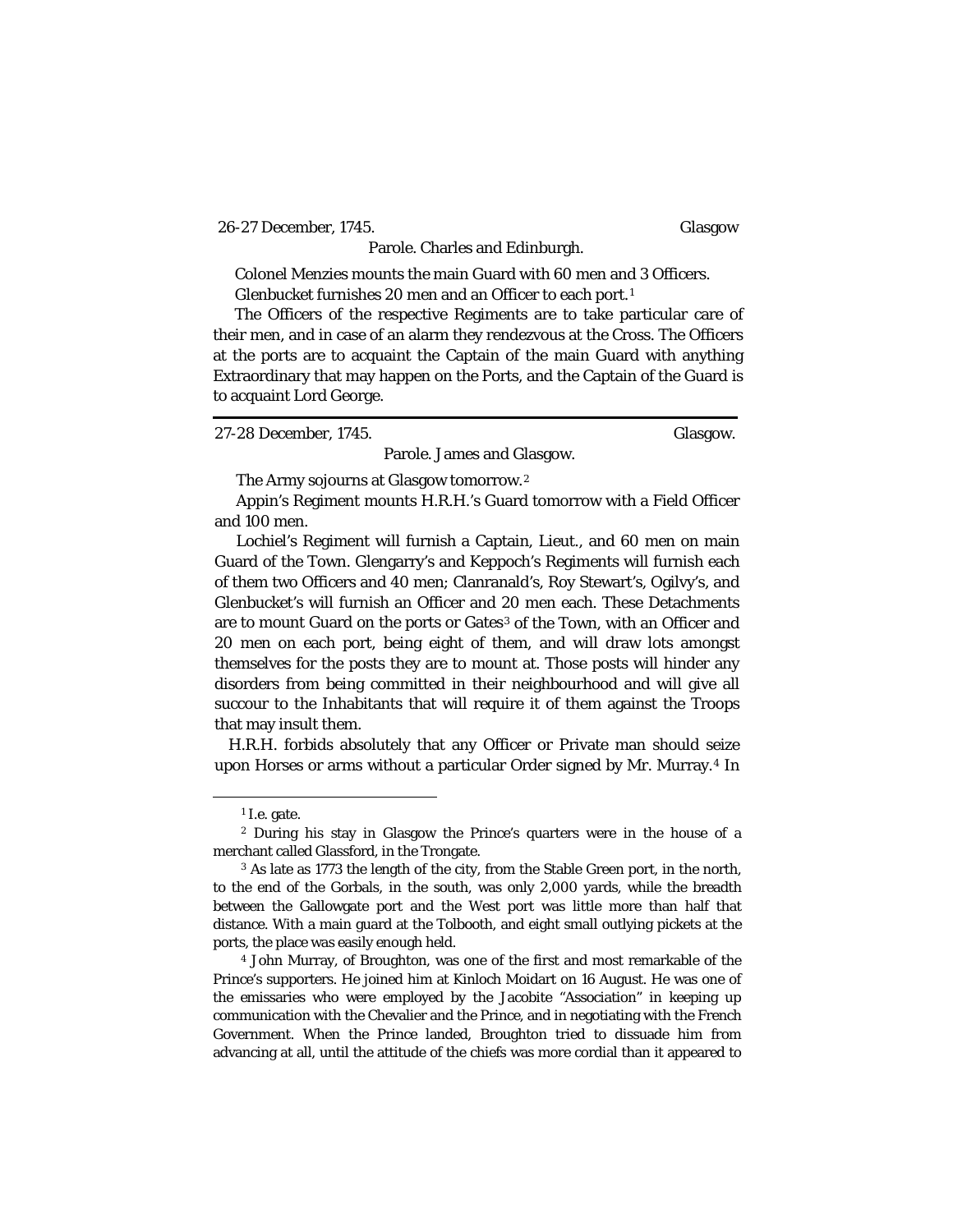case of an alarm the different posts are to advertise the main Guard. Those Guards are to mount between 11 and 12 aclock tomorrow.

28-29 [Sunday] December, 1745. [Glasgow.]

The Army sojourns at Glasgow tomorrow.

Lochiel mounts H.R.H.'s Guard with a Field Officer and 100 men. He furnishes also 60 men with double Officers on the main Guard, and 20 men and an Officer at the West port, near H.R.H.'s Quarters. An Officer and 20 men at the Gallowgate where we came in from Hamilton; in all, 200 men.

Parole. Henry and Galloway.

Glengarry's Regiment will furnish 120 men with 6 Officers, an Officer and 20 of which will mount at each of the ports or posts following, vizt. at the Bridge, at the Townhead port, at the port by the Drygate, at the port or passage leading into the Green.

Each and every of these posts will advertise the main Guard in case of an alarm, and will hinder any disorder from being committed in their neighbourhood, and particularly that no body should seize on the Forage, that comes in for the use of the Army, nor on the Horses that bring it; that each Post should send 2 men to escort the Forage to the Fish market where the Storehouse<sup>[1](#page-50-0)</sup> is.

H.R.H. forbids absolutely that any Officer or private man should seize upon Horses or Arms without a particular Order signed by Mr. Murray.

The Guards to be relieved at 11 aclock.

An Officer and 6 Hussars are to patrol this night within a mile of Hamilton, to know what passes in those parts, or if they can learn any account of the Enemy.

The Majors of each Regiment are to assemble tomorrow at 10 aclock at

<span id="page-50-0"></span><sup>1</sup> On arriving in Glasgow, 12,000 shirts, 6,000 coats and waistcoats, and 6,000 pair of hose were requisitioned from the town. These appear to have been stored in the Fish market in King Street. The army was in a pitiable state from want of clothing. When called upon to provide these stores the Council of the town raised difficulties. The Provost was hirpself fined £500 for his behaviour, and also for having subscribed to the fund for raising the Glasgow regiment against the Prince during his absence in England.

be at the time. The Prince made him his Secretary, with the charge of a general superintendence of the army—a post which brought him up against Lord George Murray. Although he turned out to be a traitor, the Prince had the firmest belief in him. One of his duties was charge of the Commissariat, which he held until March 1746, when he fell ill and was succeeded by John Hay, of Rostalrig. He was captured after Culloden, but turned informer at the trial of the Jacobite leaders.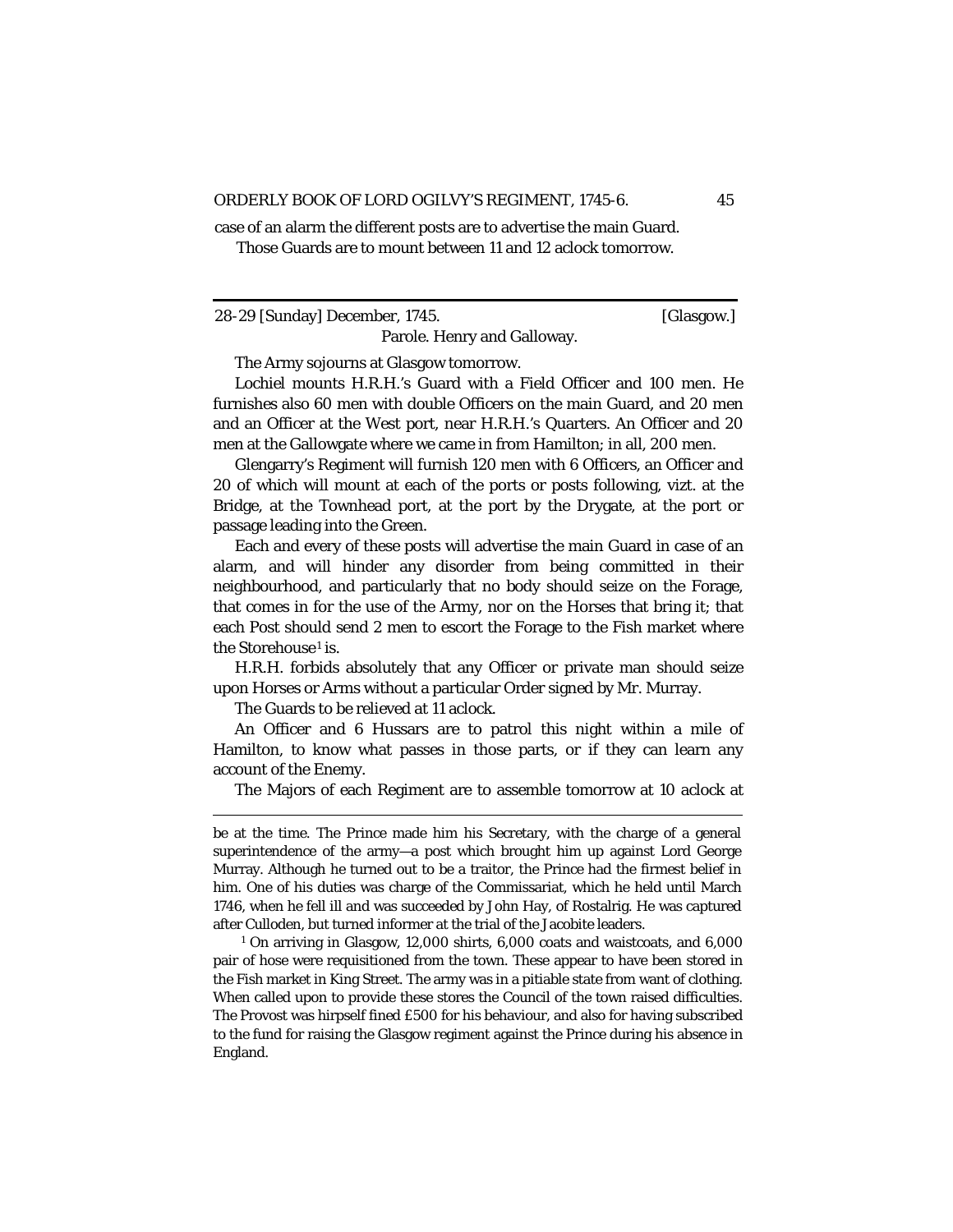H.R.H.'s Quarter, to receive Orders. The Colonel, Lieut.-Col., and Major of the Regiment that mounts H.R.H.'s Guard are to visit the posts the night they are on guard, at different hours. Appin's Regiment visits them this night. The Guards are to assemble before H.R.H.'s Quarters where they'll find a Soldier of each post to conduct the Guards to their posts.

The Regiments that have furnished Guards this day are to advertise the Officers that mount Guards to send a soldier to H.R.H.'s Quarters at 10 in the morning, to conduct the Guards that are to relieve them.

Thirty of the Life Guards must patrol tomorrow, when they will receive particular Orders to seize upon any Servant or other person who shall offer to molest the Forage from being delivered into the Magazine, or who shall seize on any Horses; this order they are to execute at their peril.

29-30 December, 1745. [Glasgow.]

The Army sojourns tomorrow.

There is to be a General Review<sup>[1](#page-51-0)</sup> of all the foot and horse tomorrow at 10 aclock. The Rendezvous, or place where they are to assemble at, is the Green towards the Point House.

Parole. Edward and Edinburgh.

All the Guards or posts, except H.R.H.'s Guard, are to join the Regiments for the Review, and will go to their posts after, that they may be relieved by those that are to mount Guard.

The Colonels are enjoined that no Soldier should be left with Officers' Equipage, but that all may be present, the Commissary having strict orders to pass only the effective.

The Horse, as well the Life Guards as Pitsligo's, Kilmarnock's, and Hussars, are to draw up behind the Foot at the same hour.

The Regiments of Foot will take their rank according as they arrive. Cluny's Regiment mounts H.R.H.'s Guard with a Field Officer and 100 men as soon as the Review is finished; His regiment will furnish likewise 60 men with double Officers on the main Guard.

Clanranald's Regiment will furnish 160 men on the ports or Gates of the Town. The Gates or ports where Clanranald's Regiment are to mount is the West port near H.R.H.'s Quarters, the Gallowgate, which we came through from Hamilton, the port at the Bridge, the Townhead port, the port by the N.W. Kirk,<sup>[2](#page-51-1)</sup> the Rotton Row port, the Drygate and the port or passage into the Green.

<span id="page-51-1"></span><span id="page-51-0"></span><sup>&</sup>lt;sup>1</sup> It was found that only 40 men had been lost in England, not counting the Carlisle garrison. Desertion, however, soon set in and gravely reduced the force.

<sup>2</sup> Now known as St. David's, or Ramshorn, Church.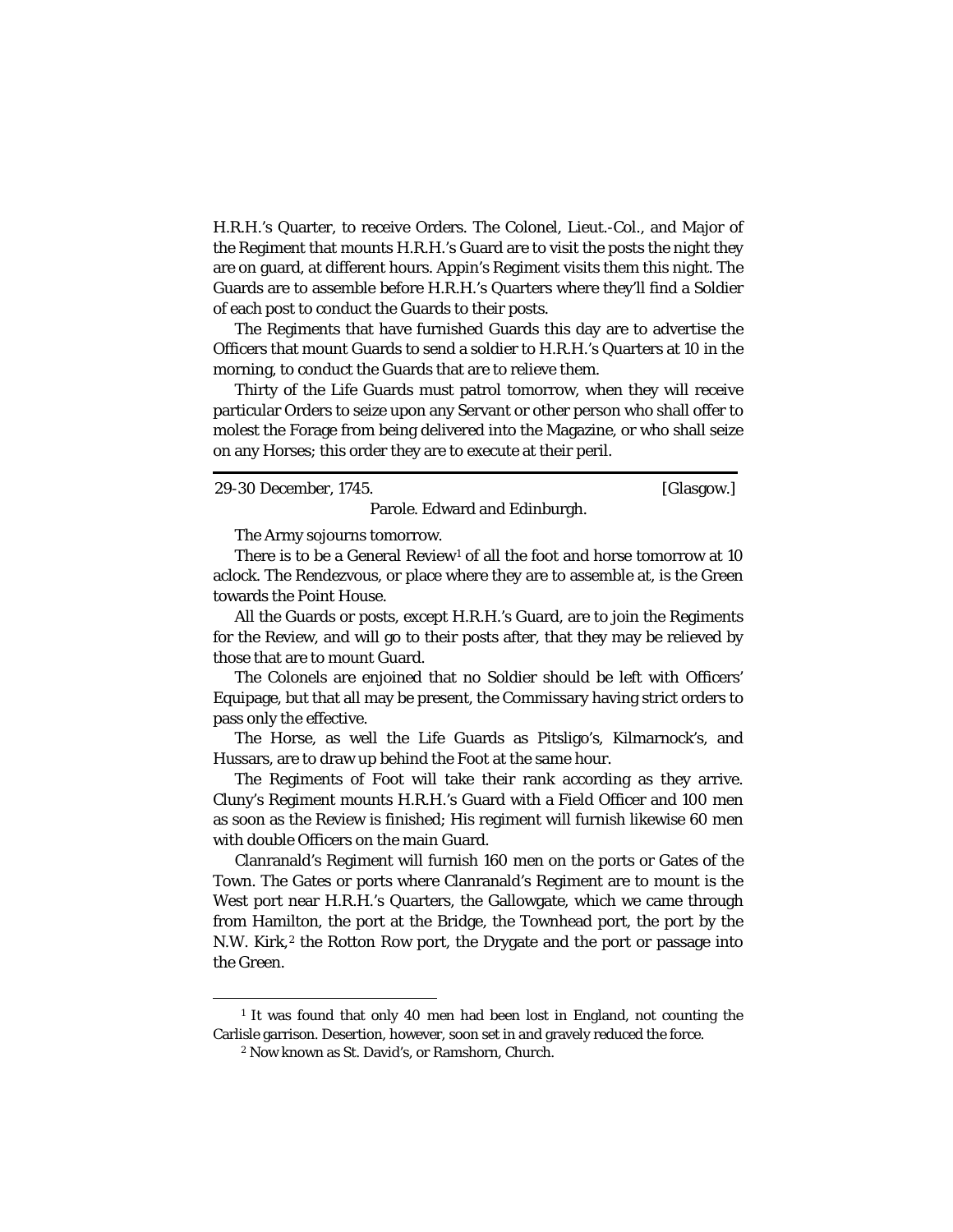An Officer and 12 of my Lord Elcho's Troop of Life Guards will patrol this night from 11 aclock until break of day, about a mile from this upon the road to Dumbarton.[1](#page-52-0)

The Guards are to be relieved immediately after the Review.

30-31 December, 1745. [Glasgow.]

Parole. John and Dover.

The Army sojourns at Glasgow tomorrow.

Glengarry's Regiment to mount H.R.H.'s Guard with a Field officer and 100 men. This Regiment will likewise furnish 60 men with double Officers on the Main Guard. An Officer and 20 men on the West port, an Officer and 20 men more on the Bridge Gate. An Officer and 20 men on the Gallowgate, that is on the road to Hamilton.

Keppoch's Regiment will furnish 130 men, vizt. an Officer and 20 men on the Townhead port, an Officer and 20 men at the North West Kirk, an Officer and 20 men on the Rotton Row port, an Officer and 20 men on the Drygate, an Officer and 20 men on the Green, a Serjeant and 10 men on the Flesh market. The Main Guard is to furnish a Serjeant and 6 men on the Stores for the Forage at the Fish market. All those Guards or posts are to be very exact, the Officers to visit their Sentries often, to hinder any Disorder near them, and give Succour to those that require it of them; in case of an alarm to advertise the main Guard. It is particularly recommended to the Officers of each Guard or post to send 2 men of their Guard to conduct the Hay and Oats by their posts to the Store of Forage on the Fish market, let who so will be in possession of it; the Officer will be answerable for it, if otherwise.

31 December-1 January, 1745-6. [Glasgow.]

Parole. Henry and York.

The Army sojourns at Glasgow tomorrow, all the Colonels are to assemble tomorrow morning at eight o'clock without fail at H.R.H.'s quarters.

Clanranald mounts H.R.H.'s guard with a Field Officer and 100 men; he furnishes likewise 60 men with Double Officers on the main guard.

Ogilvy's Regiment will furnish 170 men on the posts of the town, viz.: an Officer and 20 men on each post or port, and an Officer and ten men on the flesh market; the posts or ports are the West port near H.R.H.'s quarters, the Bridge gate, the Townhead, the Gallowgate on the road to Hamilton, the North West Kirk post, the Rotten Row post, the Drygate, the Green, and the flesh market with ten men, the same orders as last night for the Exactness of the guards and for conducting any forage that shall come into town, to the

<span id="page-52-0"></span><sup>&</sup>lt;sup>1</sup> This would be the existing Argyle Street, as far as the present Jamaica Street.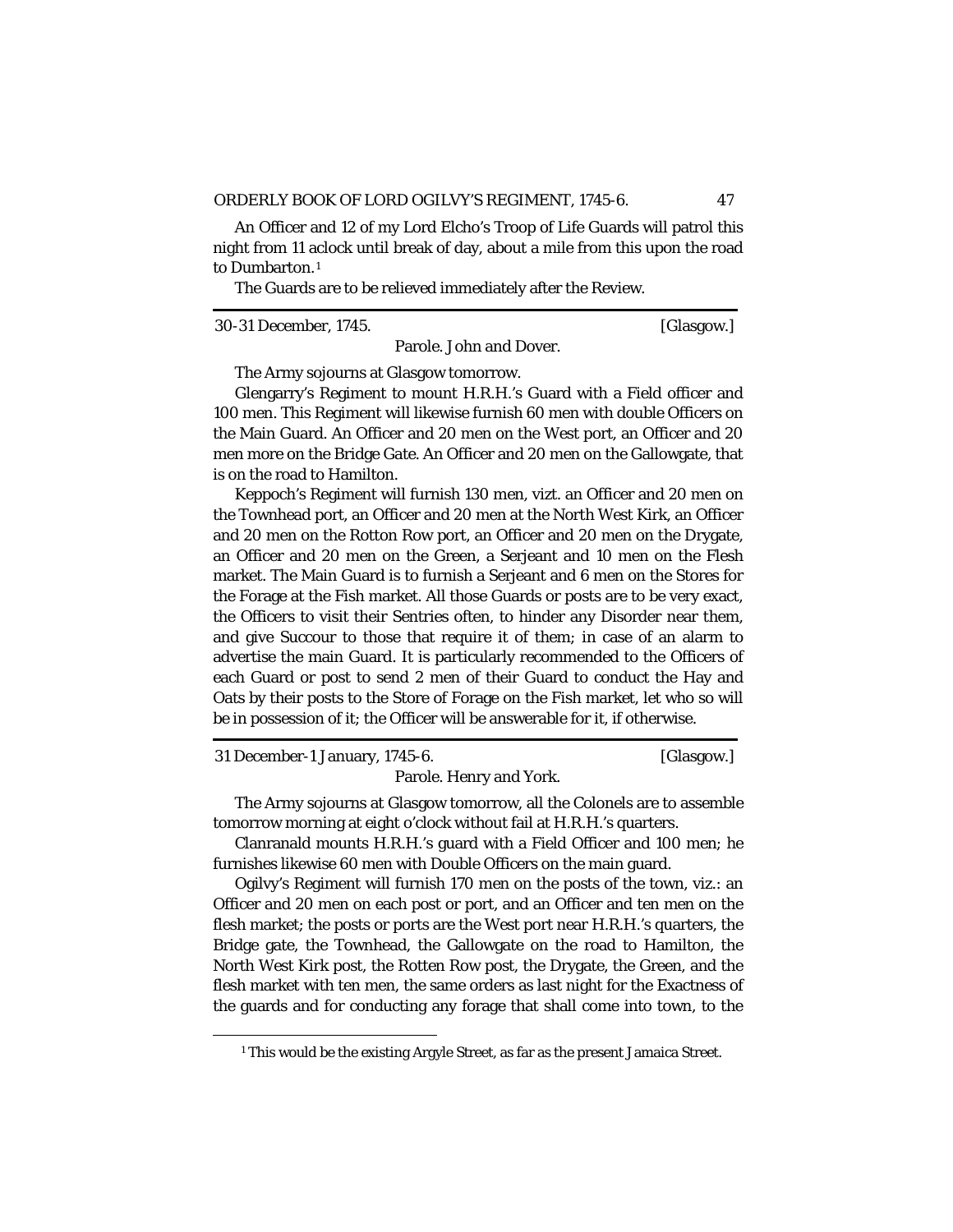Stores in the fish market.

The main guard will furnish an Officer and 20 men during the night, and an Officer and ten men in the Day time, on the Store at the Merchants' Hall. The main guard will likewise furnish a Serjeant and 6 men on the Stores for the forage at the fish market.

The Life Guards, Pitsligo's, Perthshire, and Kilmarnock's Horse and the Hussars are to assemble tomorrow, at ten in the morning at latest, on the place called the Green; an Officer and 12 of the Perthshire Horse are to patrol this night from Eleven till break of Day about two miles from the town on the road of Dumbarton; the Hussars will patrol as usual.<sup>[1](#page-53-0)</sup>

1-2 January, 1746. [Glasgow.]

Parole. Lewis and Paris.

The Army sojourns at Glasgow tomorrow.

The Majors of all the regiments of Foot are to assemble at H.R.H.'s quarters tomorrow at Eight o'clock in the morning, to receive orders for the shirts and hose that are to be delivered to their Regiments.

A Serjeant of each regiment is to be this night at H.R.H.'s guard, and is to be relieved at the same time as the guards, and continue daily so, as well as a man of each Regiment of Horse and a Life Guard of each Company.

Keppoch's regiment mounts H.R.H.'s guard tomorrow with a Field Officer and 100 men; they'll furnish likewise with Double Officers 60 men on the main guard, an Officer and 20 men on the west port, an Officer and 20 men on the Bridge gate, an Officer and 20 men on the Townhead, an Officer and 20 men on the Gallowgate, which makes in all 220 men.

Glenbucket's Regiment will furnish 90 men, viz. an Officer and 20 men on the North West Kirk, an Officer and 20 men on the Rotton Row, an Officer and 20 men on the Drygate, an Officer and 20 men on the Green; a Serjeant and 10 men on the Flesh market.

The main guard will furnish an Officer and 20 men during the night, and an Officer and ten men in the Day time, on the Store in the Merchant's Hall; the main guard will furnish likeways a Serjeant and 6 men on the Store for the forage at the fish market.

The guards of each post are to send two Sentries to conduct the forage, that passes by their posts, to the Store in the Fish mercat, without any

<span id="page-53-0"></span><sup>&</sup>lt;sup>1</sup> At this time there were two Cavalry and two Infantry regiments in Edinburgh, besides the Glasgow and Paisley Militia units. It was known, too, that General Hawley, who had been appointed Commander-in-Chief in Scotland, was receiving reinforcements. Between the 2nd and 10th ten Infantry regiments and Cobham's Dragoons arrived at Edinburgh, and an attack might well be looked for.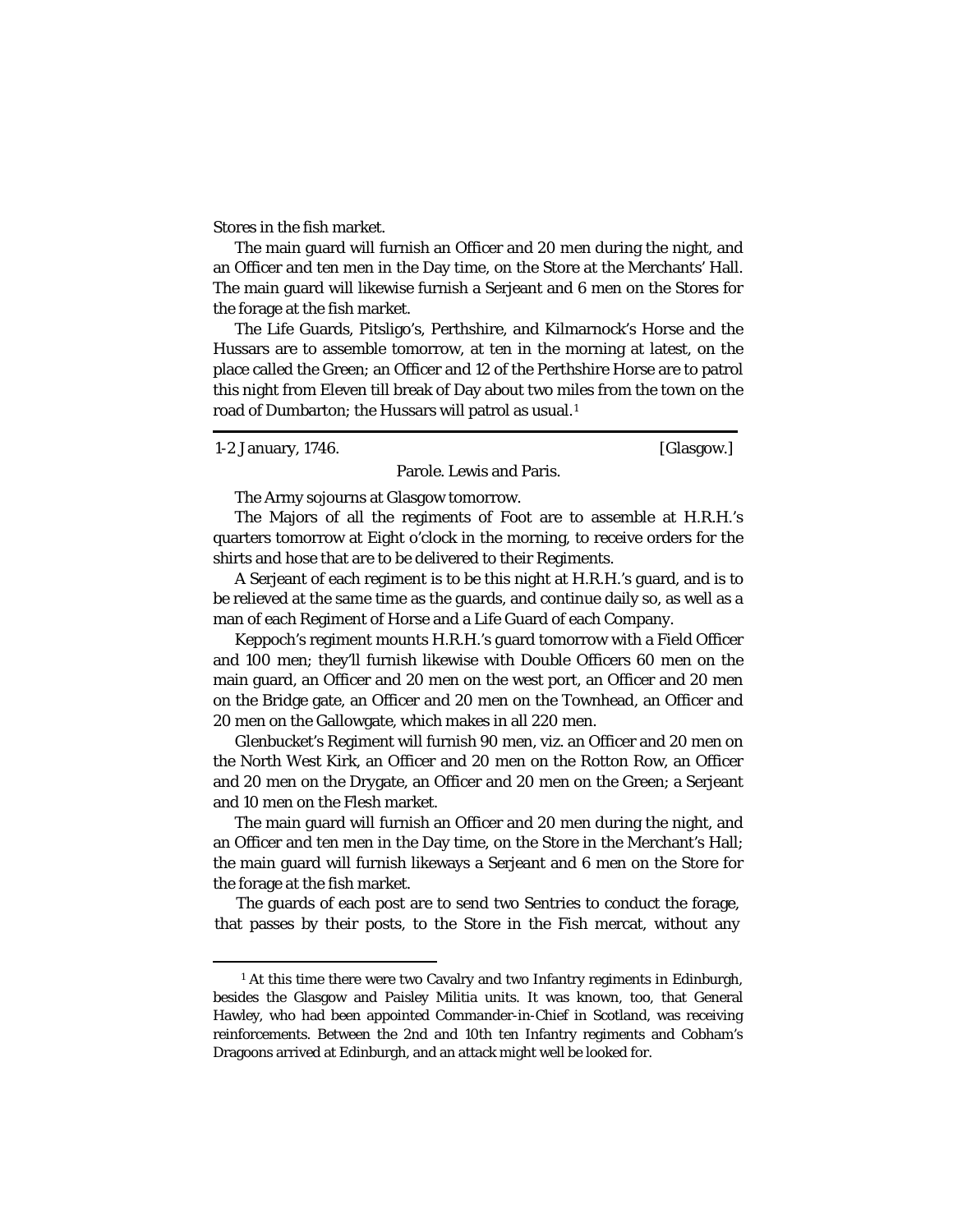regard to the persons that may be in possession of it.

An Officer and 12 of the Perthshire Regiment are to patrol, from eleven this night till break of Day, about 2 miles from the town, on the road to Dumbarton.

The Hussars are to patrol as usual.

2-3 January, 1746.[1](#page-54-0) [Glasgow.]

Andrew and Scotland.

The Army Decamps tomorrow at break of Day from Glasgow, and marches all together for about a mile from the town, at which distance the Army separates in two Divisions. The Clans form one of them, commanded by my Lord George Murray; Athole's Brigade, Ogilvy's, Roy Stewart's, and Glenbucket's form the other Division. The first Division that is ready to march will take the Van of the whole. Lochiel has the van of the Clans, and Appin's the rear. Athole's Brigade has the van of the other Division, and Glenbucket's the rear. Lord Nairn's regiment has the Royal Standard.

Lord George's regiment mounts H.R.H.'s Guard with a Field Officer and 100 men; and the other regiments of the Division will keep a Captain, Lieutenant, and **50** men in readiness to mount guard at their quarters.

The Artillery is to part at break of Day, and will take the Van of all, until the Divisions separate, when they will follow the Athole Brigade. Perth's Regiment is to march at the same time to escort it.

The Baggage follows their own Division.

Colonel Elphinston's[2](#page-54-1) Troop of Life Guards, and Perthshire Horse, march with the Division of the Athole Brigade, where H.R.H. is to be. Perthshire Horse has the van of that Division, and the guards the rear.

Lord Elcho's Troop of Life Guards,<sup>[3](#page-54-2)</sup> Pitsligo's, and Kilmarnock's Horse

<span id="page-54-0"></span><sup>&</sup>lt;sup>1</sup> During the absence of the Prince in England reinforcements had been coming in. Lord John Drummond had landed at Montrose on 12 October with a force of 800 men from France; and two 18 Pr., two 12 Pr., and two 6 Pr. guns; also a small body of Cavalry, Fitzjames's Horse. The Master of Lovat had raised about 600 men of the Clan Fraser, and Lord Lewis Gordon about the same number of Gordons and men of Aberdeenshire These latter were Stonywood, Gordon of Avochy, and Farquharson of Monaltrie. The Earl of Cromarty and his son, Lord Macleod, raised a unit of Mackenzies; and considerable numbers of men of the western clans were raised by Macdonald of Barrisdale, Glengarry, and others. Of this force Lord John Drummond was Commander-in-Chief; and those that were not engaged in the desultory operations in the north were waiting in the neighbourhood of Perth for the Prince's return. The whole numbered about 4,000 men.

<span id="page-54-1"></span>*<sup>2</sup>* Elphinston became Lord Balmerino a few days later.

<span id="page-54-2"></span><sup>3</sup> According to Chevalier de Johnstone—p. 108—Elcho's Life Guards were sent as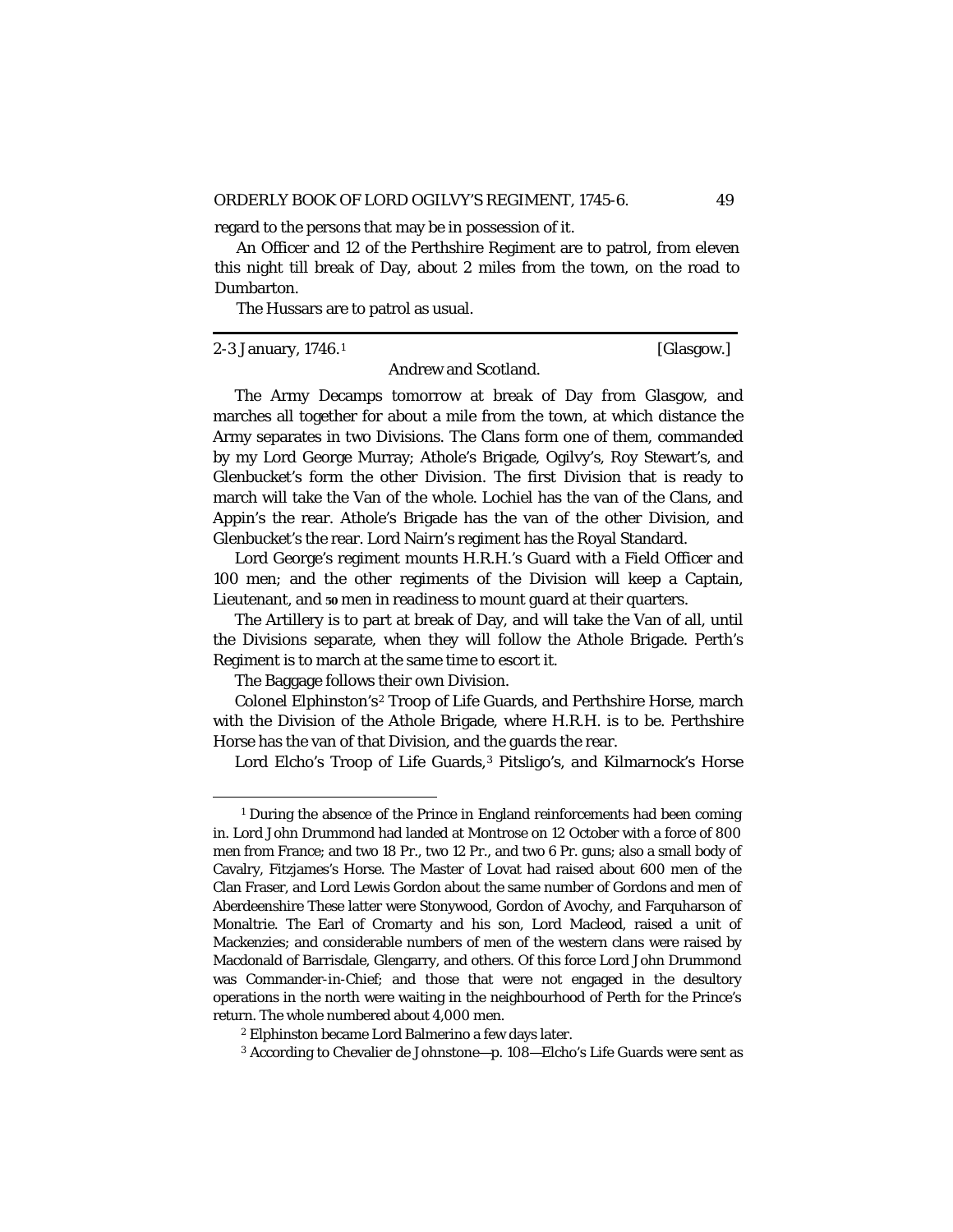march along with the Clans; the Guards has the van of that Column; Pitsligo's and Kilmarnock's the rear.

An Officer and 12 men of Lord Nairn's Regiment are to come to H.R.H.'s Quarters, to escort the treasure.

The Hussars follow the Clans; Lord George will give them orders where they are to quarter when they are on the march.

An Orderly Serjeant of each regiment, as well as an orderly man of each Troop of Horse, are to be at H.R.H.'s quarters, and not depart from thence without orders or till they be relieved.

It is strictly recommended to all the Officers to keep the Soldiers in their ranks, and march in order, not knowing but we may meet the Enemy; the Carts with the clothing of the Foot march with the Artillery.

3 January, 1746, we quartered near Kilsyth, and march the 4th to St. Ninians.[1](#page-55-0)

4-5 [Sunday], 1746. [Bannockburn.]

Parole. Henry and Essex.

The Army sojourns in the quarters they are in tomorrow, except Glenbucket's Regiment which is to march from his quarters tomorrow morning, to go and quarter at St. Ninians, where Ogilvy's and Roy Stewart's Regiments are.

Lord Nairn's Regiment relieves H.R.H.'s guard tomorrow.

Elphinston's [Life] Guards are to be at H.R.H.'s quarters<sup>[2](#page-55-1)</sup> tomorrow by break of day.

A Captain, Lieut., and 50 men of Perth's Regiment will be ready to march and under arms at New Market, at 2 o'clock in the morning.

The post of Lord George's Regiment that is at Mr. Forrester's house will be relieved in the afternoon.

The Majors of all the Regiments are to assemble tomorrow morning at eleven o'clock to receive orders.

<sup>2</sup> The Prince was in Bannockburn House, the seat of Sir Hugh Paterson, Bart.

far as Falkirk, partly with the intention of suggesting that Edinburgh was the objective. The Chevalier, no doubt, meant the other Troop of Guards under Elphinstone.

<span id="page-55-1"></span><span id="page-55-0"></span><sup>&</sup>lt;sup>1</sup> The objective was Stirling, where a junction was to be effected with Lord John Drummond.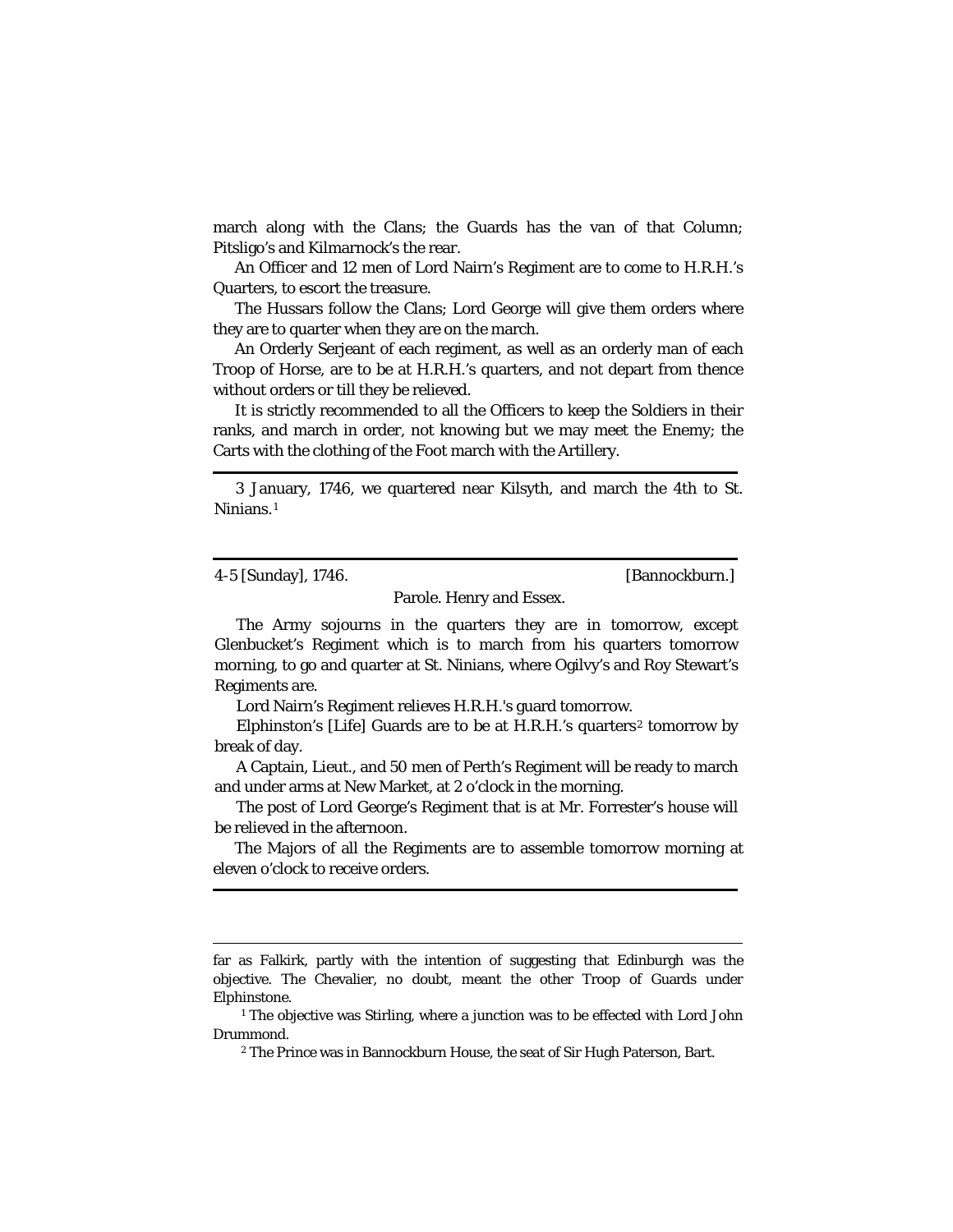5-6 January, 1746. Bannockburn(H.R.H.'squarters). Ogilvy, St.Ninians. Parole. Edward and Stirling.

The Army sojourns here tomorrow.

Lochiel's Regiment relieves H.R.H.'s guard.

He will furnish likewise an Intelligent active Officer with 50 men at Mr. Forrester's house near the river side, of which he'll detach an Officer and 20 men in a little house near the river, to hinder any boats from going up with provisions to the town, as corn, meal, bisquits, bread or coals, and will oblige all the boats that are going up or coming down the river to come to them, seize on the boats and send the men to His R.H.'s quarters to be examined.

The Regiments in their different posts will be very alert, and not fail to have guards and make their patrols regularly. Glenbucket's, Roy Stewart's, and Ogilvy's will furnish the same number of men they did this day for making Fascines.<sup>[1](#page-56-0)</sup>

The Hussars will patrol in the quarter they are in. Athole's Brigade are not to take possession of the mill till night.[2](#page-56-1)

<span id="page-56-0"></span><sup>&</sup>lt;sup>1</sup> A long cylindrical faggot of brush or other small wood, firmly bound together at short intervals, used in filling up ditches, the construction of batteries, etc.

<span id="page-56-1"></span><sup>2</sup> The Prince had now given up all idea of a fresh expedition to England. His immediate purpose was the capture of Stirling Castle, commanded by General Blakeney, an Officer of great determination. The town very soon appreciated that it could put up no serious defence, for on 4 January the Prince's army had practically surrounded the place, and on the 5th a battery was being constructed quite close to the town. Desultory firing on the working parties took place, but no casualties occurred; and the castle guns could not be brought to bear on the position. Seven shots were fired into the town, which capitulated on the 8th, and the Prince's troops entered. Permission—quixotic permission—had been given to the inhabitants to return arms in their possession to the Castle.

Between 2 and 10 January, Government troops had reached Edinburgh—a Regiment of Dragoons, and 10 Battalions of Infantry—General H. Hawley being in command.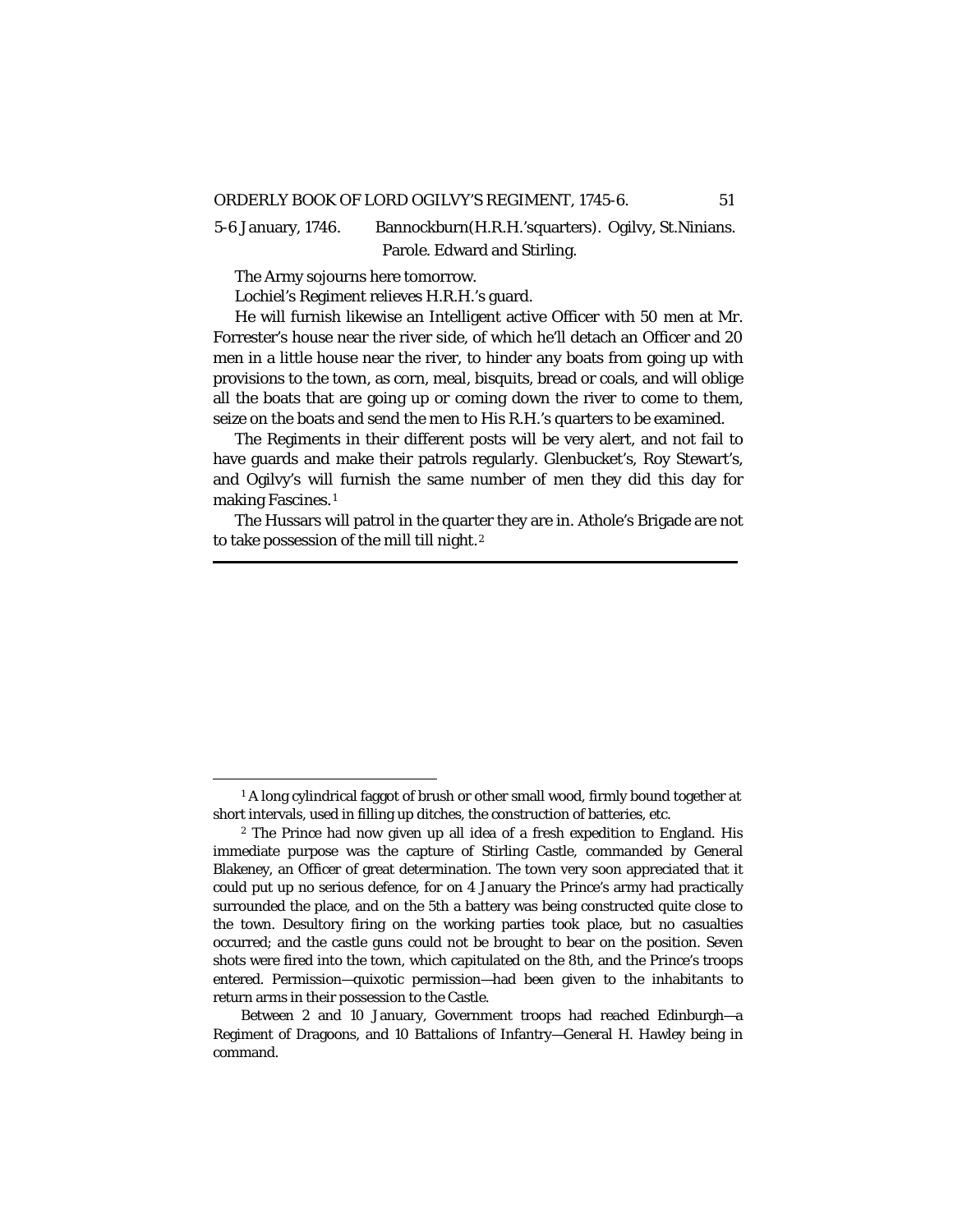### 6-7 January, [1](#page-57-0)746.<sup>1</sup> [St.Ninians.]

## Parole. Charles and Stirling.

The army holds themselves in readiness to march tomorrow. The Majors are to come tomorrow at ten o'clock to his Royal Highness's quarters, to receive orders whether they'll march or not. Lochiel's Regiment mounts his Royal Highness's guard, and they'll furnish likewise 70 men, viz. a Captain, Lieutenant, and 50 men at Carsemiln, and an Officer and 20 men in a farm called Broad Lies, a little east of Livelands; Mr. Chrystie, adjutant of Duke of Perth's regiment, will place them. Those two posts of 70 men are to assemble this night, as soon as possible, at New Market, where they'll meet with the Duke of Perth's regiment; those 2 posts will send a man from each of them to conduct those that come to relieve them of the same regiment. The Officers of those posts are not to let any body pass into the town or come out of it, but to seize upon them (to secure the provisions or letters), if they are bringing any in, and those that are going out, oblige them to return after they are searched. They are to have continual patrols, during the night, from one post to another. Roy Stewart's, Ogilvy's, and Glenbucket's regiments will furnish a Captain, Lieutenant, and 50 men in the village of Newhouse, and a Captain, Lieutenant, and 50 men in East Livelands; and they'll furnish, likewise, the same number of men for the fascines. Mr. Grant will pay them tomorrow for what they have done already. My Lord Nairn's Regiment will furnish a Captain, Lieutenant, and 50 men in the village of Torbuck. Athole's Brigade will furnish 150 men, to make fascines; Mr. Grant will be at their quarters to give them directions how to make them; the men shall be paid for their labour.[2](#page-57-1) All the posts that form the blockade of Stirling are to be extremely

<span id="page-57-0"></span><sup>&</sup>lt;sup>1</sup> The Prince's army was reinforced by about 4,000 men under the command of Lord John Drummond, which had been collected near Perth. These consisted of the French Royal Scots, and five detachments of French Irish regiments; Lord Lewis Gordon's force, which included units commanded by Gordon of Avochy, Moir of Stonywood, Francis Farquharson of Monaltrie, Bannerman of Elsick; some Macintoshes raised by Lady Macintosh and some Mackenzies raised by Lady Fortrose—in the absence of their husbands on the Government side; Lord Cromarty with some Mackenzies; the Master of Lovat with the Frasers; and small bodies of Camerons, Macdonalds, and Macgregors. There were also sufficient men raised from Lord Ogilvy's country to constitute a second battalion to the Regiment.

<span id="page-57-1"></span><sup>2</sup> Chevalier Mirabelle de Gordon, a French engineer, arrived at Stirling on the 6th. He came with a great reputation but did not live up to it, as he proved to be quite incompetent. Colonel Grant, in order to deal with the Castle, had suggested establishing batteries and opening trenches opposite the castle gate, but the inhabitants complained that fire from the castle might damage the town, and the Prince, with his usual generosity, agreed to desist. He then placed Mirabelle in charge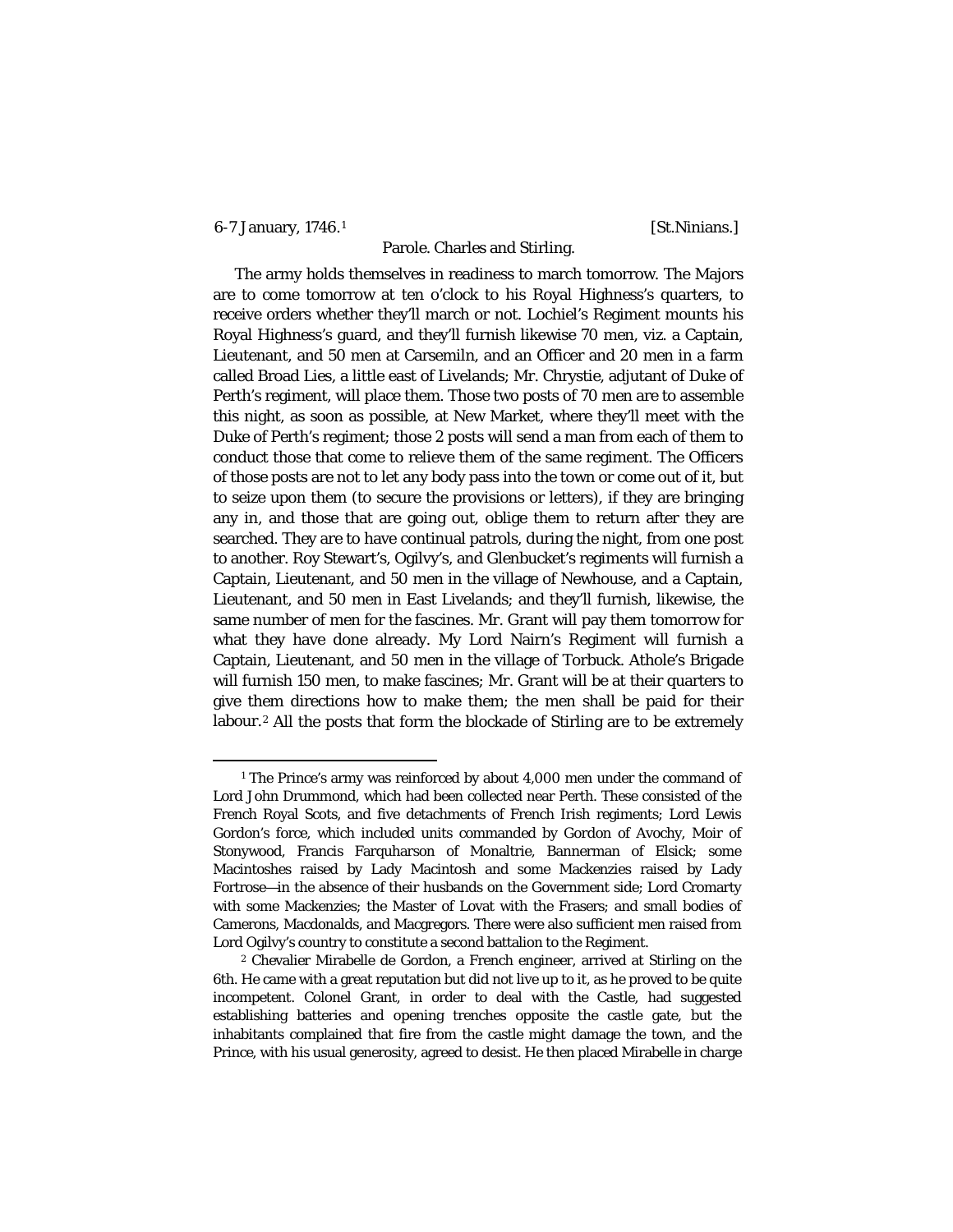vigilant to let nobody come in or go out of the town, and to have continual patrols, especially at night. Perth's regiment will relieve to morrow their posts at Mr. Forrester's house.

7-8 January, 1746. Bannockburn.

Parole. John and Canterbury.

Lochiel's Regiment relieves H.R.H.'s guard to morrow, and will relieve, likewise, the two posts of 70 men, viz. the post of an Officer and 20 men at the Farm called Broad Lies, below the house of East Livielands, and a Captain,

of operations. Mirabelle, without considering the nature of the ground, *i.e.* fifteen inches of earth lying on rock, decided to start trenches on a hill to the north of the castle, supplementing them with sand bags. The casualties in these trenches amounted to 25 daily. See Johnstone's *Memoirs,* pp. 118-9.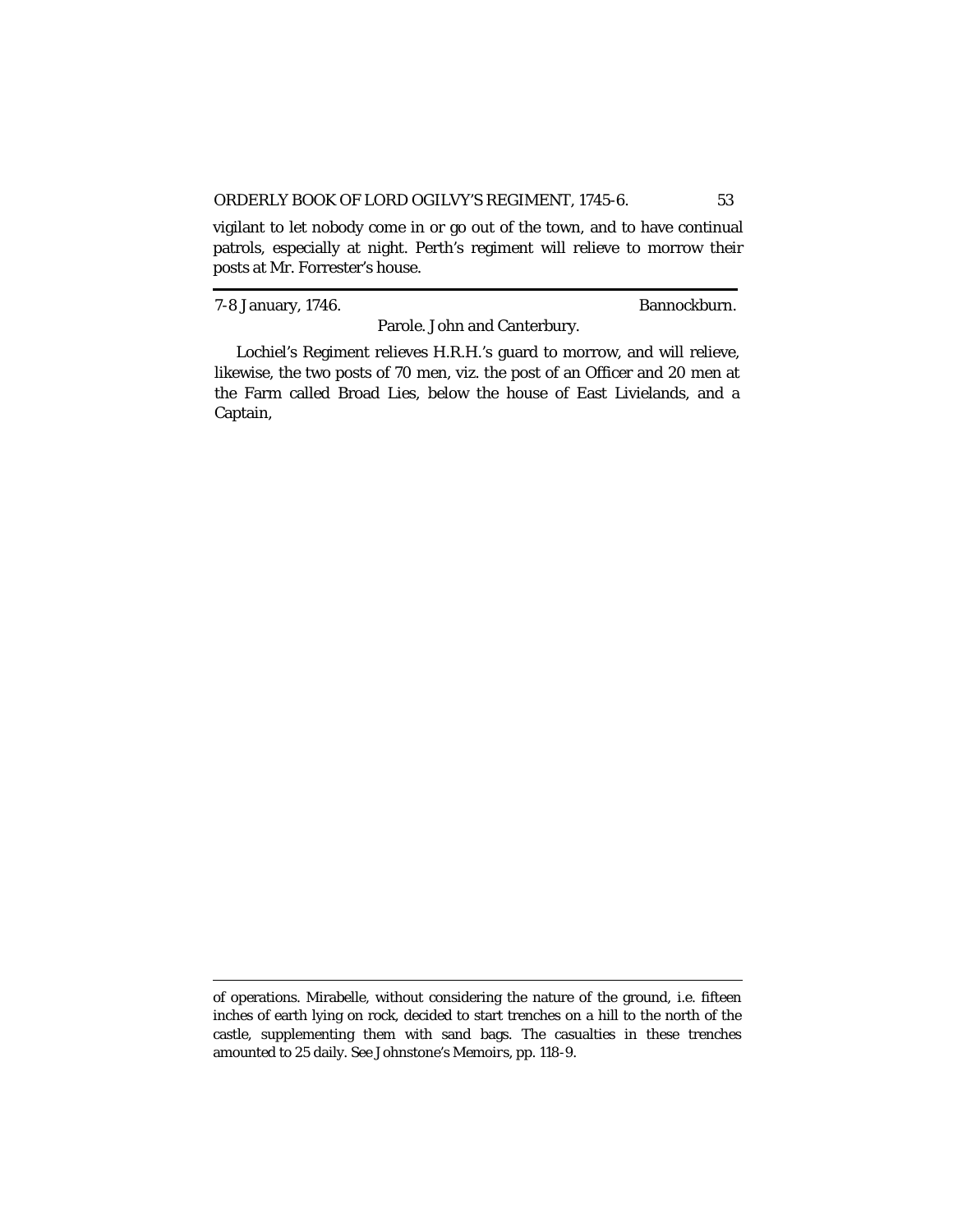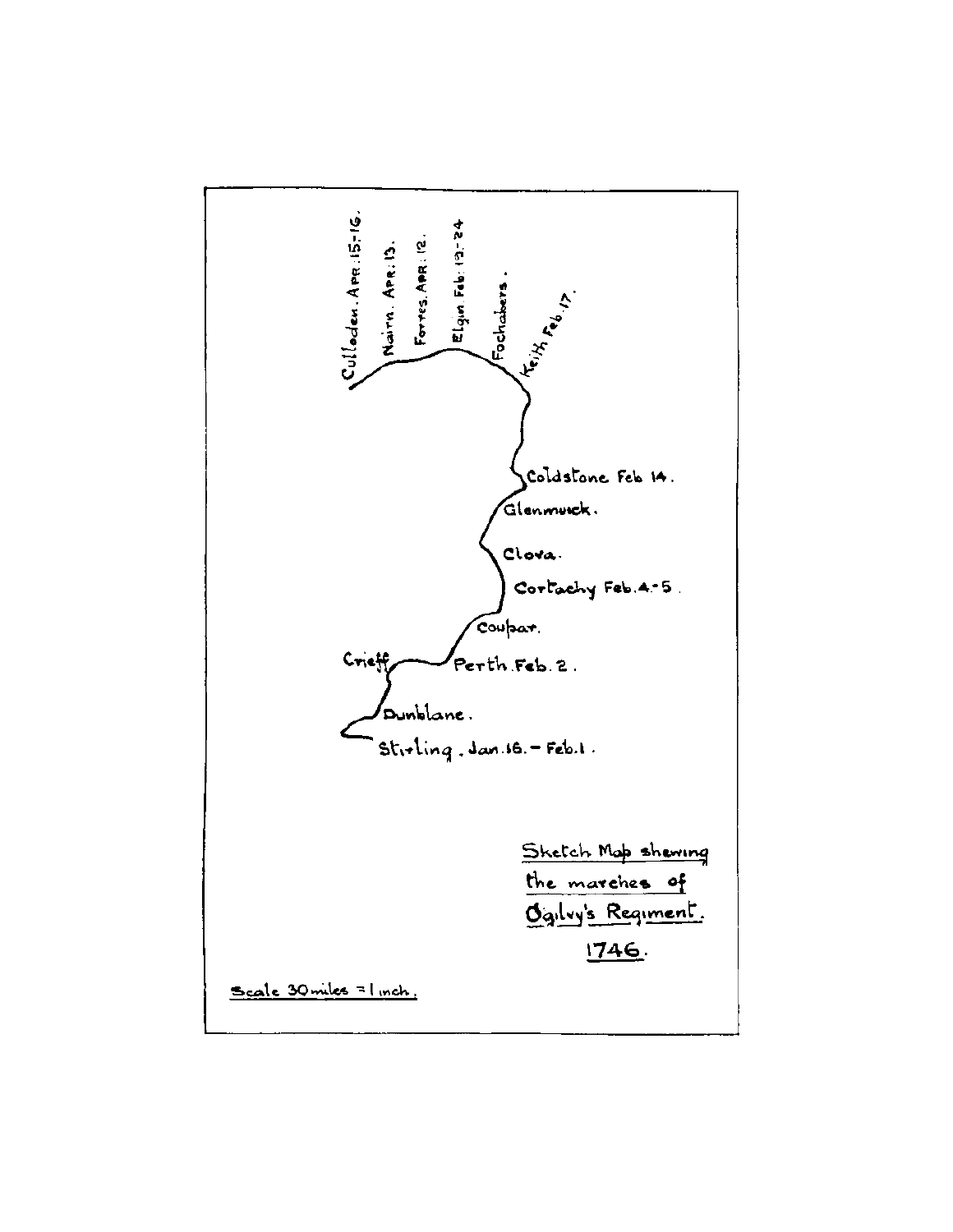Lieutenant, Ensign, and 50 men at Carsmiln, which are to observe the most exact guard and patrol, and to order them to fire upon any man, without distinction, that does not come to the guard at a call; and that neither man or woman be suffered to come out or go into the town. Roy Stewart's, Ogilvy's, and Glenbucket's Regiments will furnish the same guards as last night, viz. a Captain, Lieutenant, Ensign, and 50 men in the village of Newhouse, the like number in East Livielands; this post is to sustain, in case of necessity, the post of Lochiel's Regiment that are in the farm and miln above mentioned; they'll furnish, likewise, the same number for the fascines. Athole's Brigade will receive orders this night, and will be posted according to orders. Perth's Regiment will relieve the post of equipage, the post of Forrester's house, and will be very exact, for what is already consigned to them, in not suffering any boats to go up or come down the river; and to hinder all persons going to or coming from the town of Stirling. It is very strictly recommended to all the Colonels and Officers to be extremely vigilant, and keep their troops always in readiness to march at a call.

8-9 January, 1746. Stirling, St. Ninians.

Parole. Drummond and Perth.

Athole's Brigade relieve the posts they furnish this night.

Ogilvy's, Roy Stewart's, and Glenbucket's will likewise relieve the posts they furnished.

The posts that are actually for the blockade<sup>[1](#page-60-0)</sup> of the Castle of Stirling are fifty men at the Duke of Argyle's house; 100 men on the main guard; 100 men on the Churchyard; 100 men at the Meal Market, which furnish 30 men at the Borrow's Port, and 15 on the Friars Wynd; 50 men at the port of the Bridge. The Officers of these ports are to be extremely vigilant, and not only to visit their sentrys, but that the Officers should make rounds of all the posts at different hours.

10-11 January, 1746. Stirling.

Parole. Henry and York.

The guards are to be relieved at three this afternoon, as follows: viz. the Athole Brigade furnishes 150 men, of which 100 at the Duke of Argyle's house and the 50 at the main guard; Lord Ogilvy's, 50 men at the main guard; Duke of Perth's regiment, 50 men for the Church and Minister's house; Glenbucket, 50 for the Borrow Gate and Friar Wynd; Roy Stewart's, 50 men at Saint Mary's Wind Gate; Duke of Perth's furnishes a Field Officer, who is to see that

<span id="page-60-0"></span><sup>&</sup>lt;sup>1</sup> The blockade of the Castle continued until the end of January. No real progress towards securing its surrender had been made; and it was abandoned, as it was decided that the whole army should retreat to the north under the menace of increasing pressure from the English army.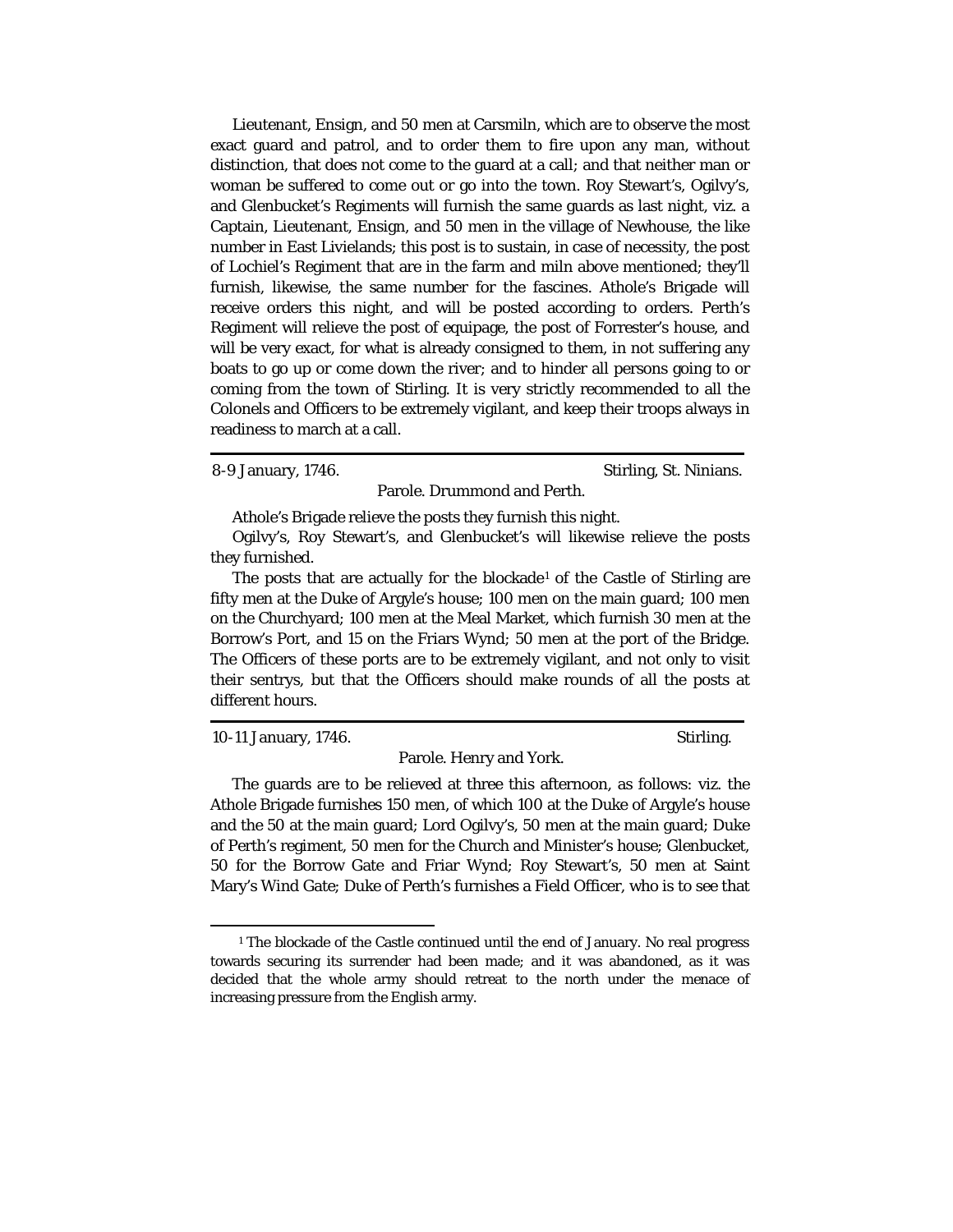all the Officers and soldiers of the different guards be very alert in their duty, and all those that are not on duty, in case of an alarm, which is to be by pipe and drum, are to assemble immediately with their arms in the Market Place, near the main guard. The Officers of the different guards are to take particular care that all the men's arms be fixed, well charged, and primed, and that they be most exact in challenging and stopping all persons, untill examined by the Commanding Officer of the guard. These are by the order of Major-General Gordon, Commander-in-Chief of H.R.H.'s troops in Stirling.

11-12 [Sunday] January, 1746. Stirling.

Parole. Charles and Athole.

By order of Major-General Gordon,<sup>[1](#page-61-0)</sup> Colonel Innes, and Major Gordon, Officers of the Piquet.

The guards are to be relieved at two this afternoon, as follows: 50 men of General Gordon's, and 50 of Colonel Roy's,<sup>[2](#page-61-1)</sup> at the Duke of Argyle's house; 133 men of the Duke of Athole's Brigade, and 17 men of the Duke of Perth's; they will mount the main guard and the guard at the ministers house; 50 men of Lord Ogilvy's at the Burrow Port and Friar Wynd; 50 men of the Duke of Perth's at Saint Mary Wynd Gate.

All that are not on duty, in case of an alarm, which is to be notified by pipe and drum, are to assemble immediately, with their arms, on the Market Place, near the Main Guard.

The Officers of the different guards are to take particular care that their men's arms be well fixed, charged, and primed, and that they be most exact in challenging and stopping all persons, until examined by the Commanding Officer of the guard.

The Majors are to attend particularly each morning after this, by ten of the clock, at the General's quarters, to receive orders.

The Officers of each particular guard are ordered, each morning, to make a report to the General, of their guard.

12-13 January, 1746. Stirling.

Parole. Stewart and Gordon.

The Athole Brigade mounts the guard at the Duke of Argyle's house with 100 men, and the Burrow Port and Friar Wynd guards with 33 men; the minister's house guard with 50 of Colonel Stewart's; and the main guard with 60 of Lord Ogilvy's; and 50 of Glenbucket's at Mary Wynd Gate.

<span id="page-61-1"></span><span id="page-61-0"></span><sup>&</sup>lt;sup>1</sup> Major-General Gordon may have been the Gordon of Avochy who raised a unit which formed part of Lord Lewis Gordon's force. This unit had already been in action at Inverurie in December, against the force raised by Lord Loudoun in support of the Government.

<sup>2</sup> "Colonel Roy." This abbreviation is used frequently for Roy Stewart.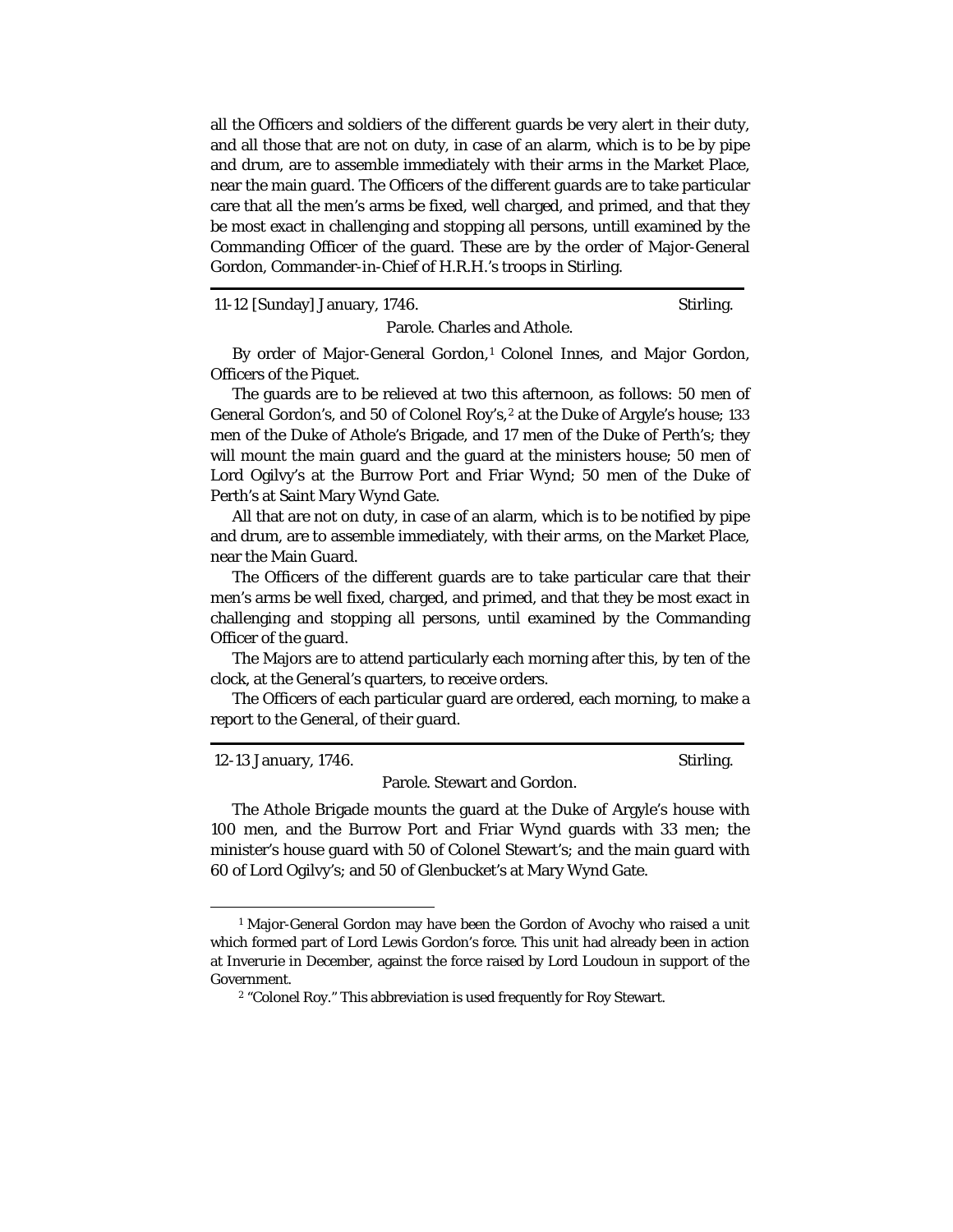Officers of Piquet, Sir William Gordon and Kynachin. The orders to be observed as given out yesterday.

The different guard rooms to be immediately furnished with sufficiency of coals and candles; the streets to be lighted with lamps as usual, and lanthorns to be placed at the doors of the houses where the Field Officers quarter, and a dozen of lanthorns to be provided for visiting the different posts; that none of the soldiers walk the streets without their arms, and that the guards be relieved at twelve o'clock; all that are not on guard to be in readiness in case of an alarm, which is to be notified by the pipers playing.

13[1](#page-62-0)-14 January, 1746. Stirling.

Parole. Charles and James.

Colonel Roy Stewart and Major Fletcher on the Piquet. The guards are as follows, to be relieved at two o'clock this afternoon: Lord Ogilvy furnishes 50 men, and the Athole Brigade 50 more for guard, at Duke of Argyle's house.

Athole Brigade, 50 more on St. Mary Wynd Port guard; 50 of Glenbucket's, and 50 of Colonel Roy's at the main guard and the minister's house.

Athole Brigade furnishes 33 men more for the Burrow Port; 2 men out of each of the five above regiments are, with a serjeant, to mount guard on the Friar Wynd, over and above these above-mentioned numbers. The rest of the orders, as formerly given out, are strictly to be observed.

14-15 January, 1746. Stirling.

Parole. Wallace's Oak.

Colonel Forbes and Major Patrick Stewart, Officers of the Piquet.

The guards are to be relieved at two o'clock this afternoon precisely. The Duke of Perth furnishes 100 men for the Duke of Argyle's house; the Irish piquets[2](#page-62-1) furnishes 50 men for the minister's house; Glenbucket furnishes 50 men for the main guard; Lord Ogilvy furnishes 50 men for St. Mary Wynd Port; Colonel Roy 50 for the Burrow Port and Friar Wynd. The Duke of Perth, besides the above 100 men, relieves the guards on the ship and the boat,<sup>[3](#page-62-2)</sup> 30 to the first and 10 to the last. All the rest of the orders, as formerly given out, are strictly to be observed, particularly the men and officers that are off duty are, in case of an alarm, to assemble at the Market Place. A serjeant and 2 men out of each battalion are to meet Major Gordon at the Burrow Port, to get out powder and ball precisely at twelve o'clock this day, which ammunition is to

<span id="page-62-0"></span><sup>&</sup>lt;sup>1</sup> The advanced guard of the Government forces reached Linlithgow to-day, and the main body on the 15th.

<span id="page-62-2"></span><span id="page-62-1"></span><sup>2</sup> The "Irish piquets" were detachments of the five Irish Regiments in the French service which were sent over as part of Lord John Drummond's reinforcements from France. These French units were commanded by Brigadier-General Stapleton, of the French Service.

<sup>3</sup> Six French guns had arrived on 14 January, from Alloa, by river.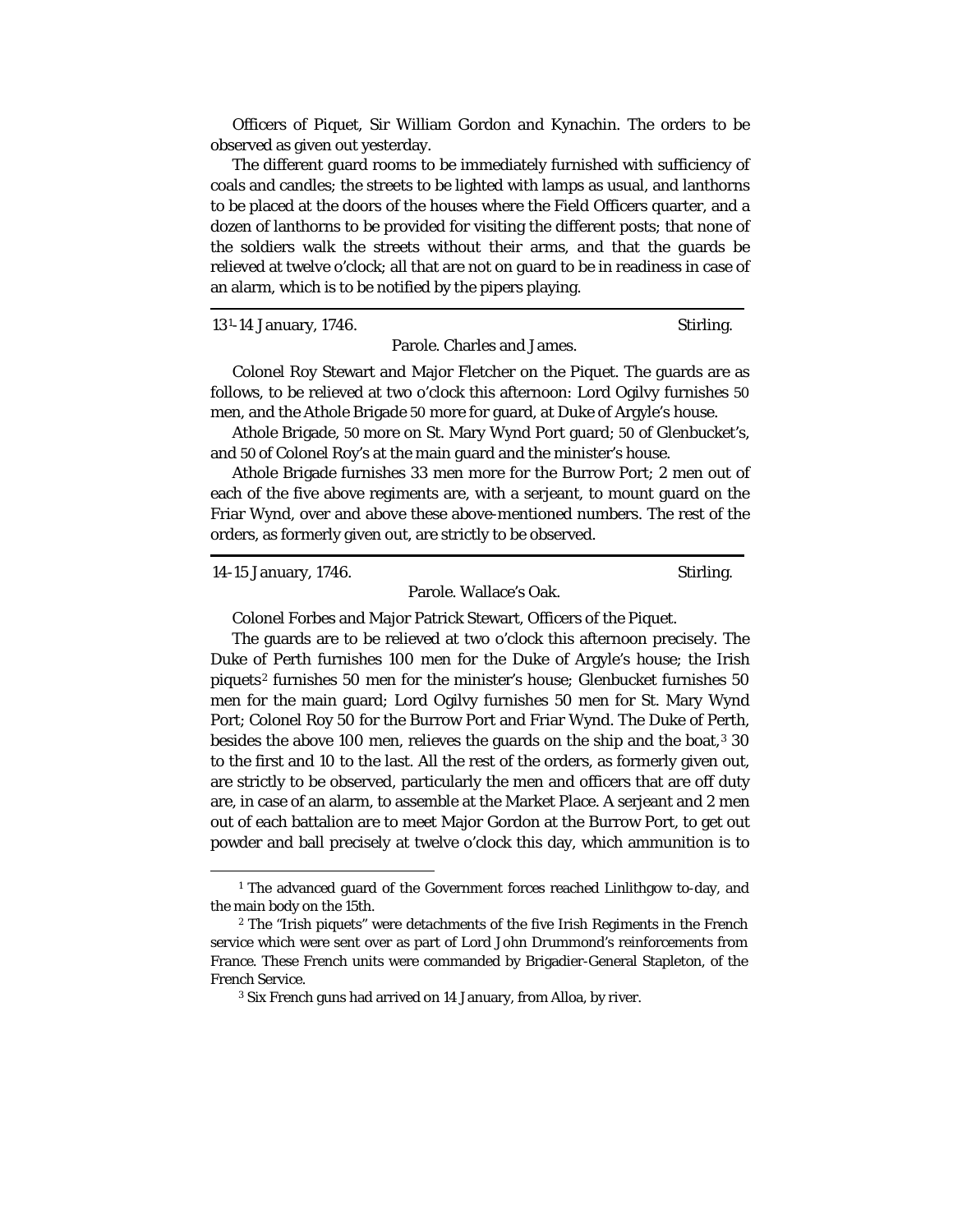be carried to the main guard, where it is to be divided among the different corps.

15[1](#page-63-0)-16 January, 1746. Stirling. Parole. Charles and Stirling.

16-17 January, 1746. Stirling.

Parole. Gordon and Drummond.

Guardes. Blockade, and trenches.

Thursday night, the 16th January, 1746.

The ground broken a little below the Bridge Port.

Friday, 17th. Lord Ogilvy's [2](#page-63-1) battalions<sup>2</sup> marched out of Stirling, to review at Bannockburn, from whence marched with Royal Standard, in second line, to Hill above Falkirk, where the Prince engaged the enemy, under General Hawley, routed them, took their artillery, baggage, ammunition, and tents, and quartered that night in Falkirk.[3](#page-63-2) Two men of Lord Ogilvy's killed, and

<span id="page-63-0"></span> <sup>1</sup> Battle of Falkirk this day—Government force defeated and compelled to fall back on Edinburgh.

<span id="page-63-1"></span><sup>2</sup> This is the first reference to the reorganisation of Ogilvy's Regiment in two battalions; the new battalion was commanded by Sir James Kinloch, and joined the Prince at Stirling.

<span id="page-63-2"></span><sup>3</sup> This brief reference to the Prince's victory at Falkirk requires elaboration. On 13 January, 1746, Hawley's advanced guard, under General Huske, left Edinburgh, followed by the remainder of the force on the 15th and 16th. They advanced on Linlithgow, which was occupied by Lord Elcho's Cavalry. The latter fell back on Falkirk, where Lord George Murray lay with a force of 1,100 men of the "clan" regiments. Lord George retired on his main body and Hawley occupied Falkirk. The news of his advance reached the Prince on the 14th, but the English movements were incredibly slow.

On the 17th the Prince's army—leaving 1,200 men to continue the siege of Stirling Castle—was waiting for the enemy, who were encamped only four miles off to the west of Falkirk. A hasty Council of War decided on an immediate attack, and Lord George moved off at noon and crossed the Carron river, making for an elevated plateau to the south of Falkirk. The army was drawn up in two lines, of which the first consisted of the "clan" regiments under Lord George's command, and the second of the remaining units under the Duke of Perth. No artillery was present.

Hawley meanwhile had reached the eminence and formed up in two lines, with a reserve. The first line consisted of five and the second of five regiments, and three dragoon regiments were in front of the first line and covered their left flank.

The action began with an advance of the dragoons against the right of Lord George's division. When within 12 paces orders were given to Keppoch's regiment to open fire, and this continued down the line. Two of the dragoon regiments, Hamilton's (Archibald Hamilton, 14th Dragoons—in 1923, 14th Hussars), and Ligonier's (Colonel Francis Ligonier, 13th Dragoons—in 1923, 13th Hussars), went about and fled; Cobham's (10th Dragoons—in 1923, 10th Hussars), wheeled to the right and galloped across the whole front of the "clan" regiments, large numbers of the men pursuing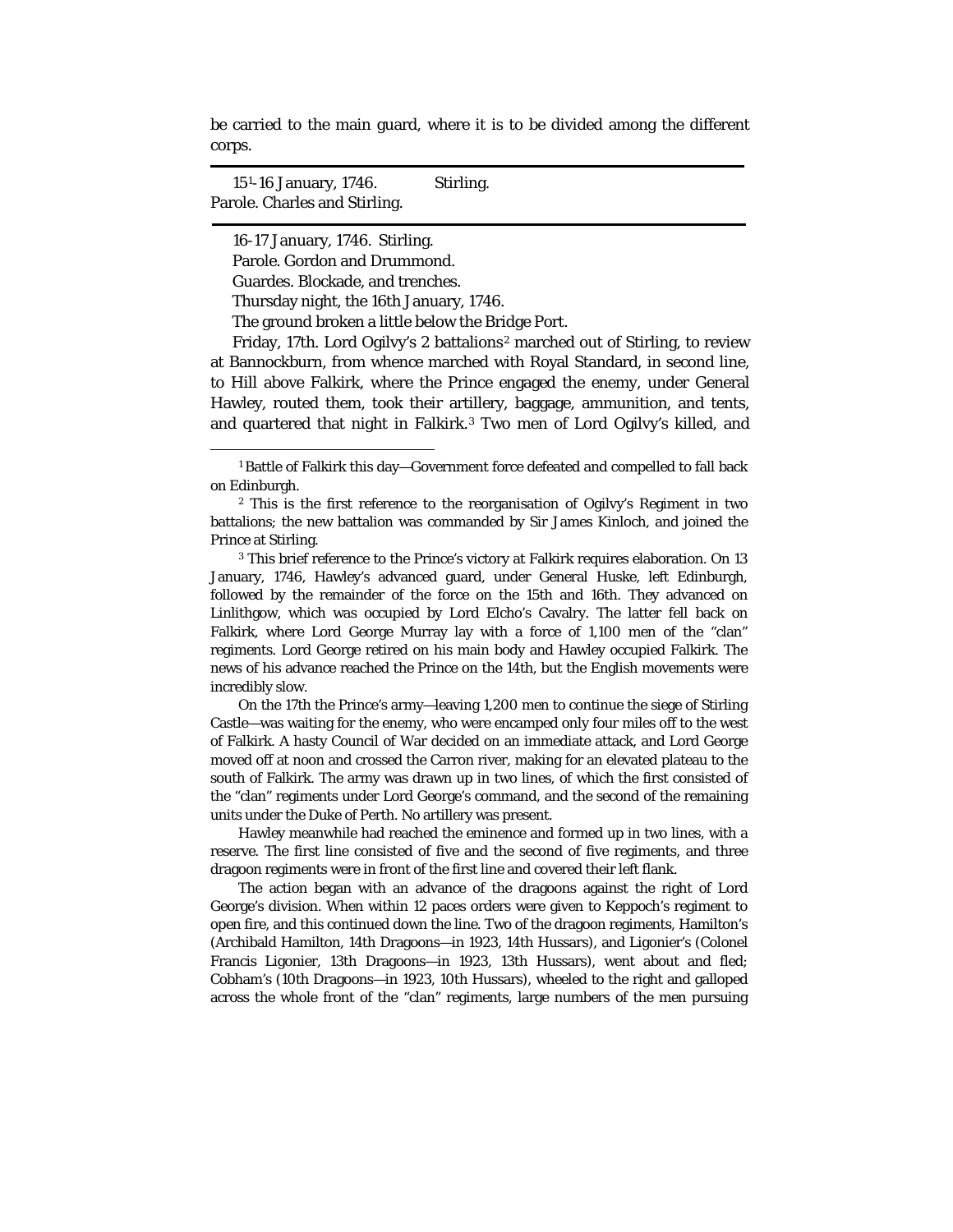| three wounded. A standard taken.<br>Saturday, 18th. We marched back to Stirling to assist at the siege.<br>Sunday [19 January] in the trenches, as also Monday and Tuesday. |             |  |
|-----------------------------------------------------------------------------------------------------------------------------------------------------------------------------|-------------|--|
| Wednesday, 22 January, 1746.                                                                                                                                                | Stirling.   |  |
| Parole. God Speed The Trenches.                                                                                                                                             |             |  |
| Thursday, 23 January, 1746.                                                                                                                                                 | [Stirling.] |  |
| Regiment mustered 181 men, 20 serjeants and drums, and [<br>and mounted 100 and 20 men on the town guards, 2 Captains, and 7 Officers.<br>Parole. William and Glasgow.      | officers,   |  |
| Friday, 24 January, 1746.                                                                                                                                                   | [Stirling.] |  |
| Parole. Lewis and Inverury.                                                                                                                                                 |             |  |
| Saturday, 25 January, 1746.<br>Parole is. Have at them at Edinburgh.                                                                                                        | [Stirling.] |  |
| 26 [Sunday]-27 January, 1746.<br>Parole. Harry and Essex.                                                                                                                   | [Stirling.] |  |
| Regiment on Guard in trenches.                                                                                                                                              |             |  |
| 27-28 January, 1746.<br>Parole. The Castle of Stirling.<br>Regiment on the Stirling guards.                                                                                 | [Stirling.] |  |
| 28-29 January, 1746.                                                                                                                                                        | [Stirling.] |  |

 them. The rest of the line advanced on the enemy infantry, fired one round and went in with the sword. They quickly rolled up Hawley's first line, and then his whole force gave way. How great was his defeat is shown by the fact that he burnt his camp, left his seven guns, ammunition and stores, and fled from Falkirk back to Linlithgow and thence to Edinburgh.

The Prince's army took 700 prisoners and buried about 600 of Hawley's men; their own losses were about 40.

In this action Ogilvy's were in the second division. If the entire army had not given itself up to pillage it might have cut off Hawley's retirement, and completed his discomfiture.

The force returned to Bannockburn and the siege of Stirling Castle on the 19th.

The numbers engaged in this action were about 8,000 on the Prince's side and about 7,000 under Hawley. To the latter must be added the Glasgow and Argyllshire militia units which were not brought into action. (See Lord George Murray's *Memoirs* 79, Lockhart Papers II. 500, and Culloden Papers 270.)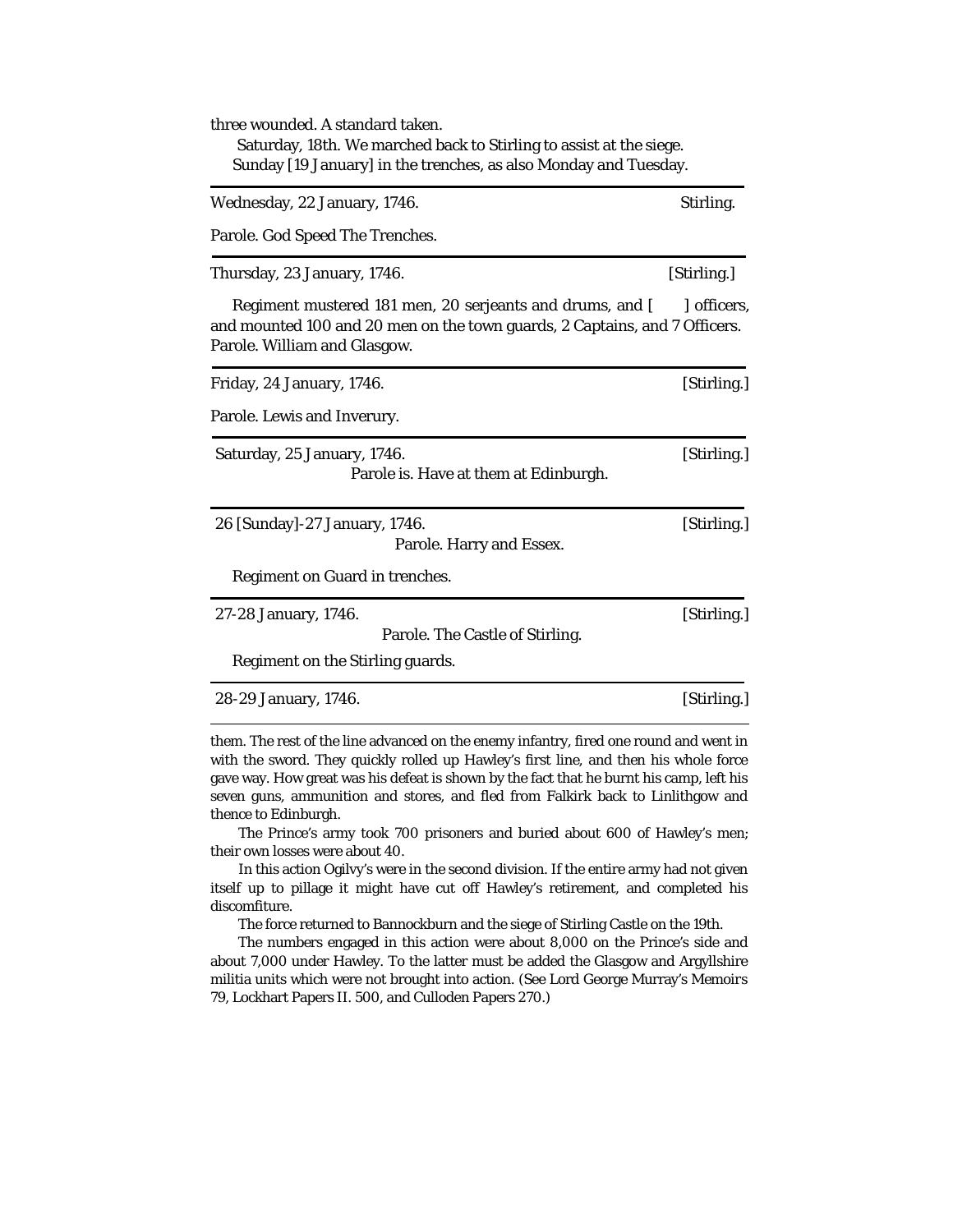### Parole. Have at them tomorrow.

For piquet, Sir William Gordon and Major Fletcher.

For the town guard, Stonywood's[1](#page-65-0) battalion. For the guard of the trenches, Monaltry's men and the Duke of Perth's.

| 29-30 January, 1746. |                                                                        | [Stirling.] |
|----------------------|------------------------------------------------------------------------|-------------|
|                      | Parole. Charles and Lithgow.                                           |             |
| 30-31 January, 1746. |                                                                        | [Stirling.] |
|                      | Parole. Philip and Peterhead.                                          |             |
|                      | Piquet: Sir James Kinloch and Major Glascoe. <sup>2</sup>              |             |
|                      | Town Guard, the 31st Monaltry's battalion, and Duke of Perth's. Trench |             |

Guard, first battalion of Lord Ogilvy's. Workmen early in the morning,

Stony-wood's men.

My Lord Duke of Perth desires that the men that mount the town may be paraded precisely at three aclock over against the main guard; and those that mount the trenches, at five aclock, in the same place.

[3](#page-65-2)1 January—1 February, 1746.<sup>3</sup> [Stirling.]

Parole. Henry and York.

Piquet. Colonel Colbert and Blelak.

Town Guard, the 1st February: 100 men, of the first battalion of Ogilvy's, and 150 of Stonywood's.

<span id="page-65-0"></span><sup>&</sup>lt;sup>1</sup> "Stonywood's" was the unit belonging to Lord Lewis Gordon's force raised by Moir of Stonywood; similarly, Farquharson of Monaltry and Gordon of Avoichy raised units of about 250 men.

<span id="page-65-1"></span><sup>2</sup> Nicholas Glascoe was an Irishman by birth, but a native of France, and Lieutenant in Dillon's regiment. It was he who, on 20 March, 1746, with a small force, surprised and captured a party of the Argyllshire Militia and Kingston's Horse at Keith. [Blaikie's *Itinerary*, p. 43.]

<span id="page-65-2"></span><sup>3</sup> After Hawley's defeat at Falkirk the Duke of Cumberland was again appointed to the command of all the English forces in Scotland. He reached Edinburgh on 30 January, Stirling on 2 February, and Perth on the 6th. From Perth he detached garrisons to Dunkeld, Coupar Angus, Dundee, and other places, with the idea of preventing any attempt of the Prince's forces to get past him and again enter England. On the 8th he received valuable reinforcements in the form of from 4,000 to 5,000 Hessian troops, Infantry and Cavalry, who took the place of the Dutch troops sent over by the States of Holland in the previous autumn. These Dutch troops were recalled in consequence of strong remonstrances by the French Government against their employment.

The Hessians were sent to Perth and Stirling.

Cumberland waited at Perth until 20 February, when he moved on to Aberdeen, arriving there on the 27th.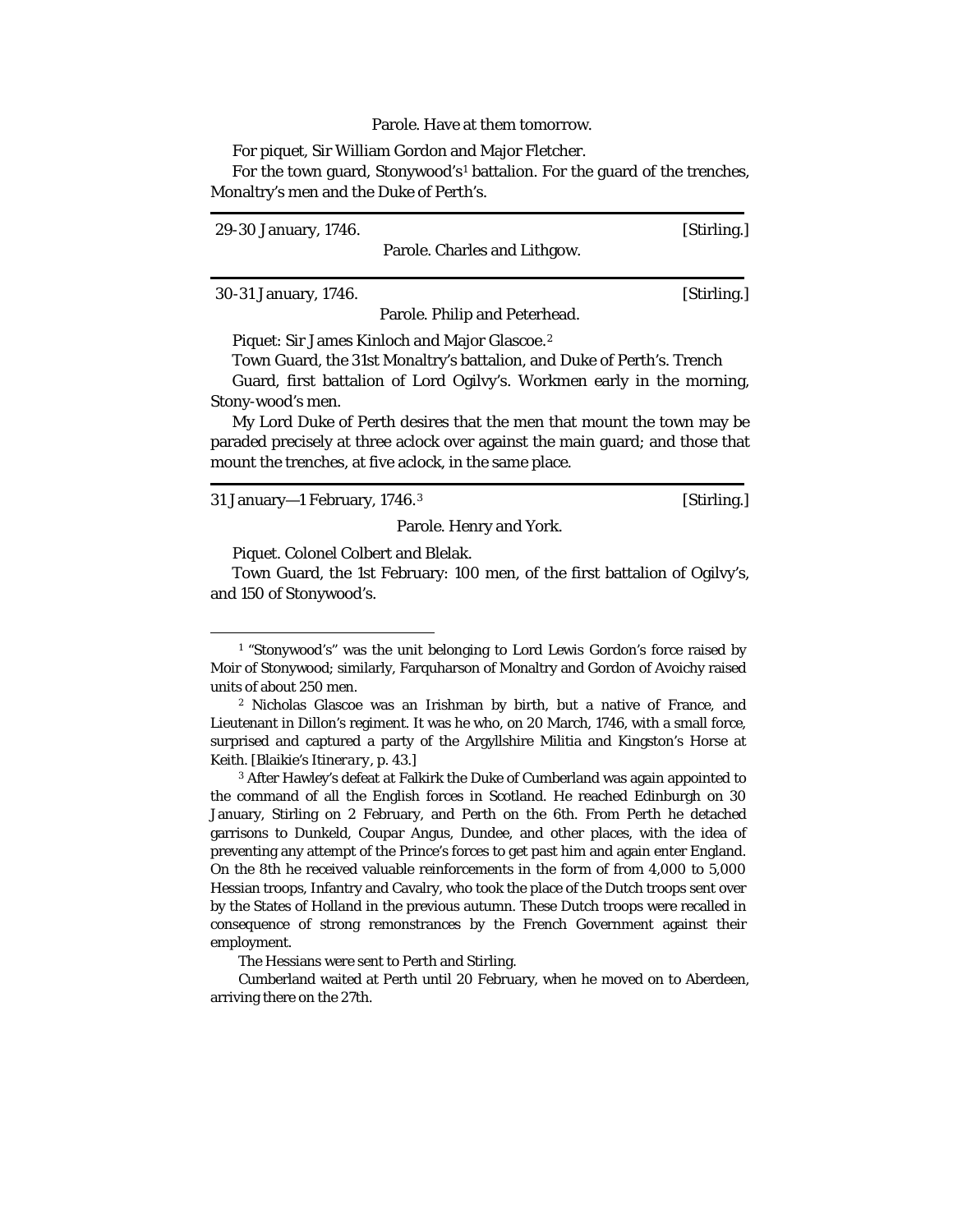Trench Guard: 100 men of Stony wood's battalion.

| 1-2 February, 1746. <sup>1</sup>                                          | [Stirling.] |
|---------------------------------------------------------------------------|-------------|
| Parole is [                                                               |             |
| The regiment marched, on Saturday, the 1st of February, 1746, from        |             |
| Stirling, by the ford of Frow, to Dunblain. <sup>2</sup>                  |             |
| February 2nd [Sunday], to Perth. February 3rd, to Coupar of Angus.        |             |
| February 4th, to Cortachy. Colours lodged, and men dismissed for two      |             |
| days.                                                                     |             |
| 5th, there. 6th, to (Glen) Clova. 7th, there.                             |             |
| 8th February, Saturday, to Cortachy. 9th February [Sunday] to Clova, with |             |
| colours.                                                                  |             |
| Monday, 10th February, stormstaid in Clova. 11th February, there          |             |
| 12th, to Spittal of Glenmuick.                                            |             |
| 13th, to Glenmuick Kirk.                                                  |             |
| 14th, Friday, to Colston, in Cromarr.                                     |             |
| 15th February, to Tarlan.                                                 |             |
| 16th February, Sunday, to Kirk of Reny. <sup>3</sup>                      |             |
|                                                                           |             |
|                                                                           |             |

<span id="page-66-0"></span><sup>1</sup> On 29 January, 1746, Lord George Murray, Lochiel, Keppoch, Lochgarry, the Master of Lovat, and other leaders wrote a letter to the Prince from Falkirk informing him that there had been very numerous desertions since the battle of Falkirk, and expressing the opinion that Stirling Castle could not be taken for a long time. They urged him to withdraw at once to the Highlands, then to employ himself in capturing the forts which held out for the Government, and to await the raising of a fresh army of 10,000 men.

The Prince, though extremely annoyed by the suggestions made, wisely decided that there was no alternative open to him, and the Army withdrew on 1 February accordingly, in three divisions. Of these Lord George Murray, Lord John Drummond, and some of the Lowland regiments went by the coast road through Aberdeen; the Prince and the clan units went by the Highland road to Inverness, and Ogilvy and the Farquharsons went through Coupar Angus, to Speyside by the route detailed in the remaining orders.

That these columns pursued their march unmolested is another instance of the extraordinary lack of enterprise of the English commanders. [Home's *History,* p. 352.]

John Campbell, fourth Earl of Loudoun, was the commander on the Government side who gave more trouble to the Prince's army before Culloden than any other. He

<span id="page-66-1"></span><sup>&</sup>lt;sup>2</sup> This march took the regiment through its own country. This explains the entry for 4 February.

<span id="page-66-2"></span><sup>3</sup> On 16 February the Prince and the Clans arrived at Moy Hall. That night a force sent out from Inverness by Lord Loudoun tried to surprise him, but failed. The next day the Prince advanced on Inverness, with the intention of attacking Loudoun, but the latter, on the 18th, retired across the Firth, taking all available boats with him. The castle of Inverness, commanded by Grant of Rothiemurchus, was summoned to surrender; on the 20th Grant complied, with his garrison of two companies. The fortifications were then destroyed.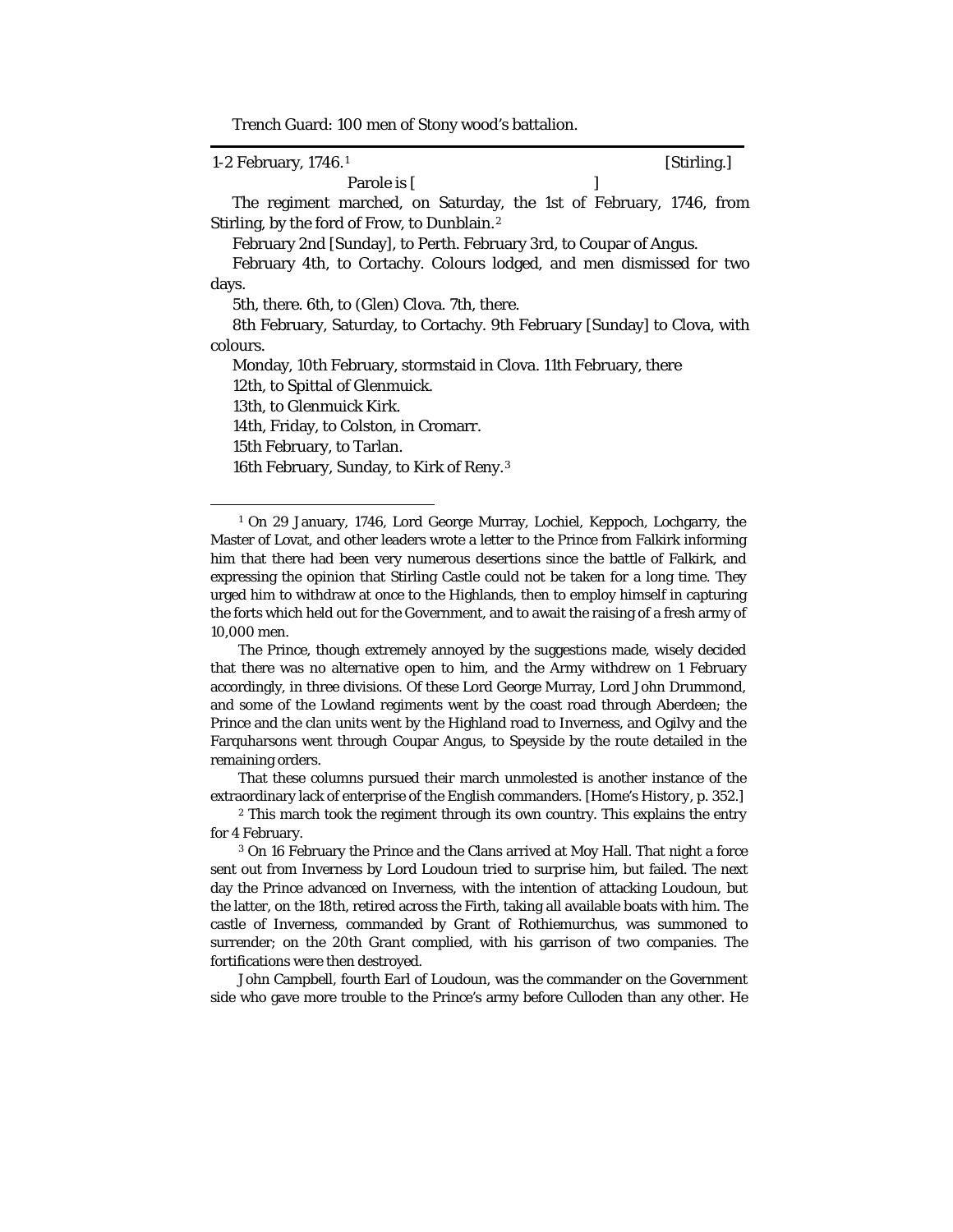17th February, to Keith.

Tuesday, 18 February, marched to Findrassie. 19th, to Elgin. 20th, there. 21st, Elgin. 22nd, Saturday, 23rd [Sunday], and 24th, at Elgin. Tuesday, 25th, marched to Fochabers. 26th, to Cullen.

27th, Thursday, at Cullen.

28th, sojourned there.

Saturday, 1 March, the regiment there. 2nd [Sunday], marched to Gordon Castle.[1](#page-67-0)

2-3 March, 1746. [Gordon Castle.]

Parole. Charles and Inverness.

All the troops are to be in readiness to march tomorrow morning, but the pipes will not play, nor drums beat, till further orders. The Commanding Officers of each Regiment are desired to keep their men in readiness, at a moment's warning. Lord Ogilvy's first battalion to relieve the guard tomorrow, with three Officers and sixty men. My Lord Drummond desires there may be always an Officer at his quarters, of each regiment, to receive what orders he may have to give. In case of an alarm, all the troops lodged at Fochabers are immediately to assemble, with their arms, at the Cross. Colonel Crighton's

 started his military career as a Cornet in the Royal North British Dragoons (Scots Greys) in 1732, and later joined the Scots Guards. In 1745, when the rumours of the Jacobite attempt were in the air, he was appointed to raise a regiment of clansmen well affected to the Government. He was Cope's Adjutant-General at Prestonpans; his regiment was there, but was almost entirely destroyed or captured. He escaped and was sent north with arms, ammunition, and money, to Inverness on 14 October, and raised a fresh force of 2,000 men in a month. He then relieved the garrison of Fort Augustus, which was being besieged by the Frasers. He attempted to capture the Prince, on his march north, at Moy, but was foiled. He fell back on Inverness with his independent companies, and crossed the Moray Firth into Ross. The Prince had to detach considerable forces to pursue him, first the Earl of Cromarty and later the Duke of Perth; the latter attacked and dispersed his force on 20 March. He moved too fast for his pursuers and retired into the heart of Inverness-shire. He and 800 men escaped by sea from the West Coast to Skye, where he adopted measures against the Jacobites. [Scots *Peerage* V. 510 and "D.N.B."]

<span id="page-67-0"></span> $<sup>1</sup>$  It is obvious from the entries above that a good deal of time was wasted on this</sup> march. The Prince had reached Inverness on 18 February; and Lord George Murray's force, having got to Aberdeen on 11 February, had posted detachments at Elgin and Nairn.

On or about 21 February a small force of Berwick's (French) regiment landed at Peterhead, and on the 22nd a dismounted squadron of 120 of Fitz-James's Horse landed at Aberdeen.

Cumberland, meanwhile, was advancing from Perth by the east coast route, already followed by Lord George, through Montrose; and Lord George decided to withdraw from Aberdeen on the 23rd, which was entered by the English advance guard on 25 February. There Cumberland sat down until 8 April.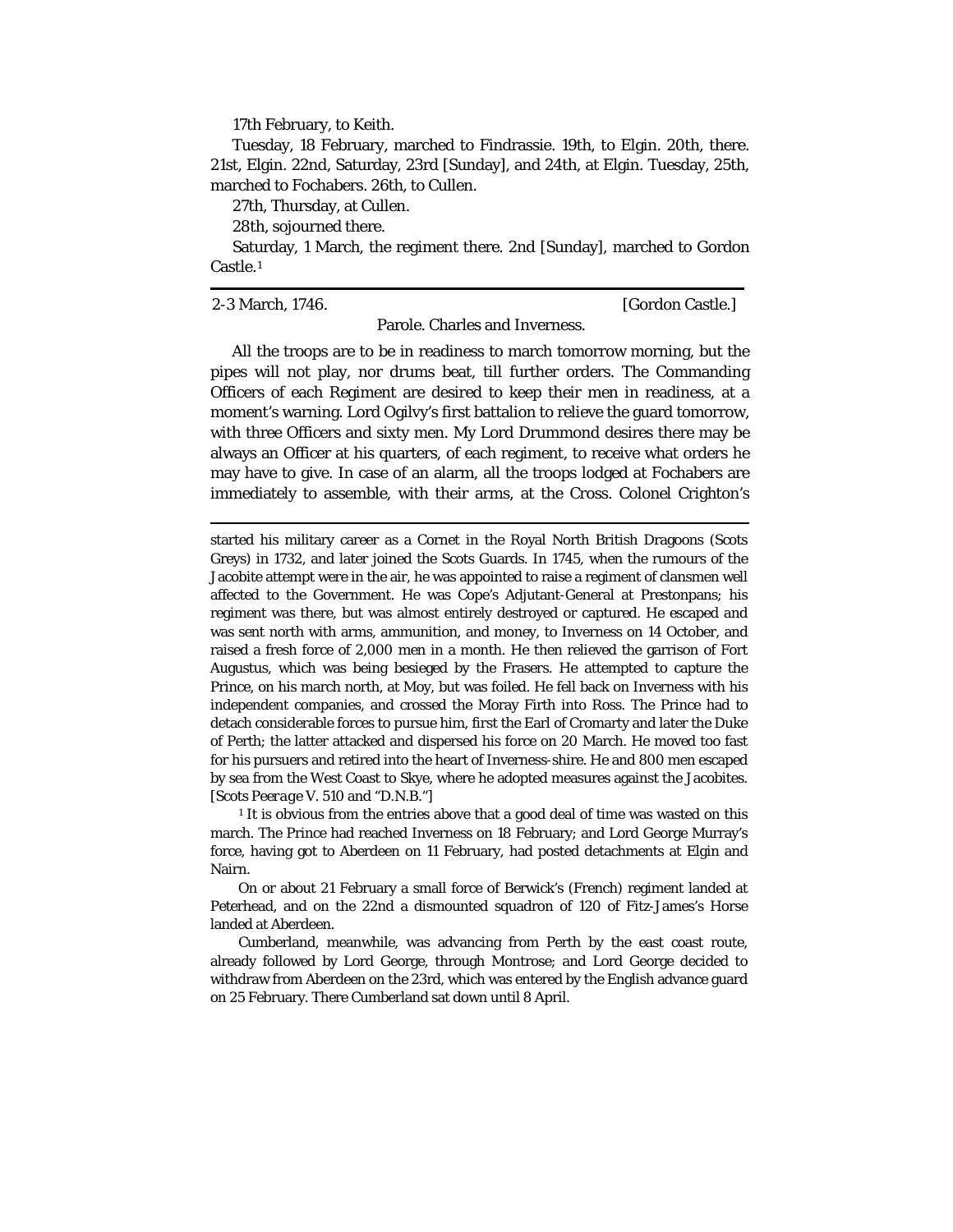men will relieve their own guard at Garmouth, and be very exact. They will also send an Officer to my Lord John's quarters, to receive orders. Any regiment that has heavy baggage are desired to send it to Elgin,<sup>[1](#page-68-0)</sup> tomorrow morning, by break of day, under an escort of their own men.

3-4 March, 1746. At Gordon Castle.

Parole. Fitz-James and Aberdeen.

It is once more recommended to the Commanding Officers of the different regiments to keep their men together, so as to be ready to march at a minute's warning; and to have an Officer of each Corps, who will stay all night at my Lord's quarters, to receive what orders he shall think proper to give. Last night there was only an Officer of Lord Ogilvy's first battalion, and none of all the other Corps. Two Officers and 40 men of Fitz-James's horse to relieve the guard; they are to be in town by eleven of the clock. Colonel Crichton's men will relieve their own guard, and be very exact and keep a strict discipline.

All those who have any heavy baggage, and did not get it carried over the river today, are desired to do it tomorrow morning without fail.

As there is some meal expected from Keith this night, $2$  the Officer of the guard, who is of Lord Ogilvy's first battalion, is desired to give a serjeant and 10 men to escort them to Elgin. The Officer will be pleased to make the meal pass the water immediately on its arriving, and make the same horses that brings it carry it to Elgin.

```
4-5 March, 1746.3 Fochabers.
```
## Parole. Spey and Strathbogie.

The Commanding Officer of the guard is desired to send a corporal and some men to see that all the boats are fastened on this side of the river, so that the water do not carry them away. There is one boat too far down, which must be brought up with the rest.

Roy Stewart's men relieve the guard tomorrow with three Officers and 60

<span id="page-68-0"></span><sup>&</sup>lt;sup>1</sup> Gordon Castle and Fochabers are on the south of the Spey. This order, to send heavy baggage across the river to Elgin, suggests that it was not intended to hold the line of the Spey against an advance of the English force. The transfer of meal from Keith to Elgin referred to in the order for the 3/4th March seems to strengthen this suggestion.

<span id="page-68-1"></span>**<sup>2</sup>** The Prince, on the advice of Lord George Murray, had assessed the shires of Banff, Moray, and Nairn in 5,000 "bolls" of oatmeal for the army. Part of it was to be used as a reserve in case of retirement into the Highlands. It was to be collected at Inverness.

<span id="page-68-2"></span><sup>3</sup> Fort Augustus was besieged on 3rd March and captured by Stapleton, Keppoch, and Lochiel on 5th March. Fort William was invested at the same time, but the siege failed and was abandoned on 3rd April, after a sally by the garrison and the troops recalled. It was too late, however, for most of them to reach Culloden in time. (Lord George Murray's Journal.)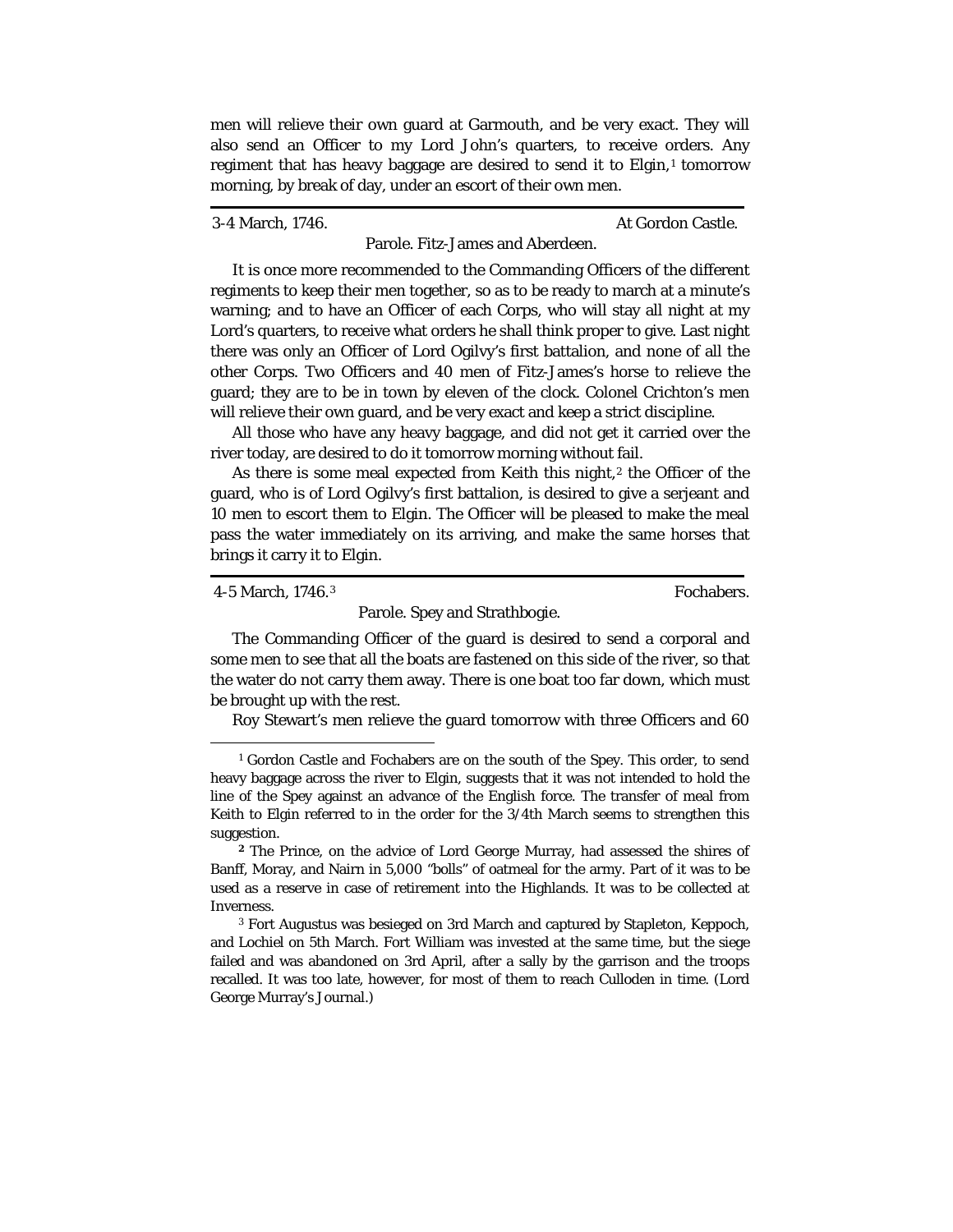men; the guard that mounts must always have a piper who may be ready to play in case of an alarm. A serjeant and [1](#page-69-0)0 men of Berwick's piquet<sup>1</sup> to mount guard this night at the Castle of the Duke of Gordon, and are to relieve themselves tomorrow Crichton's<sup>[2](#page-69-1)</sup> to relieve their own guard tomorrow at Garmouth.

5-7 March, 1746. **[Fochabers.]** 

Parole. Charles and Elgin.

The guard of Roy Stewart's men are desired to make frequent patrols out of the town on the roads that go to Cullen and Keith. One of the Officers is desired to be always with the patrol, who will strictly examine every one they meet either going or coming, and, if they stop any suspected person, will send him in the morning to my Lord John Drummond.<sup>[3](#page-69-2)</sup> As the Prince may come here tomorrow, the Commanding Officers of the different Corps will have all their men in readiness to receive his Royal Highness's commands. The first battalion of Lord Ogilvy's Regiment will furnish 3 Officers and 60 men for the guard to morrow. A serjeant and 10 men of Berwick's piquet this night for the guard at the Castle.

Crichton's men will relieve their own post at Garmouth. There is 150 horse load of hay past on the other side of the river; the guard will have a particular care that if is not touched without orders.

6-7 March, 1746. [GordonCastle.]

Parole. Murray and Portsoy.

It is strictly recommended to the guard on the water side to examine all strangers that pass and repass the river; and they will send all suspected persons to my Lord John Drummond. No body to be suffered to go or come over the river during the night, unless it be for the Prince's service. The patrols on the roads of Keith and Cullen as last night; they will be very exact in examining every body they meet.

As there is hay and other provisions for the Prince's army going frequently through the town, to be passed on the other side of the river, it is absolutely forbid for any Officer or others to stop the horses or carts that brings it; and whoever shall do it for the future shall be responsible to my Lord John. Lord George Murray's regiment to relieve the guard tomorrow with three Officers and 60 men. Crichton's to relieve their own post. Berwick and Fitz-James relieve theirs.

<span id="page-69-0"></span><sup>&</sup>lt;sup>1</sup> This detachment of Berwick's regiment of the French army had landed at Peterhead about 21 February.

<sup>2</sup> Col. Crichton's unit was part of Lord Lewis Gordon's force.

<span id="page-69-2"></span><span id="page-69-1"></span><sup>3</sup> Lord John Drummond was appointed to the command of the force stationed on the Spey, at Cullen, Keith, and the neighbourhood, and at Elgin.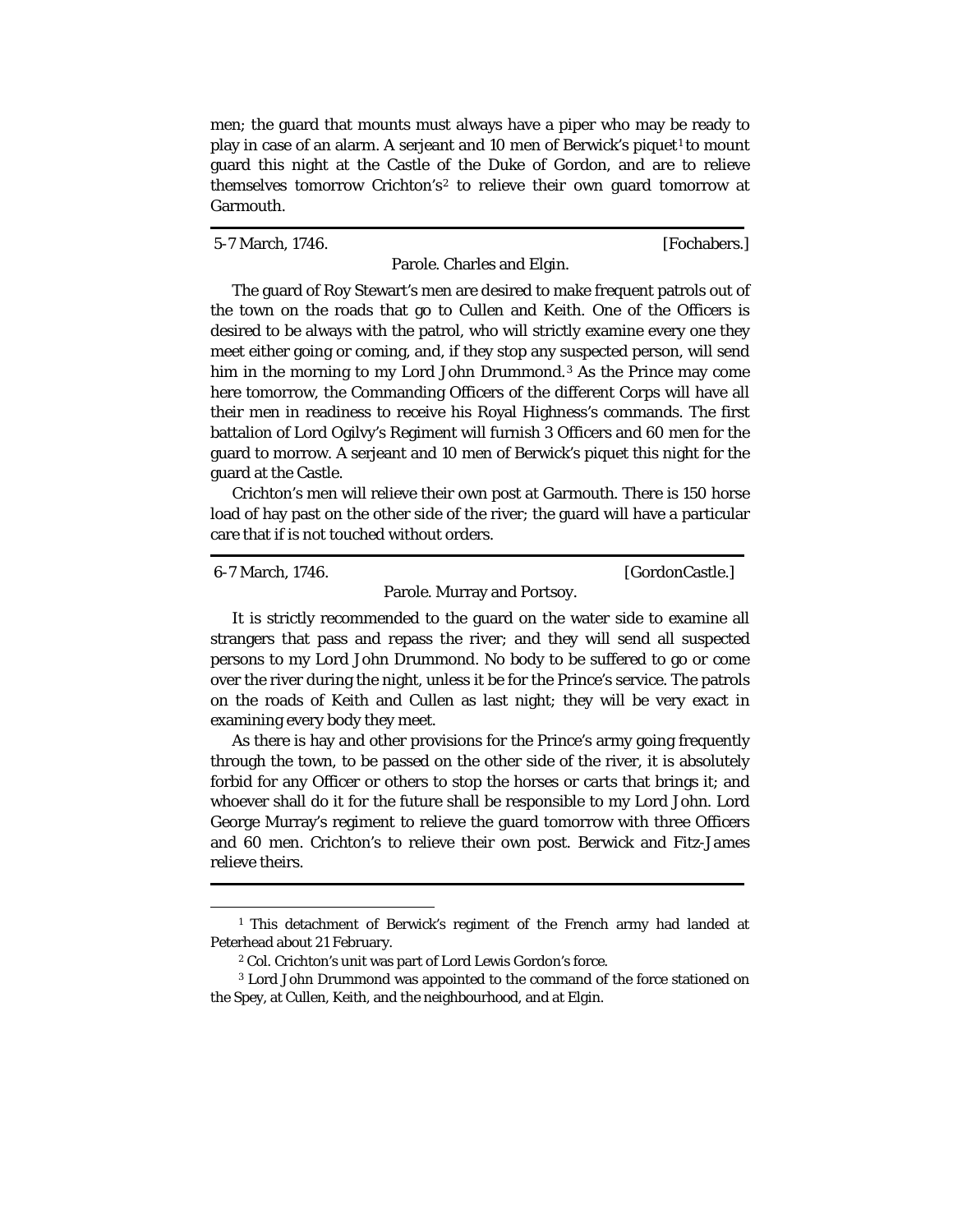7-8 March, 1746. Gordon Castle.

# Parole. Perth and Inverness.

The patrols as usual; and above all things to be very exact on the road of Keith, and to stop all suspected persons; the guard on the boats to be very exact and visit every body that passeth or repasseth. My Lord is informed that, notwithstanding the orders given to be very exact, several persons pass the water without being examined; he recommends more exactitude for the future. The Majors or Aide Majors of each corps will give the orders they receive here to the Commanding Officer of the guard of their own regiment. The guard on the other side of the water will take care of the different effects that are put there, and not suffer anything to be taken away.

8-9 [Sunday] March, 1746.

Parole. Gordon and Elgin.

The patrols as usual. As it is Lord George Murray's Regiment that mounted the guard at Fochabers, they must make frequent patrols on the roads going to Keith and Cullen; there must be always an Officer with them; they must strictly examine every one they meet on those roads, and send every one they suspect to Lord John Drummond. Lord George Murray's regiment will relieve their own guard at Fochabers. Creighton will relieve theirs at Garmouth. Crichton will send a serjeant and 10 men to guard the hay, oats, etc., opposite to the Ferry of Fochabers. Lord Ogilvy's second Battalion will give a serjeant and 10 men, under the command of Mr. Henderson, to be at nine of the clock at the Boat house on the other side of the water.

9-10 March, 1746.

### Parole. Cromarty and Keith.

My Lord John Drummond has had general complaints that the soldiers are continually firing their guns; that they come even to Gordon Castle, and kill the cocks and hens, at the door; he desires the Commanding Officers of the Corps to put a stop to such irregularities, and to severely punish those who are guilty of it for the future.

There will be meal distributed every morning, at the granaries of Fochabers, from eight to nine of the clock in the morning, in paying for it; the officer of the guard will give a sentry to the granary, if required.

Lord Ogilvy's 1st Battalion will relieve the guard tomorrow.

Crichton's Regiment will relieve their own posts. My Lord recommends a great exactitude in the patrols and the passage of the river.

10-11 March, 1746.

Parole. Charles and Montrose.

The patrols and visiting the boats as usual. My Lord John Drummond is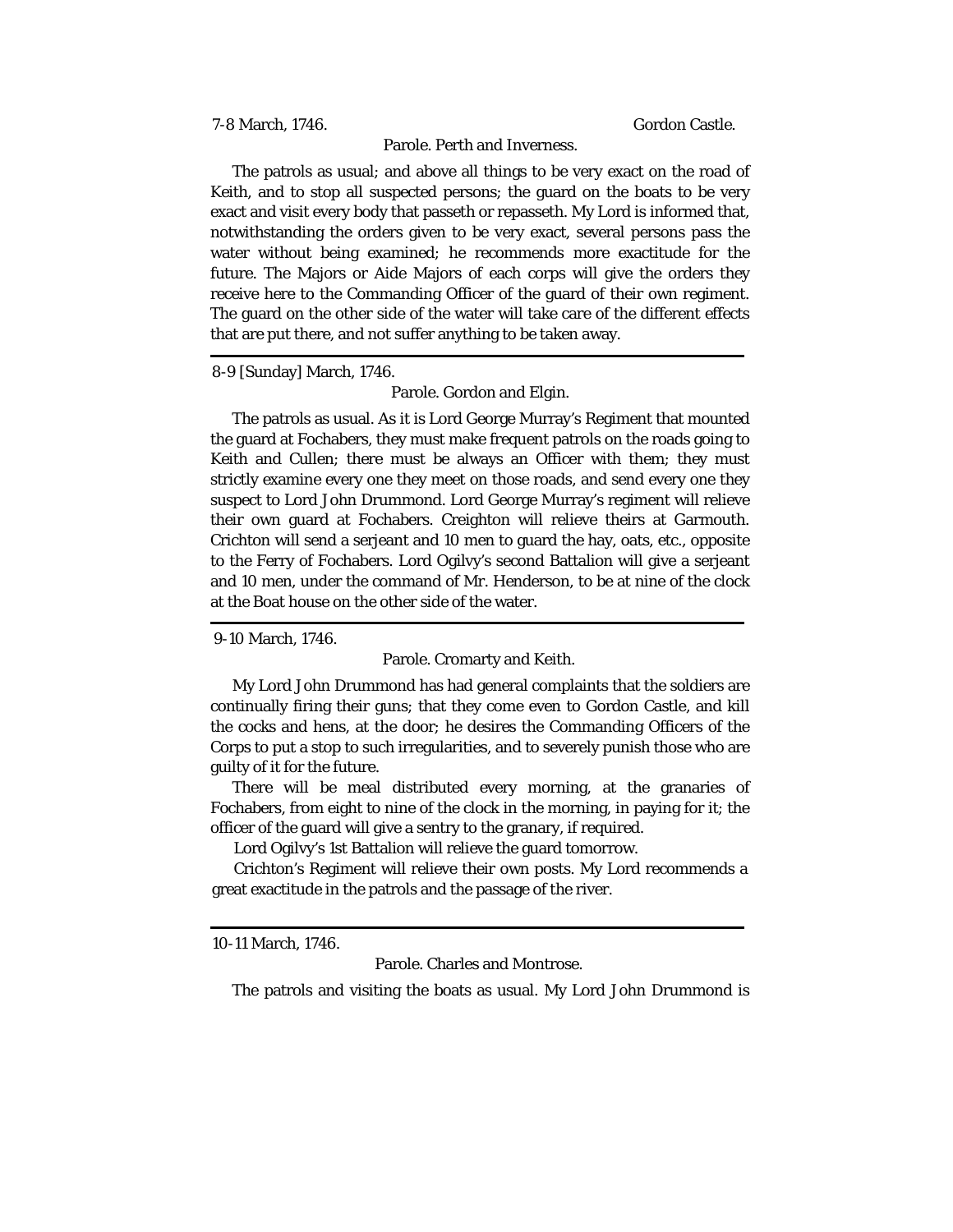informed that at a ford, about two or three miles up the river, people pass and repass without hindrance; and, as my Lord Ogilvy's 2nd Battalion is lodged near that place, my Lord desires they may put a guard there, and not suffer any body, on any pretence whatsoever, to pass there.

Lord George Murray's Regiment will relieve the guard of Fochabers tomorrow. Crichton's will relieve their own posts.

11-12 March, 1746.

Parole. Kilmarnock and Strathbogie.

As Avachy's men are on the guard, they are to make the patrols on the roads of Cullen and Keith; it must be with an Officer and six men of the guard, and must be made frequently during the night, they will examine every one that passes, and stop all those they suspect and send them to Lord John Drummond; the Major or Adjutant of the regiment that is on guard will give these orders to the Commanding Officer of the guard. It is forbid the soldiers to fire their guns in the streets, or molest any of the inhabitants. Abachy's battalion will relieve their own guard.

12-13 March, 1746.

Parole. Nairn and Cullen.

Lord Ogilvy's 2nd Battalion being on guard, are to make the patrols this night; they must make it with an Officer and six Fusiliers, on the roads that go to Cullen and Keith, and that several times during the night; they must examine every one that comes or goes and send all suspected persons to my Lord John Drummond.

My Lord John is informed that several give passes to go over the water; he desires the guard on the boats not to suffer any one to pass the water without a note, signed by himself or Major Hale.

Lord Ogilvy's 2nd Battalion will relieve their own guard, and the other corps will relieve their own posts.

13-14 March, 1746.

Parole. Mackintosh and Inverness.

Parole. Pitsligo and Banff.

The patrols as usual.

Lord Ogilvy's 1st Battalion will relieve the guard tomorrow. The other corps will relieve their own posts.

14-15 March, 1746. Gordon Castle.

The patrol as usual.

Lord Ogilvy's 2nd Battalion will relieve the guard tomorrow.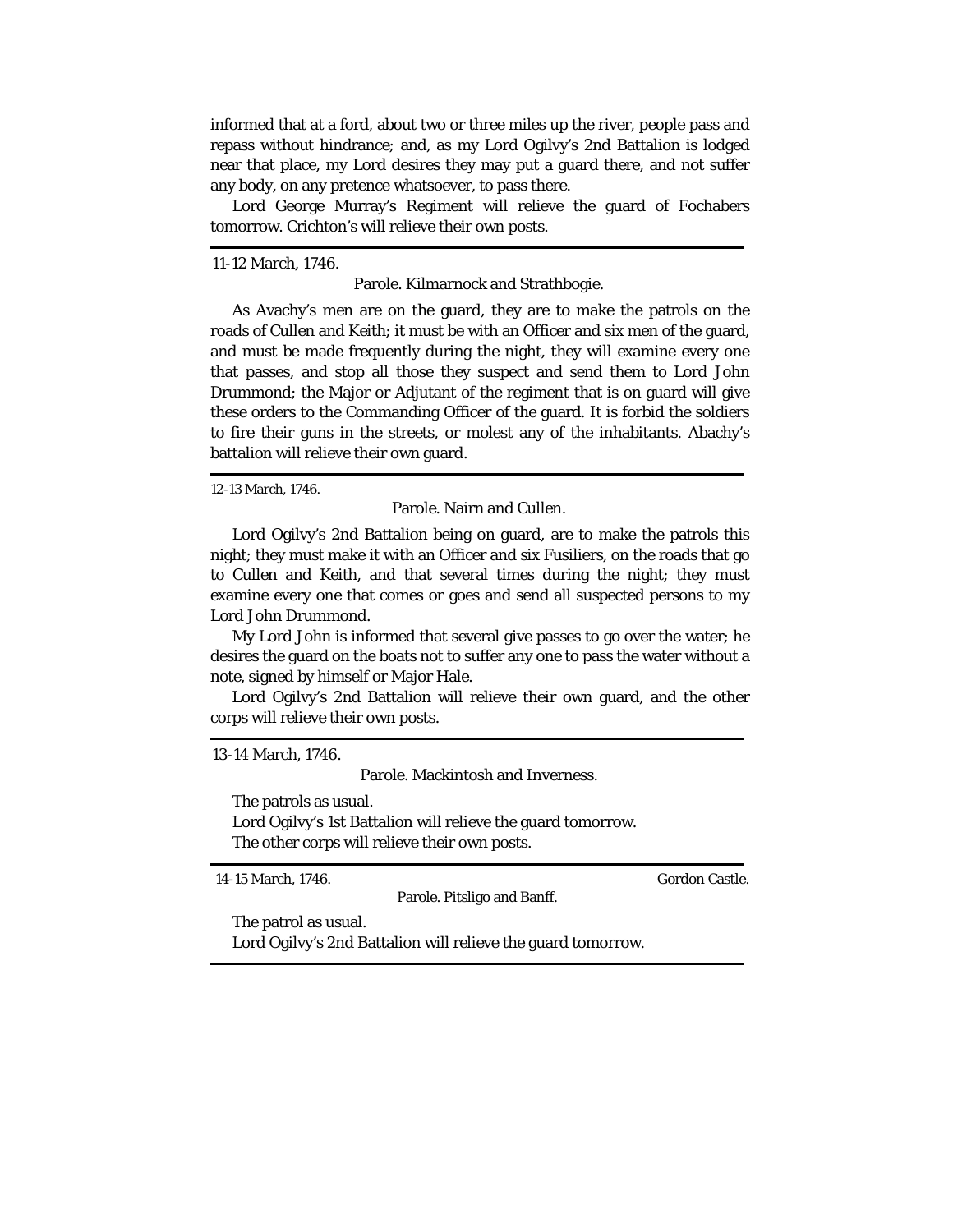15-16 [Sunday] March, 1746.

Parole. Strathallan and Portsoy.

The patrol as usual; and a very great exactitude in not suffering any body to go or come over the water without having passes. Yesterday there was brought into the town a great deal of straw and oats, which was all taken away by the negligence of the Officer and his men on guard; but, as there is more expected, my Lord John Drummond expects there will be a greater attention in preserving it; and the Officer that shall be upon guard is desired to send a return to my Lord of what he shall receive, and not suffer any one to take it without an order from his Lordship; and, in case they should be wanting, the Officer shall be responsible to my Lord John for it.

Lord Ogilvy's 2nd Battalion will relieve the guard tomorrow at Fochabers.

16-17 March, 1746. Gordon Castle.

Parole. Ogilvy and Montrose.

It is recommended to the guard on the water side, more exactitude in regard of those that go or come over the water. The inhabitants of the town complain that the soldiers take away the peats that belong to particulars,<sup>[1](#page-72-0)</sup> and carry them to their lodgings: it is absolutely forbid to do it any more, and any soldier that shall be catched doing it for the future shall be severely punished.

Lord Ogilvy's 2nd Battalion will relieve the guard tomorrow.

17-18 March, 1746.[2](#page-72-1)

Parole. Mareschal and Peterhead.

The patrol as usual, especially on the road of Keith, and with the greatest exactitude in examining every one that shall pass.

Lord Ogilvy's 1st Battalion will relieve the guard tomorrow.

<sup>1</sup> *I.e.* private individuals.

<span id="page-72-1"></span><span id="page-72-0"></span><sup>2</sup> Desultory activity had been exhibited by columns sent out by Cumberland from Aberdeen. Thus a force under General Bland occupied Inverurie on the 16th and, on the following day, got to Strathbogie. Roy Stewart had to retire from there hastily and fell back on Keith, whence he rejoined Lord John's headquarters at Fochabers. Keith was occupied by a small body of the Argyllshire Highlanders and Kingston's Horse, of Bland's column; but they were surprised and captured on the morning of the 21st March by a small force commanded by Major Glascoe.

Nevertheless the advance of the English army, criminally slow as it was, was becoming apparent. By 28 March Lord Albemarle and General Bland had six battalions and two Cavalry regiments at Strathbogie, with three battalions and a battery at Old Meldrum, in reserve, a few miles off. But they remained inactive, and never attempted to cross the Spey and cut off Lord John's force until the whole of Cumberland's army reached Cullen about 11 April.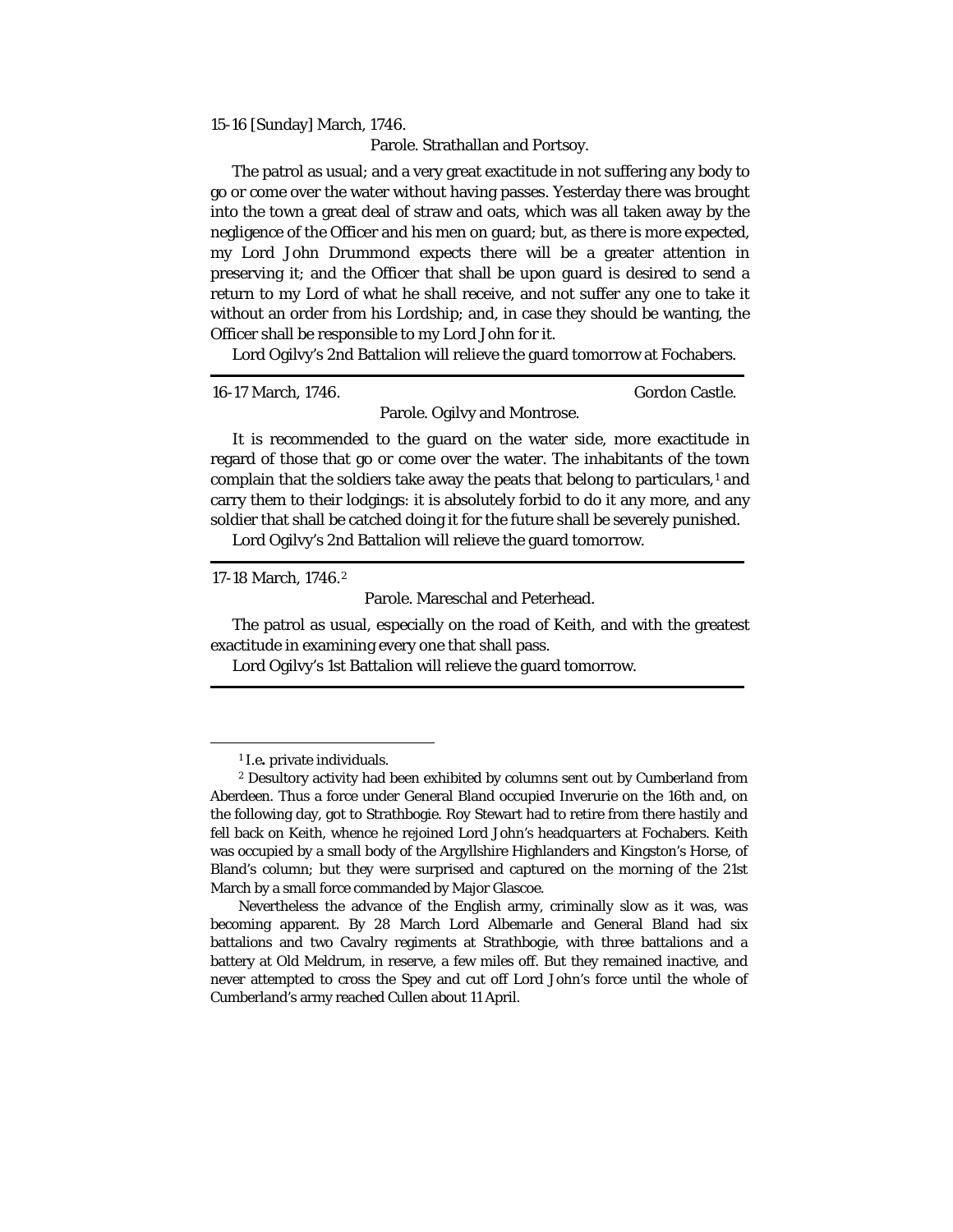18-19 March, 1746. Gordon Castle.

## Parole. Pitsligo and Elgin.

Lord Ogilvy's 2nd Battalion relieve the barracks tomorrow.

Lord Ogilvy's 1st Battalion, which stands the guard this night, will have a great attention to observe what shall pass on the other side of the water; and, in case of alarm, will send immediately and advertise Lord Drummond, who is lodged at the minister's of Speymouth. Two serjeants of Lord Ogilvy's 1st Battalion will stay all night at my Lord's lodgings, to receive what orders he may think proper to give. One of each corps to stay all night at the boatman's, to receive what orders may be given.

Lord Balmerino's horse, and the Perthshire squadron, will furnish the same number for the patrol for tomorrow as was furnished today.

Wednesday [19 March]. Regiment cantoned about Diple, to guard the fords of Spey.

Thursday [20 March]. Rested there.[1](#page-73-0) Friday, 21 March, 1746. Rested. Enemy's quarters surprized and beat up at Keith.

## 21-22 March, 1746.

Parole. Keith and Elcho.

There will be meal distributed to the several corps tomorrow morning. The Majors or Adjutants are prayed to be at the distribution, and take for their own regiment, and give a receipt to the Commissary for what they shall take.

Lord Ogilvy's 2nd Battalion furnish 50 men for guard of the barracks. Item, 100 men for Fochabers guard; out of which will be detached one Officer and 30 men for guard at the Firrs, on the hill side; the whole will repass the river in the evening, if they receive no orders to the contrary. All soldiers to retire in the evening before the guard, or to be obliged, and the guard to allow none to pass over after.

Sunday, 23 March, 24, and 25. We cantoned about Diple, guarding and patrolling the fords of Spey.

From the 25 March to the 2nd April.

Cantoned at Diple, and patrolling to Orton, with guard on fords. Parole. Ogilvy and Montrose.

<span id="page-73-0"></span><sup>&</sup>lt;sup>1</sup> On 20 March the Duke of Perth, who had replaced the Earl of Cromarty in the operations against the elusive Loudoun, succeeded in coming in contact with the latter and scattering him. Loudoun escaped to Skye. The Duke of Perth then returned and joined Lord John Drummond in Strath Spey. Unfortunately his troops—Lord Cromarty's Mackenzies and the Mackinnons—did not come back with him, and they were too late to take part in the battle of Culloden.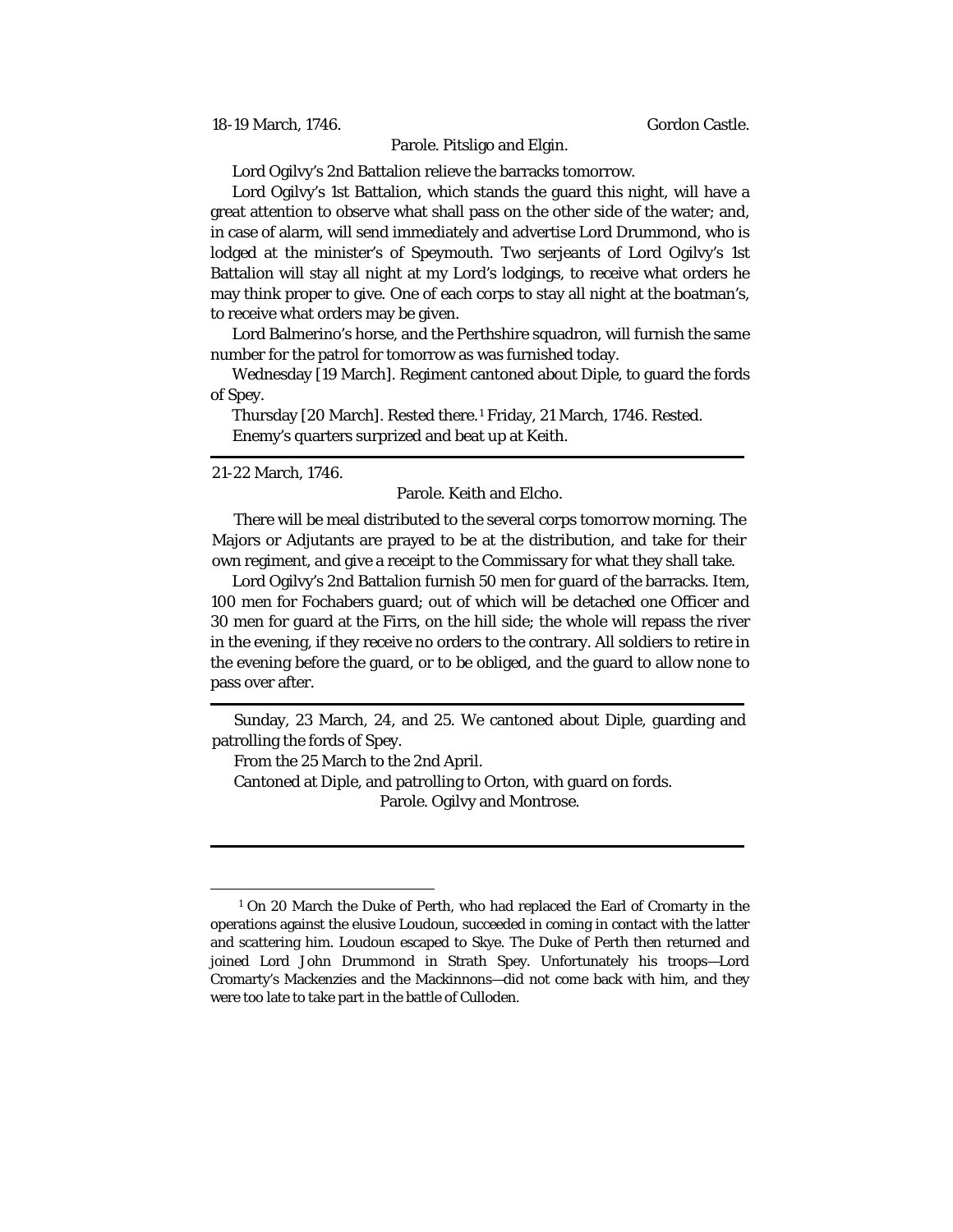## 2-3 April, 1746.

Parole. Balmerino and Fochabers.

Field Officers for the 3rd April, Sir James Kinloch and Major of Stonywood. The patrols on the river side to be made with the greatest exactitude, and to begin early and not finish till broad day;<sup>[1](#page-74-0)</sup> the guard of the barracks to patrol both up and down, till they meet those on each side. McIntosh furnishes 50 men for the barrack guard and 100 men for town guard, to mount as usual at eight o'clock. Abachy's relieve their own post at Lord John Drummond's quarters, and patrol on river side. As Lord Ogilvy's 1st Battalion is too much scattered in their quarters, so that it is very difficult to assemble them in case of an alarm, it is my Lord John Drummond's orders that they be closer quartered, to be ready to defend their post, and assemble when ordered; and that to be done this night.

At Dipple to 8 April.

7-8 April, 1746. Dipple.

Parole. Gordon and Banff.

Field Officers for the 8th, Colonel Drummond and his Major.

Duke of Perth's Regiment furnish 50 men for the barrack guard, and 100 for the town guard.

Lord Ogilvy's 1st Battalion will furnish a serjeant and 6 men tomorrow morning to escort some prisoners to Elgin; the serjeant will come to the Duke of Perth's quarters to receive his orders.

The Patrol, etc., with the greatest exactitude.

10-11 April, 1746.

Parole. Charles and Elgin.

Stonywood, 150 men to barracks and town guard. In case of alarm, the bell of the kirk near the Duke of Perth's quarters will ring, at which time all the troops will join immediately their corps. Patrols with greatest exactitude.

<span id="page-74-0"></span> $<sup>1</sup>$  Lord John Drummond naturally anticipated that an attempt would be made by</sup> General Bland to cross the river, considering he was lying only a few miles off at Strathbogie.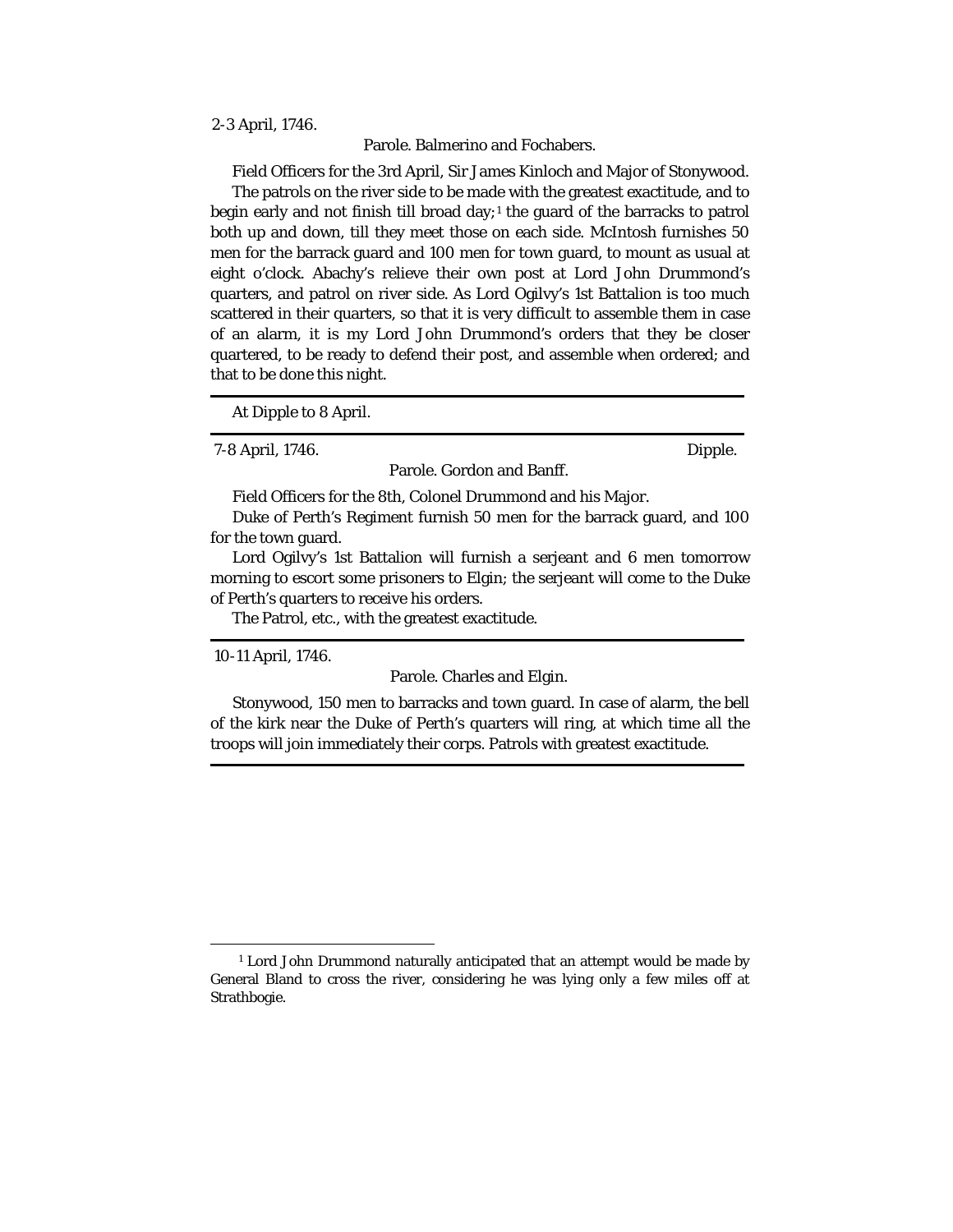11-12 April, 1746.[1](#page-75-0)

Parole. Charles and Elgin.

Field officers for the 12th, Stonywood and his Major.

Stonywood's Battalion will relieve the guard on barracks and town.

Patrols strictly recommended to the barrack guard up and down the river.

Lord Ogilvy's 1st Battalion patrols towards Ortown and towards the barracks.

The guard of town today retires at night, and reinforces the barrack guards, and assists at the patrols.

Saturday, 12 April, army retreated from Spey side before the enemy, and marched to Forres.

13th [Sunday], marches to Park, near Nairn.

14th, abandoned Nairn in sight of the enemy, and marched, in two columns, to Culloden (2 miles off Inverness) the enemy's light horse half way in the rear.[2](#page-75-1)

<span id="page-75-1"></span><sup>2</sup> On 13 April Cumberland advanced to Alves, four miles from Elgin, and the next day marched 17 miles to Nairn. Kingston's Light Horse was in touch with the retiring army during the day—in fact the rearguard of the Duke of Perth's army left the town as Cumberland's advance guard entered it.

On the 14th the Prince marched out with the remainder of his force to Culloden House, where he was joined in the evening by the Duke of Perth and the retiring column, and by Lochiel and his column from the Fort William operations.

Early next day he marched out on to Drummosie Moor and took up a position in anticipation of Cumberland advancing from Nairn. The site selected lay on the north of the Water of Nairn, on a singularly unfavourable ground specially selected by O'Sullivan. Lord George Murray's urgent request that the position be transferred across the water where cavalry and guns would have been hampered was rejected by the Prince.

As Cumberland did not move, a council of war was held in the afternoon, at which it was unanimously decided that a night attack should be made on the English forces. This involved a night march of about 12 miles, and the hour fixed for the

<span id="page-75-0"></span><sup>&</sup>lt;sup>1</sup> On April 8 Cumberland moved out of Aberdeen with the remainder of his army to Cullen, on the sea-coast. Here General Bland, from Strathbogie, and General Mordaunt joined him. On the 12th they left Cullen and advanced in three divisions on the Spey, making for the fords of Gormach, the one near Gordon Castle and the one nearest the sea by the church of Belly. For some reason no attempt was made by the Duke of Perth to stop the crossing; and Cumberland's army encamped on the north, opposite Fochabers.

The Prince, who was at Inverness, was informed on the morning of the 12th of Cumberland's advance. Frantic efforts were at once made to bring in outlying bodies of troops. The force which had been employed on the siege of Fort William was on its way to Inverness, and some of them arrived on the 14th and 15th. Lord Cromarty and the troops which had disposed of Lord Loudoun were still in the north. Large numbers of men had deserted, because it was seed time. (See Lord George Murray.)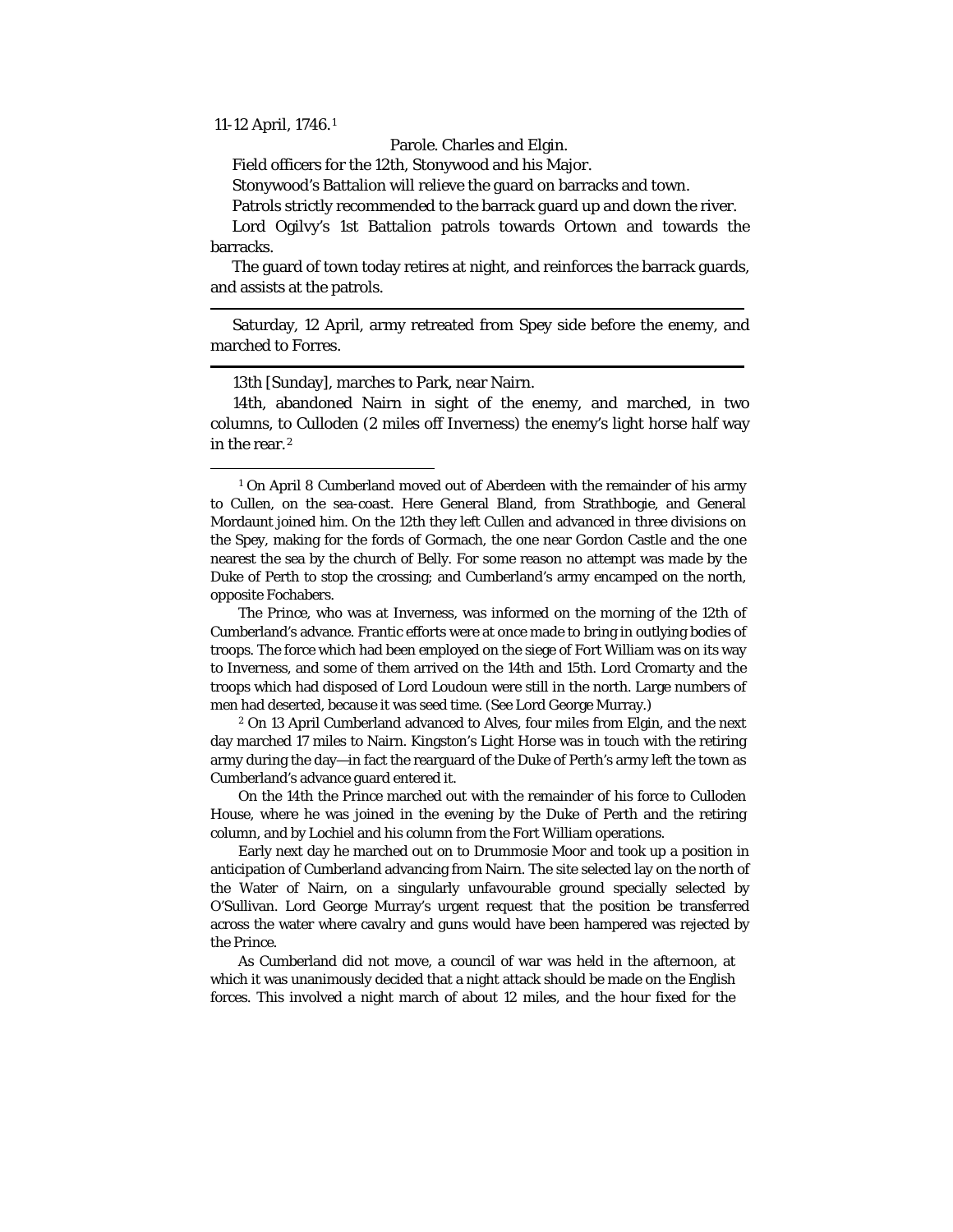15 April. On the field, and marched at night to surprise the enemy's quarters, but returned *re infecta*, day coming on.

16 April, battle, and retired to Currybroch.[1](#page-76-0)

departure was 8 p.m., so that the attack should be delivered at about 1 a.m.

Unfortunately, the complete breakdown of the commissariat arrangements, under the incompetent Hay of Restalrig, had resulted in no issue of rations having been made since the 13th, with the result that at least a third of the force scattered to get food in Inverness. When the time came for the advance these absentees had not returned. The march discipline was bad, and the men tired when they started; the result was a long straggling column, and at 1 a.m. the van had only reached Kilravock, four miles from Nairn. It was obvious that by the time the column had closed up and reached Nairn it would be nearly dawn, and it was decided that the attempt must be given up. The whole force accordingly returned to Culloden House, reaching there at 5 a.m. The men were then not only starving, but exhausted.

At 8 a.m. on the 16th a report of Cumberland's having left Nairn reached the Prince. Lord George again begged that a fresh position be selected on the other side of the river, and pointed out that it offered a favourable line of retreat into the hills in the event of a retreat being found necessary. The Prince absolutely declined to abandon Inverness and his baggage, and insisted on the line of battle drawn up by O'Sullivan being adhered to.

<span id="page-76-0"></span><sup>1</sup> It is quite impossible to deal with the battle of Culloden within the limits of a Note. Briefly, the Prince's army numbered approximately 5,000 men in the field, with 16 guns, but practically no cavalry; Cumberland had at least 8,500, including three cavalry regiments and a far more numerous artillery. The staff work on the Prince's side was deplorable, there being practically no *liaison* between the leaders of the three lines or between the units. Cumberland's force outflanked their right, and when the clan regiments charged through the English frontline they were literally blown away by artillery fire, and the whole army gave way.

Culloden, from the military or the political point of view, was a tragedy. During a period of eight months the Prince's army, badly armed and clothed, untrained, and with the weakness inherent in the nationality and political views of the men who composed it, had most successfully challenged the English Regular Army. It had defeated superior forces at Prestonpans and Falkirk, had executed a most daring invasion of England, and had withdrawn with 40 casualties (440 if the surrendered garrison of Carlisle be included) in the face of two armies on its flank enormously stronger than itself and well provided with cavalry.

The end was inevitable—though it might have been delayed. In Lord George Murray the Prince had a quite exceptional leader of men; but his plans were opposed by a cabal of men with the instincts of politicians to whom the Prince was too ready to lend an ear. Lord George knew he could not safely meet Cumberland on Culloden Muir; but the drawing-up of the position was not in his hands at all, and the result was a foregone conclusion. The Clan regiments were quite incapable, temperamentally, of meeting a regular force on an open plain, well supplied with cavalry and guns. If they had been placed on the hilly ground on the other side of the Water of Nairn they would almost certainly have given a very different account of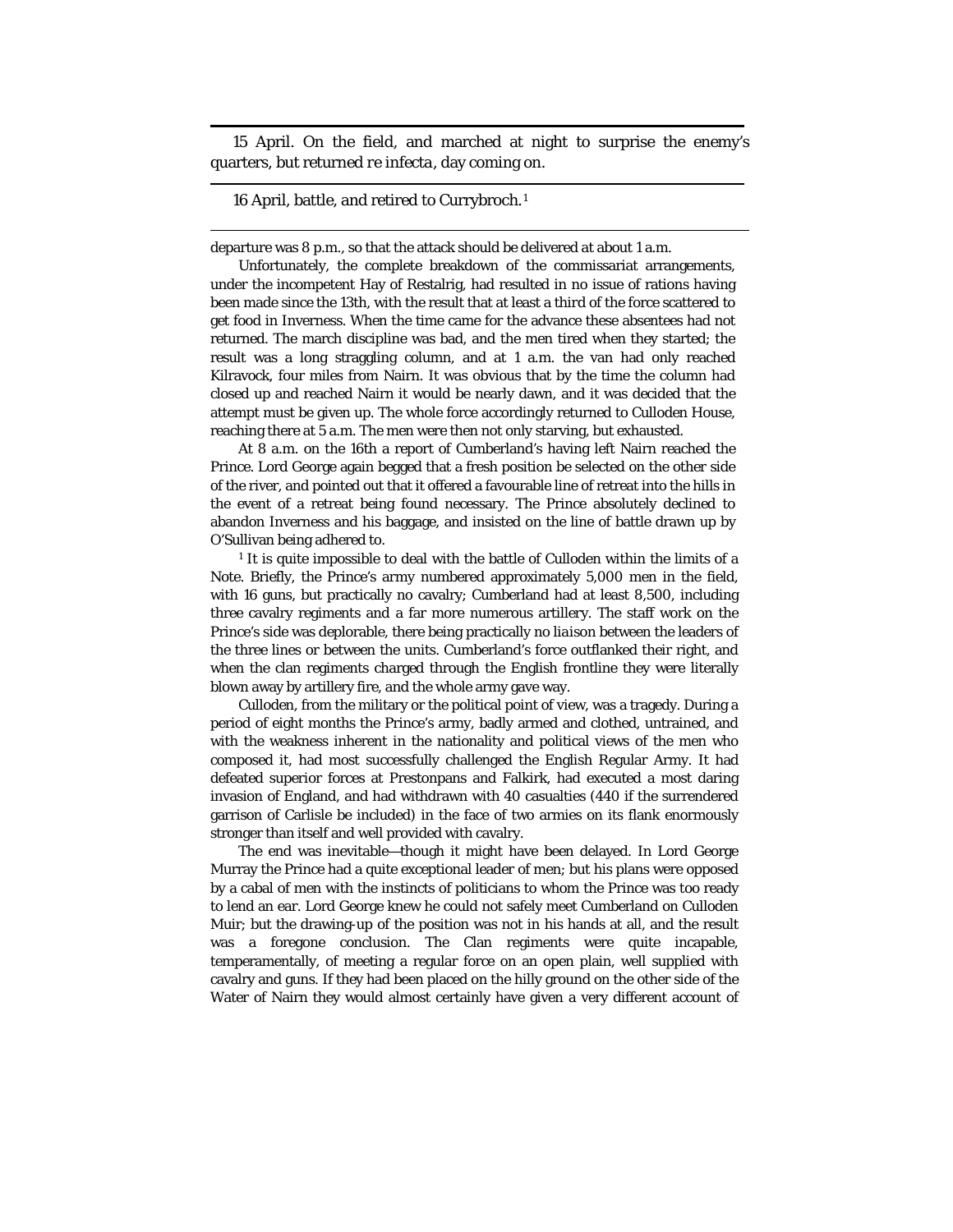17th April. To Balnahespich, by Aviemore, Strathspey.

18th, to Ruthven of Badenoch, where army dispersed; *inde,* to Glen Fishy in Badenoch, *sub dio.*

19th, by Deeside to Balmurrel. 20th, by Keppel to Clova. 21st, *ibidem.*

themselves. As it was, they broke the first line of Cumberland's army, but had not the weight to carry them on through the second.

Apart, too, from the tactical aspect of the affair, it must be remembered that a proportion, estimated by Lord George Murray and the Chevalier Johnstone as not less than a third of the whole force, was looking for rations, or sleeping off the effects of the previous night's march. And a very large proportion of the army had been frittered away in secondary operations in remote places and never arrived in time for the battle at all.

After the battle the Prince might have rallied the 5,000 men who fell back to Ruthven and made things very unpleasant for Cumberland. But he recognised that, politically, his prospects were dead, and he let the Army go.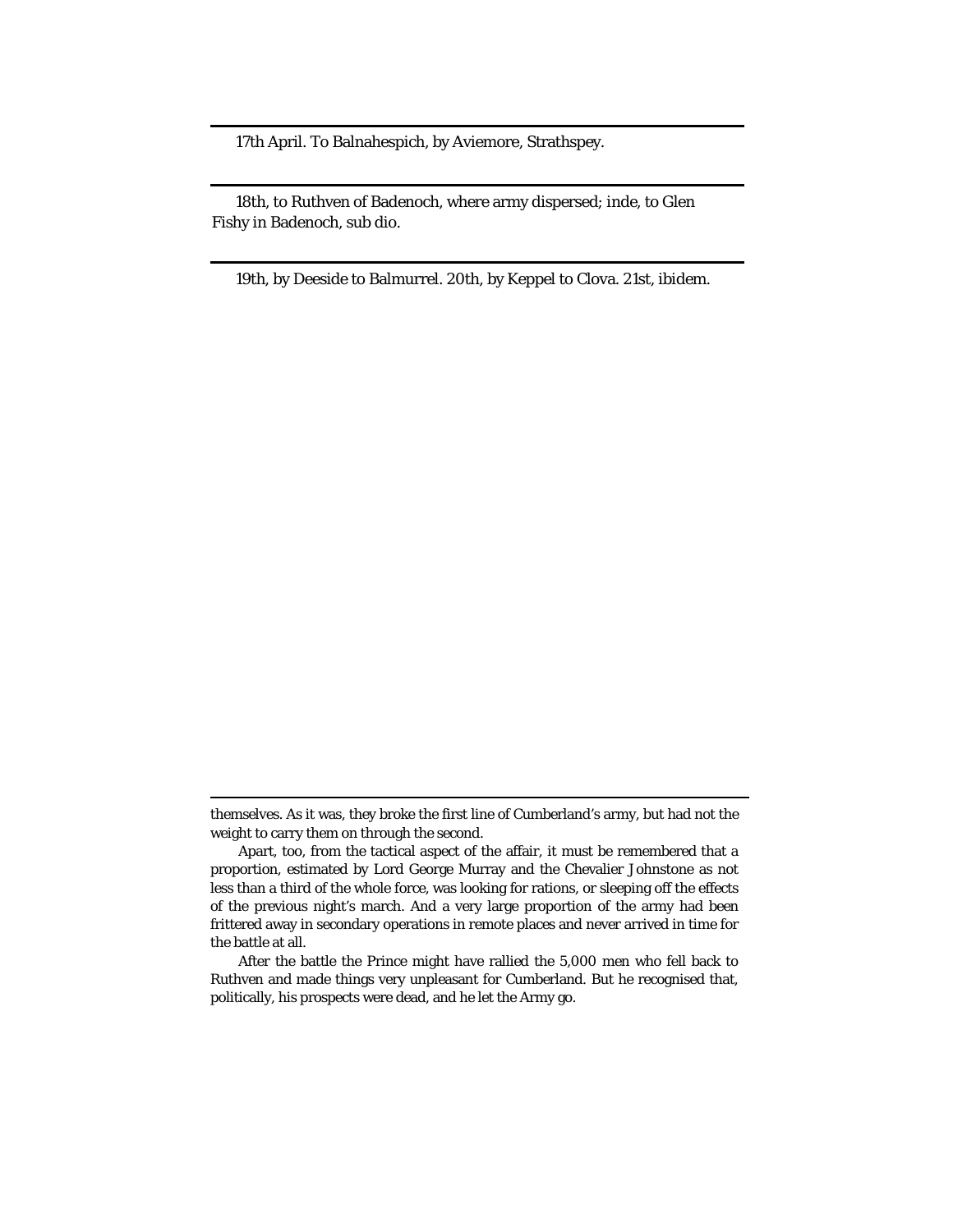